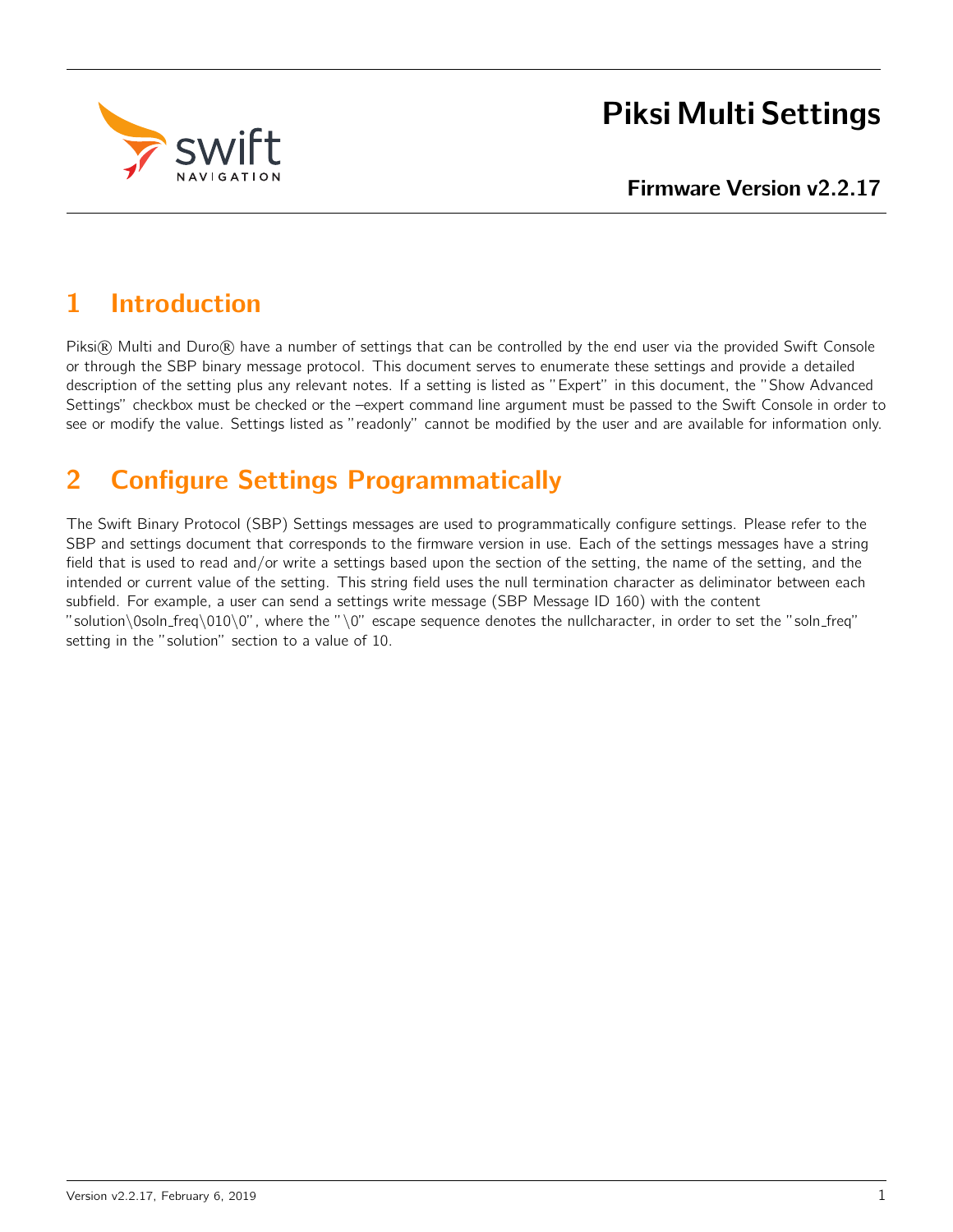# 3 Settings Table

| Grouping    | Name                             | Description                                                                                                                                      |
|-------------|----------------------------------|--------------------------------------------------------------------------------------------------------------------------------------------------|
| acquisition |                                  |                                                                                                                                                  |
|             | bds2 acquisition<br>enabled      | Enable Beidou2 acquisition.                                                                                                                      |
|             | glonass acquisition<br>enabled   | Enable GLONASS acquisition.                                                                                                                      |
|             | galileo acquisition<br>enabled   | Enable Galileo acquisition.                                                                                                                      |
|             | qzss acquisition<br>enabled      | Enable QZSS acquisition.                                                                                                                         |
|             | sbas acquisition<br>enabled      | Enable SBAS acquisition.                                                                                                                         |
|             | almanacs enabled                 | Enable the almanac-based acquisition.                                                                                                            |
| cell_modem  | debug                            | Additional debug messages for cell modem. This setting must be saved and<br>the device rebooted for it to take effect.                           |
|             | enable<br>APN                    | None<br>Access point name (provided by cell carrier).                                                                                            |
|             | device override                  | Override the device used for cell modem connectivity. If left empty, uses<br>default device discovery to determine the correct device to use.    |
| ethernet    |                                  | The default gateway for the IP config.                                                                                                           |
|             | gateway<br>netmask               | The netmask for the IP config.                                                                                                                   |
|             | ip address                       | The static IP address.                                                                                                                           |
|             | ip config mode                   | Ethernet configuration mode.                                                                                                                     |
| ext_event_a |                                  |                                                                                                                                                  |
|             | sensitivity<br>edge trigger      | Minimum time between events ( $0 =$ disabled).<br>Select edges to trigger timestamped event capture.                                             |
| ext_event_b |                                  |                                                                                                                                                  |
|             | sensitivity<br>edge trigger      | Duro only. Minimum time between events ( $0 =$ disabled).<br>Duro only. Select edges to trigger timestamped event capture.                       |
| ext_event_c |                                  |                                                                                                                                                  |
|             | sensitivity                      | Duro only. Minimum time between events ( $0 =$ disabled).                                                                                        |
|             | edge trigger                     | Duro only. Select edges to trigger timestamped event capture.                                                                                    |
| frontend    | antenna bias                     | Enable/Disable 4.85V antenna bias.                                                                                                               |
|             | use ext clk                      | Enable/Disable External Clock Input.                                                                                                             |
|             | antenna selection                | Determines which antenna to use.                                                                                                                 |
| imu         |                                  |                                                                                                                                                  |
|             | imu raw output<br>mag raw output | Enable/Disable IMU raw data output from onboard Bosch BMI160 IMU.<br>Enable/Disable raw data output from onboard Bosch BMM150 Magne-<br>tometer. |
|             | mag rate                         | The data rate (in Hz) for magnetometer raw output.                                                                                               |
|             | acc range                        | The approximate range of accelerations that can be measured.                                                                                     |
|             | gyro range                       | The approximate range of angular rate that can be measured.                                                                                      |
| ins         | imu rate                         | The data rate (in Hz) for IMU raw output.                                                                                                        |
|             | odometry noise 1                 | Noise parameter for odometry source 1                                                                                                            |
|             | odometry noise 2                 | Noise parameter for odometry source 2                                                                                                            |
|             | odometry noise 3                 | Noise parameter for odometry source 3                                                                                                            |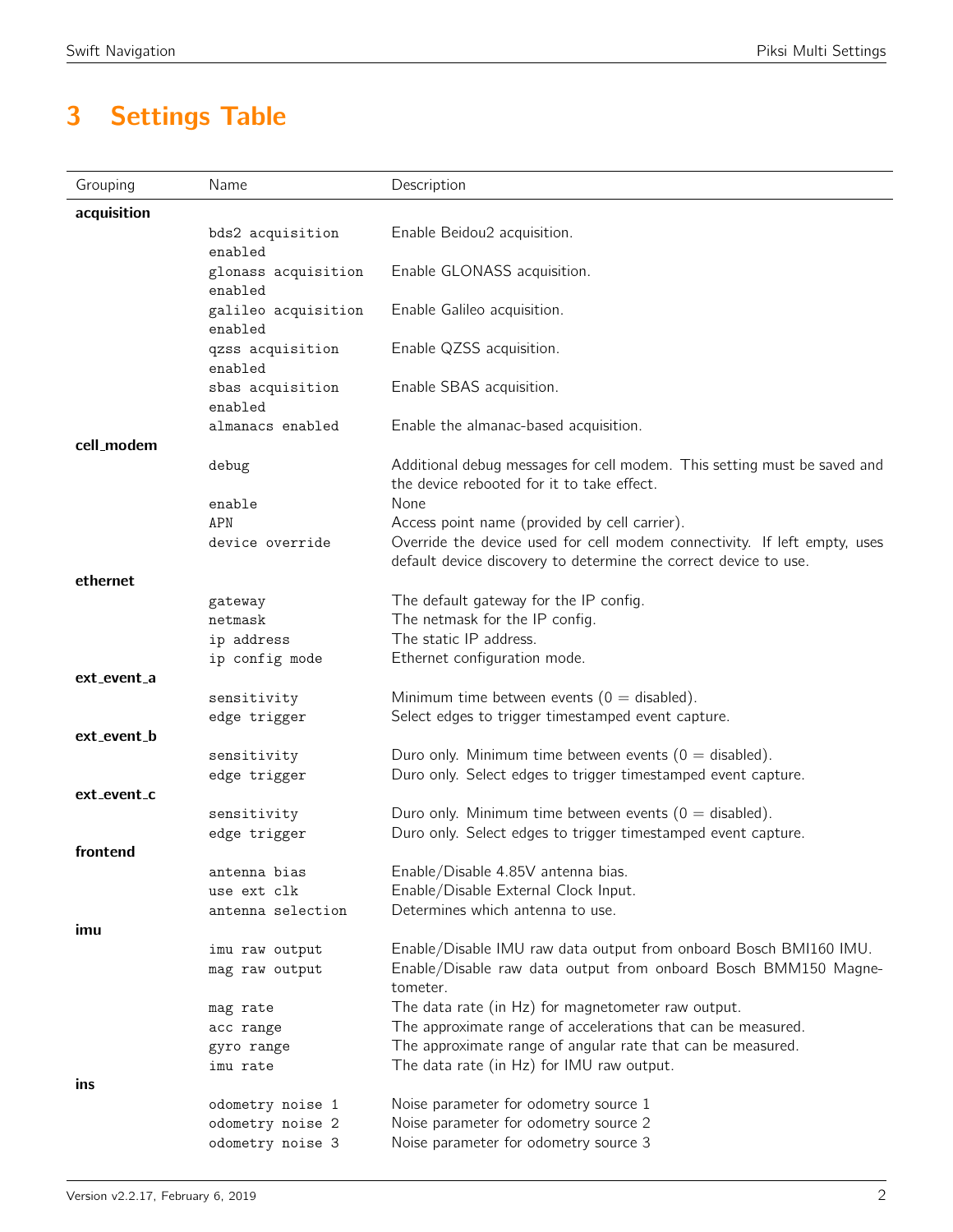|                | odometry noise 4               | Noise parameter for odometry source 4                                                                                                |
|----------------|--------------------------------|--------------------------------------------------------------------------------------------------------------------------------------|
|                | build date                     | inertial navigation system build date                                                                                                |
|                | build name                     | inertial navigation system build name                                                                                                |
|                | constrain vehicle              | Experimental non-holonomic constraint feature that allows inertial system                                                            |
|                | sideslip                       | to make assumptions about vehicle dynamics                                                                                           |
|                | dr duration max                | Indicates the maximum duration in seconds for which the inertial system<br>will dead reckon                                          |
|                | vehicle frame pitch            | Pitch angle representing rotation from vehicle frame to device frame.                                                                |
|                | vehicle frame roll             | Roll angle representing rotation from vehicle frame to device frame.                                                                 |
|                | antenna offset x               | X component of vector from device frame to antenna phase center                                                                      |
|                | antenna offset y               | Y component of vector from device frame to antenna phase center                                                                      |
|                | vehicle frame yaw              | Yaw angle representing rotation from vehicle frame to device frame.                                                                  |
|                | antenna offset z               | Z component of vector from device frame to antenna phase center                                                                      |
|                | output mode                    | Determines output mode of the inertial navigation outputs.                                                                           |
| metrics_daemon |                                |                                                                                                                                      |
|                | enable log to file             | Enable metric logging to file                                                                                                        |
|                | metrics update                 | Set metric update interval                                                                                                           |
|                | interval                       |                                                                                                                                      |
| ndb            |                                |                                                                                                                                      |
|                | erase gnss capb                | Erase stored GNSS capability mask during boot.                                                                                       |
|                | erase utc params               | Erase stored UTC offset parameters during boot.                                                                                      |
|                | erase almanac wn               | Erase stored almanac week numbers during boot.                                                                                       |
|                | erase almanac                  | Erase stored almanacs during boot.                                                                                                   |
|                | erase ephemeris                | Erase stored ephmerides during boot.                                                                                                 |
|                | erase iono                     | Erase stored ionospheric parameters during boot.                                                                                     |
|                | erase lgf                      | Erase stored last fix information during boot.                                                                                       |
|                | valid eph acc                  | None                                                                                                                                 |
|                | valid alm acc                  | None                                                                                                                                 |
|                | lgf update m                   | Change in position required to update last good fix.                                                                                 |
|                | valid alm days                 | Number of days for which Almanac is valid.                                                                                           |
|                | lgf update s                   | Update period for navigation database last good fix.                                                                                 |
| nmea           |                                |                                                                                                                                      |
|                | gpgga msg rate                 | Number of Solution Periods between GGA NMEA messages being sent.                                                                     |
|                | gpgll msg rate                 | Number of Solution Periods between GLL NMEA messages being sent.                                                                     |
|                | gpgsv msg rate                 | Number of Solution Periods between GSV NMEA messages being sent.                                                                     |
|                | gphdt msg rate                 | Number of Solution Periods between HDT NMEA messages being sent.<br>Number of Solution Periods between RMC NMEA messages being sent. |
|                | gprmc msg rate                 | Number of Solution Periods between VTG NMEA messages being sent.                                                                     |
|                | gpvtg msg rate<br>gsa msg rate | Number of Solution Periods between GSA NMEA messages being sent.                                                                     |
|                | gpzda msg rate                 | Number of Solution Periods between ZDA NMEA messages being sent.                                                                     |
| ntrip          |                                |                                                                                                                                      |
|                | debug                          | Additional debug messages for NTRIP (sent to /var/log/messages).                                                                     |
|                | enable                         | Enable NTRIP client. The interface will receive 1002, 1004, 1005, 1006,                                                              |
|                |                                | 1010, 1012, 1033, 1230 and MSM4-7 RTCMv3 messages and will not                                                                       |
|                |                                | transmit or receive any other messages.<br>If True, the NTRIP client will use an NTRIP 1.0 formatted GGA sentence.                   |
|                | gga out rev1                   | Interval at which the NMEA GGA sentence is uploaded to the NTRIP server                                                              |
|                | gga out interval<br>url        | NTRIP URL to use.                                                                                                                    |
|                |                                | NTRIP password to use.                                                                                                               |
|                | password<br>username           | NTRIP username to use.                                                                                                               |
| pps            |                                |                                                                                                                                      |
|                | frequency                      | Generate a pulse with the given frequency (maximum $= 20$ Hz).                                                                       |
|                | polarity                       | Logic level on output pin when the PPS is active.                                                                                    |
|                |                                |                                                                                                                                      |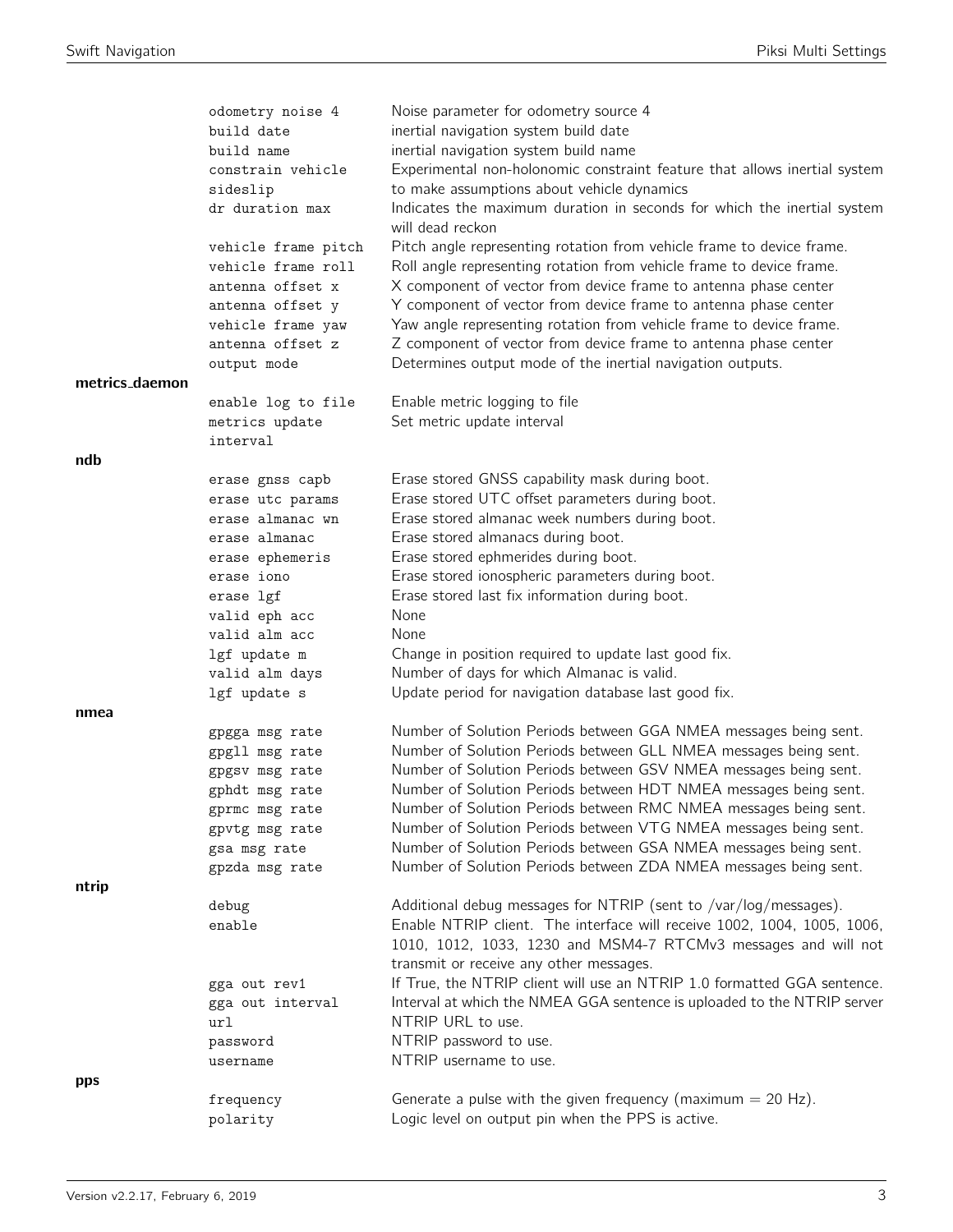|                    | width                            | Number of microseconds the PPS will remain active (allowed range from 1<br>to 999999 us).                        |
|--------------------|----------------------------------|------------------------------------------------------------------------------------------------------------------|
|                    | offset                           | Offset in nanoseconds between GPS time and the PPS.                                                              |
| rtcm_out           |                                  |                                                                                                                  |
|                    | ant descriptor                   | Antenna description to be sent out in RTCMv3 messages 1008 and 1033.                                             |
|                    | antenna height                   | Antenna height to be sent out in RTCMv3 message 1006.                                                            |
|                    | rcv descriptor                   | Receiver type description to be sent out in the RTCMv3 1033 message.                                             |
|                    | output mode                      | Selects the format of RTCM observation messages for the RTCMv3 OUT<br>protocol                                   |
| sbp                |                                  |                                                                                                                  |
|                    | obs msg max size                 | Determines the maximum message length for raw observation sbp messages.                                          |
| simulator          |                                  |                                                                                                                  |
|                    | mode mask                        | Determines the types of position outputs for the simulator.                                                      |
|                    | radius                           | Radius of the circle around which the simulated receiver will move.                                              |
|                    | base ecef x                      | Simulated base station position.                                                                                 |
|                    | base ecef y                      | Simulated base station position.                                                                                 |
|                    | base ecef z                      | Simulated base station position.                                                                                 |
|                    | speed                            | Simulated tangential speed of the receiver.<br>Standard deviation of noise added to the simulated carrier phase. |
|                    | phase sigma<br>pseudorange sigma | Standard deviation of noise added to the simulated pseudo range.                                                 |
|                    | cn0 sigma                        | Standard deviation of noise added to the simulated signal to noise. ratio                                        |
|                    | speed sigma                      | Standard deviation of noise addition to simulated tangential speed.                                              |
|                    | pos sigma                        | Standard deviation of simulated single point position.                                                           |
|                    | num sats                         | The number of satellites for the simulator.                                                                      |
|                    | enabled                          | Toggles the receiver internal simulator on and off.                                                              |
| skylark            |                                  |                                                                                                                  |
|                    | enable                           | Enable Skylark client.                                                                                           |
|                    | url                              | Skylark URL to use.                                                                                              |
| solution           |                                  |                                                                                                                  |
|                    | dgnss filter                     | Determines the type of carrier phase ambiguity resolution that the receiver<br>will attempt to achieve.          |
|                    | glonass measurement              | Down weights GLONASS measurements by a given factor in the navigation                                            |
|                    | std downweight                   | filter.                                                                                                          |
|                    | factor                           |                                                                                                                  |
|                    | enable beidou                    | Enable Beidou measurement processing in the navigation filter.                                                   |
|                    | enable glonass                   | Enable GLONASS measurement processing in the navigation filter.                                                  |
|                    | enable galileo                   | Enable Galileo measurement processing in the navigation filter.                                                  |
|                    | send heading                     | Enables SBP heading output.                                                                                      |
|                    |                                  | Heading is calculated from base station to rover and represents                                                  |
|                    |                                  | the inverse tangent of the north and east components of the baseline.                                            |
|                    | output every n obs               | Integer divisor of solution frequency for which the observations will be out-<br>put.                            |
|                    | disable raim                     | Receiver Autonomous Integrity Monitoring.                                                                        |
|                    | heading offset                   | Rotate the heading output.                                                                                       |
|                    | elevation mask                   | SPP / RTK solution elevation mask.                                                                               |
|                    | dgnss solution mode              | Selects the type of RTK solution to output.                                                                      |
|                    | soln freq                        | The frequency at which a position solution is computed.                                                          |
|                    | correction age max               | The maximum age of corrections for which an RTK solution will be gener-                                          |
|                    |                                  | ated.                                                                                                            |
| standalone_logging |                                  |                                                                                                                  |
|                    | logging file system              | Configure the file-system used for standalone logging (SD card only).                                            |
|                    | copy system logs                 | Copy system logs to the SD card at regular intervals.                                                            |
|                    | file duration                    | Duration of each logfile.                                                                                        |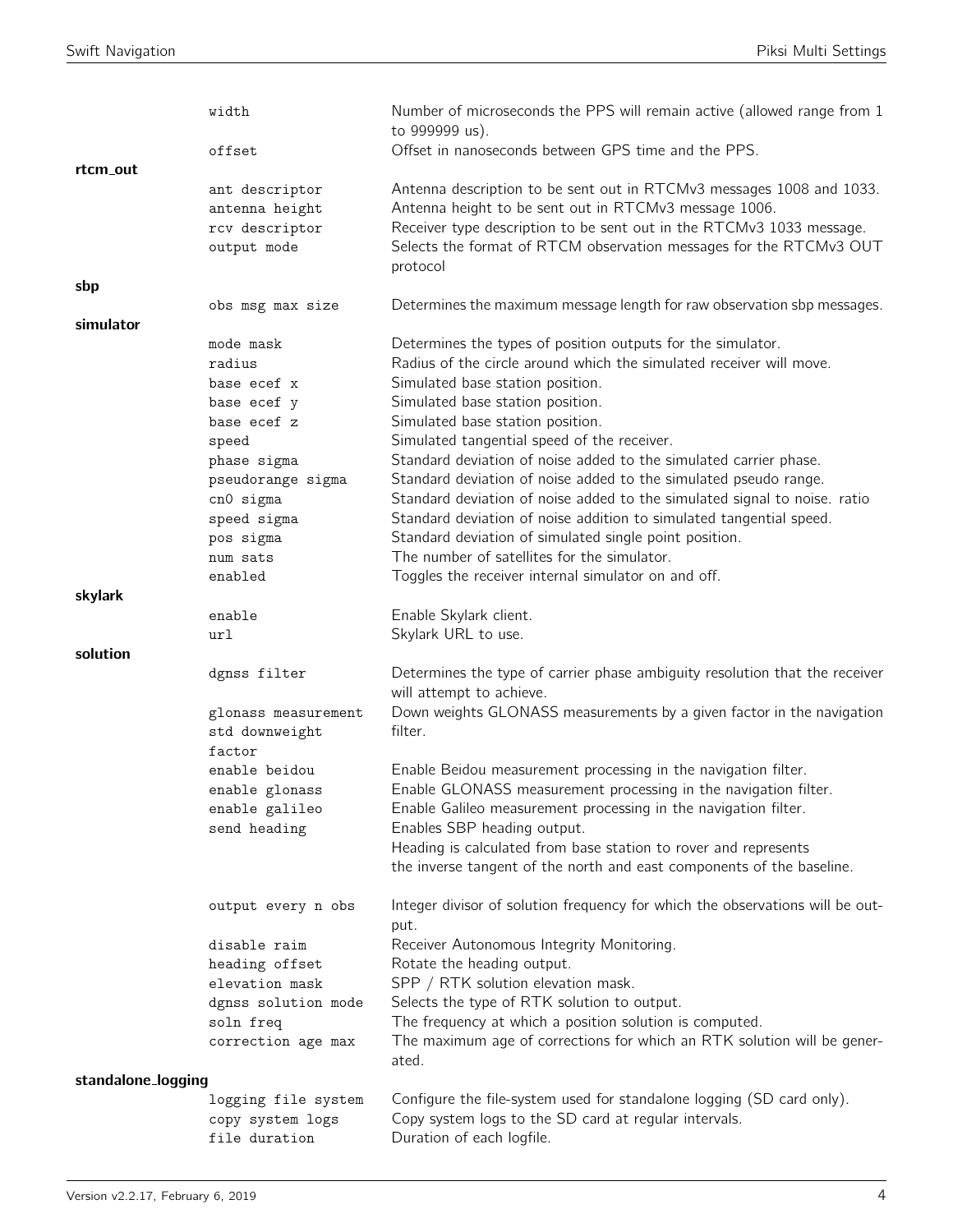|                   | max fill                  | Maximum storage device usage.                                                                                                                    |
|-------------------|---------------------------|--------------------------------------------------------------------------------------------------------------------------------------------------|
|                   | enable                    | Standalone logging enabled.                                                                                                                      |
|                   | output directory          | Standalone logging path.                                                                                                                         |
| surveyed_position | broadcast                 |                                                                                                                                                  |
|                   | surveyed alt              | Broadcast surveyed base station position.<br>Surveyed altitude of the antenna.                                                                   |
|                   | surveyed lat              | Surveyed latitude of the antenna.                                                                                                                |
|                   | surveyed lon              | Surveyed longitude of the antenna.                                                                                                               |
| system            |                           |                                                                                                                                                  |
|                   | ota debug                 | Enables or disables the Over-The-Air upgrade daemon's verbose output.                                                                            |
|                   | ota enabled               | Enables or disables the Over-The-Air upgrade daemon.                                                                                             |
|                   | log ping activity         | If set to true, the network poll service will also log ping activity.                                                                            |
|                   | resource monitor          | Interval to run the resource monitor at                                                                                                          |
|                   | update interval           |                                                                                                                                                  |
|                   | ota url                   | Set the URL of the Over-The-Air upgrade server. If empty, an internal<br>default address is used.                                                |
|                   | connectivity check        | The frequency at which the network poll service checks for connectivity.                                                                         |
|                   | frequency                 |                                                                                                                                                  |
|                   | connectivity retry        | The frequency at which the network poll service retries after a failed con-                                                                      |
|                   | frequency                 | nectivity check.                                                                                                                                 |
|                   | system time               | Sources for Linux System Time.                                                                                                                   |
| system_info       |                           |                                                                                                                                                  |
|                   | imageset build id         | Build id for the linux system image.                                                                                                             |
|                   | firmware version          | Firmware version of the receiver.                                                                                                                |
|                   | firmware build id         | Full build id for firmware version.                                                                                                              |
|                   | hw variant                | Hardware Product Variant                                                                                                                         |
|                   | hw revision               | Hardware revision of the receiver.                                                                                                               |
|                   | hw version                | Hardware version number.                                                                                                                         |
|                   | nap channels              | Number of channels in SwiftNap FPGA.<br>Product ID                                                                                               |
|                   | product id<br>mac address | The MAC address of the receiver.                                                                                                                 |
|                   | sbp sender id             | The SBP sender ID for any messages sent by the device.                                                                                           |
|                   | uuid                      | The UUID of the receiver.                                                                                                                        |
|                   | serial number             | The serial number of the receiver.                                                                                                               |
|                   | nap build date            | build date for SwiftNap FPGA bitstream.                                                                                                          |
|                   | loader build date         | build date for boot loader (uboot).                                                                                                              |
|                   | pfwp build date           | build date for real-time GNSS firmware (piksi_firmware).                                                                                         |
|                   | nap build id              | build id for SwiftNap FPGA bitstream.                                                                                                            |
|                   | loader build id           | build id for loader (uboot).                                                                                                                     |
|                   | pfwp build id             | build id for real-time GNSS firmware (piksi_firmware).                                                                                           |
|                   | firmware build date       | firmware build date.                                                                                                                             |
| system_monitor    |                           |                                                                                                                                                  |
|                   | watchdog                  | Enable hardware watchdog timer to reset the receiver if it locks up for. any<br>reason                                                           |
|                   | spectrum analyzer         | Enable spectrum analyzer.                                                                                                                        |
|                   | heartbeat period          | Period for sending the SBP_HEARTBEAT messages.                                                                                                   |
|                   | milliseconds              |                                                                                                                                                  |
| tcp_client0       |                           |                                                                                                                                                  |
|                   | enabled sbp messages      | Configure which messages should be sent on the port. Does not effect<br>which incoming messages are listened to.                                 |
|                   | address                   | IP address and port for TCP client 0 to connect to.                                                                                              |
|                   | mode                      | Communication protocol for TCP client 0. The client will initiate a con-<br>nection with the server and establish bi-directional communications. |

# $tcp\_client1$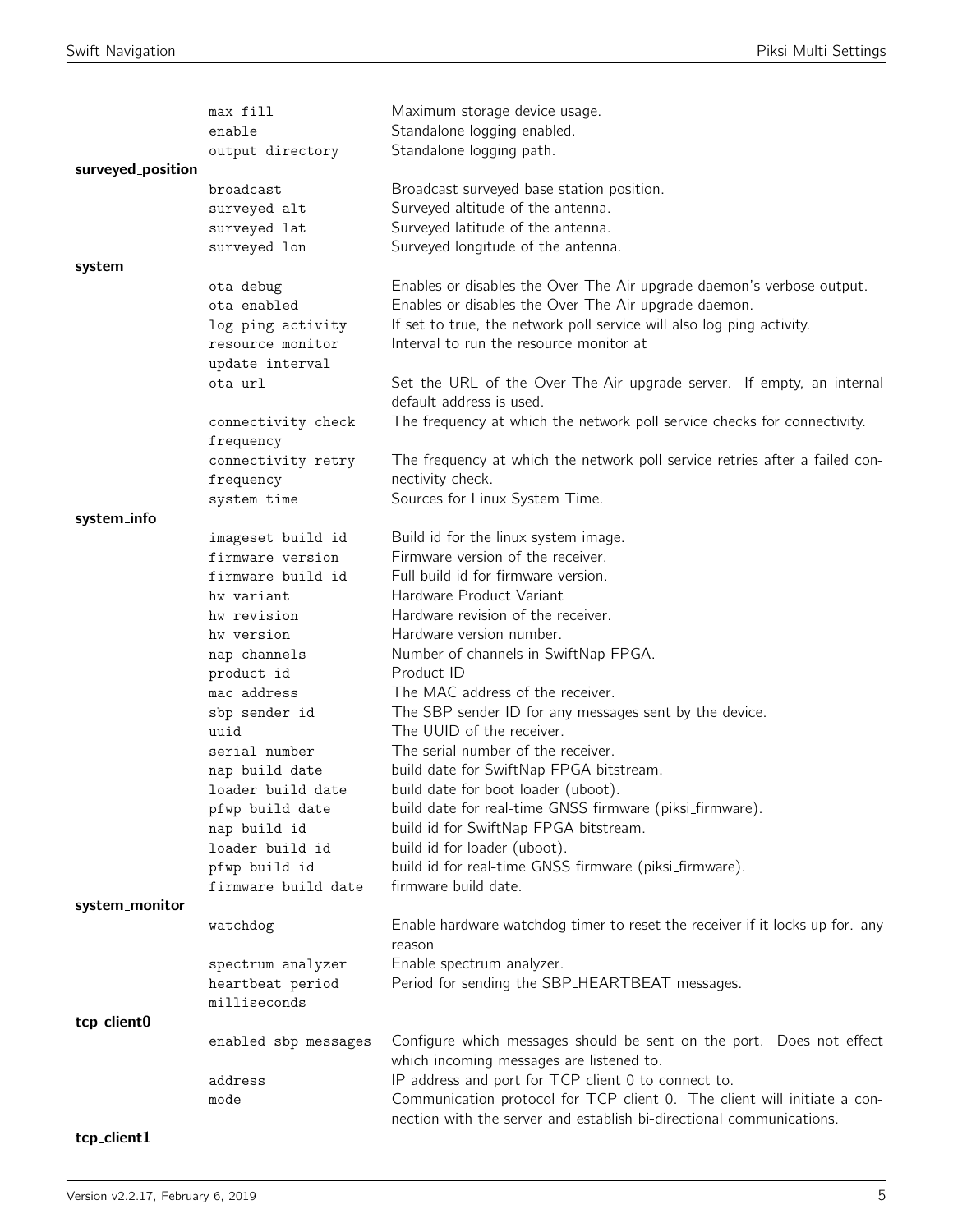| tcp_server0 | enabled sbp messages<br>address<br>mode                  | Configure which messages should be sent on the port. Does not effect<br>which incoming messages are listened to.<br>IP address and port for TCP client 1 to connect to.<br>Communication protocol for TCP client 1. The client will initiate a con-<br>nection with the server and establish bi-directional communications. |
|-------------|----------------------------------------------------------|-----------------------------------------------------------------------------------------------------------------------------------------------------------------------------------------------------------------------------------------------------------------------------------------------------------------------------|
|             | enabled sbp messages<br>port                             | Configure which messages should be sent on the port. Does not effect<br>which incoming messages are listened to.<br>Port for TCP server 0 to listen on.                                                                                                                                                                     |
|             | mode                                                     | Communication protocol for TCP server 0. The server will listen for incom-<br>ing client connections and establish a bi-directional communications.                                                                                                                                                                         |
| tcp_server1 | enabled sbp messages                                     | Configure which messages should be sent on the port. Does not effect                                                                                                                                                                                                                                                        |
|             |                                                          | which incoming messages are listened to.                                                                                                                                                                                                                                                                                    |
|             | port<br>mode                                             | Port for TCP server 1 to listen on.<br>Communication protocol for TCP server 1. The server will listen for incom-<br>ing client connections and establish a bi-directional communications.                                                                                                                                  |
| track       |                                                          |                                                                                                                                                                                                                                                                                                                             |
|             | mode<br>iq output mask<br>elevation mask                 | Set the tracking loop configuration<br>Output raw $I/Q$ correlations.<br>Tracking elevation mask.                                                                                                                                                                                                                           |
| uart0       |                                                          |                                                                                                                                                                                                                                                                                                                             |
|             | enabled sbp messages<br>mode<br>flow control<br>baudrate | Configure which messages should be sent on the port.<br>Communication protocol for UART0.<br>Enable hardware flow control (RTS/CTS).<br>The Baud rate for the UART 0.                                                                                                                                                       |
| uart1       |                                                          |                                                                                                                                                                                                                                                                                                                             |
|             | enabled sbp messages<br>mode<br>flow control             | Configure which messages should be sent on the port.<br>Communication protocol for UART 1.<br>Enable hardware flow control (RTS/CTS).                                                                                                                                                                                       |
| udp_client0 | baudrate                                                 | The Baud rate for the UART 1.                                                                                                                                                                                                                                                                                               |
|             | enabled sbp messages<br>address                          | Configure which messages should be sent to the server.<br>IP address for UDP client 0.                                                                                                                                                                                                                                      |
| udp_client1 | mode                                                     | Communication protocol for UDP client 0. The client will send packets to<br>a server for uni-directional communications.                                                                                                                                                                                                    |
|             | enabled sbp messages<br>address<br>mode                  | Configure which messages should be sent to the server.<br>IP address for UDP client 1.<br>Communication protocol for UDP client 1. The client will send packets to                                                                                                                                                          |
| udp_server0 |                                                          | a server for uni-directional communications.                                                                                                                                                                                                                                                                                |
|             | enabled sbp messages<br>port<br>mode                     | Configure which messages should be sent on the port.<br>Port for UDP server 0 to listen to.<br>Communication protocol for UDP server 0. The server will listen for incom-<br>ing packets from a client for uni-directional communications.                                                                                  |
| udp_server1 |                                                          |                                                                                                                                                                                                                                                                                                                             |
|             | enabled sbp messages<br>port<br>mode                     | Configure which messages should be sent on the port.<br>Port for UDP server 1 to listen to.<br>Communication protocol for UDP server 1. The server will listen for incom-<br>ing packets from a client for uni-directional communications.                                                                                  |
| usb0        |                                                          |                                                                                                                                                                                                                                                                                                                             |
|             | enabled sbp messages<br>mode                             | Configure which messages should be sent on the port.<br>Communication protocol for USB0.                                                                                                                                                                                                                                    |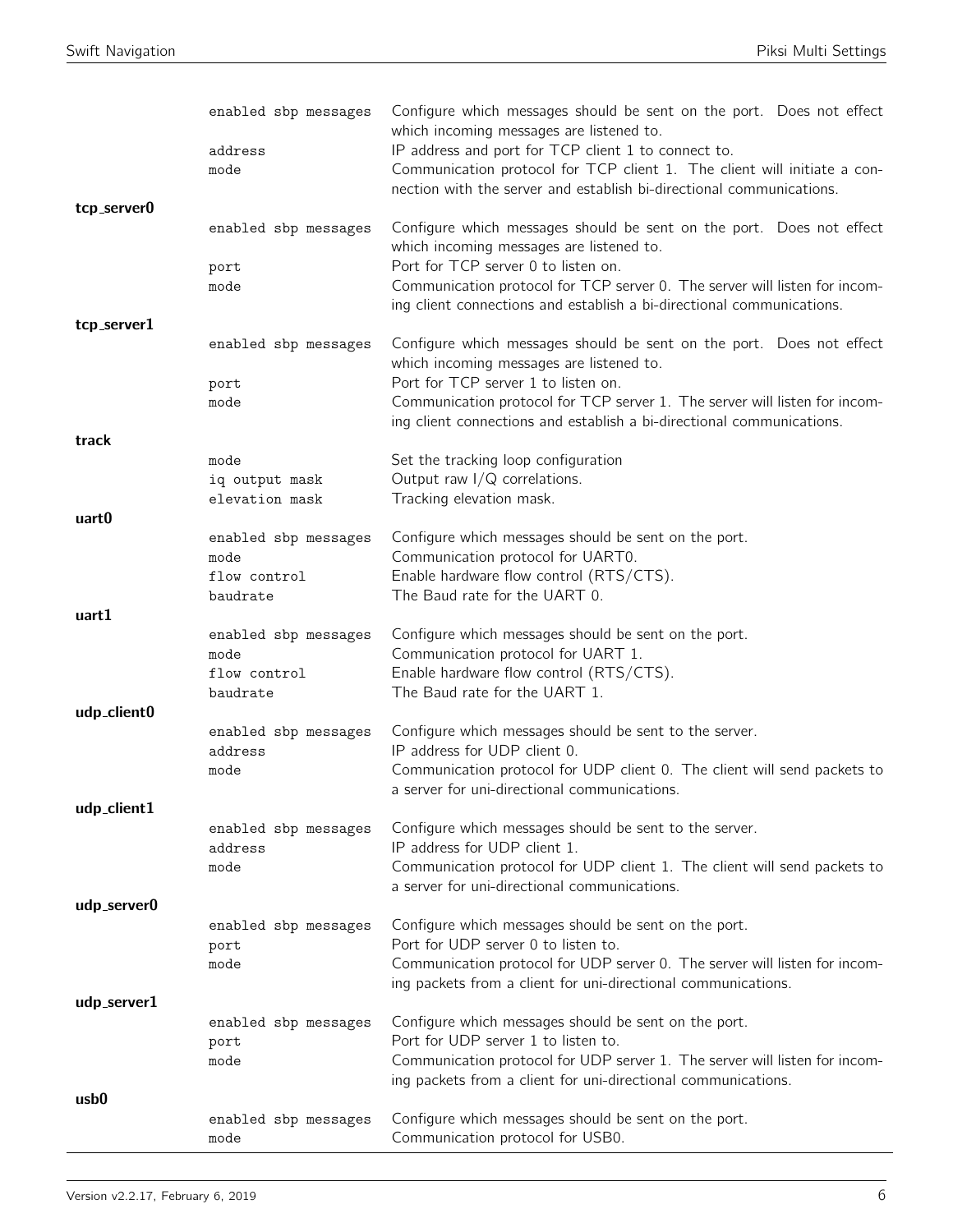Table 3.0.1: Summary of message types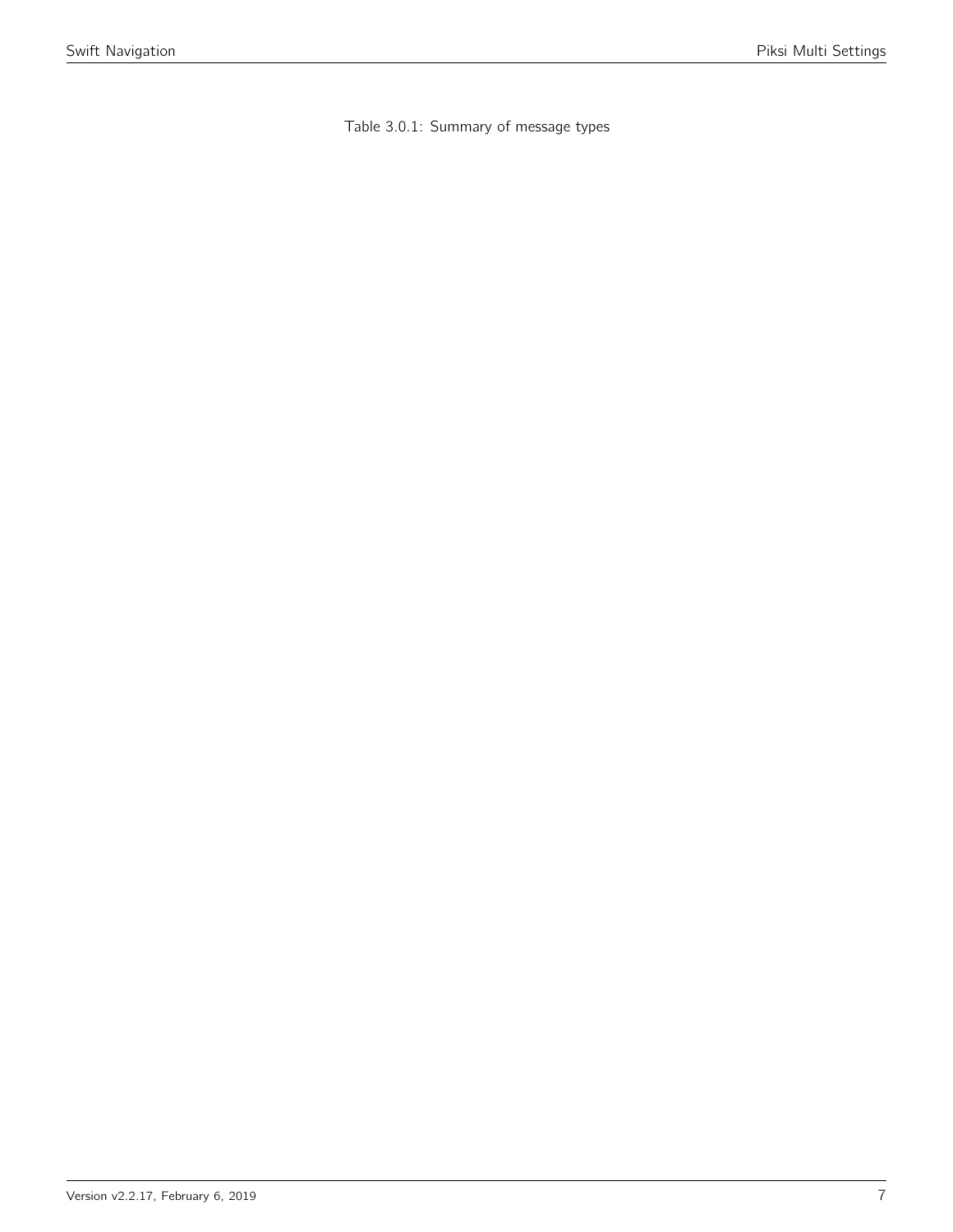# 4 Settings Detail

# <span id="page-7-0"></span>4.1 acquisition

# 4.1.1 bds2 acquisition enabled

<span id="page-7-1"></span>**Description:** Enable Beidou2 acquisition.

| Label                      | Value                    |
|----------------------------|--------------------------|
| group                      | acquisition              |
| name                       | bds2_acquisition_enabled |
| expert                     | False                    |
| readonly                   | False                    |
| units                      | N/A                      |
| type                       | boolean                  |
| enumerated possible values | True, False              |
|                            |                          |

Table 4.1.1: bds2 acquisition enabled

Notes: If Beidou2 satellites are already being tracked, this setting will not remove them from tracking or exclude them from being used in positioning - the setting must be saved and the receiver must be restarted for this to take effect.

## 4.1.2 glonass acquisition enabled

<span id="page-7-2"></span>**Description:** Enable GLONASS acquisition.

| Label                                                | Value                                                                          |
|------------------------------------------------------|--------------------------------------------------------------------------------|
| group<br>name<br>expert<br>readonly<br>units<br>type | acquisition<br>glonass_acquisition_enabled<br>False<br>False<br>N/A<br>boolean |
| enumerated possible values                           | True, False                                                                    |

Table 4.1.2: glonass\_acquisition\_enabled

Notes: If GLONASS satellites are already being tracked, this setting will not remove them from tracking or exclude them from being used in positioning - the setting must be saved and the receiver must be restarted for this to take effect.

## 4.1.3 galileo acquisition enabled

Description: Enable Galileo acquisition.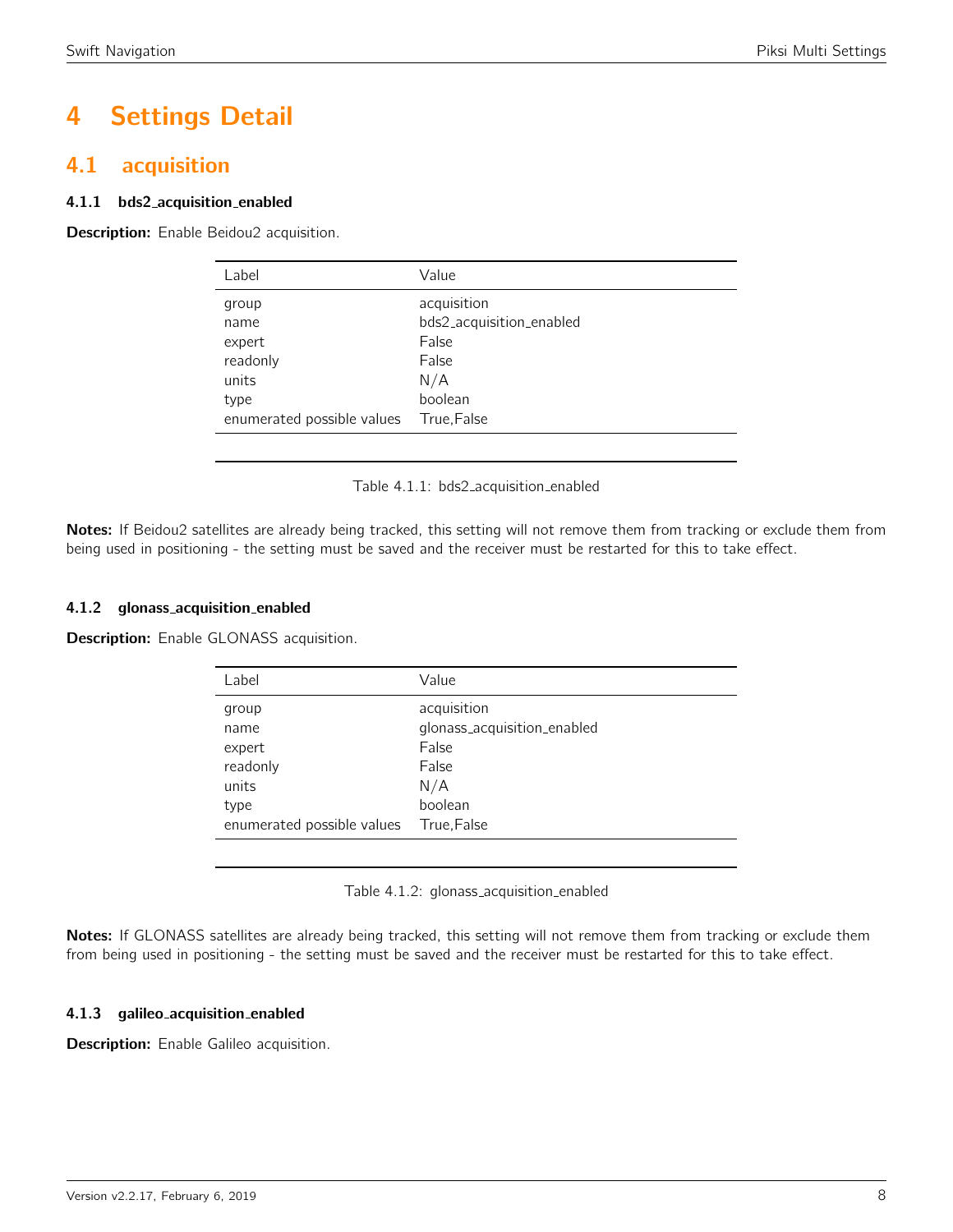<span id="page-8-0"></span>

| Label                               | Value                                                        |
|-------------------------------------|--------------------------------------------------------------|
| group<br>name<br>expert<br>readonly | acquisition<br>galileo_acquisition_enabled<br>False<br>False |
| units                               | N/A                                                          |
| type                                | boolean                                                      |
| enumerated possible values          | True,False                                                   |
|                                     |                                                              |

Table 4.1.3: galileo acquisition enabled

Notes: If Galileo satellites are already being tracked, this setting will not remove them from tracking or exclude them from being used in positioning - the setting must be saved and the receiver must be restarted for this to take effect.

#### 4.1.4 qzss acquisition enabled

<span id="page-8-1"></span>Description: Enable QZSS acquisition.

| Label                                                         | Value                                                                    |
|---------------------------------------------------------------|--------------------------------------------------------------------------|
| group<br>name<br>expert<br>readonly<br>units<br>default value | acquisition<br>qzss_acquisition_enabled<br>True<br>False<br>N/A<br>False |
| type<br>enumerated possible values                            | boolean<br>True, False                                                   |
|                                                               |                                                                          |

Table 4.1.4: qzss acquisition enabled

# Notes: None

#### 4.1.5 sbas acquisition enabled

<span id="page-8-2"></span>Description: Enable SBAS acquisition.

| Label                      | Value                    |
|----------------------------|--------------------------|
| group                      | acquisition              |
| name                       | sbas_acquisition_enabled |
| expert                     | False                    |
| readonly                   | False                    |
| units                      | N/A                      |
| type                       | boolean                  |
| enumerated possible values | True, False              |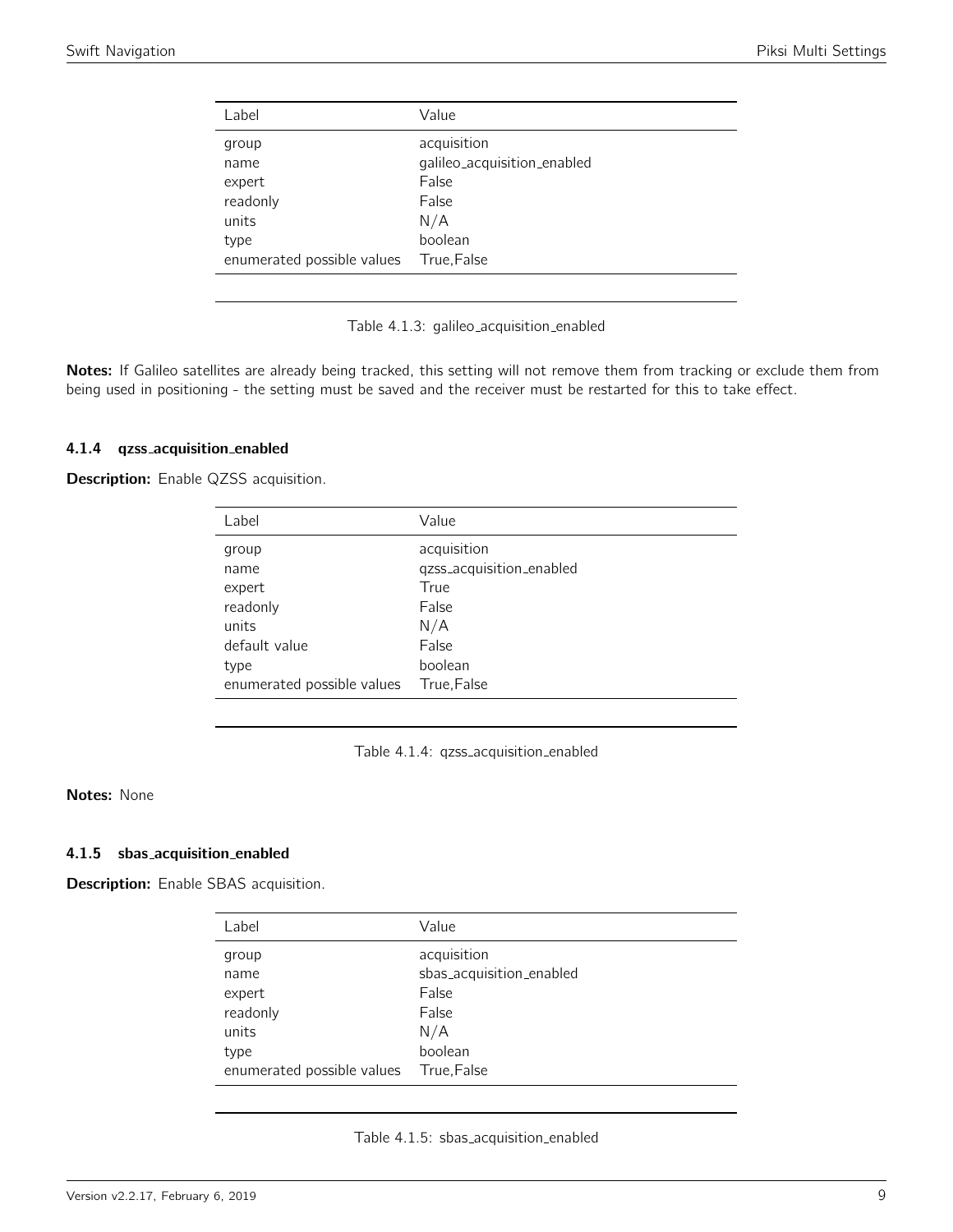Notes: If SBAS satellites are already being tracked, this setting will not remove them from tracking or exclude SBAS corrections from being used in positioning - the setting must be saved and the receiver must be restarted for this to take effect.

# 4.1.6 almanacs enabled

**Description:** Enable the almanac-based acquisition.

| Value            |
|------------------|
| acquisition      |
| almanacs_enabled |
| True             |
| False            |
| N/A              |
| False            |
| boolean          |
| True, False      |
|                  |

Table 4.1.6: almanacs enabled

# Notes: None

# <span id="page-9-0"></span>4.2 cell modem

# 4.2.1 debug

<span id="page-9-1"></span>Description: Additional debug messages for cell modem. This setting must be saved and the device rebooted for it to take effect.

| Label         | Value      |
|---------------|------------|
| readonly      | False      |
| group         | cell_modem |
| name          | debug      |
| expert        | True       |
| default value | False      |
| type          | boolean    |
|               |            |

Table 4.2.1: debug

# 4.2.2 enable

**Description: None**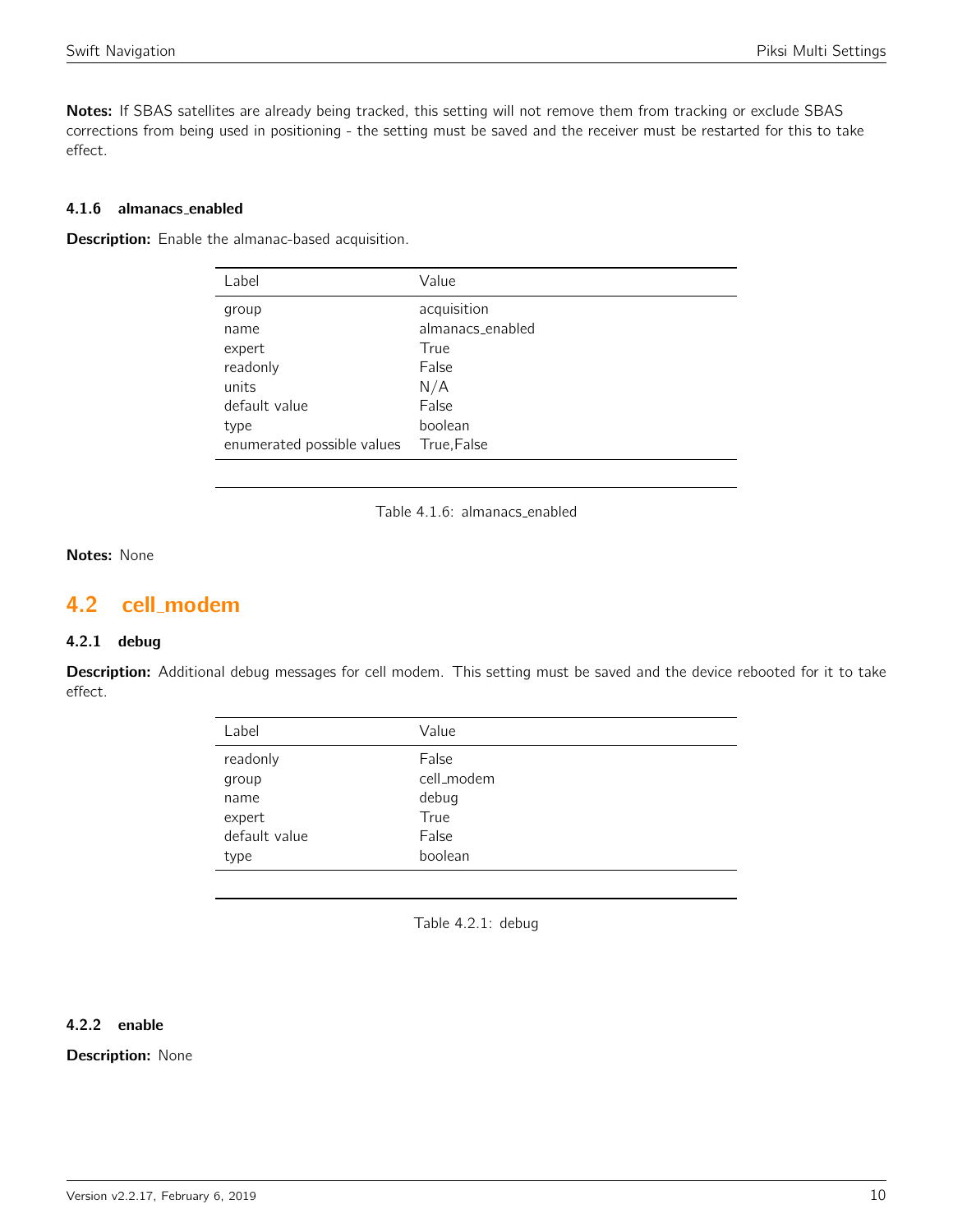<span id="page-10-0"></span>

| Label         | Value      |
|---------------|------------|
| readonly      | False      |
| group         | cell_modem |
| name          | enable     |
| expert        | True       |
| units         | N/A        |
| default value | False      |
| type          | boolean    |

Table 4.2.2: enable

# 4.2.3 APN

<span id="page-10-1"></span>Description: Access point name (provided by cell carrier).

| Label         | Value           |
|---------------|-----------------|
| group         | cell_modem      |
| name          | <b>APN</b>      |
| expert        | True            |
| readonly      | False           |
| units         | N/A             |
| default value | <b>INTERNET</b> |
| type          | string          |

Table 4.2.3: APN

# 4.2.4 device override

Description: Override the device used for cell modem connectivity. If left empty, uses default device discovery to determine the correct device to use.

| Label         | Value           |
|---------------|-----------------|
| group         | cell_modem      |
| name          | device override |
| expert        | True            |
| readonly      | False           |
| default value |                 |
| type          | string          |
|               |                 |

Table 4.2.4: device\_override

Notes: Cell modem 'enable' must be 'False' in order to change this setting.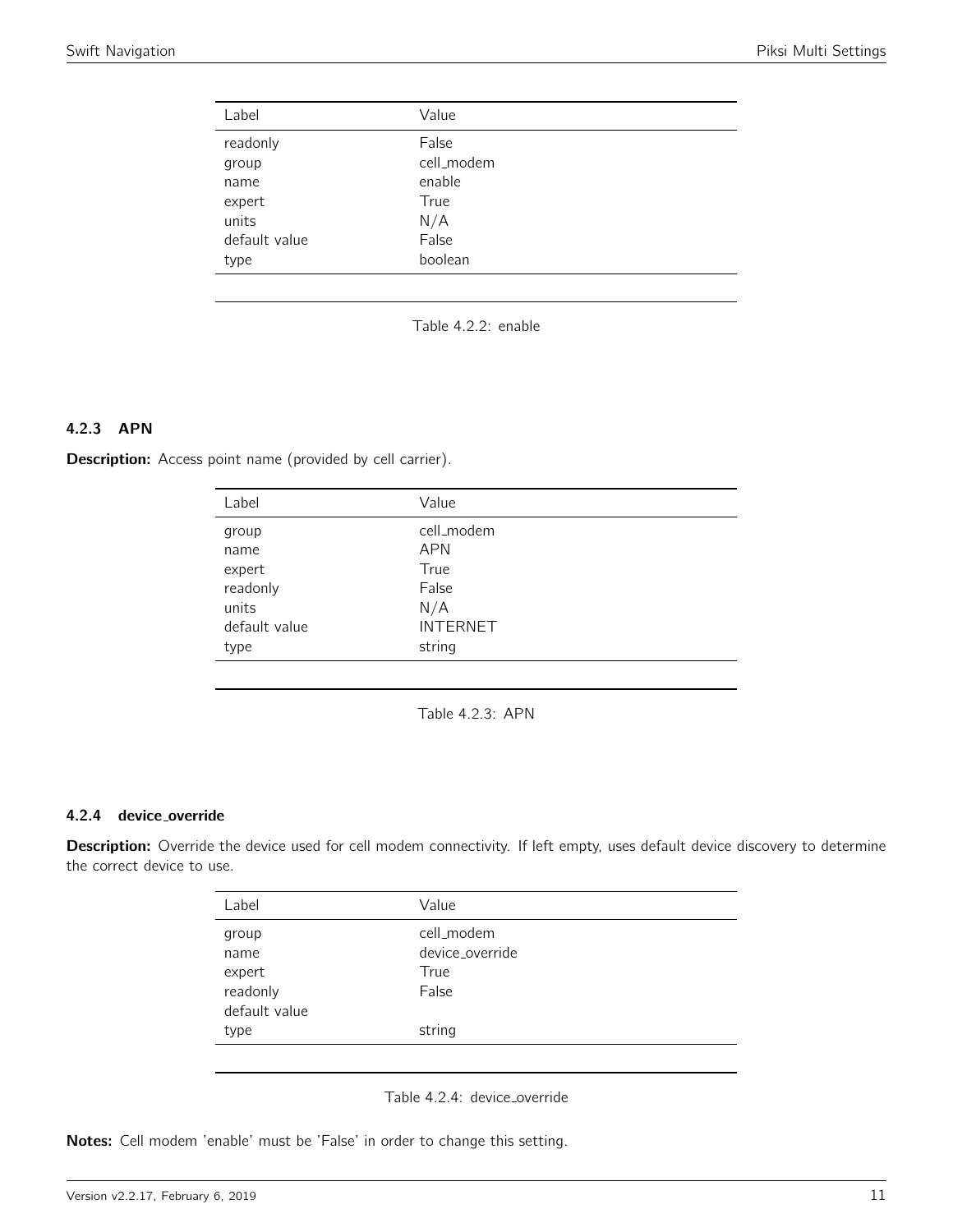# <span id="page-11-0"></span>4.3 ethernet

# 4.3.1 gateway

<span id="page-11-1"></span>**Description:** The default gateway for the IP config.

| Label         | Value       |
|---------------|-------------|
| group         | ethernet    |
| name          | gateway     |
| expert        | False       |
| readonly      | False       |
| units         | N/A         |
| default value | 192.168.0.1 |
| type          | string      |

Table 4.3.1: gateway

Notes: The configured gateway in XXX.XXX.XXX.XXX format.

# 4.3.2 netmask

<span id="page-11-2"></span>**Description:** The netmask for the IP config.

| Value         |  |
|---------------|--|
| ethernet      |  |
| netmask       |  |
| False         |  |
| False         |  |
| N/A           |  |
| 255.255.255.0 |  |
| string        |  |
|               |  |

Table 4.3.2: netmask

Notes: The configured netmask in XXX.XXX.XXX.XXX format.

# 4.3.3 ip address

Description: The static IP address.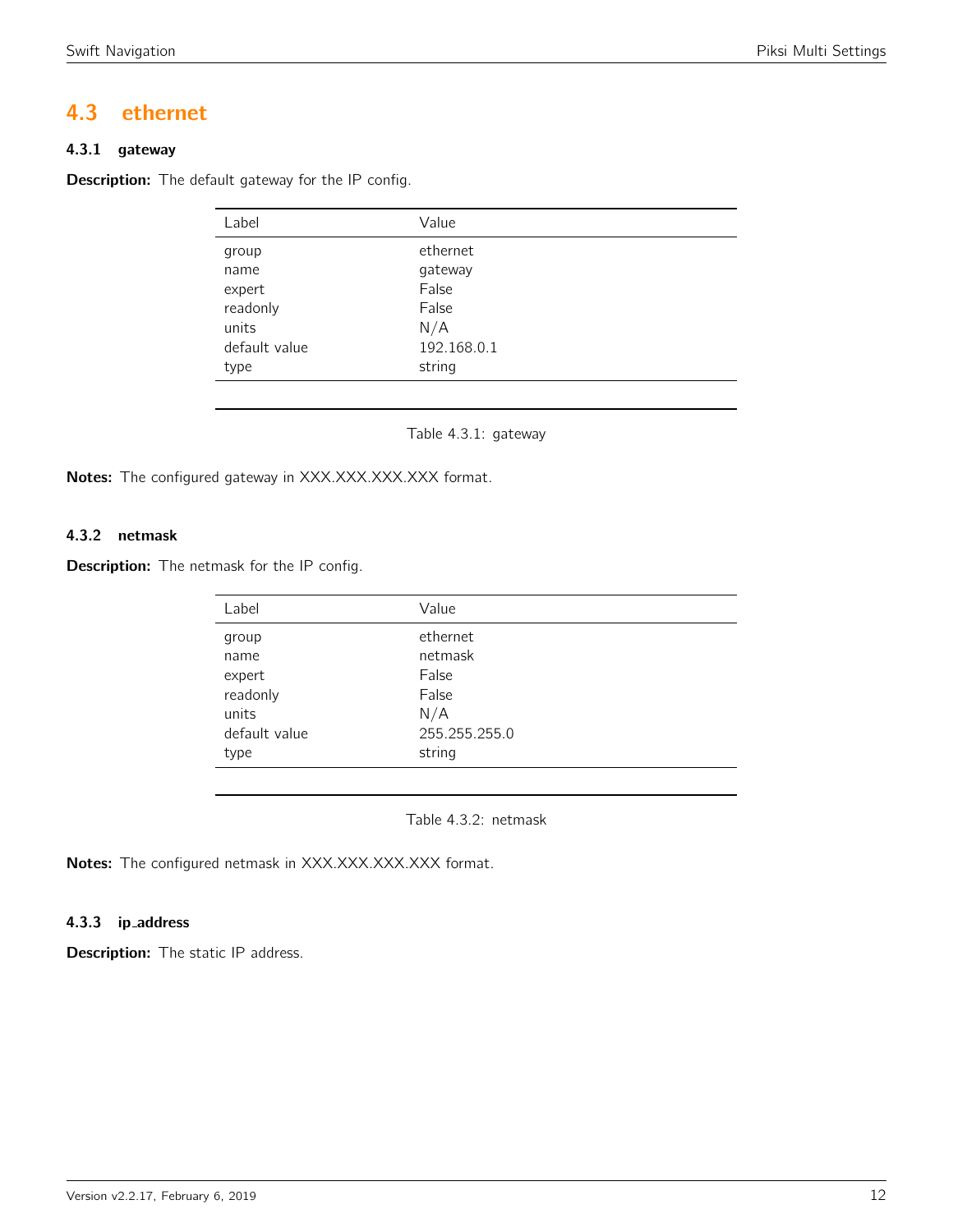<span id="page-12-0"></span>

| Value         |
|---------------|
| ethernet      |
| ip_address    |
| False         |
| False         |
| N/A           |
| 192.168.0.222 |
| string        |
|               |

Table 4.3.3: ip\_address

Notes: The configured IP address in XXX.XXX.XXX.XXX format.

# 4.3.4 ip config mode

Description: Ethernet configuration mode.

| Label                      | Value          |
|----------------------------|----------------|
| group                      | ethernet       |
| name                       | ip_config_mode |
| expert                     | False          |
| readonly                   | False          |
| units                      | N/A            |
| default value              | <b>Static</b>  |
| type                       | enum           |
| enumerated possible values | Static, DHCP   |

Table 4.3.4: ip\_config\_mode

Notes: If DHCP is chosen the IP address will be assigned automatically. The DHCP assigned IP address cannot be viewed under the Settings tab, instead use the Advanced Tab and click on 'Refresh Network Status'.

# <span id="page-12-1"></span>4.4 ext event a

# 4.4.1 sensitivity

**Description:** Minimum time between events  $(0 = \text{disabled})$ .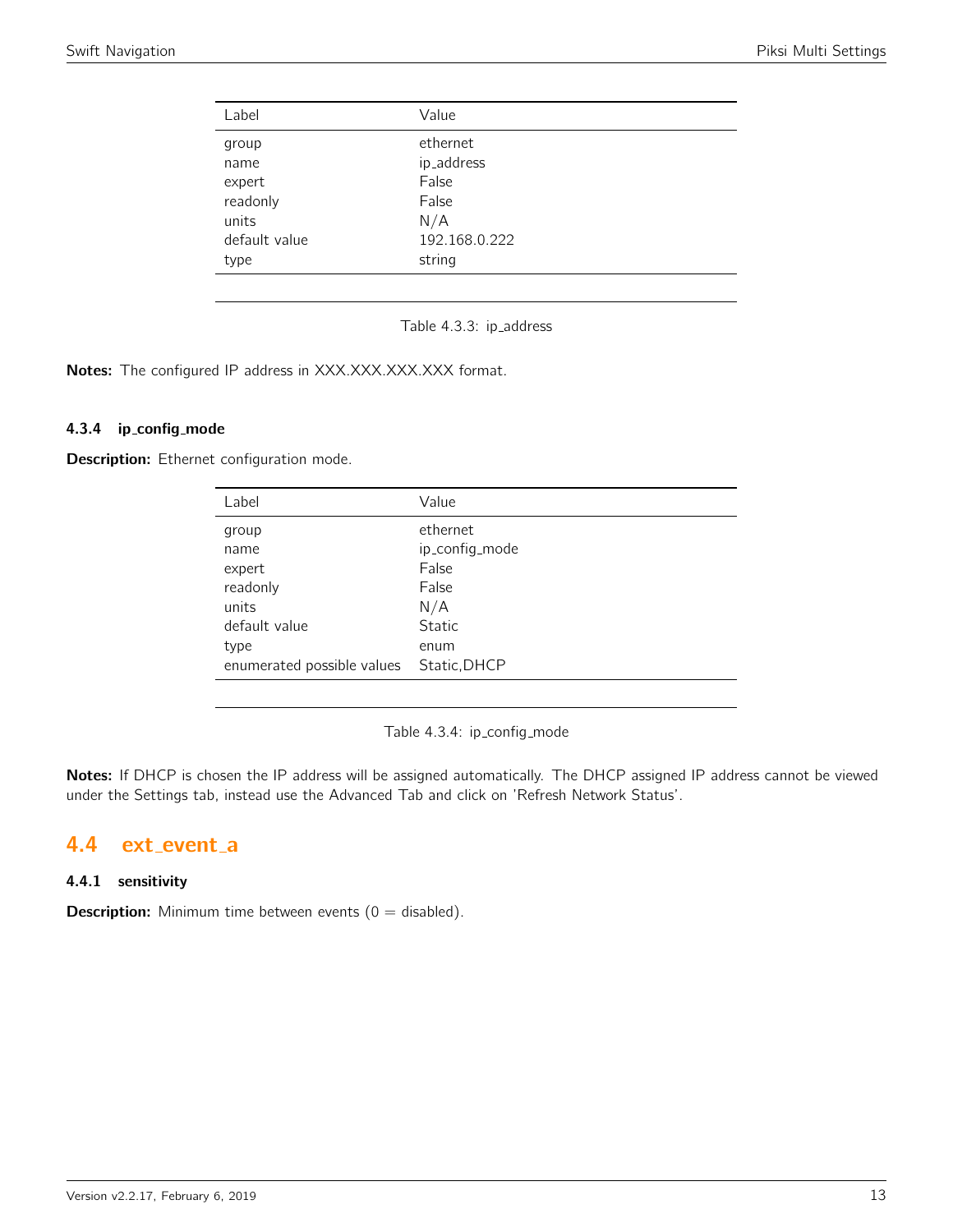<span id="page-13-0"></span>

| Label                      | Value             |
|----------------------------|-------------------|
| group                      | ext event a       |
| name                       | sensitivity       |
| expert                     | False             |
| readonly                   | False             |
| units                      | us (microseconds) |
| default value              | $\Omega$          |
| type                       | integer           |
| enumerated possible values | None              |

Table 4.4.1: sensitivity

Notes: Any event that is triggered within the sensitivity window after the previous event will be ignored and no MSG EXT EVENT will be generated.

# 4.4.2 edge\_trigger

**Description:** Select edges to trigger timestamped event capture.

| Label                      | Value                       |
|----------------------------|-----------------------------|
| group                      | ext event a                 |
| name                       | edge_trigger                |
| expert                     | False                       |
| readonly                   | False                       |
| units                      | N/A                         |
| default value              | None                        |
| type                       | enum                        |
| enumerated possible values | None, Rising, Falling, Both |

Table 4.4.2: edge\_trigger

Notes: You can use this to record the exact time that some external event in your system occurred, e.g. camera shutter time. Upon detecting the event, receiver will generate a MSG EXT EVENT message reporting the event, including a timestamp accurate to better than a microsecond.

# <span id="page-13-1"></span>4.5 ext event b

# 4.5.1 sensitivity

**Description:** Duro only. Minimum time between events  $(0 = \text{disabled})$ .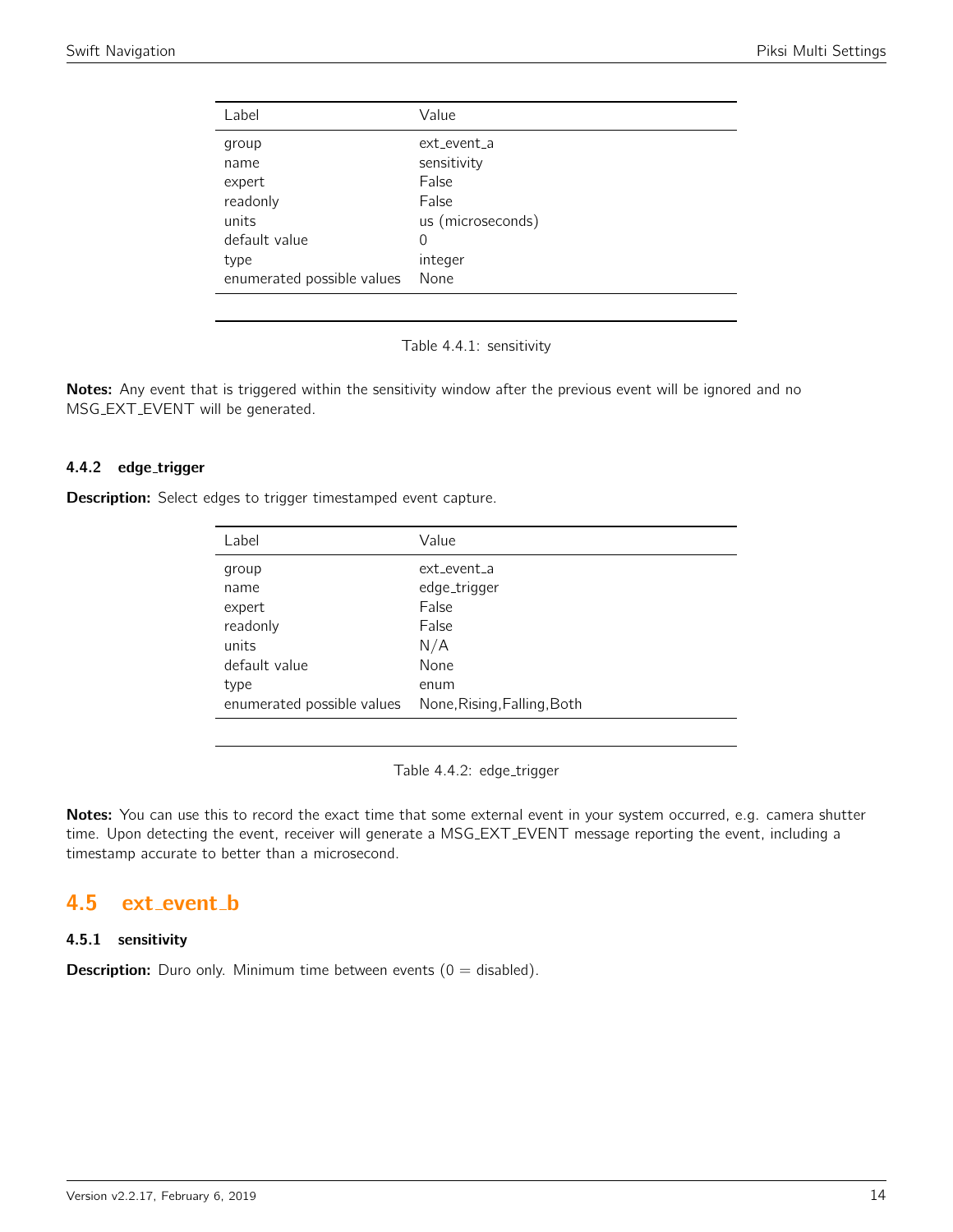<span id="page-14-0"></span>

| Label                      | Value             |
|----------------------------|-------------------|
| group                      | ext_event_b       |
| name                       | sensitivity       |
| expert                     | True              |
| readonly                   | False             |
| units                      | us (microseconds) |
| default value              | 0                 |
| type                       | integer           |
| enumerated possible values | None              |

Table 4.5.1: sensitivity

Notes: Any event that is triggered within the sensitivity window after the previous event will be ignored and no MSG EXT EVENT will be generated.

#### 4.5.2 edge\_trigger

**Description:** Duro only. Select edges to trigger timestamped event capture.

| Label                      | Value                       |
|----------------------------|-----------------------------|
| group                      | ext event b                 |
| name                       | edge_trigger                |
| expert                     | True                        |
| readonly                   | False                       |
| units                      | N/A                         |
| default value              | None                        |
| type                       | enum                        |
| enumerated possible values | None, Rising, Falling, Both |

Table 4.5.2: edge\_trigger

Notes: You can use this to record the exact time that some external event in your system occurred, e.g. camera shutter time. Upon detecting the event, receiver will generate a MSG EXT EVENT message reporting the event, including a timestamp accurate to better than a microsecond.

# <span id="page-14-1"></span>4.6 ext\_event\_c

#### 4.6.1 sensitivity

**Description:** Duro only. Minimum time between events  $(0 = \text{disabled})$ .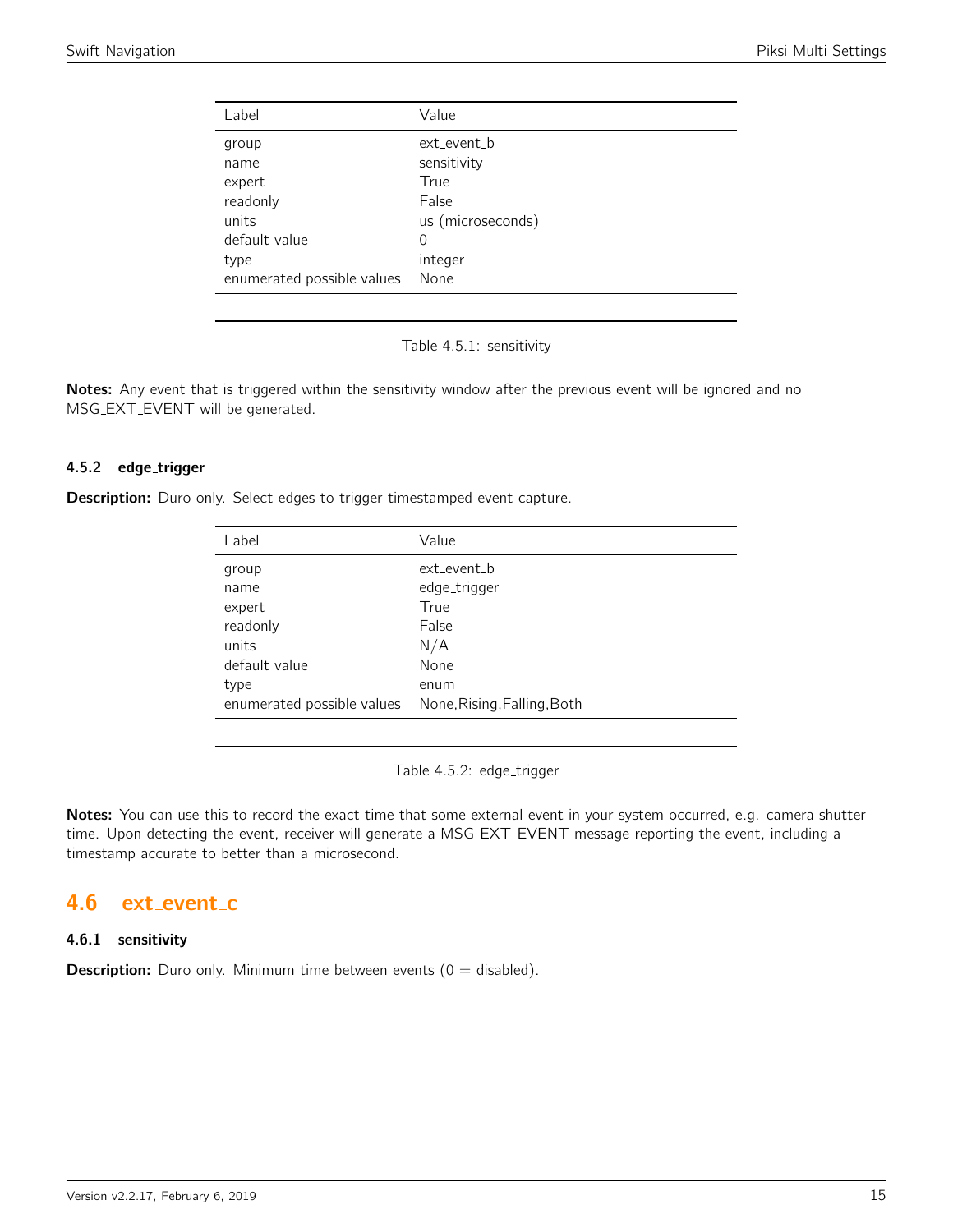<span id="page-15-0"></span>

| Label                      | Value             |
|----------------------------|-------------------|
| group                      | ext event c       |
| name                       | sensitivity       |
| expert                     | True              |
| readonly                   | False             |
| units                      | us (microseconds) |
| default value              | $\Omega$          |
| type                       | integer           |
| enumerated possible values | None              |

Table 4.6.1: sensitivity

Notes: Any event that is triggered within the sensitivity window after the previous event will be ignored and no MSG EXT EVENT will be generated.

# 4.6.2 edge\_trigger

**Description:** Duro only. Select edges to trigger timestamped event capture.

| Label                      | Value                       |
|----------------------------|-----------------------------|
| group                      | ext event c                 |
| name                       | edge_trigger                |
| expert                     | True                        |
| readonly                   | False                       |
| units                      | N/A                         |
| default value              | None                        |
| type                       | enum                        |
| enumerated possible values | None, Rising, Falling, Both |

Table 4.6.2: edge\_trigger

Notes: You can use this to record the exact time that some external event in your system occurred, e.g. camera shutter time. Upon detecting the event, receiver will generate a MSG EXT EVENT message reporting the event, including a timestamp accurate to better than a microsecond.

# <span id="page-15-1"></span>4.7 frontend

# 4.7.1 antenna bias

Description: Enable/Disable 4.85V antenna bias.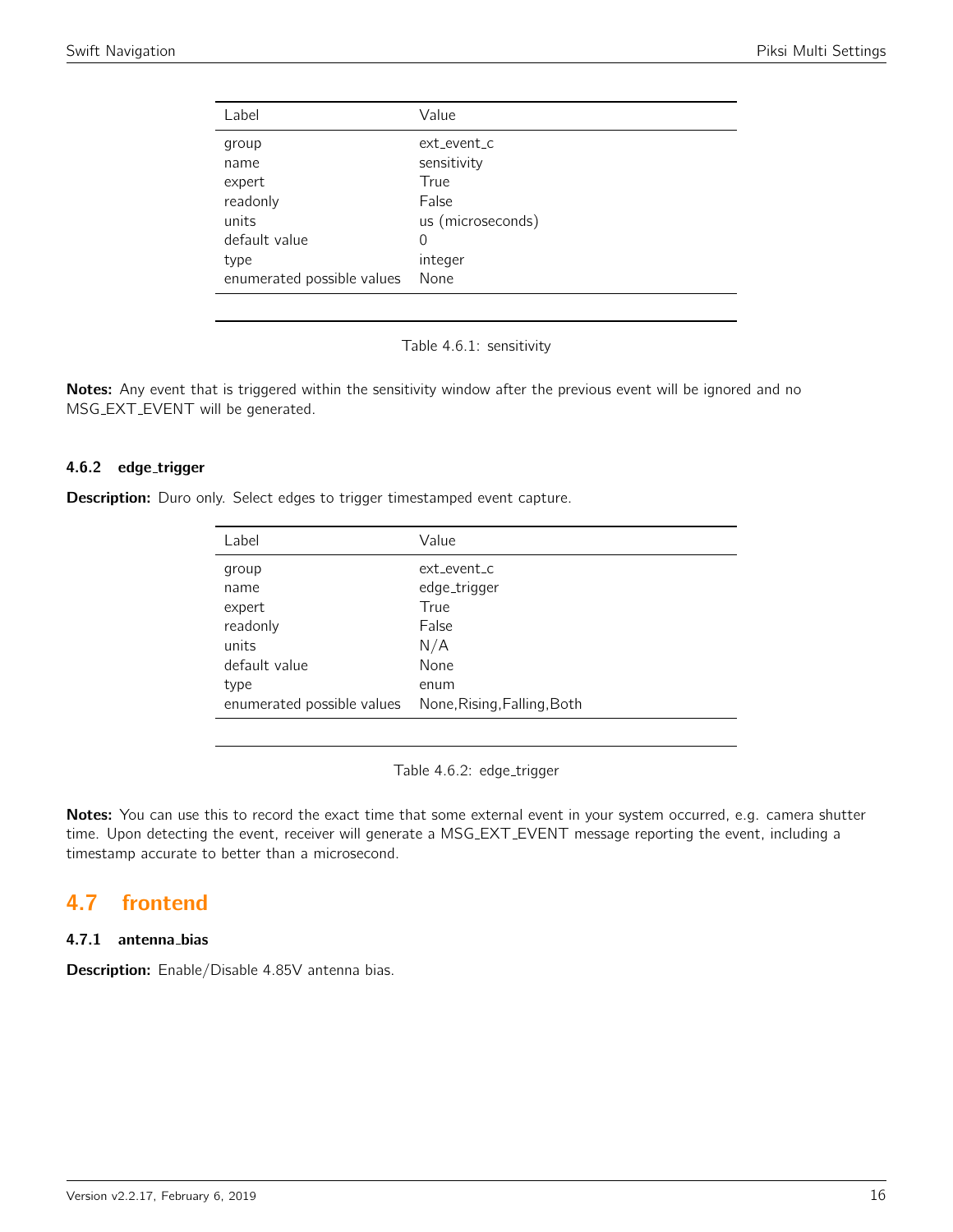<span id="page-16-0"></span>

| Label    | Value        |  |
|----------|--------------|--|
| group    | frontend     |  |
| name     | antenna_bias |  |
| expert   | False        |  |
| readonly | False        |  |
| units    | N/A          |  |
| type     | bool         |  |
|          |              |  |

#### Table 4.7.1: antenna\_bias

Notes: Most active antennas require an antenna bias in order to power the amplifier in the antenna.

#### 4.7.2 use\_ext\_clk

<span id="page-16-1"></span>Description: Enable/Disable External Clock Input.

| Label         | Value       |
|---------------|-------------|
| group         | frontend    |
| name          | use_ext_clk |
| expert        | False       |
| readonly      | False       |
| units         | N/A         |
| default value | False       |
| type          | bool        |
|               |             |

Table 4.7.2: use\_ext\_clk

Notes: This setting toggles the hardware switch for Piksi Multi 10Mhz clock source. When true, Piksi Multi will be configured to use an external clock source rather than its onboard oscillator. It is only available on Piksi Multi hardware versions greater than or equal to 5.1 (00108-05 rev 1). The external clock input signal can be provided on the Piksi Multi evaluation board through a labeled SMA connector. It is not exposed on Duro.

#### 4.7.3 antenna selection

**Description:** Determines which antenna to use.

| Label                                          | Value             |
|------------------------------------------------|-------------------|
| group                                          | frontend          |
| name                                           | antenna_selection |
| expert                                         | False             |
| readonly                                       | False             |
| units                                          | N/A               |
| default value                                  | Primary           |
| type                                           | enum              |
| enumerated possible values  Primary, Secondary |                   |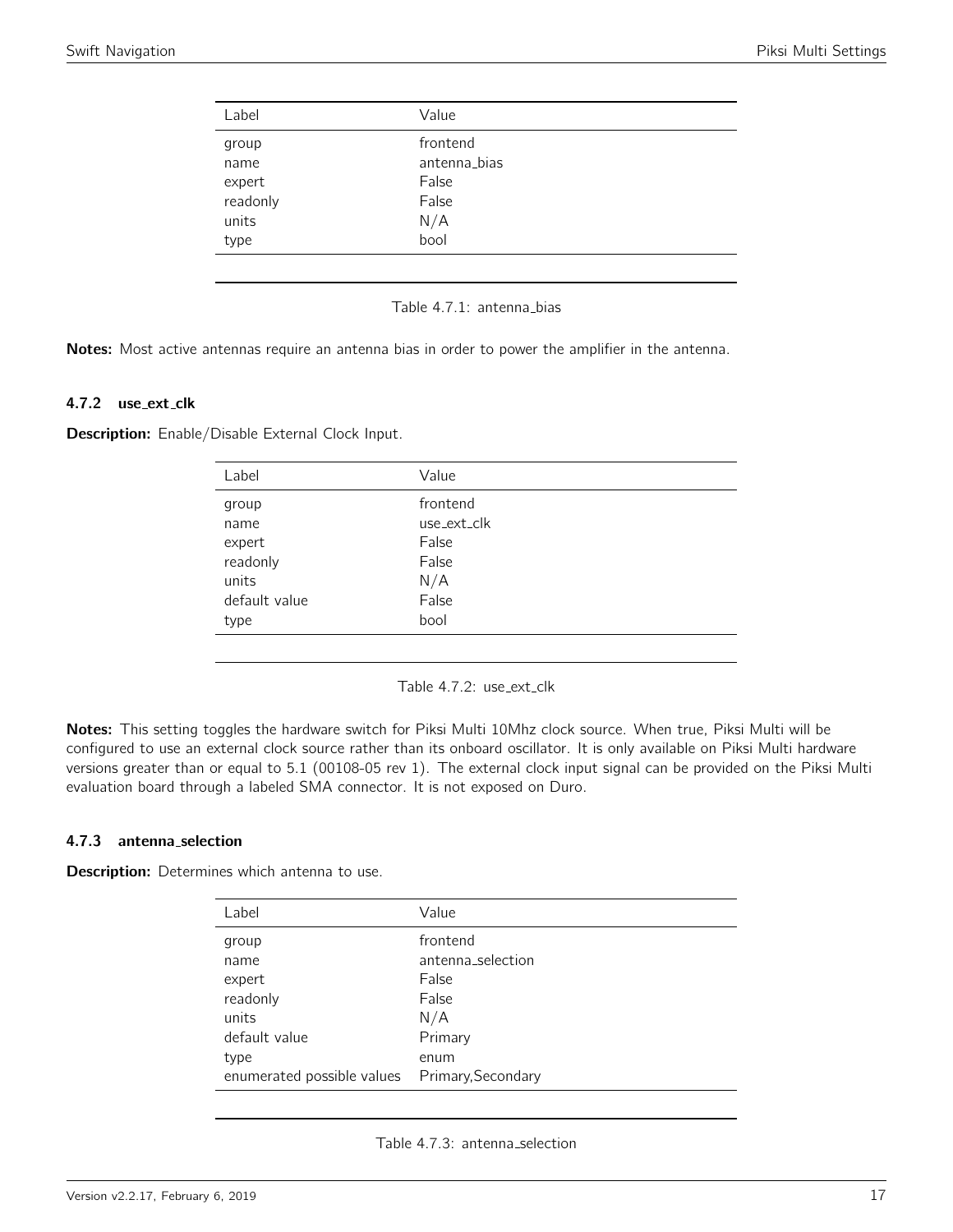Notes: This setting selects the antenna input that should be used by the receiver. Piksi Multi boards and Duro units ship with only a "Primary" antenna connector, so this should always be set to "Primary."

# <span id="page-17-0"></span>4.8 imu

## 4.8.1 imu\_raw\_output

<span id="page-17-1"></span>Description: Enable/Disable IMU raw data output from onboard Bosch BMI160 IMU.

| Label         | Value          |
|---------------|----------------|
| group         | imu            |
| name          | imu_raw_output |
| expert        | False          |
| readonly      | False          |
| default value | False          |
| type          | boolean        |
|               |                |

Table 4.8.1: imu\_raw\_output

Notes: The IMU raw data can be seen in the Advanced Tab of the Swift Console

## 4.8.2 mag\_raw\_output

<span id="page-17-2"></span>Description: Enable/Disable raw data output from onboard Bosch BMM150 Magnetometer.

| Label         | Value          |
|---------------|----------------|
| group         | ımu            |
| name          | mag_raw_output |
| expert        | False          |
| readonly      | False          |
| default value | False          |
| type          | boolean        |
|               |                |

Table 4.8.2: mag\_raw\_output

Notes: The magnetometer raw data can be seen in the Advanced Tab of the Swift Console. imu.imu\_raw\_output must also be set to True for the magnetometer output to be enabled.

## 4.8.3 mag\_rate

**Description:** The data rate (in Hz) for magnetometer raw output.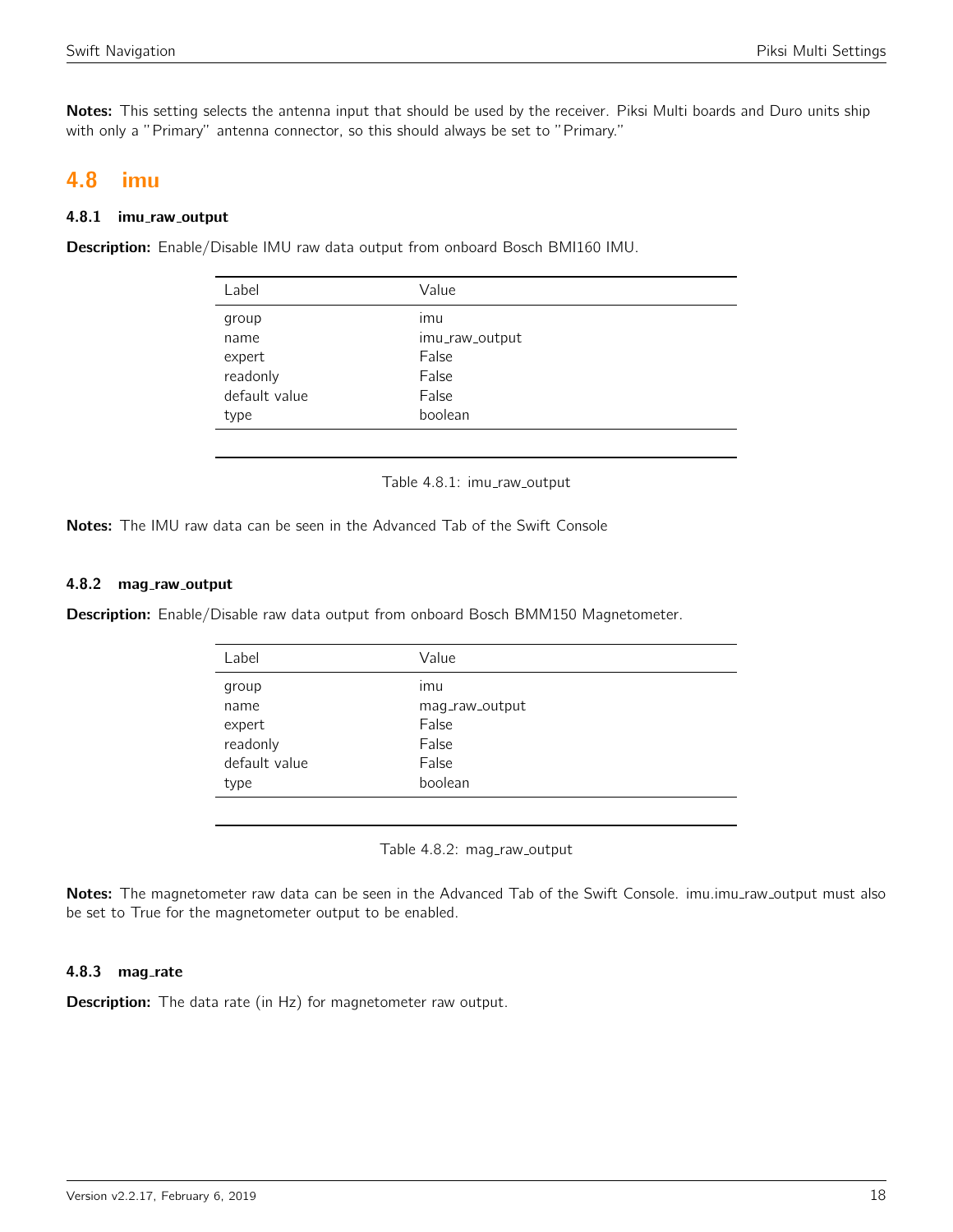<span id="page-18-0"></span>

| Label                      | Value          |
|----------------------------|----------------|
| group                      | imu            |
| name                       | mag_rate       |
| expert                     | False          |
| readonly                   | False          |
| units                      | Hz             |
| default value              | 12.5           |
| type                       | enum           |
| enumerated possible values | 6.25, 12.5, 25 |

Table 4.8.3: mag\_rate

#### 4.8.4 acc range

<span id="page-18-1"></span>Description: The approximate range of accelerations that can be measured.

| Label                                  | Value     |
|----------------------------------------|-----------|
| group                                  | imu       |
| name                                   | acc_range |
| expert                                 | False     |
| readonly                               | False     |
| units                                  | g         |
| default value                          | 8         |
| type                                   | enum      |
| enumerated possible values 2, 4, 8, 16 |           |

Table 4.8.4: acc\_range

Notes: When 2 g is chosen, it means the accelerometer is scaled to measure about  $+/- 2$  g of acceleration. Refer to the IMU datasheet for detailed information.

## 4.8.5 gyro\_range

Description: The approximate range of angular rate that can be measured.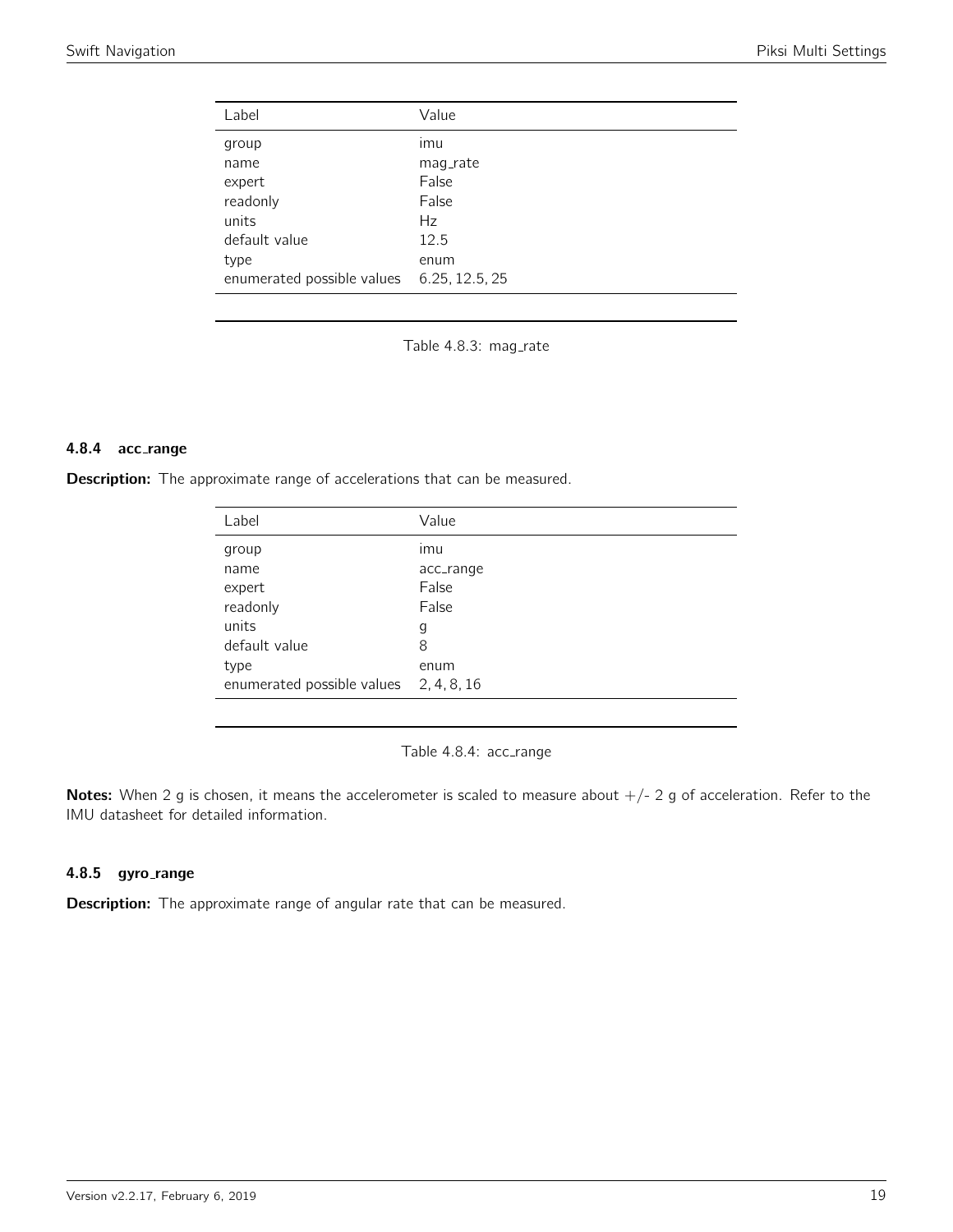<span id="page-19-0"></span>

| Label                      | Value                     |
|----------------------------|---------------------------|
| group                      | ımu                       |
| name                       | qyro_range                |
| expert                     | False                     |
| readonly                   | False                     |
| units                      | deg/s                     |
| default value              | 125                       |
| type                       | enum                      |
| enumerated possible values | 125, 250, 500, 1000, 2000 |
|                            |                           |



Notes: When 125 is chosen, it means the gyro is scaled to measure about  $+/-$  125 deg/s of angular rate. Refer to the IMU datasheet for detailed information.

# 4.8.6 imu rate

**Description:** The data rate (in Hz) for IMU raw output.

| Label                                       | Value    |
|---------------------------------------------|----------|
| group                                       | ımu      |
| name                                        | imu_rate |
| expert                                      | False    |
| readonly                                    | False    |
| units                                       | Hz       |
| default value                               | 100      |
| type                                        | enum     |
| enumerated possible values 25, 50, 100, 200 |          |

Table 4.8.6: imu\_rate

Notes: It is recommended to use Ethernet or USB for IMU data output for data rates over 25 Hz.

# <span id="page-19-1"></span>4.9 ins

#### 4.9.1 odometry\_noise\_1

**Description:** Noise parameter for odometry source 1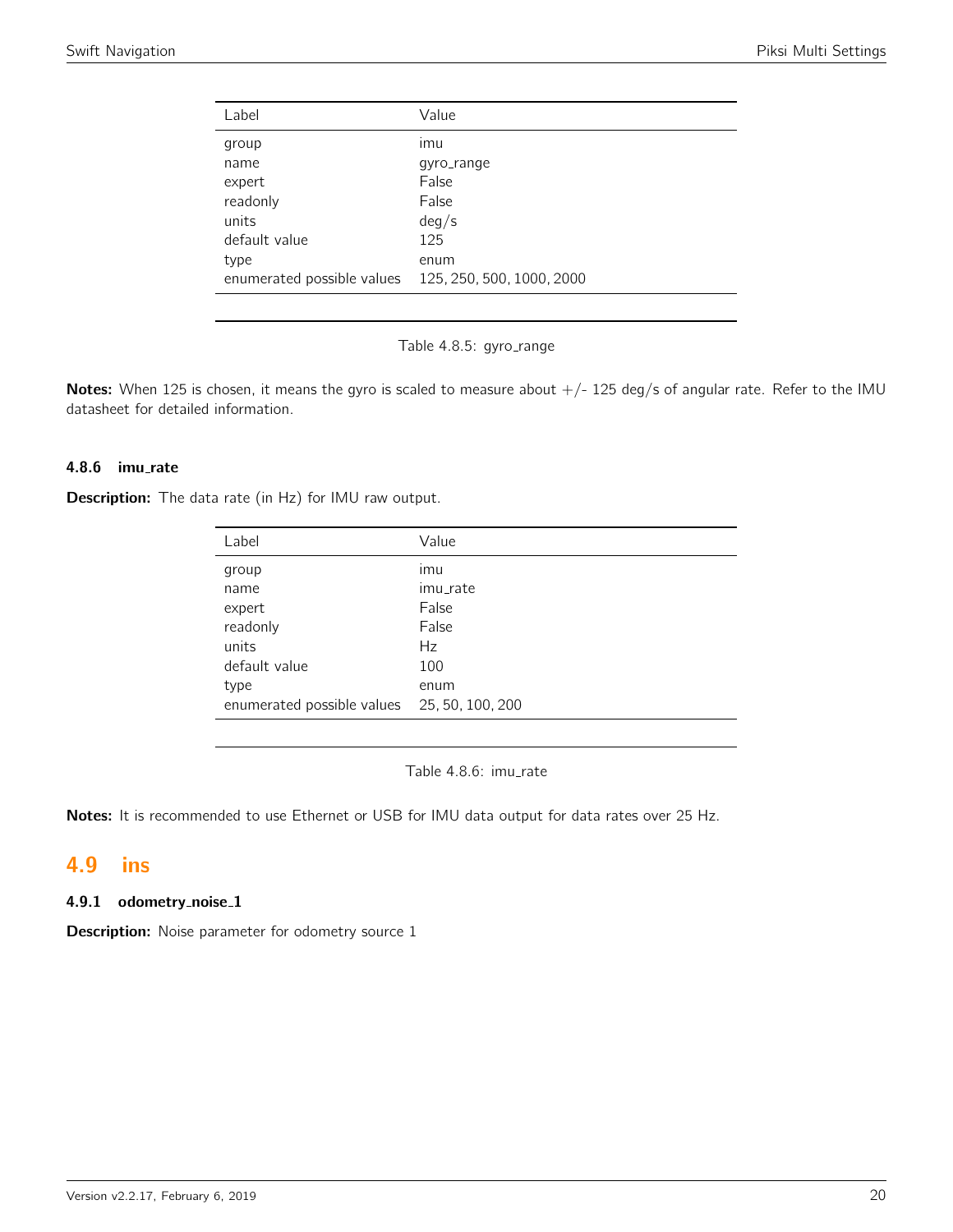<span id="page-20-0"></span>

| Label         | Value            |
|---------------|------------------|
| group         | ins              |
| name          | odometry_noise_1 |
| expert        | True             |
| readonly      | False            |
| units         | m/s              |
| default value | 0.28             |
| type          | double           |



# 4.9.2 odometry noise 2

<span id="page-20-1"></span>**Description:** Noise parameter for odometry source 2

| Label         | Value            |
|---------------|------------------|
| group         | ins              |
| name          | odometry_noise_2 |
| expert        | True             |
| readonly      | False            |
| units         | m/s              |
| default value | 0.28             |
| type          | double           |

Table 4.9.2: odometry\_noise\_2

# 4.9.3 odometry noise 3

<span id="page-20-2"></span>**Description:** Noise parameter for odometry source 3

| Label         | Value            |
|---------------|------------------|
| group         | ins              |
| name          | odometry_noise_3 |
| expert        | True             |
| readonly      | False            |
| units         | m/s              |
| default value | 0.28             |
| type          | double           |

Table 4.9.3: odometry\_noise\_3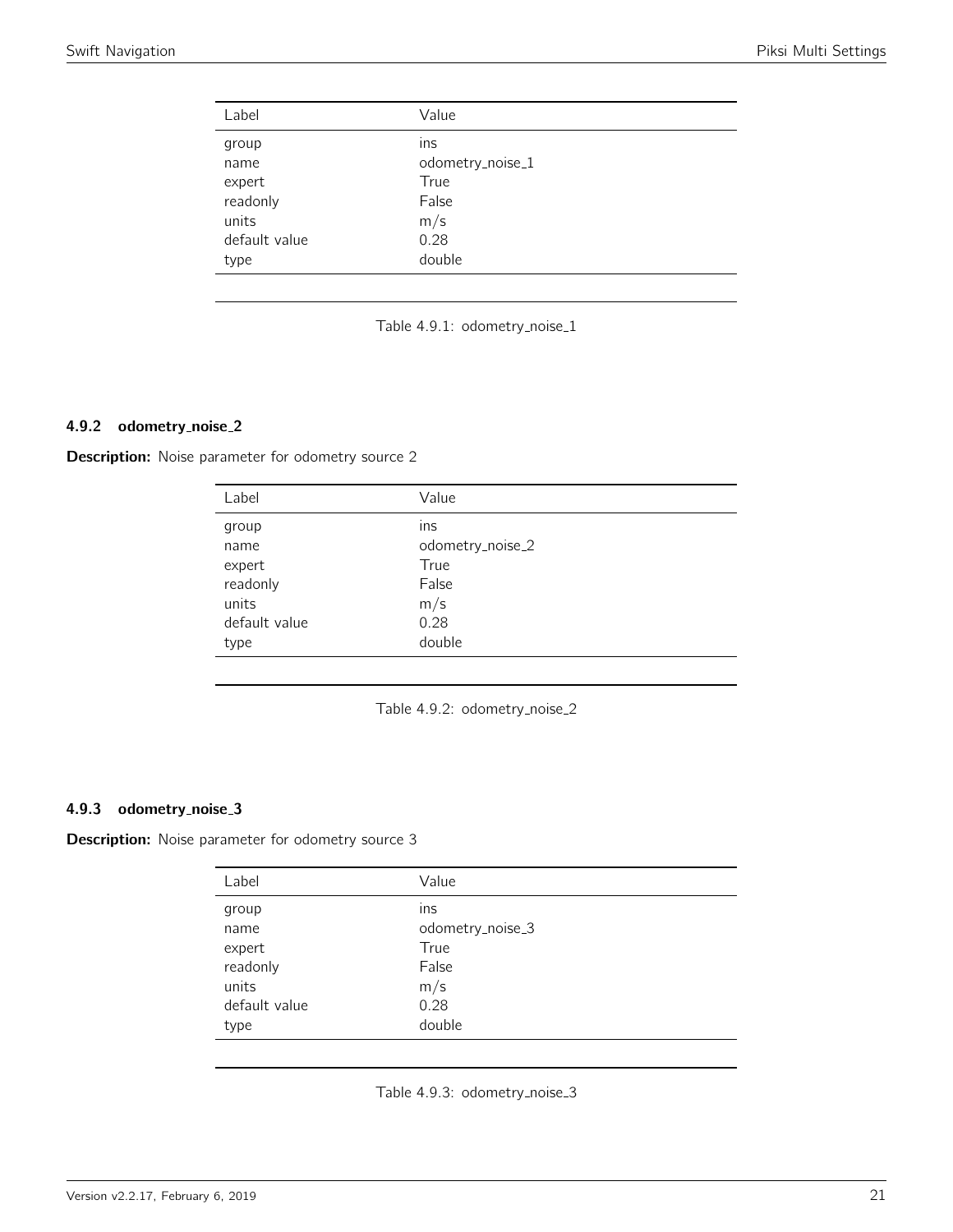# 4.9.4 odometry noise 4

| Label         | Value            |
|---------------|------------------|
| group         | ins              |
| name          | odometry_noise_4 |
| expert        | True             |
| readonly      | False            |
| units         | m/s              |
| default value | 0.28             |
| type          | double           |

<span id="page-21-0"></span>**Description:** Noise parameter for odometry source 4

Table 4.9.4: odometry\_noise\_4

#### 4.9.5 build\_date

<span id="page-21-1"></span>Description: inertial navigation system build date

| Label         | Value      |
|---------------|------------|
| group         | ins        |
| name          | build_date |
| expert        | True       |
| readonly      | True       |
| units         | N/A        |
| default value | N/A        |
| type          | string     |

Table 4.9.5: build\_date

#### 4.9.6 build name

<span id="page-21-2"></span>Description: inertial navigation system build name

| Label         | Value      |
|---------------|------------|
| group         | ins        |
| name          | build_name |
| expert        | True       |
| readonly      | True       |
| units         | N/A        |
| default value | N/A        |
| type          | string     |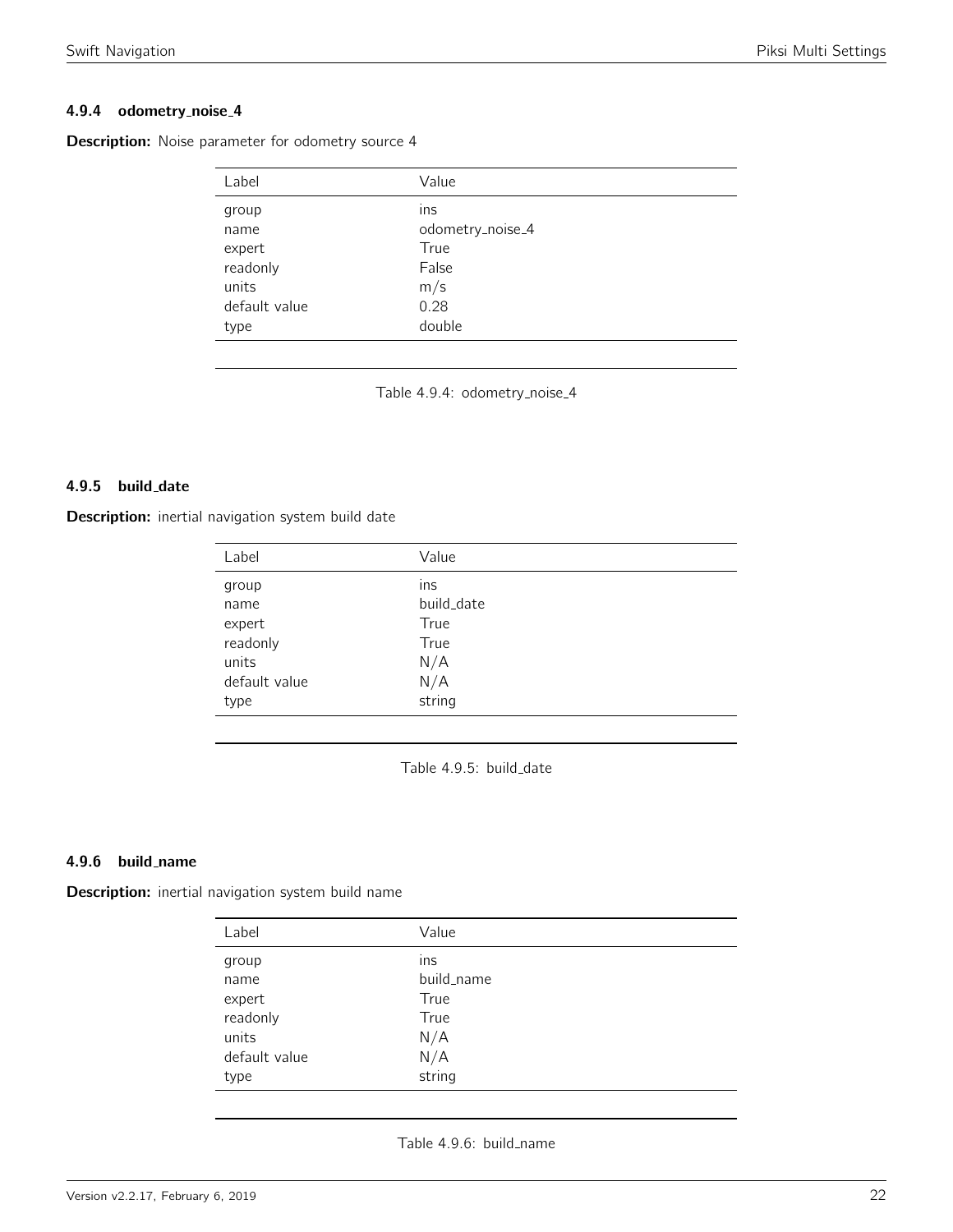# 4.9.7 constrain vehicle sideslip

<span id="page-22-0"></span>Description: Experimental non-holonomic constraint feature that allows inertial system to make assumptions about vehicle dynamics

| Label         | Value                      |
|---------------|----------------------------|
| group         | ins                        |
| name          | constrain_vehicle_sideslip |
| expert        | True                       |
| readonly      | False                      |
| units         | N/A                        |
| default value | False                      |
| type          | boolean                    |
|               |                            |

Table 4.9.7: constrain\_vehicle\_sideslip

Notes: This settings should only be enabled provided the vehicle frame Euler angles are measured precisely and are correct. It assumes a vehicle can have no velocity in the direction aligned with the vehicle "y" axis (i.e no sideslip). This is a reasonable assumption for passenger vehicles and many tractors.

# 4.9.8 dr duration max

<span id="page-22-1"></span>**Description:** Indicates the maximum duration in seconds for which the inertial system will dead reckon

| Label         | Value           |
|---------------|-----------------|
| group         | ins             |
| name          | dr_duration_max |
| expert        | True            |
| readonly      | False           |
| units         | seconds         |
| default value | 10              |
| type          | double          |
|               |                 |

Table 4.9.8: dr\_duration\_max

Notes: The default value of 10 seconds was chosen as the expected duration for which the Duro Inertial solution can maintain sub-meter accuracy.

## 4.9.9 vehicle frame pitch

Description: Pitch angle representing rotation from vehicle frame to device frame.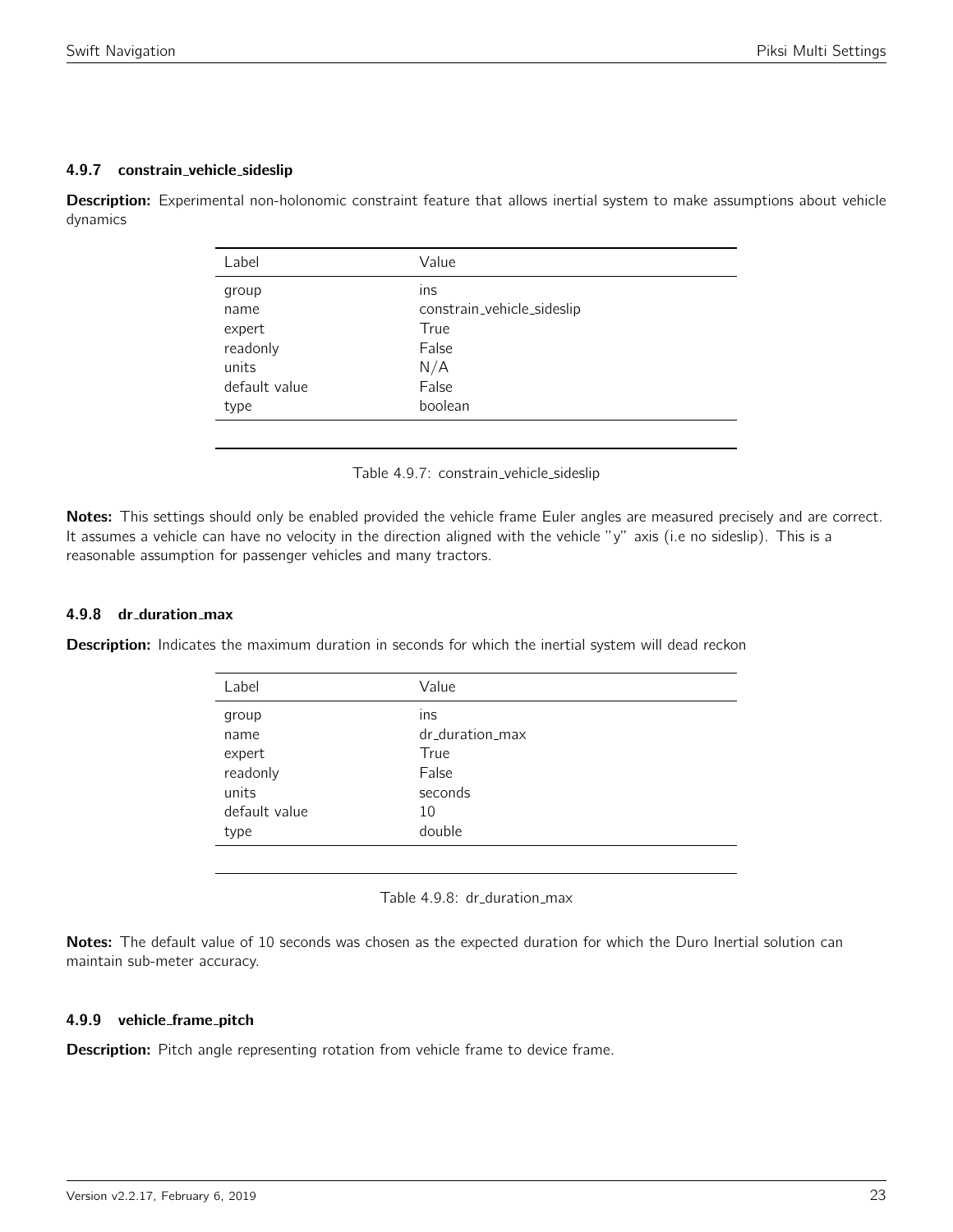<span id="page-23-0"></span>

| Label         | Value               |
|---------------|---------------------|
| group         | ins                 |
| name          | vehicle_frame_pitch |
| expert        | False               |
| readonly      | False               |
| units         | degrees             |
| default value | 0                   |
| type          | double              |
|               |                     |

Table 4.9.9: vehicle\_frame\_pitch

Notes: The euler angles are applied extrinsically in order roll, pitch, then yaw about the defined vehicle axes to describe how the vehicle should rotate to align with the device frame as mounted in the vehicle. These rotations directly affect body velocities, attitude outputs, and the "Constrain Vehicle Sideslip" feature.

#### 4.9.10 vehicle frame roll

<span id="page-23-1"></span>**Description:** Roll angle representing rotation from vehicle frame to device frame.

| Label         | Value              |
|---------------|--------------------|
| group         | ins                |
| name          | vehicle_frame_roll |
| expert        | False              |
| readonly      | False              |
| units         | degrees            |
| default value | 0                  |
| type          | double             |
|               |                    |

Table 4.9.10: vehicle\_frame\_roll

Notes: The euler angles are applied extrinsically in order roll, pitch, then yaw about the defined vehicle axes to describe how the vehicle should rotate to align with the device frame as mounted in the vehicle. These rotations directly affect body velocities, attitude outputs, and the "Constrain Vehicle Sideslip" feature.

#### 4.9.11 antenna offset x

**Description:** X component of vector from device frame to antenna phase center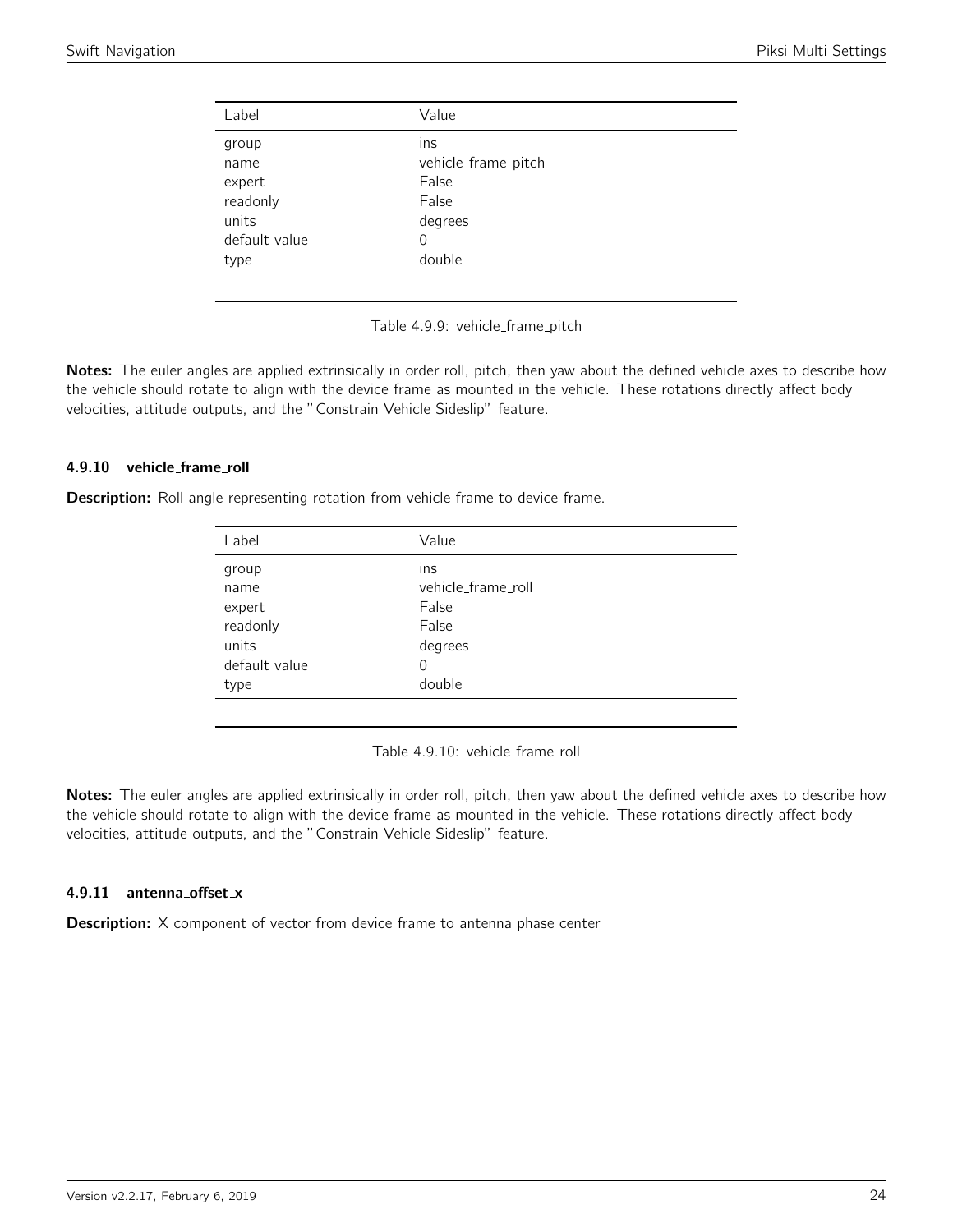<span id="page-24-0"></span>

| Label         | Value            |
|---------------|------------------|
| group         | Ins              |
| name          | antenna_offset_x |
| expert        | False            |
| readonly      | False            |
| units         | meters           |
| default value | 0                |
| type          | double           |
|               |                  |

Table 4.9.11: antenna\_offset\_x

Notes: The vector is measured in the device frame according to the markings on the device.

# 4.9.12 antenna\_offset\_y

<span id="page-24-1"></span>**Description:** Y component of vector from device frame to antenna phase center

| Label         | Value            |
|---------------|------------------|
| group         | ins              |
| name          | antenna_offset_y |
| expert        | False            |
| readonly      | False            |
| units         | meters           |
| default value | 0                |
| type          | double           |
|               |                  |

Table 4.9.12: antenna\_offset\_y

Notes: The vector is measured in the device frame according to the markings on the device.

#### 4.9.13 vehicle frame yaw

<span id="page-24-2"></span>**Description:** Yaw angle representing rotation from vehicle frame to device frame.

| Label         | Value             |
|---------------|-------------------|
| group         | ins               |
| name          | vehicle_frame_yaw |
| expert        | False             |
| readonly      | False             |
| units         | degrees           |
| default value | 0                 |
| type          | double            |
|               |                   |

Table 4.9.13: vehicle\_frame\_yaw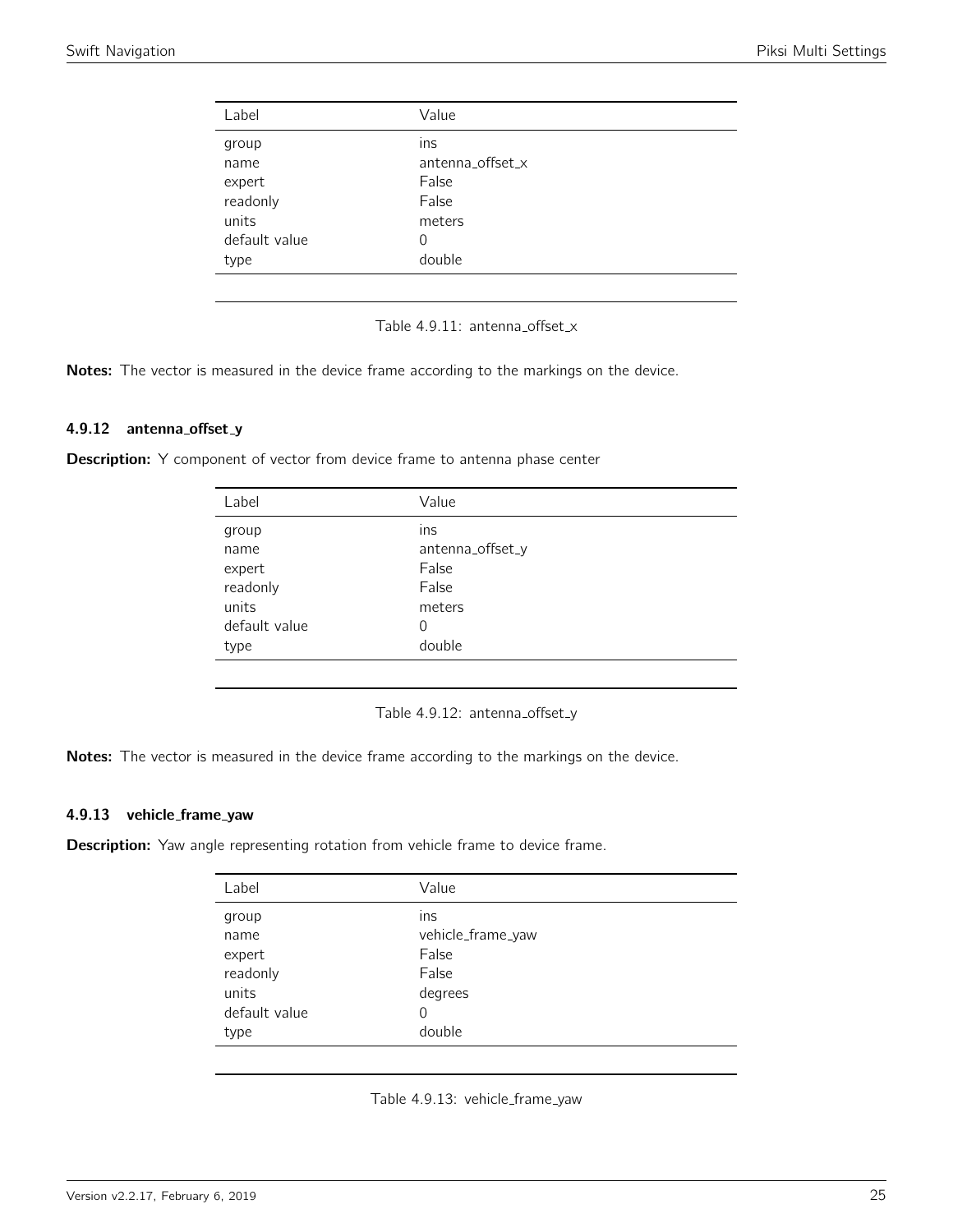Notes: The euler angles are applied extrinsically in order roll, pitch, then yaw about the defined vehicle axes to describe how the vehicle should rotate to align with the device frame as mounted in the vehicle. These rotations directly affect body velocities, attitude outputs, and the "Constrain Vehicle Sideslip" feature.

#### 4.9.14 antenna offset z

| Label         | Value            |
|---------------|------------------|
| group         | ins              |
| name          | antenna offset_z |
| expert        | False            |
| readonly      | False            |
| units         | meters           |
| default value | $-0.12674$       |
| type          | double           |
|               |                  |

<span id="page-25-0"></span>**Description:** Z component of vector from device frame to antenna phase center

Table 4.9.14: antenna\_offset\_z

Notes: The vector is measured in the device frame according to the markings on the device. The default value represents the offset from the Duro Device Frame to the antenna phase center when the antenna mounting bracket shipped with Duro is in use.

#### 4.9.15 output mode

**Description:** Determines output mode of the inertial navigation outputs.

| Label                      | Value                            |
|----------------------------|----------------------------------|
| group                      | ins                              |
| name                       | output_mode                      |
| expert                     | False                            |
| readonly                   | False                            |
| units                      | N/A                              |
| default value              | Disabled                         |
| type                       | enum                             |
| enumerated possible values | Disabled, Loosely Coupled, Debug |
|                            |                                  |

Table 4.9.15: output\_mode

Notes: Disabled - output GNSS-only solutions.

Loosely Coupled - output loosely coupled solutions, utilizing GNSS and inertial data.

Debug - output both GNSS-only and loosely coupled solutions, with identical timestamps. The "Inertial Navigation Mode" flags differentiate between GNSS-only and loosley coupled messages.

# <span id="page-25-1"></span>4.10 metrics daemon

#### 4.10.1 enable log to file

**Description:** Enable metric logging to file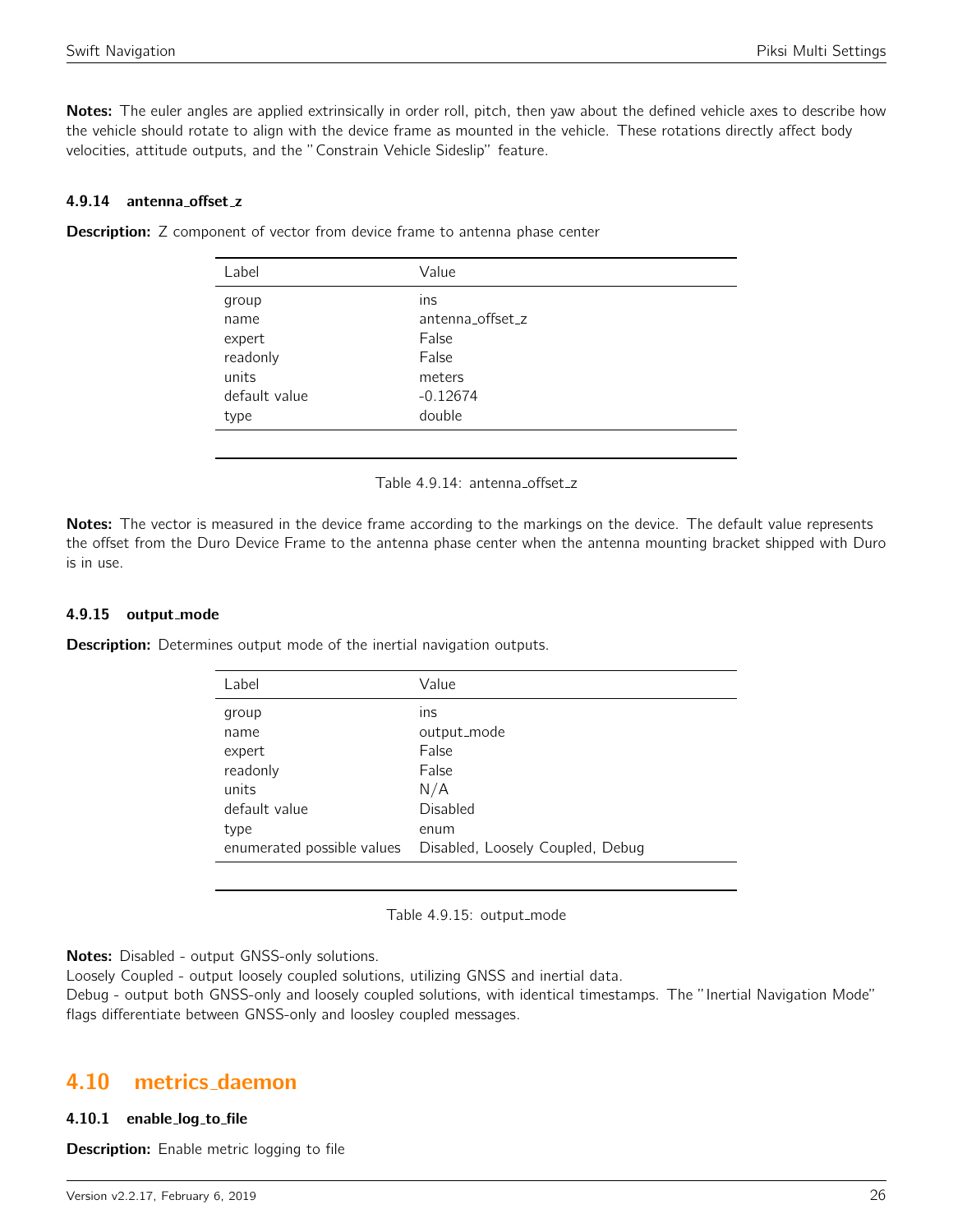<span id="page-26-0"></span>

| Label         | Value              |
|---------------|--------------------|
| group         | metrics_daemon     |
| name          | enable_log_to_file |
| expert        | True               |
| readonly      | False              |
| units         | N/A                |
| default value | true               |
| type          | bool               |

|  |  | Table 4.10.1: enable_log_to_file |
|--|--|----------------------------------|
|--|--|----------------------------------|

Notes: None

## 4.10.2 metrics update interval

Description: Set metric update interval

| Label         | Value                   |
|---------------|-------------------------|
| group         | metrics_daemon          |
| name          | metrics_update_interval |
| expert        | True                    |
| readonly      | False                   |
| units         | seconds                 |
| default value |                         |
| type          | integer                 |

Table 4.10.2: metrics\_update\_interval

# Notes: None

# <span id="page-26-1"></span>4.11 ndb

# 4.11.1 erase\_gnss\_capb

<span id="page-26-2"></span>Description: Erase stored GNSS capability mask during boot.

| Label         | Value           |
|---------------|-----------------|
| readonly      | False           |
| group         | ndb             |
| name          | erase_gnss_capb |
| expert        | True            |
| default value | False           |
| type          | boolean         |

Table 4.11.1: erase\_gnss\_capb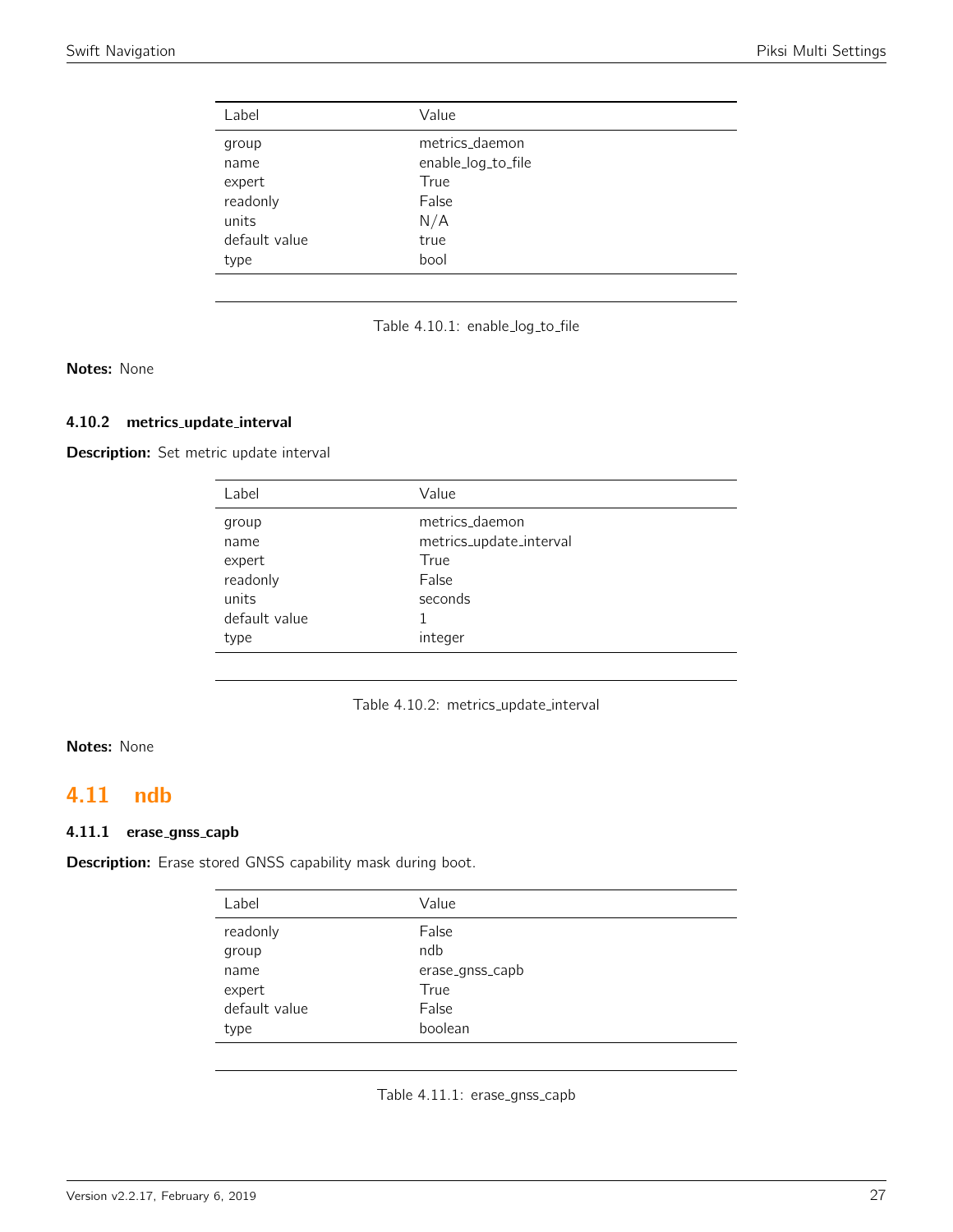## 4.11.2 erase\_utc\_params

| Label         | Value            |
|---------------|------------------|
| readonly      | False            |
| group         | ndb              |
| name          | erase_utc_params |
| expert        | True             |
| default value | False            |
| type          | boolean          |
|               |                  |

<span id="page-27-0"></span>Description: Erase stored UTC offset parameters during boot.

Table 4.11.2: erase\_utc\_params

#### 4.11.3 erase almanac wn

<span id="page-27-1"></span>Description: Erase stored almanac week numbers during boot.

| Value            |
|------------------|
| False            |
| ndb              |
| erase_almanac_wn |
| True             |
| False            |
| boolean          |
|                  |

| Table 4.11.3: erase_almanac_wn |  |
|--------------------------------|--|
|--------------------------------|--|

### 4.11.4 erase almanac

<span id="page-27-2"></span>Description: Erase stored almanacs during boot.

| Label         | Value         |
|---------------|---------------|
| readonly      | False         |
| group         | ndb           |
| name          | erase_almanac |
| expert        | True          |
| default value | False         |
| type          | boolean       |

Table 4.11.4: erase\_almanac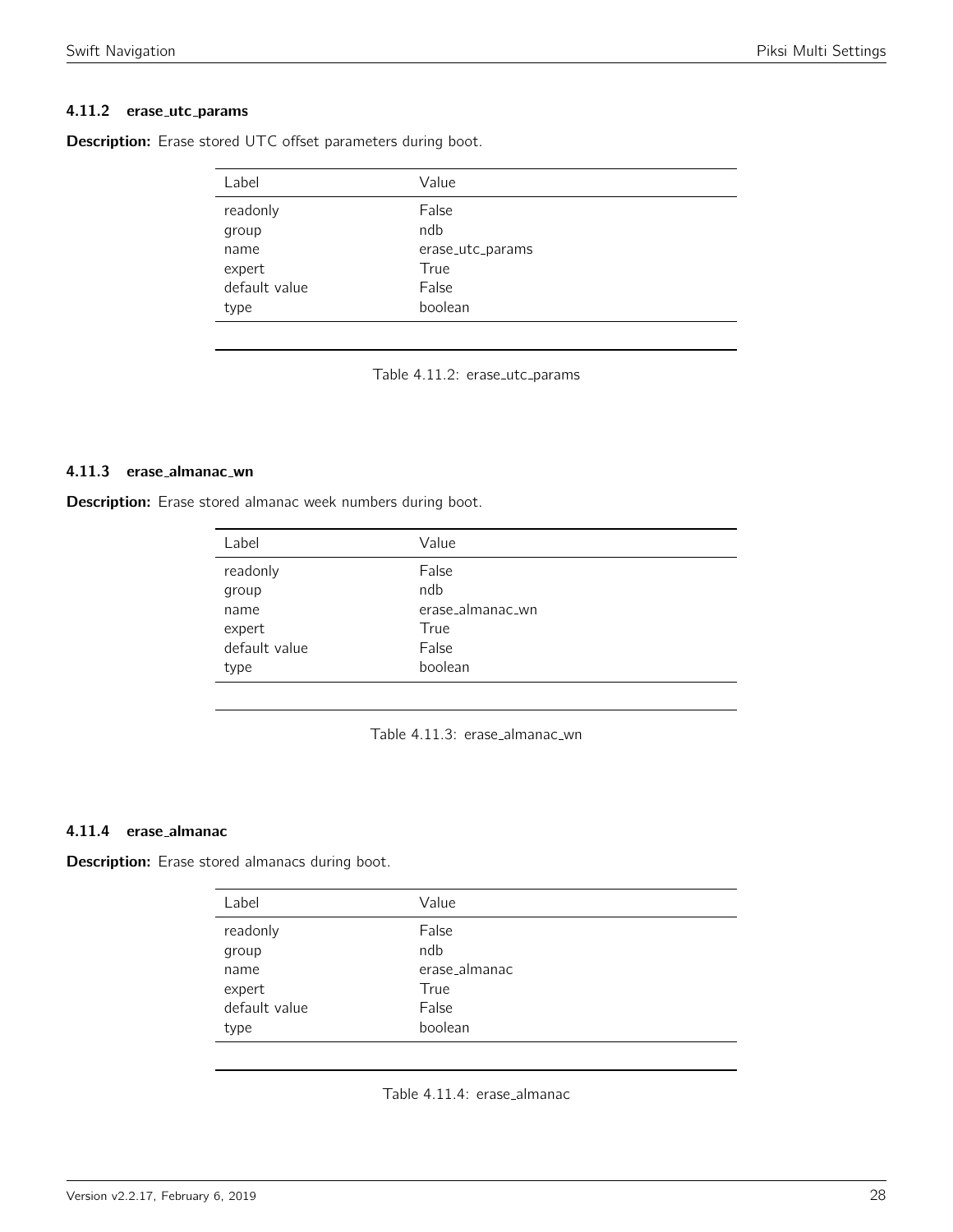# 4.11.5 erase ephemeris

<span id="page-28-0"></span>Description: Erase stored ephmerides during boot.

| Label    | Value           |
|----------|-----------------|
| readonly | False           |
| group    | ndb             |
| name     | erase_ephemeris |
| expert   | True            |
| type     | boolean         |

Table 4.11.5: erase ephemeris

# 4.11.6 erase iono

<span id="page-28-1"></span>Description: Erase stored ionospheric parameters during boot.

| Label         | Value      |
|---------------|------------|
| readonly      | False      |
| group         | ndb        |
| name          | erase_iono |
| expert        | True       |
| default value | False      |
| type          | boolean    |
|               |            |

Table 4.11.6: erase\_iono

# 4.11.7 erase lgf

<span id="page-28-2"></span>Description: Erase stored last fix information during boot.

| Label             | Value           |
|-------------------|-----------------|
| readonly<br>group | False<br>ndb    |
| name              | erase_lgf       |
| expert<br>type    | True<br>boolean |
|                   |                 |

Table 4.11.7: erase\_lgf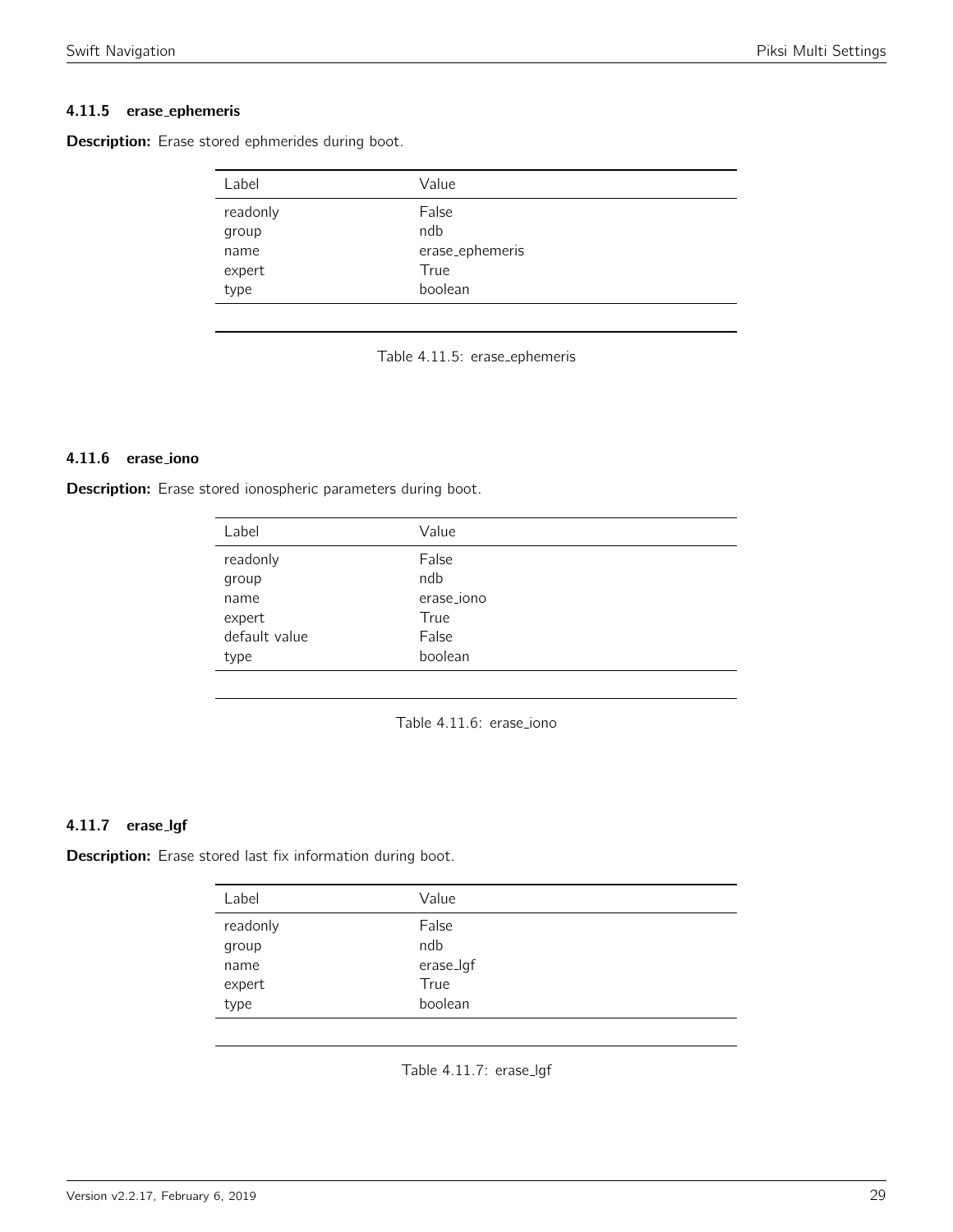# 4.11.8 valid\_eph\_acc

# <span id="page-29-0"></span>Description: None

| Label         | Value         |
|---------------|---------------|
| readonly      | False         |
| group         | ndb           |
| name          | valid_eph_acc |
| expert        | True          |
| units         | meters        |
| default value | 100           |
| type          | int           |

Table 4.11.8: valid\_eph\_acc

# 4.11.9 valid alm acc

# <span id="page-29-1"></span>**Description: None**

| Label         | Value         |
|---------------|---------------|
| readonly      | False         |
| group         | ndb           |
| name          | valid_alm_acc |
| expert        | True          |
| units         | meters        |
| default value | 5000          |
| type          | int           |

Table 4.11.9: valid\_alm\_acc

# 4.11.10 lgf\_update\_m

<span id="page-29-2"></span>Description: Change in position required to update last good fix.

| Label         | Value        |
|---------------|--------------|
| group         | ndb          |
| name          | lgf_update_m |
| expert        | True         |
| readonly      | False        |
| units         | meters       |
| default value | 10000        |
| type          | int          |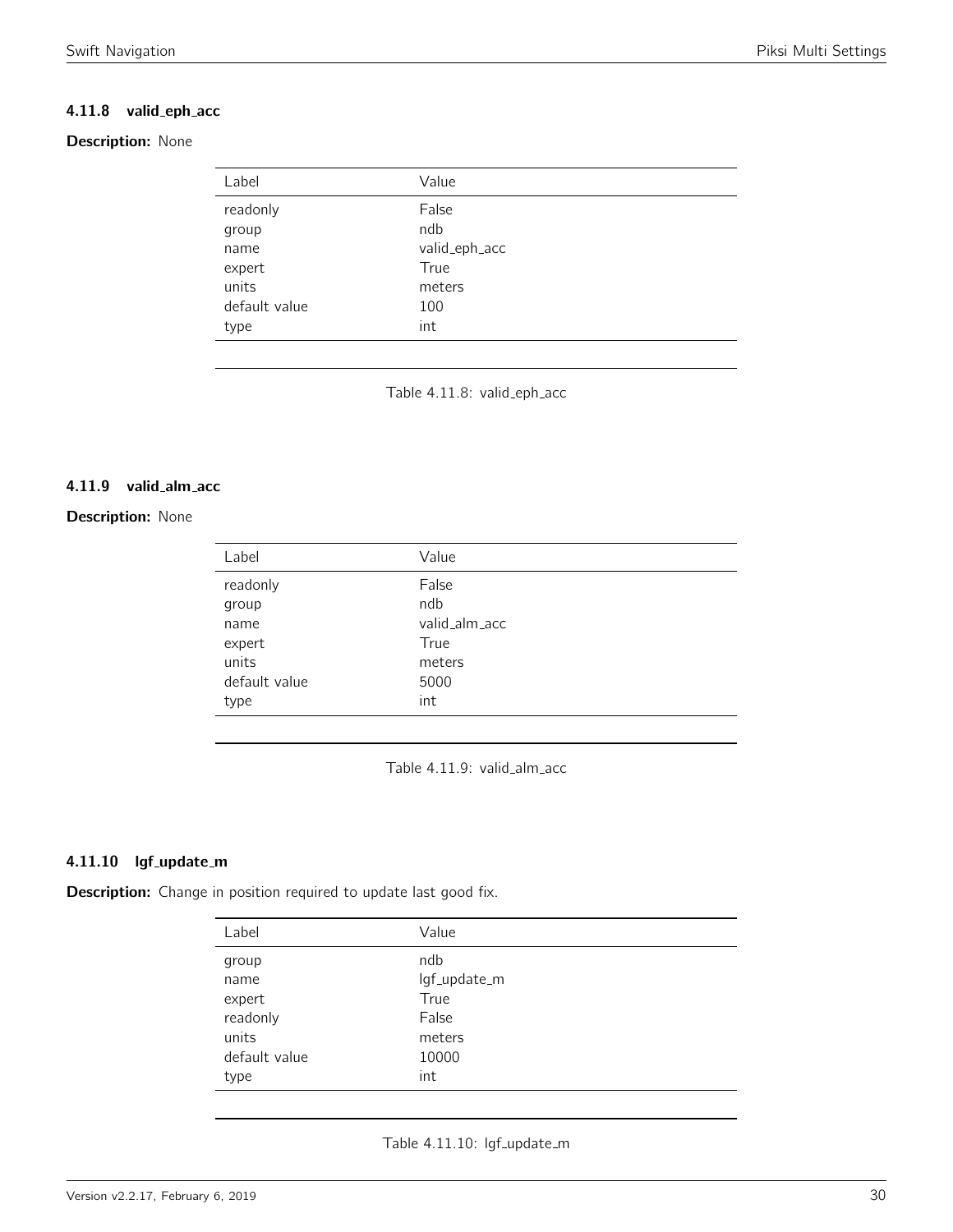### 4.11.11 valid\_alm\_days

<span id="page-30-0"></span>Description: Number of days for which Almanac is valid.

| Label                                                                 | Value                                                      |
|-----------------------------------------------------------------------|------------------------------------------------------------|
| group<br>name<br>expert<br>readonly<br>units<br>default value<br>type | ndb<br>valid_alm_days<br>True<br>False<br>days<br>6<br>int |
|                                                                       |                                                            |

Table 4.11.11: valid\_alm\_days

# 4.11.12 lgf\_update\_s

Description: Update period for navigation database last good fix.

| Label         | Value        |
|---------------|--------------|
| group         | ndb          |
| name          | lgf_update_s |
| expert        | True         |
| readonly      | False        |
| units         | seconds      |
| default value | 1800         |
| type          | int          |
|               |              |

Table 4.11.12: lgf\_update\_s

# <span id="page-30-1"></span>4.12 nmea

# 4.12.1 gpgga\_msg\_rate

Description: Number of Solution Periods between GGA NMEA messages being sent.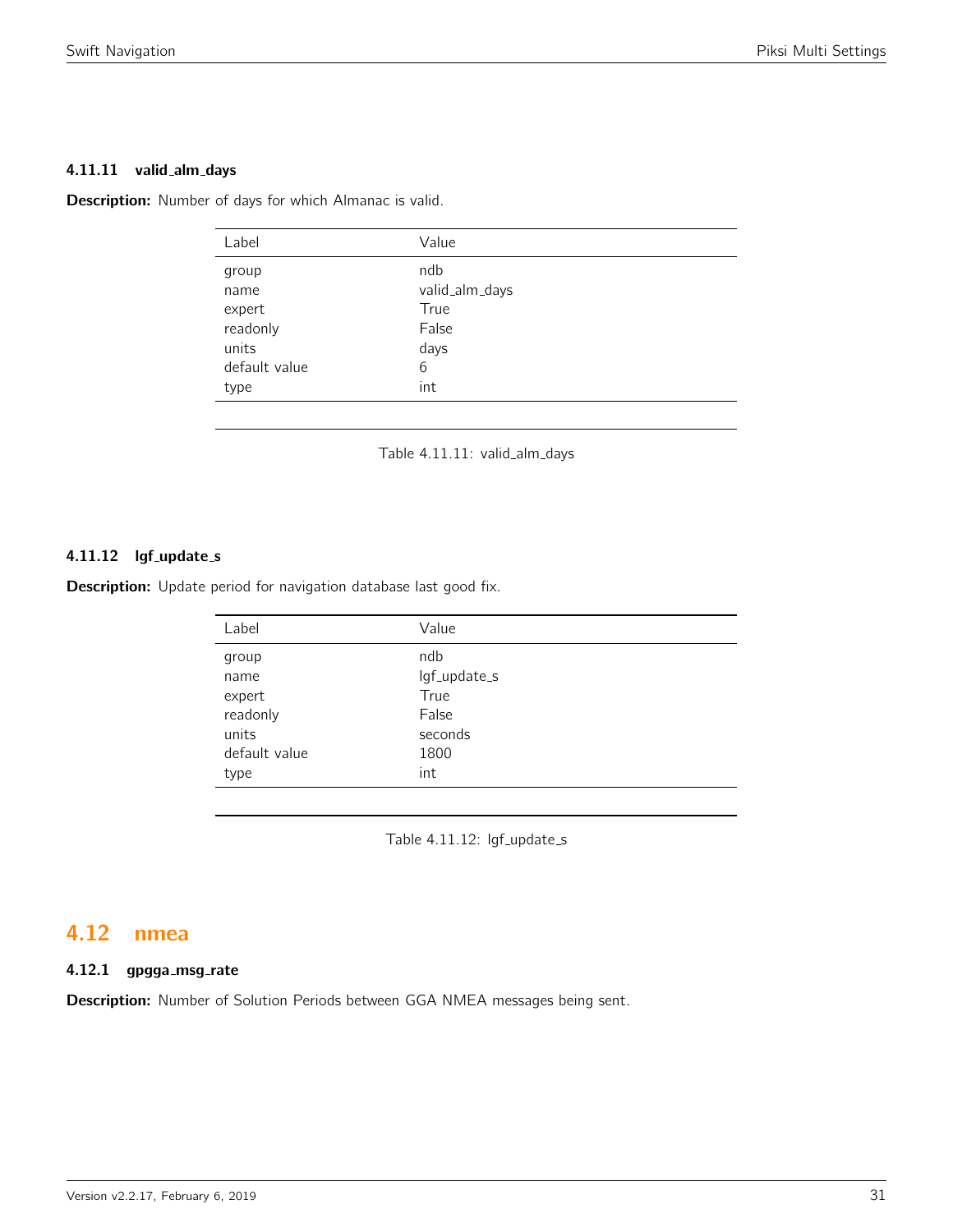<span id="page-31-0"></span>

| gpgga_msg_rate  |
|-----------------|
|                 |
|                 |
|                 |
|                 |
| Solution Period |
|                 |
|                 |
| integer         |

Table 4.12.1: gpgga\_msg\_rate

Notes: This setting represents the integer number of solution periods between each transmission of the NMEA message. For example, if the solution rate is 10 Hz, and this rate setting is 2, the NMEA message will be sent every two solution epochs at a rate of 5 Hz. If this setting is 0, the msg will be suppressed.

## 4.12.2 gpgll\_msg\_rate

<span id="page-31-1"></span>Description: Number of Solution Periods between GLL NMEA messages being sent.

| Label         | Value           |
|---------------|-----------------|
| group         | nmea            |
| name          | gpgll_msg_rate  |
| expert        | False           |
| readonly      | False           |
| units         | Solution Period |
| default value | 10              |
| type          | integer         |
|               |                 |

Table 4.12.2: gpgll\_msg\_rate

Notes: This setting represents the integer number of solution periods between each transmission of the NMEA message. For example, if the solution rate is 10 Hz, and this rate setting is 2, the NMEA message will be sent every two solution epochs at a rate of 5 Hz. If this setting is 0, the msg will be suppressed.

#### 4.12.3 gpgsv\_msg\_rate

Description: Number of Solution Periods between GSV NMEA messages being sent.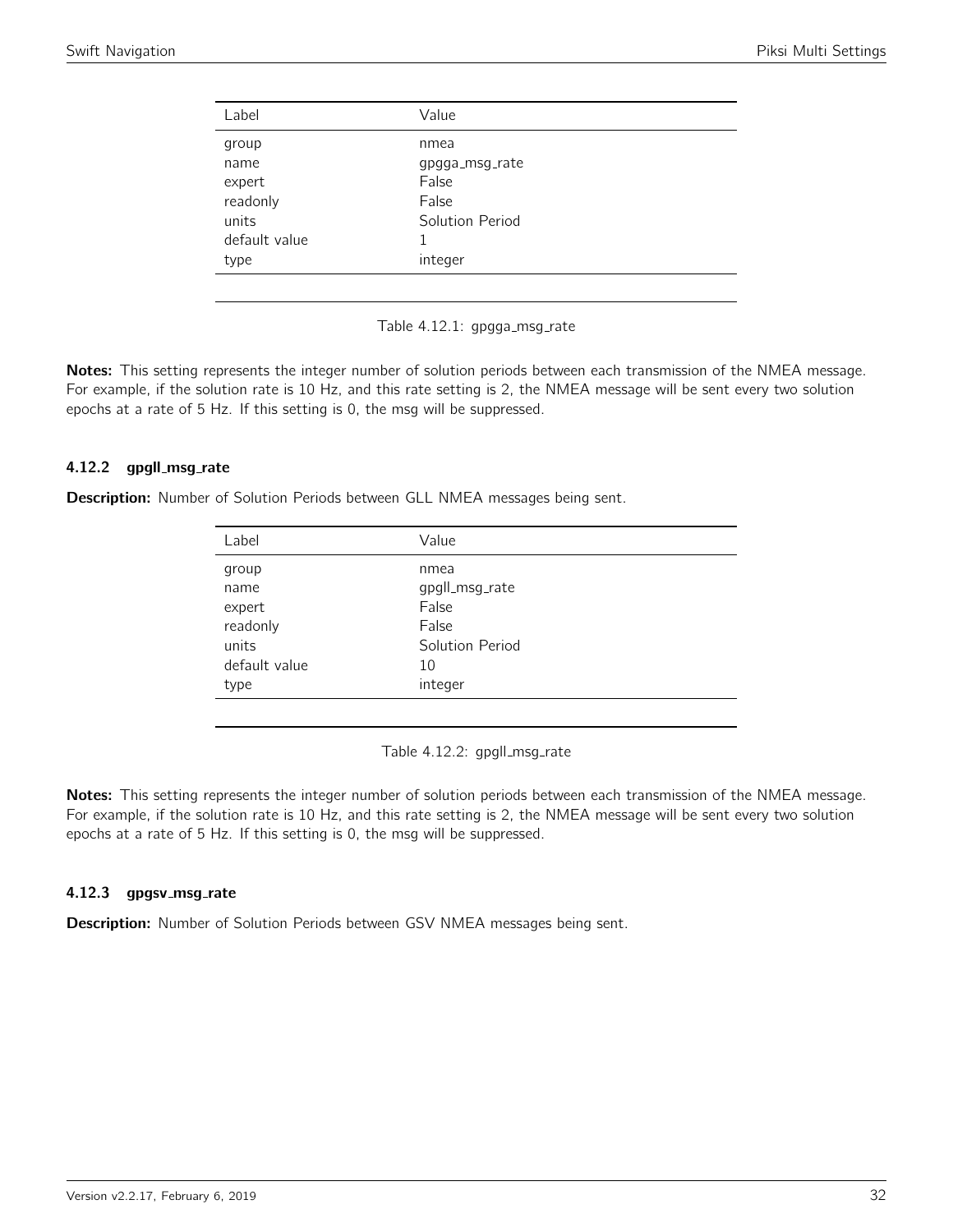<span id="page-32-0"></span>

| Label         | Value           |
|---------------|-----------------|
| group         | nmea            |
| name          | gpgsv_msg_rate  |
| expert        | False           |
| readonly      | False           |
| units         | Solution Period |
| default value | 10              |
| type          | integer         |
|               |                 |

Table 4.12.3: gpgsv\_msg\_rate

Notes: This setting represents the integer number of solution periods between each transmission of the NMEA message. For example, if the solution rate is 10 Hz, and this rate setting is 2, the NMEA message will be sent every two solution epochs at a rate of 5 Hz. If this setting is 0, the msg will be suppressed.

## 4.12.4 gphdt\_msg\_rate

<span id="page-32-1"></span>Description: Number of Solution Periods between HDT NMEA messages being sent.

| Label         | Value           |
|---------------|-----------------|
| group         | nmea            |
| name          | gphdt_msg_rate  |
| expert        | False           |
| readonly      | False           |
| units         | Solution Period |
| default value | 1               |
| type          | integer         |
|               |                 |

Table 4.12.4: gphdt\_msg\_rate

Notes: This setting represents the integer number of solution periods between each transmission of the NMEA message. For example, if the solution rate is 10 Hz, and this rate setting is 2, the NMEA message will be sent every two solution epochs at a rate of 5 Hz. If this setting is 0, the msg will be suppressed.

#### 4.12.5 gprmc\_msg\_rate

Description: Number of Solution Periods between RMC NMEA messages being sent.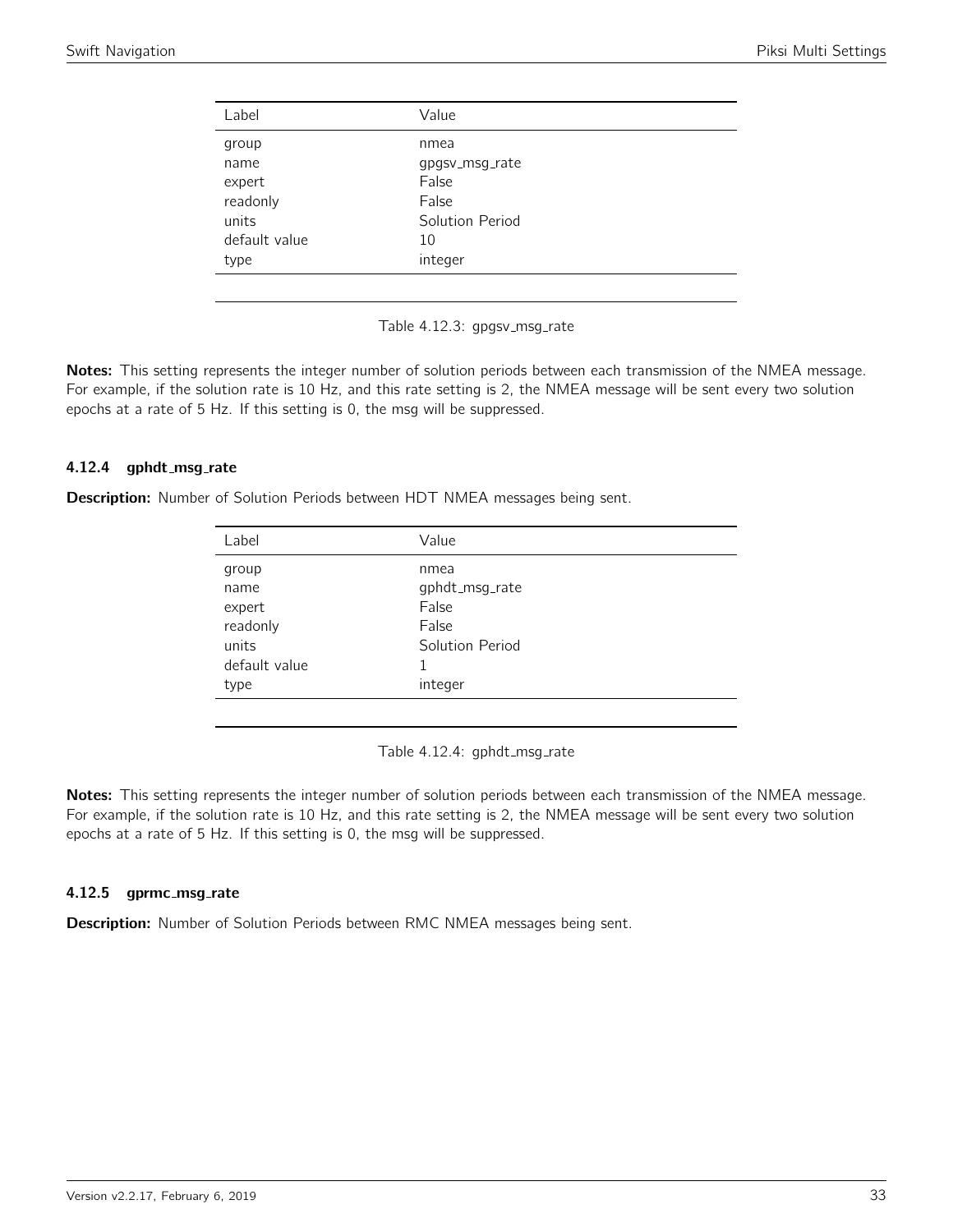<span id="page-33-0"></span>

| Label         | Value           |
|---------------|-----------------|
| group         | nmea            |
| name          | gprmc_msg_rate  |
| expert        | False           |
| readonly      | False           |
| units         | Solution Period |
| default value | 10              |
| type          | integer         |
|               |                 |

Table 4.12.5: gprmc\_msg\_rate

Notes: This setting represents the integer number of solution periods between each transmission of the NMEA message. For example, if the solution rate is 10 Hz, and this rate setting is 2, the NMEA message will be sent every two solution epochs at a rate of 5 Hz. If this setting is 0, the msg will be suppressed.

## 4.12.6 gpvtg\_msg\_rate

<span id="page-33-1"></span>Description: Number of Solution Periods between VTG NMEA messages being sent.

| Label         | Value           |
|---------------|-----------------|
| group         | nmea            |
| name          | gpvtg_msg_rate  |
| expert        | False           |
| readonly      | False           |
| units         | Solution Period |
| default value | 1               |
| type          | integer         |
|               |                 |

Table 4.12.6: gpvtg\_msg\_rate

Notes: This setting represents the integer number of solution periods between each transmission of the NMEA message. For example, if the solution rate is 10 Hz, and this rate setting is 2, the NMEA message will be sent every two solution epochs at a rate of 5 Hz. If this setting is 0, the msg will be suppressed.

## 4.12.7 gsa\_msg\_rate

Description: Number of Solution Periods between GSA NMEA messages being sent.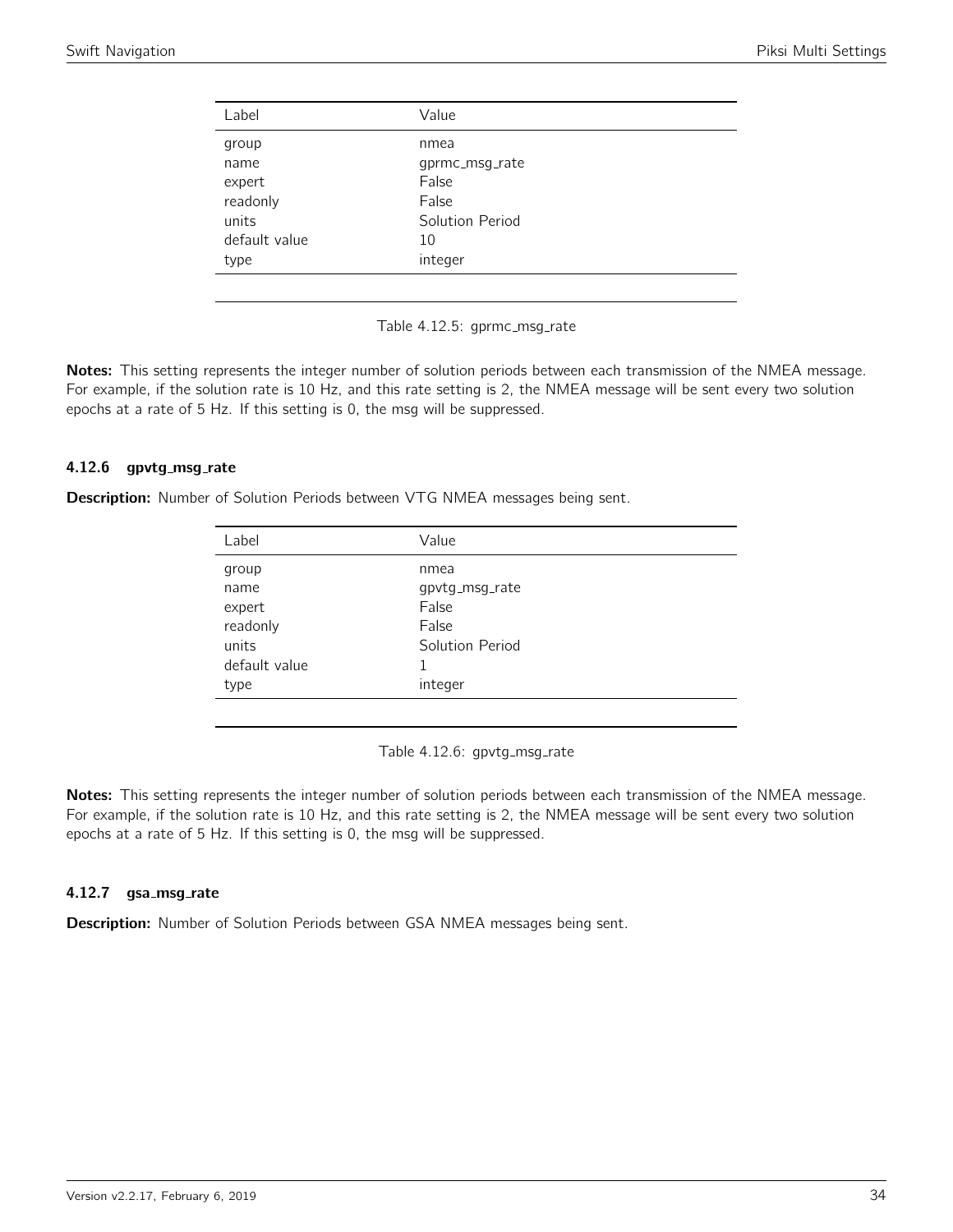<span id="page-34-0"></span>

| Label                      | Value            |
|----------------------------|------------------|
| group                      | nmea             |
| name                       | qsa_msq_rate     |
| expert                     | False            |
| readonly                   | False            |
| units                      | Solution Periods |
| default value              | 10               |
| type                       | integer          |
| enumerated possible values | None             |

Table 4.12.7: gsa\_msg\_rate

Notes: This setting represents the integer number of solution periods between each transmission of the NMEA message. For example, if the solution rate is 10 Hz, and this rate setting is 2, the NMEA message will be sent every two solution epochs at a rate of 5 Hz. If this setting is 0, the msg will be suppressed.

## 4.12.8 gpzda\_msg\_rate

Description: Number of Solution Periods between ZDA NMEA messages being sent.

| Label                      | Value           |
|----------------------------|-----------------|
| group                      | nmea            |
| name                       | gpzda_msg_rate  |
| expert                     | False           |
| readonly                   | False           |
| units                      | Solution Period |
| default value              | 10              |
| type                       | integer         |
| enumerated possible values | None            |

Table 4.12.8: gpzda\_msg\_rate

Notes: This setting represents the integer number of solution periods between each transmission of the NMEA message. For example, if the solution rate is 10 Hz, and this rate setting is 2, the NMEA message will be sent every two solution epochs at a rate of 5 Hz. If this setting is 0, the msg will be suppressed.

# <span id="page-34-1"></span>4.13 ntrip

# 4.13.1 debug

Description: Additional debug messages for NTRIP (sent to /var/log/messages).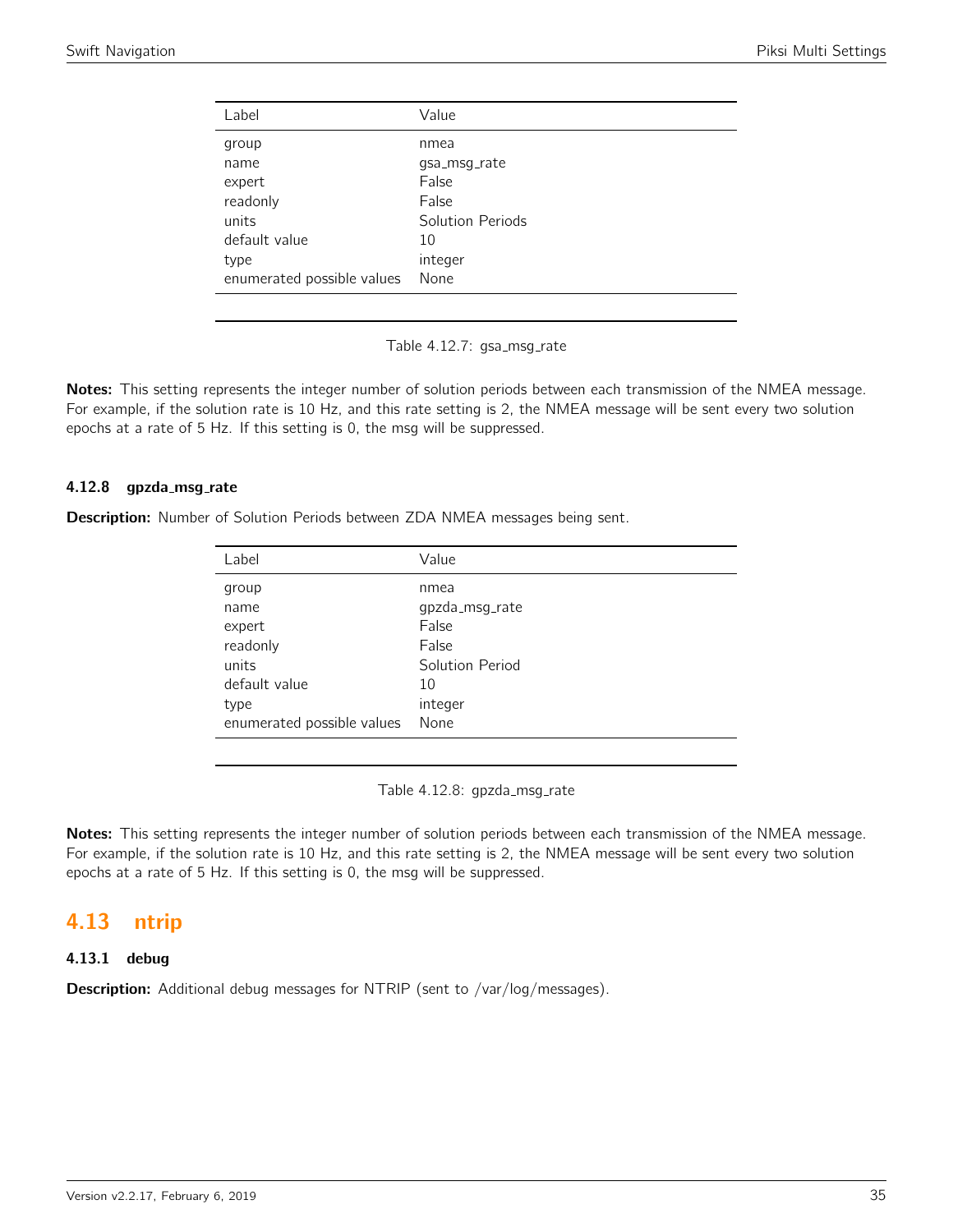<span id="page-35-0"></span>

| Label         | Value   |  |
|---------------|---------|--|
| readonly      | False   |  |
| group         | ntrip   |  |
| name          | debug   |  |
| expert        | True    |  |
| default value | False   |  |
| type          | boolean |  |
|               |         |  |



# 4.13.2 enable

<span id="page-35-1"></span>Description: Enable NTRIP client. The interface will receive 1002, 1004, 1005, 1006, 1010, 1012, 1033, 1230 and MSM4-7 RTCMv3 messages and will not transmit or receive any other messages.

| Label                      | Value       |
|----------------------------|-------------|
| group                      | ntrip       |
| name                       | enable      |
| expert                     | False       |
| readonly                   | False       |
| units                      | N/A         |
| default value              | False       |
| type                       | boolean     |
| enumerated possible values | True, False |
|                            |             |

Table 4.13.2: enable

Notes: If True, NTRIP client will be used.

# 4.13.3 gga\_out\_rev1

<span id="page-35-2"></span>Description: If True, the NTRIP client will use an NTRIP 1.0 formatted GGA sentence.

| Label                      | Value        |
|----------------------------|--------------|
| group                      | ntrip        |
| name                       | gga_out_rev1 |
| expert                     | True         |
| readonly                   | False        |
| units                      | seconds      |
| default value              | False        |
| type                       | boolean      |
| enumerated possible values | None         |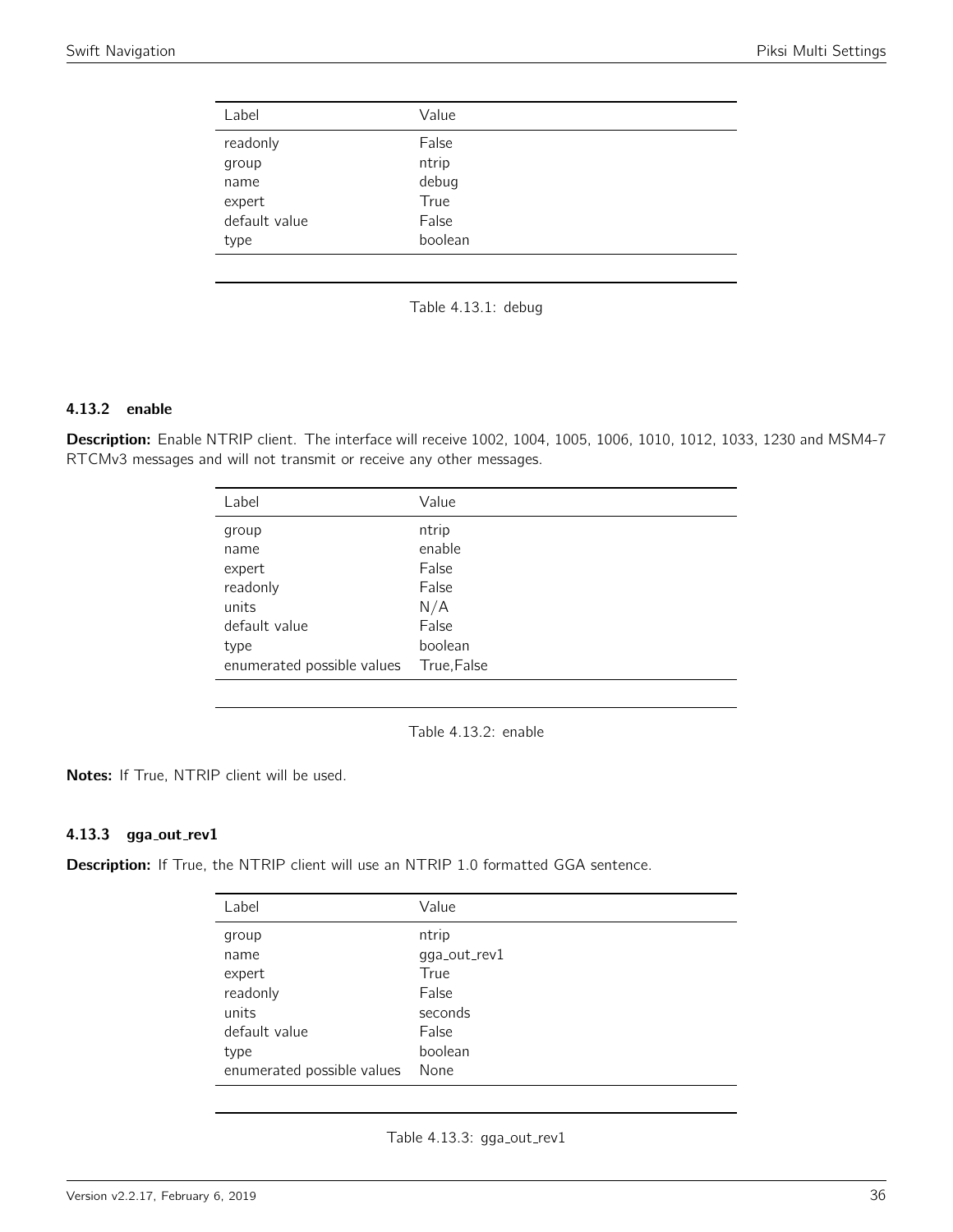Notes: By default, the NTRIP client will use an NTRIP 2.0 formatted GGA sentence, which prefixes the GGA sentence with "Ntrip-GGA: ". If this option is enabled, the prefix will be dropped.

### 4.13.4 gga out interval

**Description:** Interval at which the NMEA GGA sentence is uploaded to the NTRIP server

| Label                      | Value            |
|----------------------------|------------------|
| group                      | ntrip            |
| name                       | gga_out_interval |
| expert                     | False            |
| readonly                   | False            |
| units                      | seconds          |
| default value              | 0                |
| type                       | integer          |
| enumerated possible values | None             |



Notes: The interval (in seconds) at which the NMEA GGA sentence is uploaded to the specified NTRIP server. The default of 0 disables the GGA sentence upload.

### 4.13.5 url

Description: NTRIP URL to use.

| Label                      | Value  |
|----------------------------|--------|
| group                      | ntrip  |
| name                       | url    |
| expert                     | False  |
| readonly                   | False  |
| units                      | N/A    |
| default value              | N/A    |
| type                       | string |
| enumerated possible values | None   |
|                            |        |

Table 4.13.5: url

Notes: NTRIP must be enabled to use this setting. URLs should be HTTP URLs with a port, and a mountpoint path such as example.com:2101/BAZ\_RTCM3. NTRIP 'enable' must be 'False' in order to change this setting.

### 4.13.6 password

**Description:** NTRIP password to use.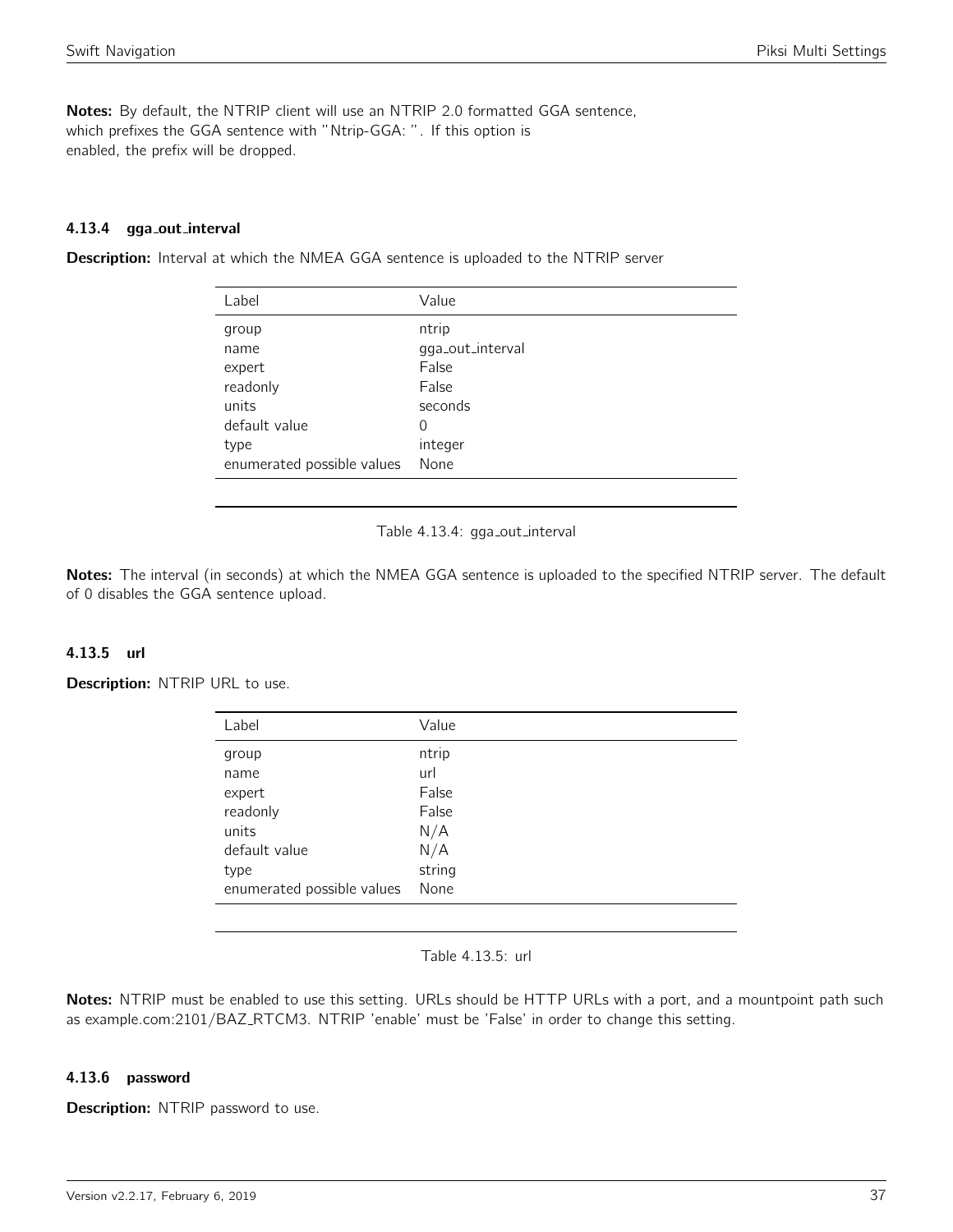| Label                      | Value    |
|----------------------------|----------|
| group                      | ntrip    |
| name                       | password |
| expert                     | False    |
| readonly                   | False    |
| units                      | N/A      |
| default value              | N/A      |
| type                       | string   |
| enumerated possible values | None     |

Table 4.13.6: password

Notes: Password to use with NTRIP client. NTRIP must be enabled to use this setting.

## 4.13.7 username

Description: NTRIP username to use.

| Label                      | Value    |
|----------------------------|----------|
| group                      | ntrip    |
| name                       | username |
| expert                     | False    |
| readonly                   | False    |
| units                      | N/A      |
| default value              | N/A      |
| type                       | string   |
| enumerated possible values | None     |
|                            |          |

Table 4.13.7: username

Notes: Username to use with NTRIP client. NTRIP must be enabled to use this setting.

# 4.14 pps

# 4.14.1 frequency

**Description:** Generate a pulse with the given frequency (maximum  $= 20$  Hz).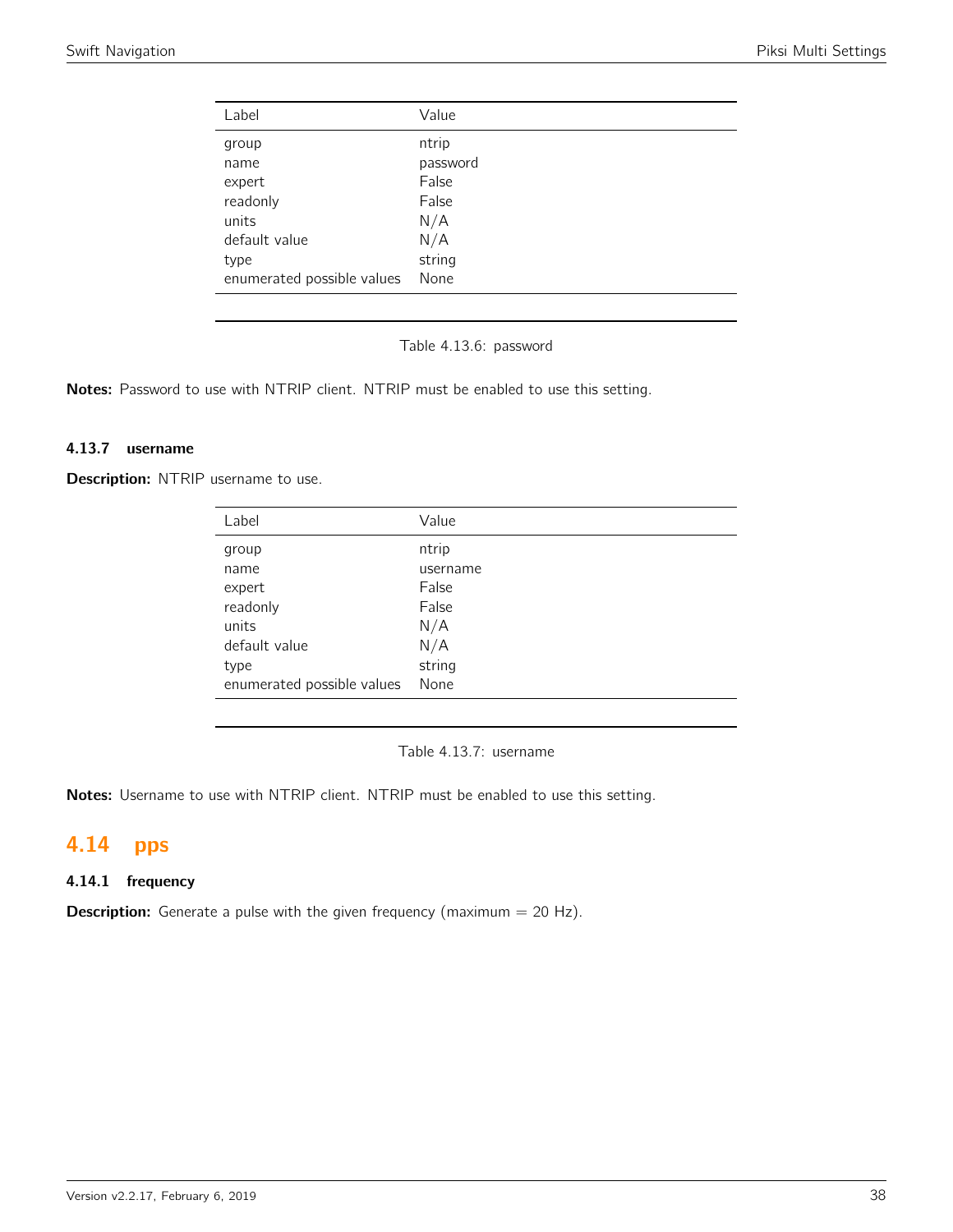| Label                      | Value     |
|----------------------------|-----------|
| group                      | pps       |
| name                       | frequency |
| expert                     | False     |
| readonly                   | False     |
| units                      | Hz        |
| default value              | 1.0       |
| type                       | double    |
| enumerated possible values | None      |

Table 4.14.1: frequency

Notes: None

## 4.14.2 polarity

Description: Logic level on output pin when the PPS is active.

| Label                      | Value       |
|----------------------------|-------------|
| group                      | pps         |
| name                       | polarity    |
| expert                     | False       |
| readonly                   | False       |
| units                      | Logic Level |
| default value              |             |
| type                       | integer     |
| enumerated possible values | 0, 1        |

Table 4.14.2: polarity

## Notes: None

### 4.14.3 width

Description: Number of microseconds the PPS will remain active (allowed range from 1 to 999999 us).

| Label                      | Value             |
|----------------------------|-------------------|
| group                      | pps               |
| name                       | width             |
| expert                     | False             |
| readonly                   | False             |
| units                      | us (microseconds) |
| default value              | 2000              |
| type                       | integer           |
| enumerated possible values | None              |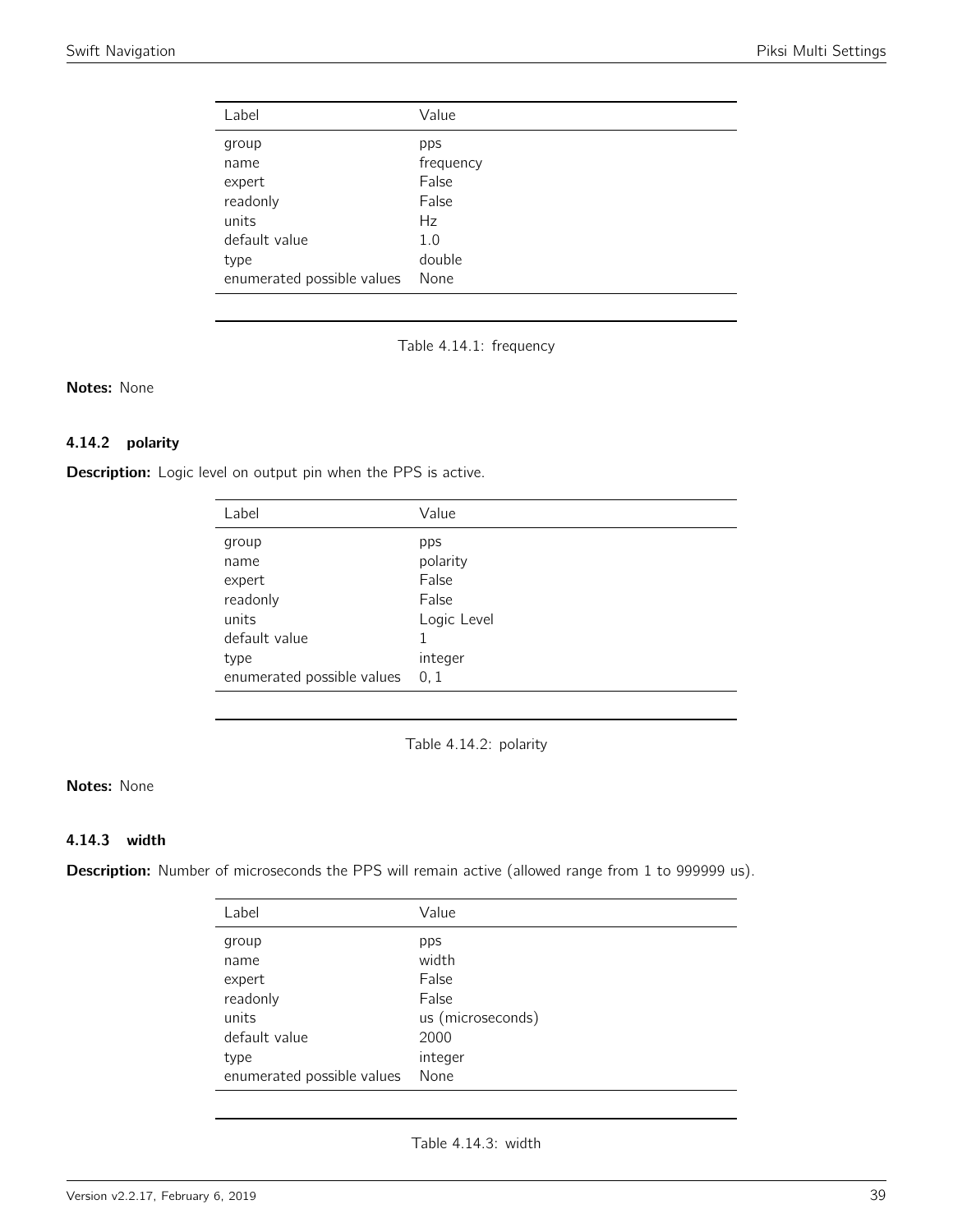## Notes: None

# 4.14.4 offset

Description: Offset in nanoseconds between GPS time and the PPS.

| Label                      | Value            |
|----------------------------|------------------|
| group                      | pps              |
| name                       | offset           |
| expert                     | False            |
| readonly                   | False            |
| units                      | ns (nanoseconds) |
| default value              | 0                |
| type                       | integer          |
| enumerated possible values | None             |
|                            |                  |

Table 4.14.4: offset

Notes: This setting can be used to compensate for cable delays in timing systems.

# 4.15 rtcm out

## 4.15.1 ant\_descriptor

Description: Antenna description to be sent out in RTCMv3 messages 1008 and 1033.

| Label                      | Value          |
|----------------------------|----------------|
| group                      | rt.cm out      |
| name                       | ant_descriptor |
| expert                     | True           |
| readonly                   | False          |
| units                      | N/A            |
| default value              | HXCGPS500 NONE |
| type                       | string         |
| enumerated possible values | None           |

Table 4.15.1: ant\_descriptor

Notes: Alphanumeric characters. IGS limits the number of characters to 20 at this time, but this setting allows for 31 characters for future extension.

## 4.15.2 antenna height

**Description:** Antenna height to be sent out in RTCMv3 message 1006.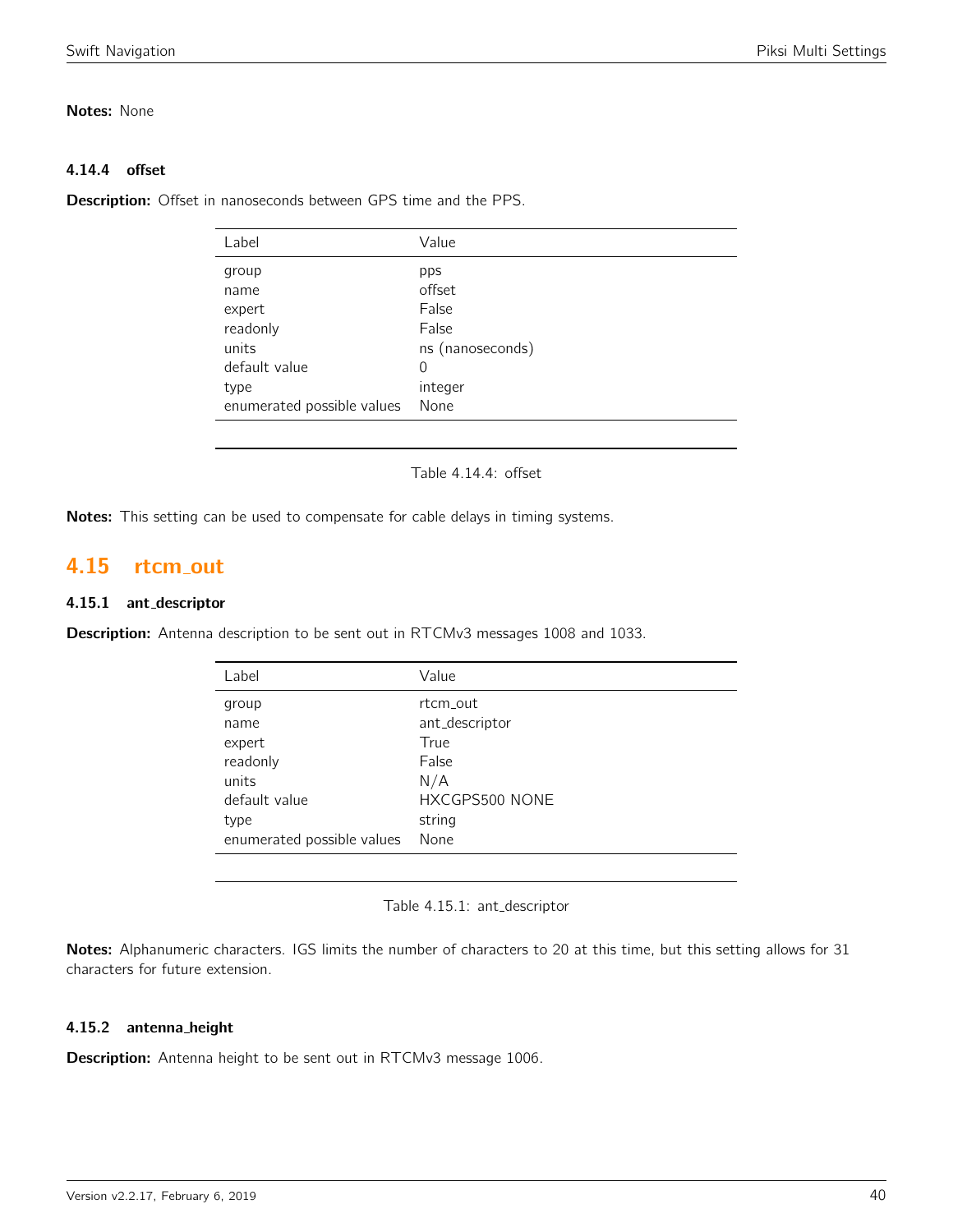| Value          |
|----------------|
| rt.cm_out      |
| antenna_height |
| True           |
| False          |
| meters         |
| 0.0            |
| double         |
| None           |
|                |

Table 4.15.2: antenna\_height

Notes: The Antenna Height field provides the height of the Antenna Reference Point above the marker used in the survey campaign.

### 4.15.3 rcv descriptor

**Description:** Receiver type description to be sent out in the RTCMv3 1033 message.

| Label                      | Value          |
|----------------------------|----------------|
| group                      | rt.cm out      |
| name                       | rcv_descriptor |
| expert                     | True           |
| readonly                   | False          |
| units                      | N/A            |
| default value              | <b>PIKSI</b>   |
| type                       | string         |
| enumerated possible values | None           |

Table 4.15.3: rcv\_descriptor

Notes: Alphanumeric characters. Maxmimum 31 characters.

## 4.15.4 output mode

Description: Selects the format of RTCM observation messages for the RTCMv3 OUT protocol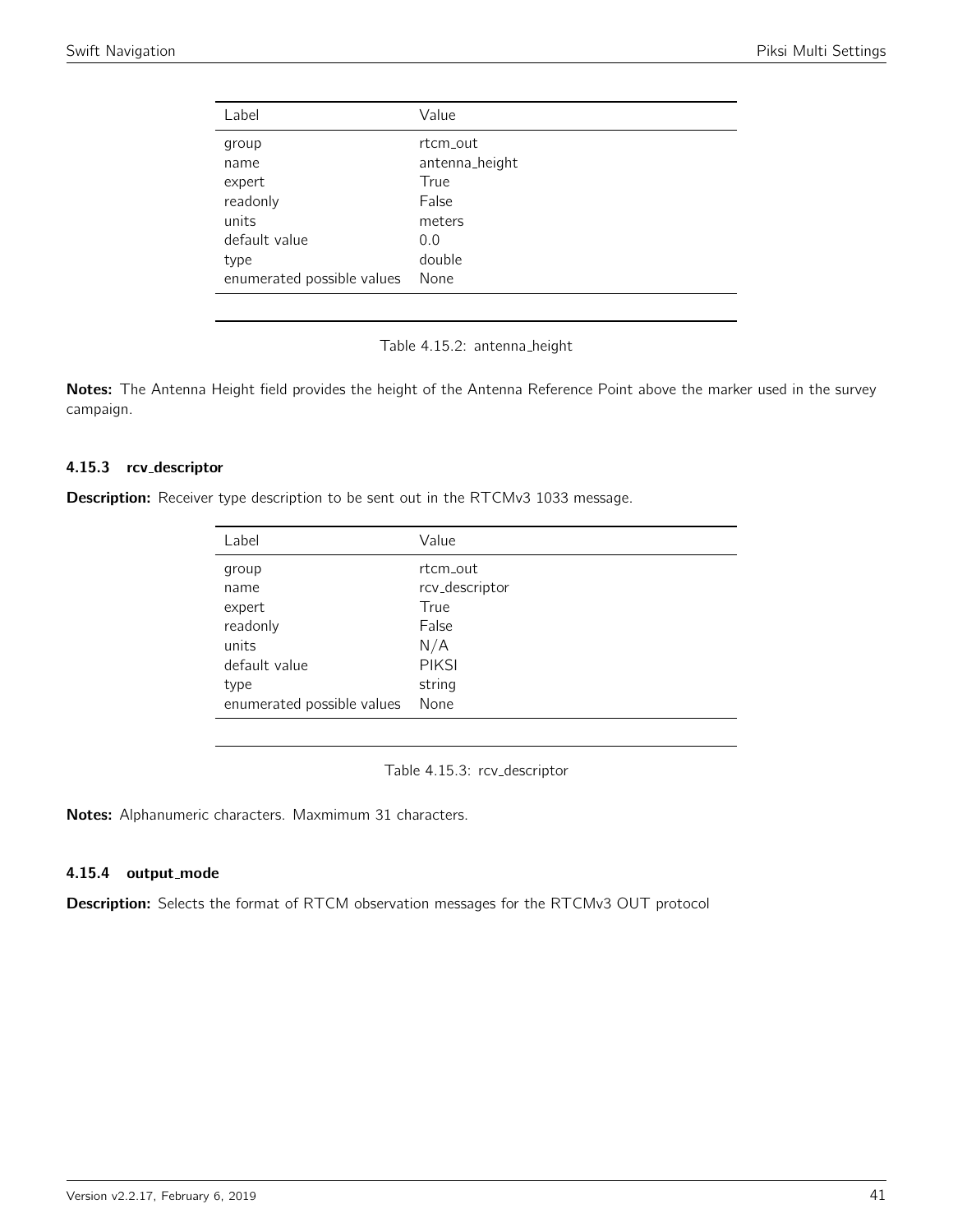| Label                      | Value              |
|----------------------------|--------------------|
| group                      | rt.cm_out          |
| name                       | output_mode        |
| expert                     | True               |
| readonly                   | False              |
| units                      | N/A                |
| default value              | MSM <sub>5</sub>   |
| type                       | enum               |
| enumerated possible values | Legacy, MSM4, MSM5 |
|                            |                    |

Table 4.15.4: output\_mode

Notes: Legacy mode outputs the RTCMv3.1 1004 & 1012 observation messages (GPS&GLO only), whereas the RTCMv3.2 MSM4 and MSM5 modes send observations from all constellations.

# 4.16 sbp

## 4.16.1 obs\_msg\_max\_size

**Description:** Determines the maximum message length for raw observation sbp messages.

| Label                      | Value            |
|----------------------------|------------------|
| group                      | sbp              |
| name                       | obs_msg_max_size |
| expert                     | True             |
| readonly                   | False            |
| units                      | bytes            |
| default value              | 255              |
| type                       | integer          |
| enumerated possible values | None             |

Table 4.16.1: obs\_msg\_max\_size

Notes: This parameter is useful for tuning observation messages for compatibility with radio modems. Some serial modems will internally split serial packets for their protocol and this parameter allows the size of the message to be reduced as to prevent the modem from sending multiple packets. If the parameter exceeds 255 bytes (the maximum size of an SBP message), the receiver firmware will ignore the parameter and use 255 bytes. If the parameter is set smaller than the size of one observation, the firmware will ignore the parameter and use the size of one observation as the maximum message size.

# 4.17 simulator

### 4.17.1 mode mask

**Description:** Determines the types of position outputs for the simulator.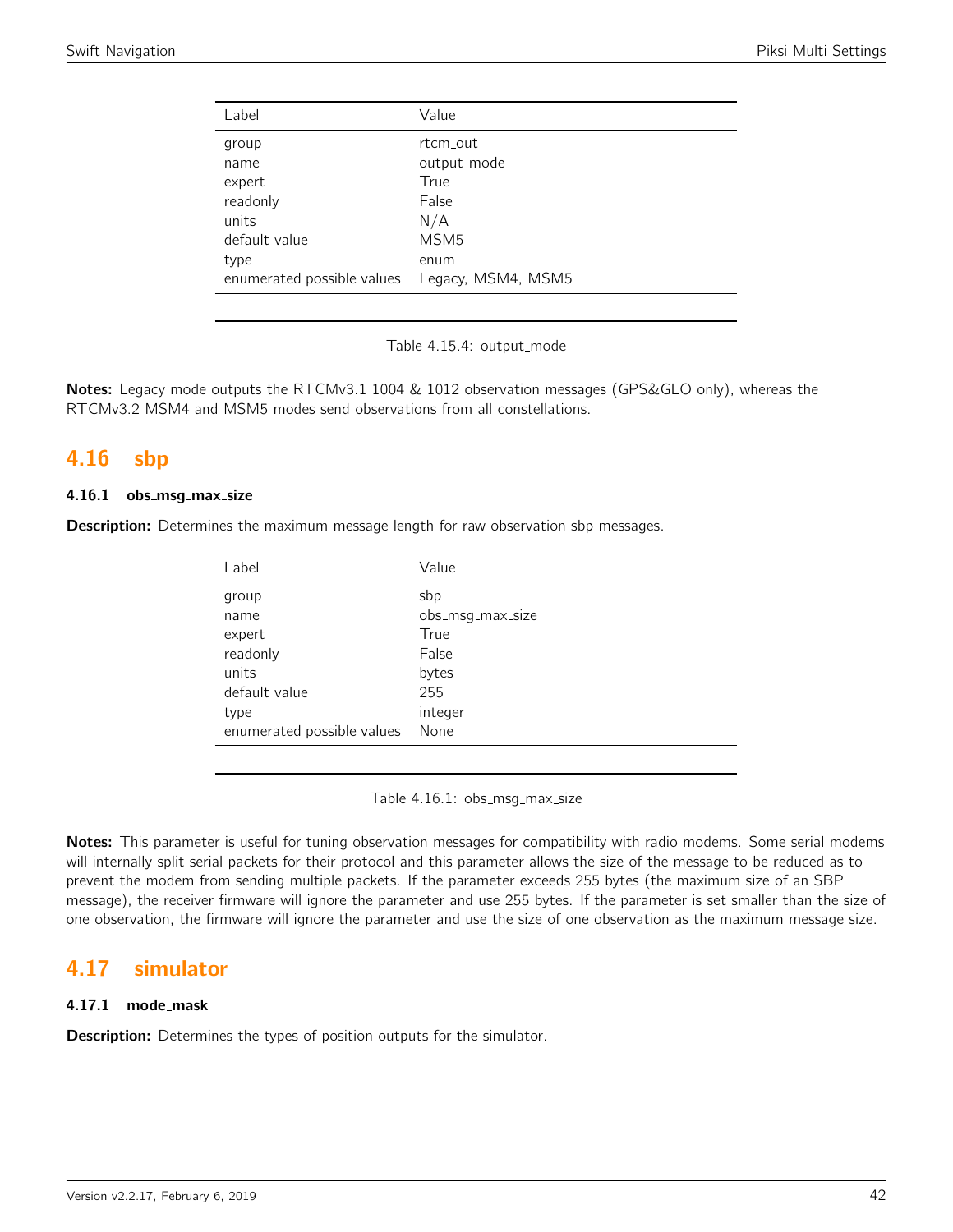| Value                         |
|-------------------------------|
| simulator                     |
| mode_mask                     |
| False                         |
| False                         |
| N/A                           |
| 15(decimal), 0xF(hexadecimal) |
| packed bitfield               |
| None                          |
|                               |

Table 4.17.1: mode\_mask

Notes: bit 0 (decimal value 1) turns on single point position PVT simulated outputs

bit 1 (decimal value 2) turns on the satellite tracking simulated outputs

bit 2 (decimal value 4) turns on Float IAR simulated RTK outputs

bit 3 (decimal value 8) turns on Fixed IAR simulated RTK outputs

#### 4.17.2 radius

Description: Radius of the circle around which the simulated receiver will move.

| Label                      | Value     |
|----------------------------|-----------|
| group                      | simulator |
| name                       | radius    |
| expert                     | False     |
| readonly                   | False     |
| units                      | meters    |
| default value              | 100       |
| type                       | double    |
| enumerated possible values | None      |

Table 4.17.2: radius

# Notes: None

#### 4.17.3 base\_ecef\_x

Description: Simulated base station position.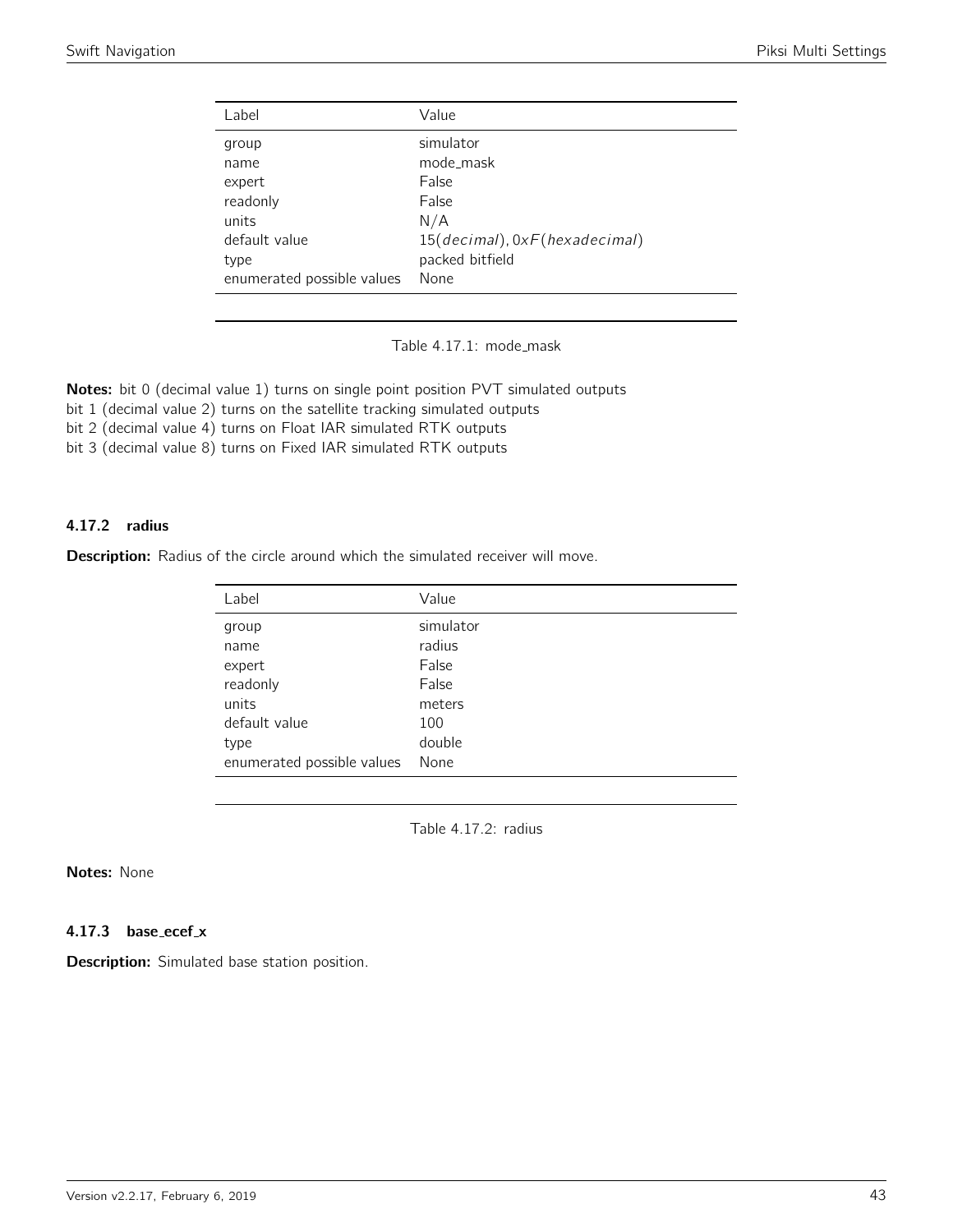| Label                      | Value        |
|----------------------------|--------------|
| group                      | simulator    |
| name                       | base_ecef_x  |
| expert                     | False        |
| readonly                   | False        |
| units                      | meters       |
| default value              | -2706098.845 |
| type                       | double       |
| enumerated possible values | None         |

Table 4.17.3: base\_ecef\_x

Notes: Earth Centered Earth Fixed (ECEF) x position of the simulated base station.

#### 4.17.4 base\_ecef\_y

**Description:** Simulated base station position.

| Label                      | Value        |
|----------------------------|--------------|
| group                      | simulator    |
| name                       | base_ecef_y  |
| expert                     | False        |
| readonly                   | False        |
| units                      | meters       |
| default value              | -4261216.475 |
| type                       | double       |
| enumerated possible values | None         |

Table 4.17.4: base\_ecef\_y

Notes: Earth Centered Earth Fixed (ECEF) y position of the simulated base station.

## 4.17.5 base\_ecef\_z

Description: Simulated base station position.

| Label                      | Value       |
|----------------------------|-------------|
| group                      | simulator   |
| name                       | base_ecef_z |
| expert                     | False       |
| readonly                   | False       |
| units                      | meters      |
| default value              | 3885597.912 |
| type                       | double      |
| enumerated possible values | None        |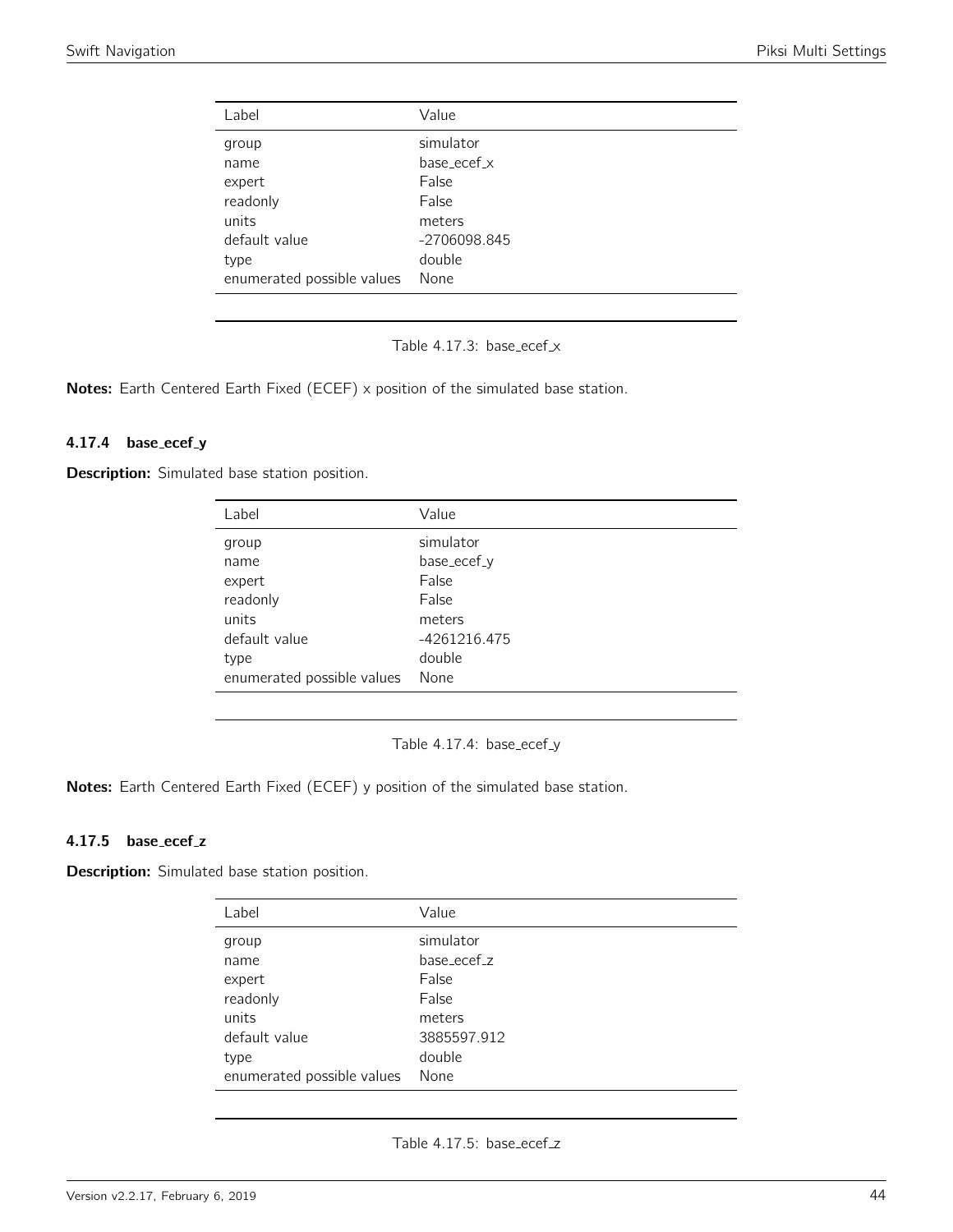Notes: Earth Centered Earth Fixed (ECEF) z position of the simulated base station.

#### 4.17.6 speed

**Description:** Simulated tangential speed of the receiver.

| Label                      | Value     |
|----------------------------|-----------|
| group                      | simulator |
| name                       | speed     |
| expert                     | False     |
| readonly                   | False     |
| units                      | m/s       |
| default value              | 4         |
| type                       | double    |
| enumerated possible values | None      |

Table 4.17.6: speed

Notes: None

#### 4.17.7 phase sigma

Description: Standard deviation of noise added to the simulated carrier phase.

| Label                      | Value       |
|----------------------------|-------------|
| group                      | simulator   |
| name                       | phase_sigma |
| expert                     | False       |
| readonly                   | False       |
| units                      | cycles      |
| default value              | 0.03        |
| type                       | double      |
| enumerated possible values | None        |

Table 4.17.7: phase\_sigma

## Notes: None

#### 4.17.8 pseudorange\_sigma

**Description:** Standard deviation of noise added to the simulated pseudo range.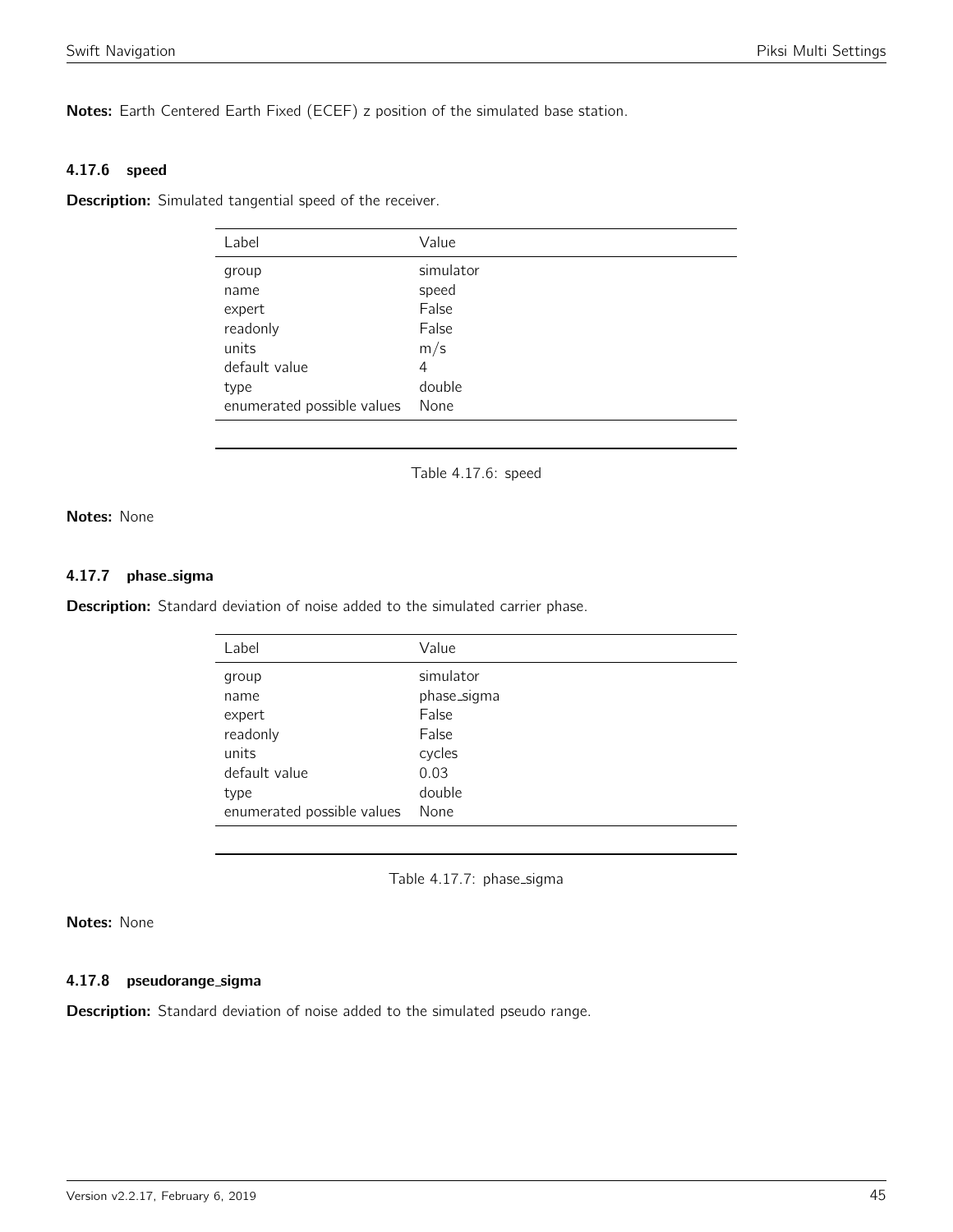| Label                      | Value             |
|----------------------------|-------------------|
| group                      | simulator         |
| name                       | pseudorange_sigma |
| expert                     | False             |
| readonly                   | False             |
| units                      | meters            |
| default value              | 4                 |
| type                       | double            |
| enumerated possible values | None              |

Table 4.17.8: pseudorange\_sigma

## Notes: None

## 4.17.9 cn0 sigma

Description: Standard deviation of noise added to the simulated signal to noise. ratio

| Label                      | Value     |
|----------------------------|-----------|
| group                      | simulator |
| name                       | cn0_sigma |
| expert                     | False     |
| readonly                   | False     |
| units                      | $dBm-Hz$  |
| default value              | 0.3       |
| type                       | double    |
| enumerated possible values | None      |

Table 4.17.9: cn0\_sigma

## Notes: None

#### 4.17.10 speed sigma

Description: Standard deviation of noise addition to simulated tangential speed.

| Label                      | Value                       |
|----------------------------|-----------------------------|
| group                      | simulator                   |
| name                       | speed_sigma                 |
| expert                     | False                       |
| readonly                   | False                       |
| units                      | meters <sup>2</sup> / $s^2$ |
| default value              | 0.15                        |
| type                       | double                      |
| enumerated possible values | None                        |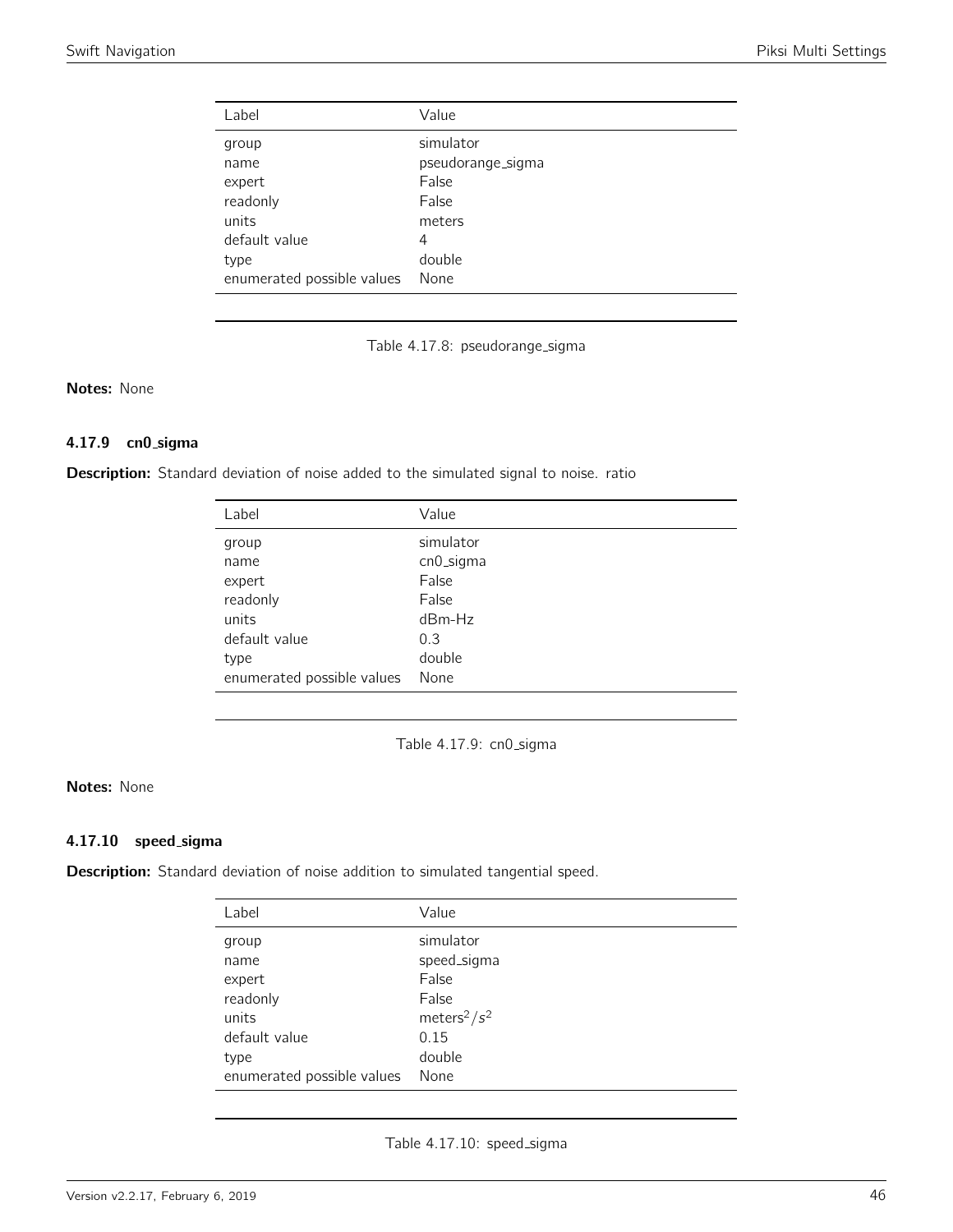## Notes: None

#### 4.17.11 pos\_sigma

Description: Standard deviation of simulated single point position.

| Label                      | Value               |
|----------------------------|---------------------|
| group                      | simulator           |
| name                       | pos_sigma           |
| expert                     | False               |
| readonly                   | False               |
| units                      | meters <sup>2</sup> |
| default value              | 1.5                 |
| type                       | double              |
| enumerated possible values | None                |
|                            |                     |

Table 4.17.11: pos\_sigma

Notes: None

## 4.17.12 num sats

**Description:** The number of satellites for the simulator.

| Label                      | Value     |
|----------------------------|-----------|
| group                      | simulator |
| name                       | num_sats  |
| expert                     | False     |
| readonly                   | False     |
| units                      | N/A       |
| default value              | 9         |
| type                       | integer   |
| enumerated possible values | None      |

Table 4.17.12: num\_sats

# Notes: None

## 4.17.13 enabled

**Description:** Toggles the receiver internal simulator on and off.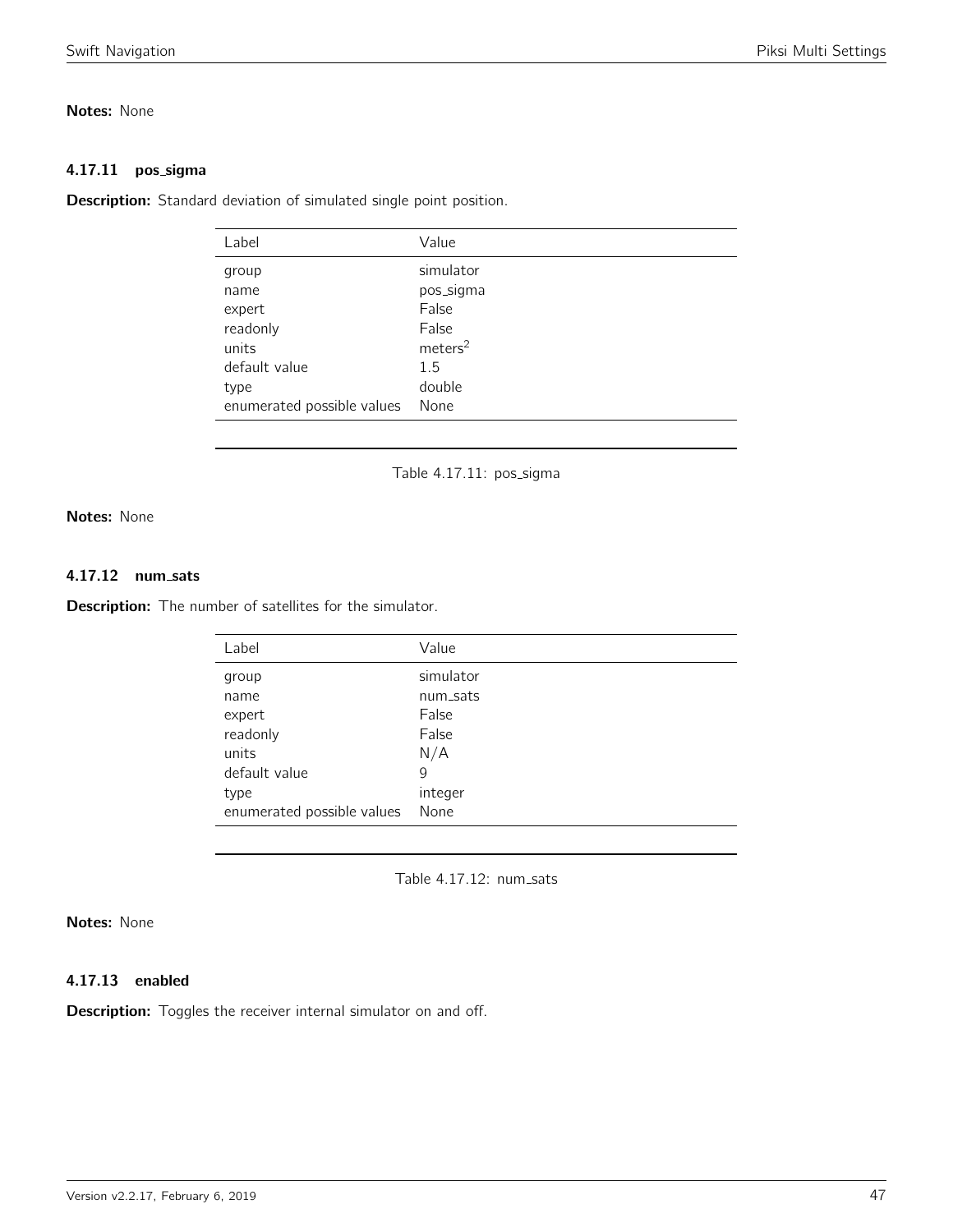| Label                      | Value       |
|----------------------------|-------------|
|                            |             |
| group                      | simulator   |
| name                       | enabled     |
| expert                     | False       |
| readonly                   | False       |
| units                      | N/A         |
| default value              | False       |
| type                       | boolean     |
| enumerated possible values | True, False |
|                            |             |

Table 4.17.13: enabled

Notes: The simulator will provide simulated outputs of a stationary base station and the Local receiver moving in a circle around the base station. The simulator is intended to aid in system integration by providing realistic looking outputs but does not faithfully simulate every aspect of device operation.

# 4.18 skylark

# 4.18.1 enable

Description: Enable Skylark client.

| Label                      | Value       |
|----------------------------|-------------|
| group                      | skylark     |
| name                       | enable      |
| expert                     | False       |
| readonly                   | False       |
| units                      | N/A         |
| default value              | False       |
| type                       | boolean     |
| enumerated possible values | True, False |

Table 4.18.1: enable

Notes: If True, Skylark client will be used for reference observations

### 4.18.2 url

Description: Skylark URL to use.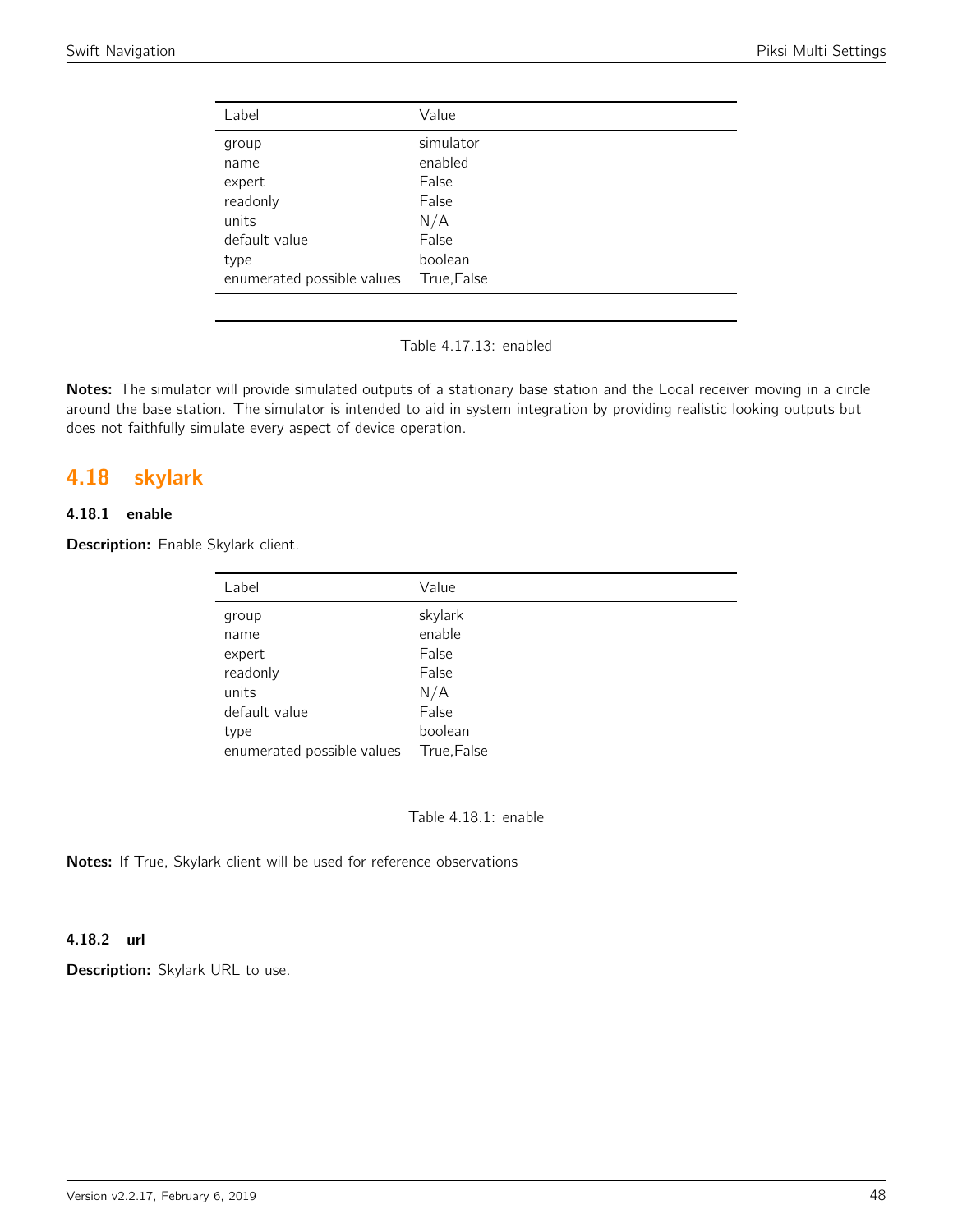| Value   |
|---------|
| skylark |
| url     |
| True    |
| False   |
| N/A     |
| N/A     |
| string  |
| None    |
|         |

Table 4.18.2: url

Notes: URL to use with Skylark client. Skylark must be enabled to use this setting.

# 4.19 solution

## 4.19.1 dgnss filter

Description: Determines the type of carrier phase ambiguity resolution that the receiver will attempt to achieve.

| Label                      | Value        |
|----------------------------|--------------|
| group                      | solution     |
| name                       | dgnss_filter |
| expert                     | True         |
| readonly                   | False        |
| units                      | N/A          |
| default value              | Fixed        |
| type                       | enum         |
| enumerated possible values | Fixed, Float |

Table 4.19.1: dgnss\_filter

Notes: If "fixed", the receiver will output a integer fixed ambiguity estimate. If no fixed solution is available, it will revert to the float solution. If "float", the device will only output the float ambiguity estimate.

#### 4.19.2 glonass measurement std downweight factor

Description: Down weights GLONASS measurements by a given factor in the navigation filter.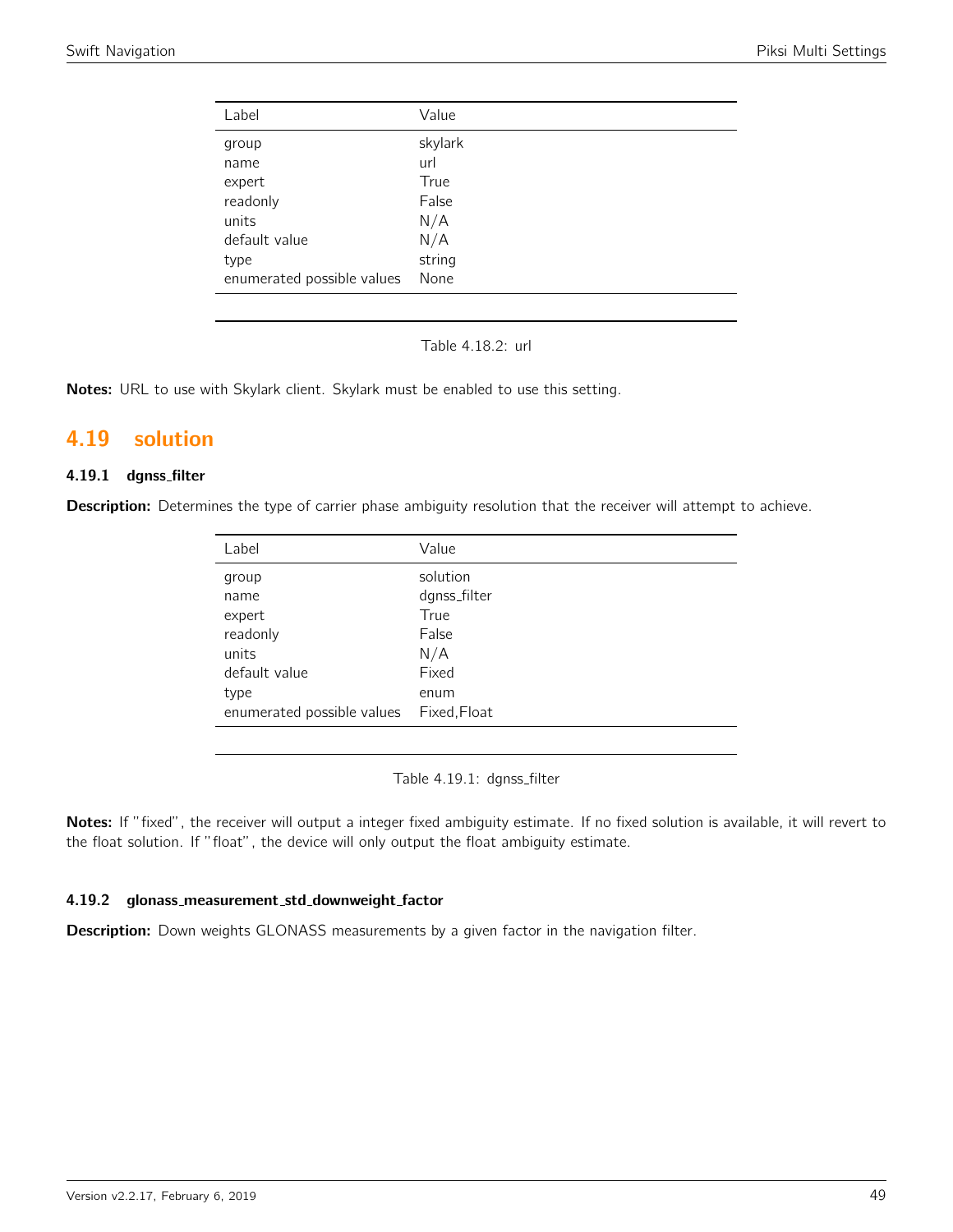| Label                      | Value                                     |
|----------------------------|-------------------------------------------|
| group                      | solution                                  |
| name                       | glonass_measurement_std_downweight_factor |
| expert                     | True                                      |
| readonly                   | False                                     |
| units                      | N/A                                       |
| default value              | 4.0                                       |
| type                       | float                                     |
| enumerated possible values | None                                      |

Table 4.19.2: glonass\_measurement\_std\_downweight\_factor

Notes: This parameter down weights GLONASS observations relative to GPS observations by this factor.

#### 4.19.3 enable beidou

Description: Enable Beidou measurement processing in the navigation filter.

| Label                                                | Value                                                         |
|------------------------------------------------------|---------------------------------------------------------------|
| group<br>name<br>expert<br>readonly<br>units<br>type | solution<br>enable_beidou<br>False<br>False<br>N/A<br>boolean |
| enumerated possible values                           | True, False                                                   |

Table 4.19.3: enable beidou

Notes: If set to True, Beidou measurements are processed in the navigation filter for SPP and RTK.

#### 4.19.4 enable glonass

**Description:** Enable GLONASS measurement processing in the navigation filter.

| Label                      | Value          |
|----------------------------|----------------|
| group                      | solution       |
| name                       | enable_glonass |
| expert                     | False          |
| readonly                   | False          |
| units                      | N/A            |
| type                       | boolean        |
| enumerated possible values | True, False    |

Table 4.19.4: enable\_glonass

Notes: If set to True, GLONASS measurements are processed in the navigation filter for SPP and RTK.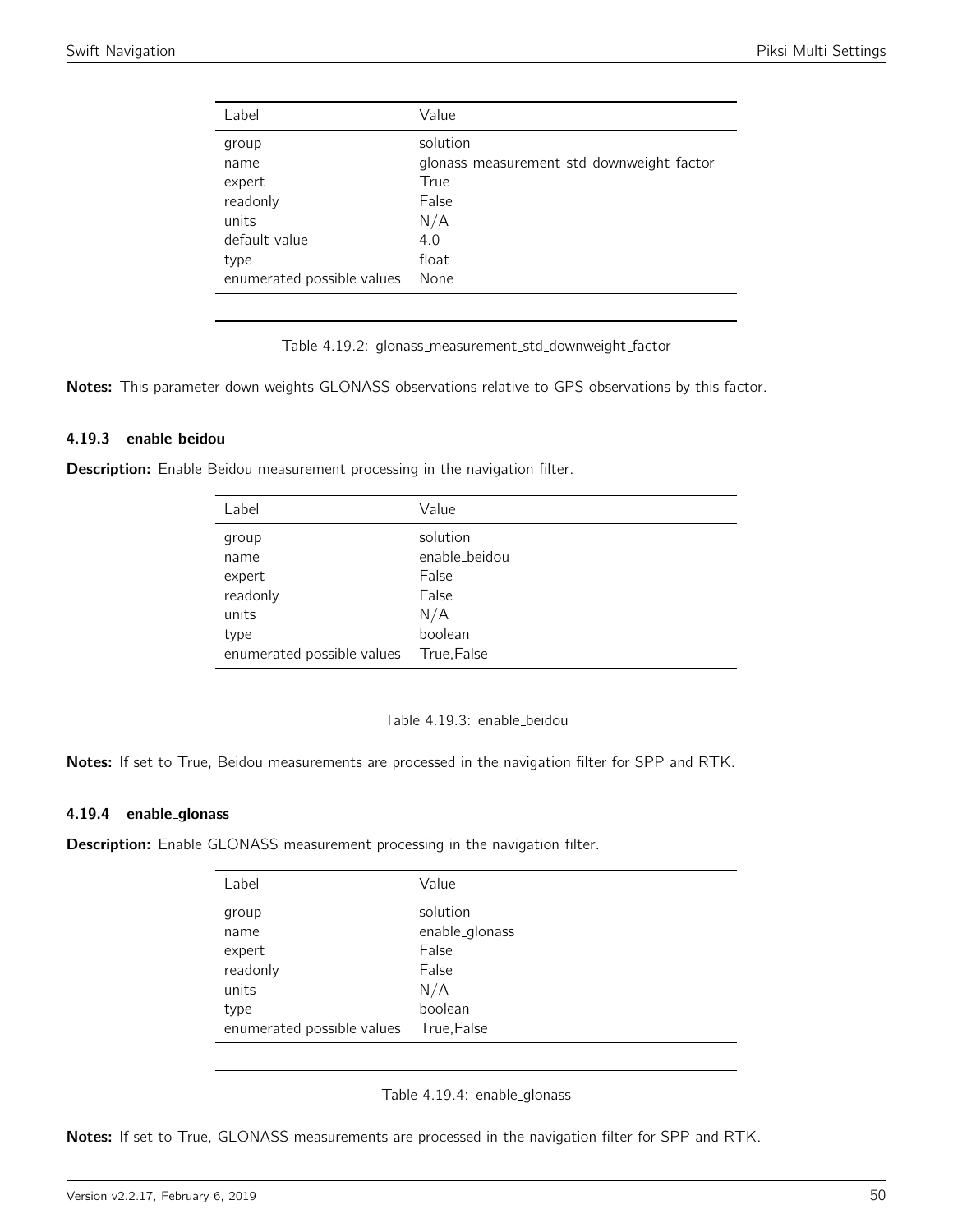## 4.19.5 enable galileo

| Label                      | Value          |
|----------------------------|----------------|
| group                      | solution       |
| name                       | enable_galileo |
| expert                     | False          |
| readonly                   | False          |
| units                      | N/A            |
| type                       | boolean        |
| enumerated possible values | True, False    |

**Description:** Enable Galileo measurement processing in the navigation filter.

Table 4.19.5: enable galileo

Notes: If set to True, Galileo measurements are processed in the navigation filter for SPP and RTK.

### 4.19.6 send heading

Description: Enables SBP heading output.

Heading is calculated from base station to rover and represents

the inverse tangent of the north and east components of the baseline.

| Label                      | Value        |
|----------------------------|--------------|
| group                      | solution     |
| name                       | send_heading |
| expert                     | False        |
| readonly                   | False        |
| units                      | N/A          |
| default value              | False        |
| type                       | boolean      |
| enumerated possible values | True, False  |

Table 4.19.6: send\_heading

Notes: No smoothing or additional processing is provided to improve heading output.

The heading feature requires the following additional settings

Time Matched Mode

Equal Observation rate between both base and rover

The observation rate will also determine the heading output rate and is defined as "soln freq" / "output every n obs"

### 4.19.7 output\_every\_n\_obs

**Description:** Integer divisor of solution frequency for which the observations will be output.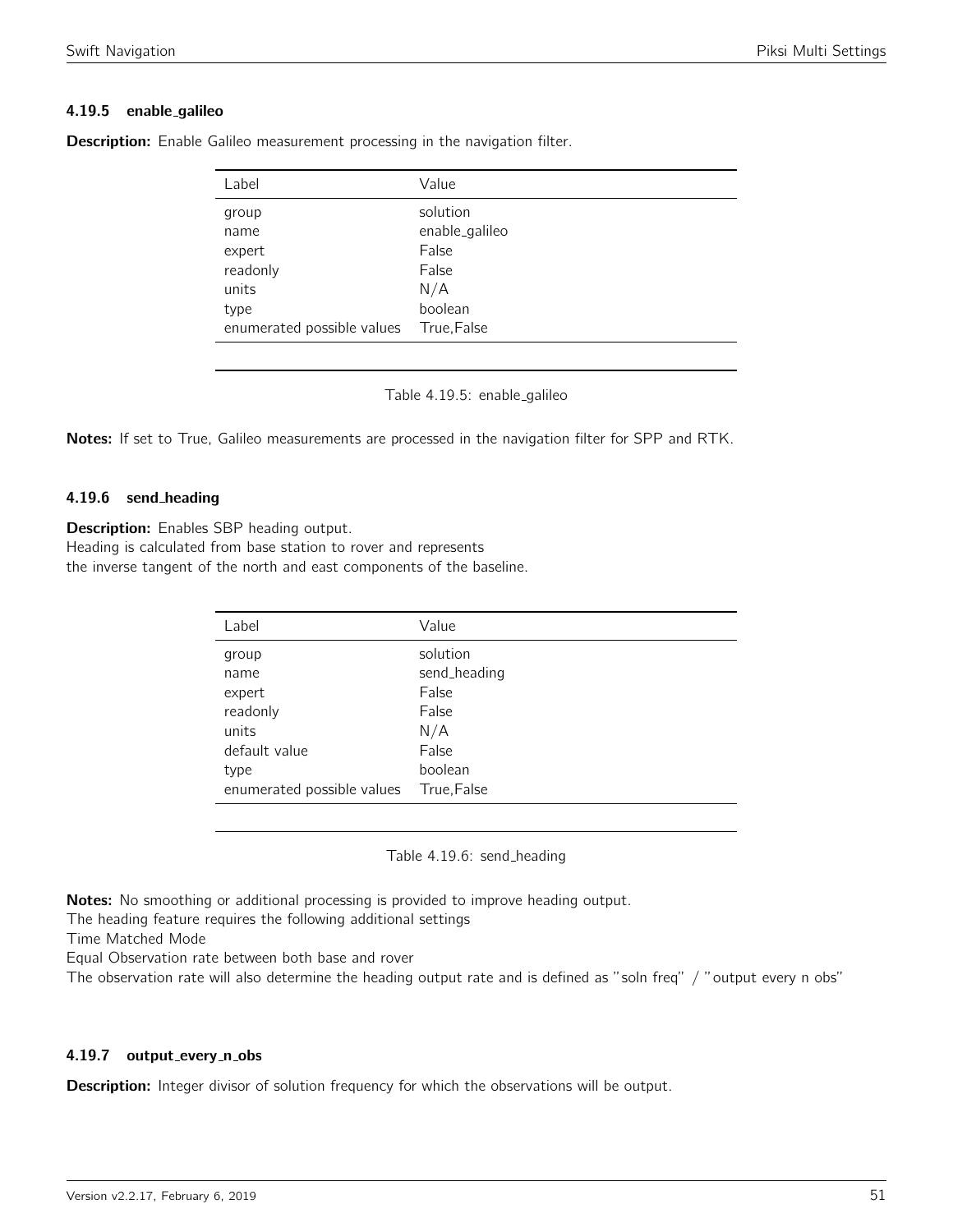| Value              |
|--------------------|
| solution           |
| output_every_n_obs |
| False              |
| False              |
| N/A                |
| 2                  |
| integer            |
| None               |
|                    |

Table 4.19.7: output\_every\_n\_obs

Notes: For instance, if the solution frequency (soln\_freq) is 10 Hz, and the output\_every\_n\_obs setting is 10, it means that the observation output will occur at a rate of 1 Hz. This parameter is designed to tune the rate at which correction information is passed from one receiver to the other as to efficiently use radio modem bandwidth and fit with user applications.

## 4.19.8 disable raim

Description: Receiver Autonomous Integrity Monitoring.

| Label                      | Value        |
|----------------------------|--------------|
| group                      | solution     |
| name                       | disable_raim |
| expert                     | True         |
| readonly                   | False        |
| units                      | None         |
| default value              | False        |
| type                       | boolean      |
| enumerated possible values | True, False  |
|                            |              |

Table 4.19.8: disable\_raim

Notes: If True, RAIM checks will not be performed.

### 4.19.9 heading offset

**Description:** Rotate the heading output.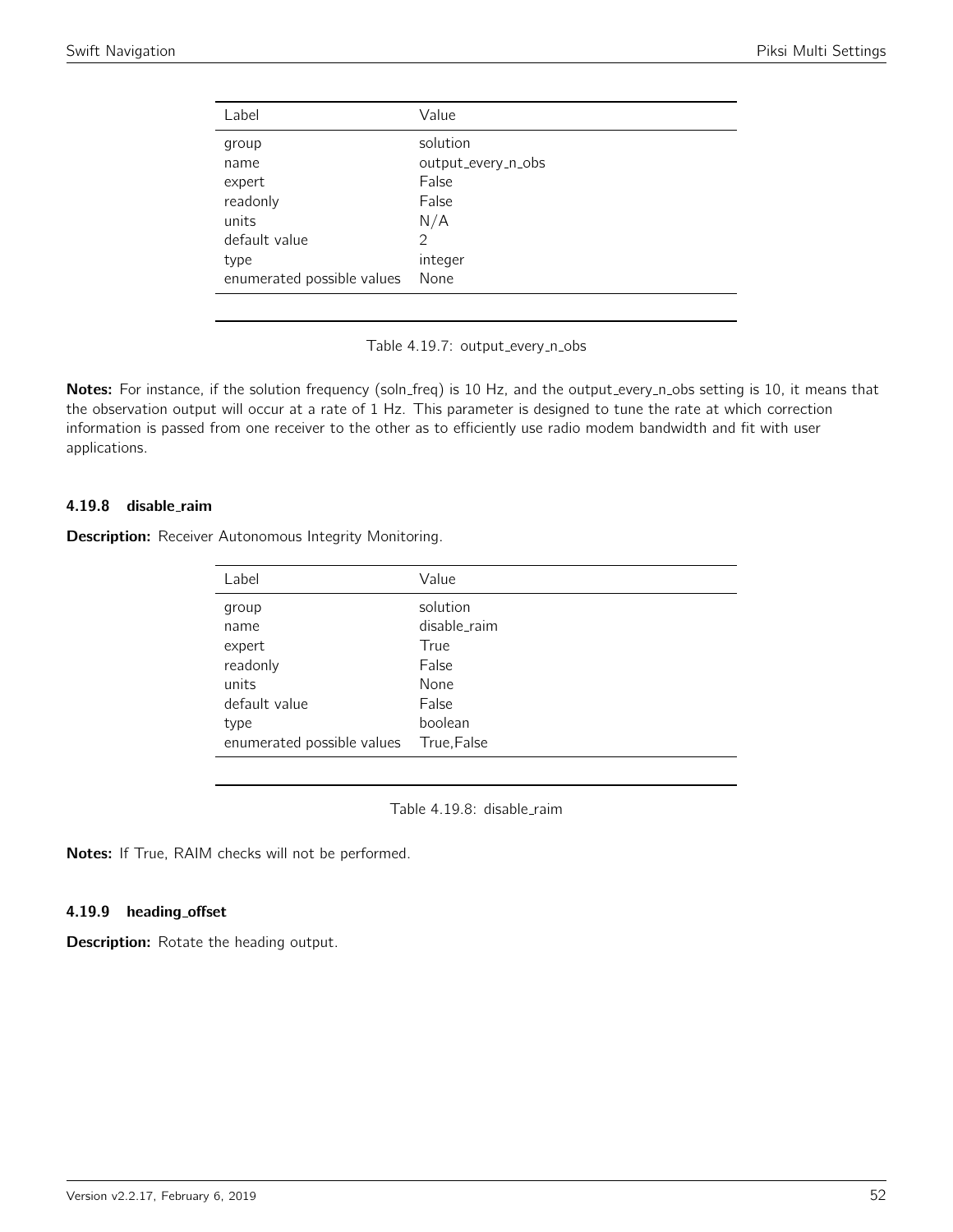| Label                      | Value          |
|----------------------------|----------------|
| group                      | solution       |
| name                       | heading_offset |
| expert                     | False          |
| readonly                   | False          |
| units                      | degrees        |
| default value              | 0.0            |
| type                       | double         |
| enumerated possible values | N/A            |

Table 4.19.9: heading\_offset

Notes: Adds an offset to the heading output to rotate the heading vector to align the baseline heading with a desired 0 heading. Valid values are -180.0 to 180.0 degrees

# 4.19.10 elevation mask

| Label                      | Value          |
|----------------------------|----------------|
| group                      | solution       |
| name                       | elevation_mask |
| expert                     | False          |
| readonly                   | False          |
| units                      | degrees        |
| default value              | 10             |
| type                       | float          |
| enumerated possible values | None           |

Table 4.19.10: elevation\_mask

Notes: Satellites must be above the horizon by at least this angle before they will be used in a solution.

#### 4.19.11 dgnss\_solution\_mode

Description: Selects the type of RTK solution to output.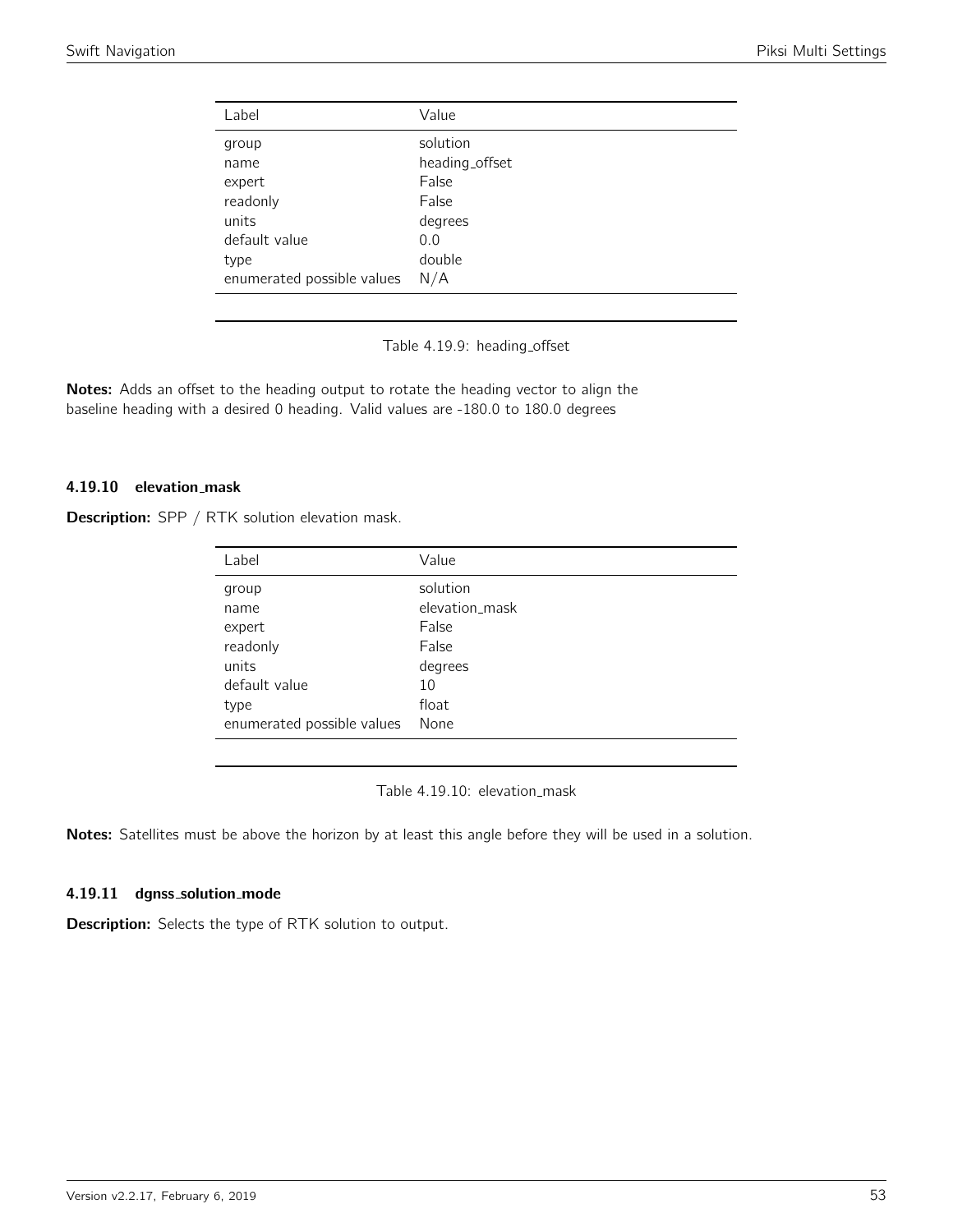| Label                      | Value                               |
|----------------------------|-------------------------------------|
| group                      | solution                            |
| name                       | dgnss_solution_mode                 |
| expert                     | False                               |
| readonly                   | False                               |
| units                      | N/A                                 |
| default value              | Low Latency                         |
| type                       | enum                                |
| enumerated possible values | Low Latency, Time Matched, No DGNSS |
|                            |                                     |

Table 4.19.11: dgnss\_solution\_mode

Notes: A "Low Latency" solution uses an internal model of anticipated satellite observations to provide RTK output with minimal latency but slightly reduced accuracy. "Low Latency" mode assumes that the base station is stationary. For applications where accuracy is desired over timeliness or when both receivers are moving, "Time Matched" mode should be chosen. This means that the RTK output will require a corresponding set of correction observations for each timestamp. When "No DGNSS" is chosen, no differential output will be attempted by the receiver.

## 4.19.12 soln freq

**Description:** The frequency at which a position solution is computed.

| Label                      | Value     |
|----------------------------|-----------|
| group                      | solution  |
| name                       | soln_freq |
| expert                     | False     |
| readonly                   | False     |
| units                      | Hz        |
| default value              | 10        |
| type                       | integer   |
| enumerated possible values | None      |

Table 4.19.12: soln\_freq

## Notes: None

#### 4.19.13 correction age max

**Description:** The maximum age of corrections for which an RTK solution will be generated.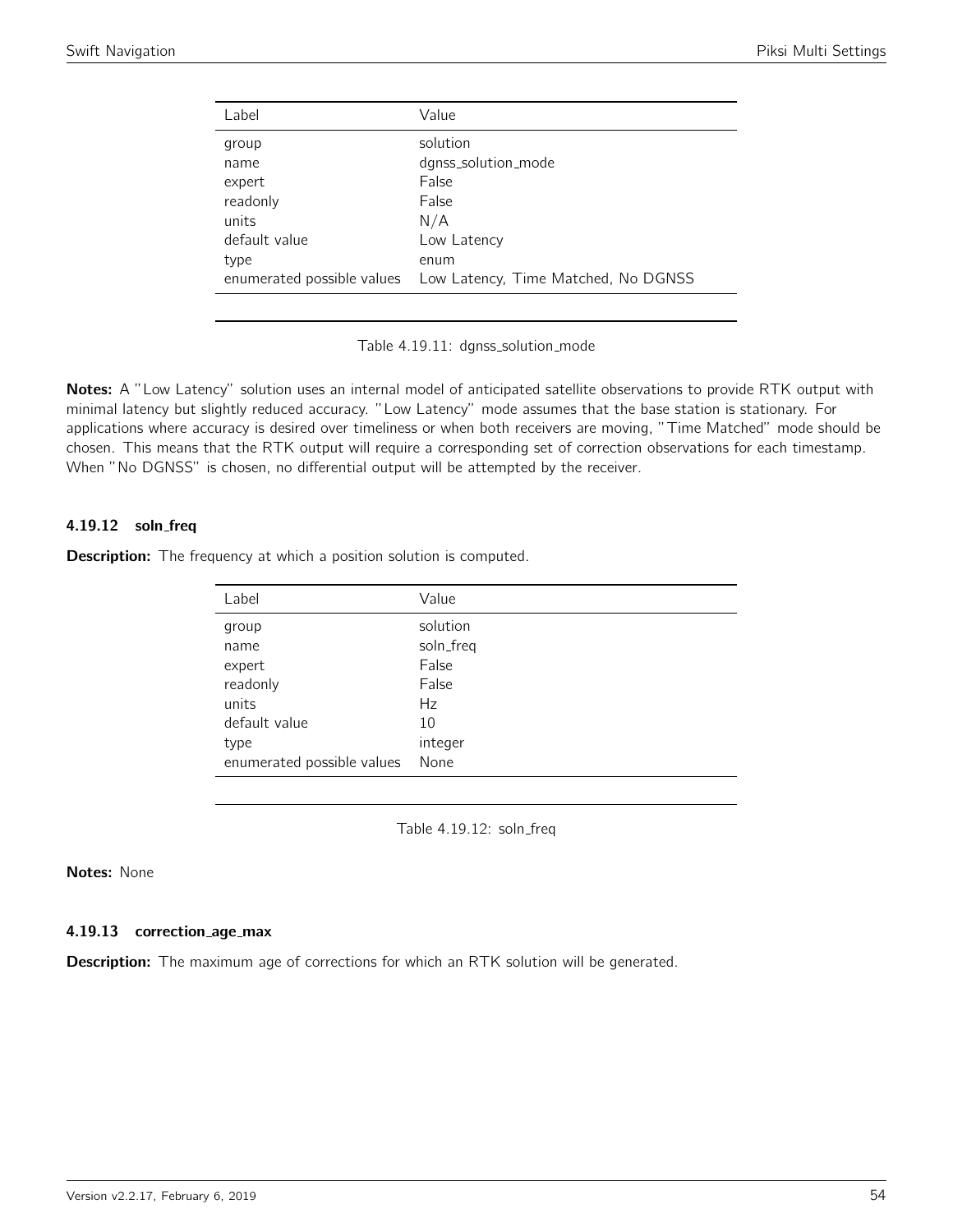| Label                      | Value              |
|----------------------------|--------------------|
| group                      | solution           |
| name                       | correction_age_max |
| expert                     | False              |
| readonly                   | False              |
| units                      | seconds            |
| default value              | 30                 |
| type                       | float              |
| enumerated possible values | None               |

Table 4.19.13: correction\_age\_max

Notes: None

# 4.20 standalone logging

## 4.20.1 logging file system

**Description:** Configure the file-system used for standalone logging (SD card only).

| Label         | Value               |
|---------------|---------------------|
| group         | standalone_logging  |
| name          | logging_file_system |
| expert        | True                |
| readonly      | False               |
| units         | N/A                 |
| default value | <b>FAT</b>          |
| type          | enum                |
|               |                     |

Table 4.20.1: logging\_file\_system

Notes: Configures the file-system used for standalone logging. Setting this to F2FS will reparition and the reformat any SD card that is not formatted with F2FS upon system reboot. Settings must be persisted for this to take effect.

#### 4.20.2 copy\_system\_logs

**Description:** Copy system logs to the SD card at regular intervals.

| Label         | Value              |
|---------------|--------------------|
| group         | standalone_logging |
| name          | copy_system_logs   |
| expert        | True               |
| readonly      | False              |
| units         | N/A                |
| default value | False              |
| type          | boolean            |

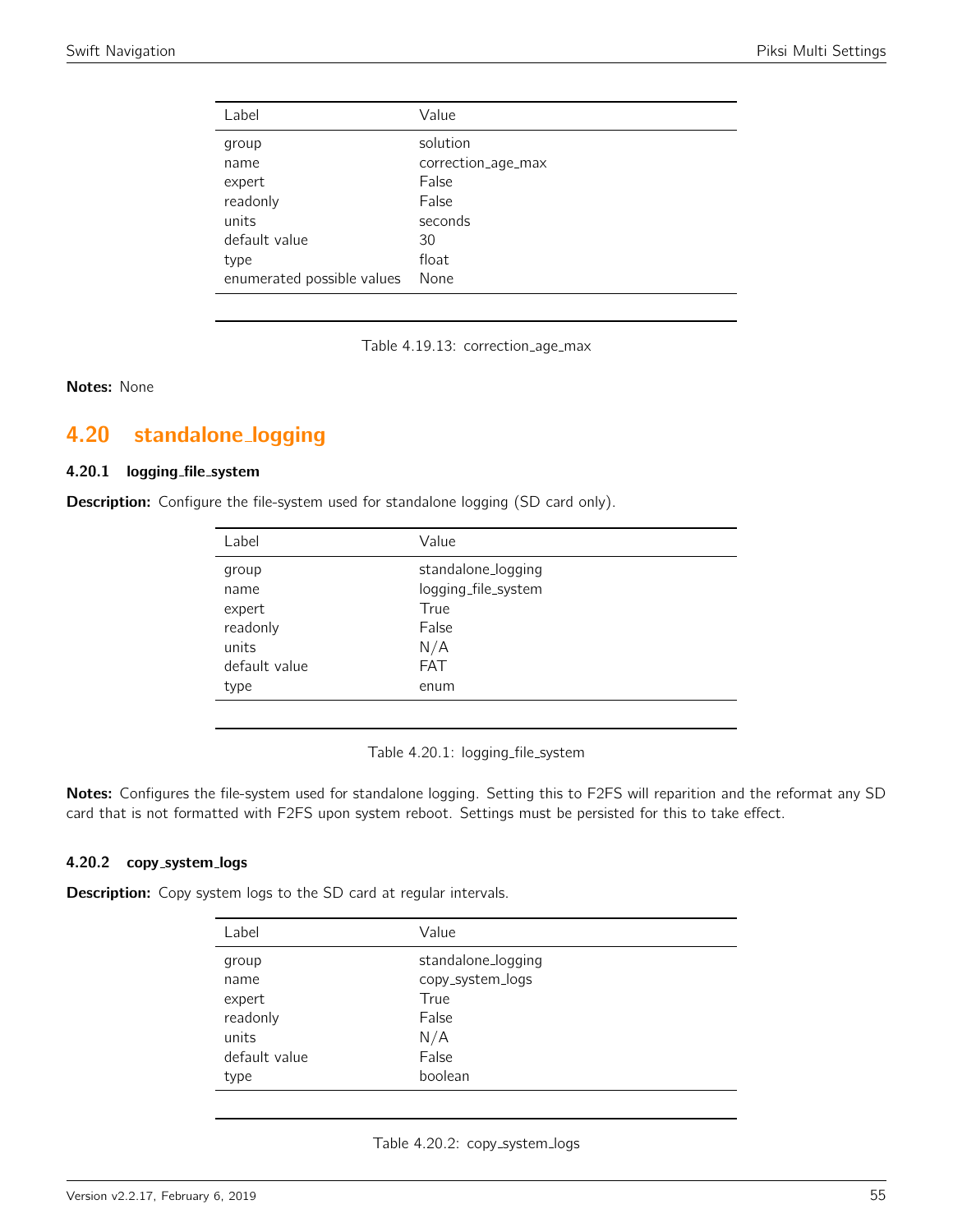Notes: Setting this to true will cause the device to copy the system logs to the SD card at regular intervals. Setting this to false will stop the device from copying the systems logs to the SD card.

## 4.20.3 file duration

Description: Duration of each logfile.

| Value              |
|--------------------|
| standalone_logging |
| file_duration      |
| False              |
| False              |
| minutes            |
| 10                 |
| int                |
|                    |

#### Table 4.20.3: file duration

Notes: Sets the number of minutes to output to each standalone log file before opening the next one. If this setting is changed while logging is enabled, it will go into effect immediately which will close the current file if its length exceeds the new duration.

## 4.20.4 max fill

**Description:** Maximum storage device usage.

| Label         | Value              |
|---------------|--------------------|
| group         | standalone_logging |
| name          | max_fill           |
| expert        | False              |
| readonly      | False              |
| units         | percent            |
| default value | 95                 |
| type          | int                |
|               |                    |

Table 4.20.4: max\_fill

Notes: Sets a limit on how full the storage device can be before logging is stopped. If the drive is more than this percent full, no new log files will be created and a warning will be logged every 30 seconds. If this setting is changed while logging is enabled, it will go into effect on the next file that is created.

#### 4.20.5 enable

Description: Standalone logging enabled.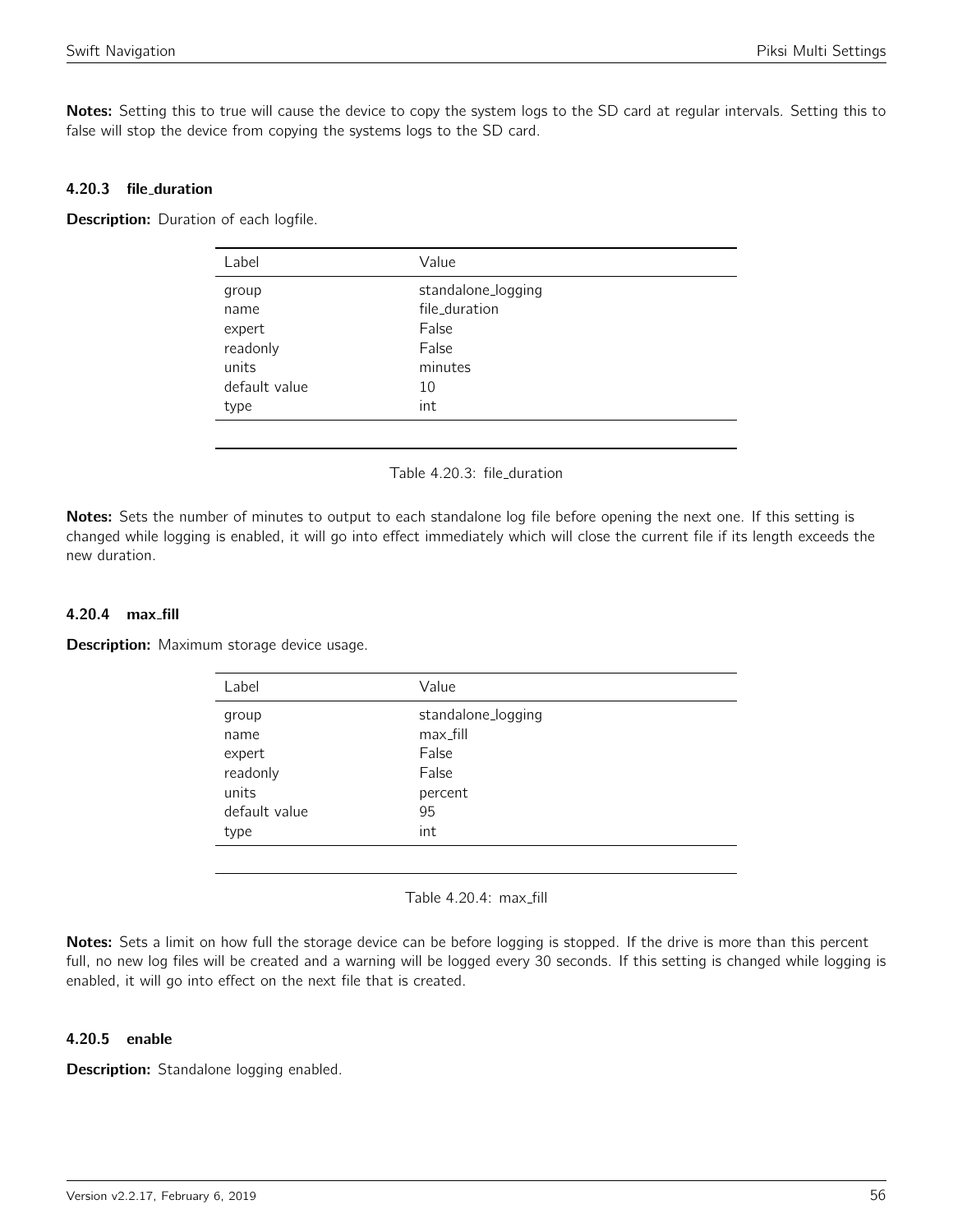| Label         | Value              |
|---------------|--------------------|
| group         | standalone_logging |
| name          | enable             |
| expert        | False              |
| readonly      | False              |
| units         | N/A                |
| default value | False              |
| type          | boolean            |
|               |                    |

Table 4.20.5: enable

Notes: Setting this to true triggers the logger to start trying to write logs to the output\_directory. Setting this to false will immediately close the current file and stop logging. Reenabling logging will increment the session counter which is reflected in the log file names (see USB Logging File Output section).

### 4.20.6 output directory

Description: Standalone logging path.

| Label         | Value              |  |
|---------------|--------------------|--|
| group         | standalone_logging |  |
| name          | output_directory   |  |
| expert        | False              |  |
| readonly      | False              |  |
| units         | N/A                |  |
| default value | /media/sda1/       |  |
| type          | string             |  |
|               |                    |  |

Table 4.20.6: output\_directory

Notes: Sets the paths in which to write logs. A warning will be logged every 30 seconds if this path is invalid or unavailable. The system will not create a folder that does not exist. If this setting is changed while logging is enabled, it will go into effect on the next file that is created.

# 4.21 surveyed position

## 4.21.1 broadcast

**Description:** Broadcast surveyed base station position.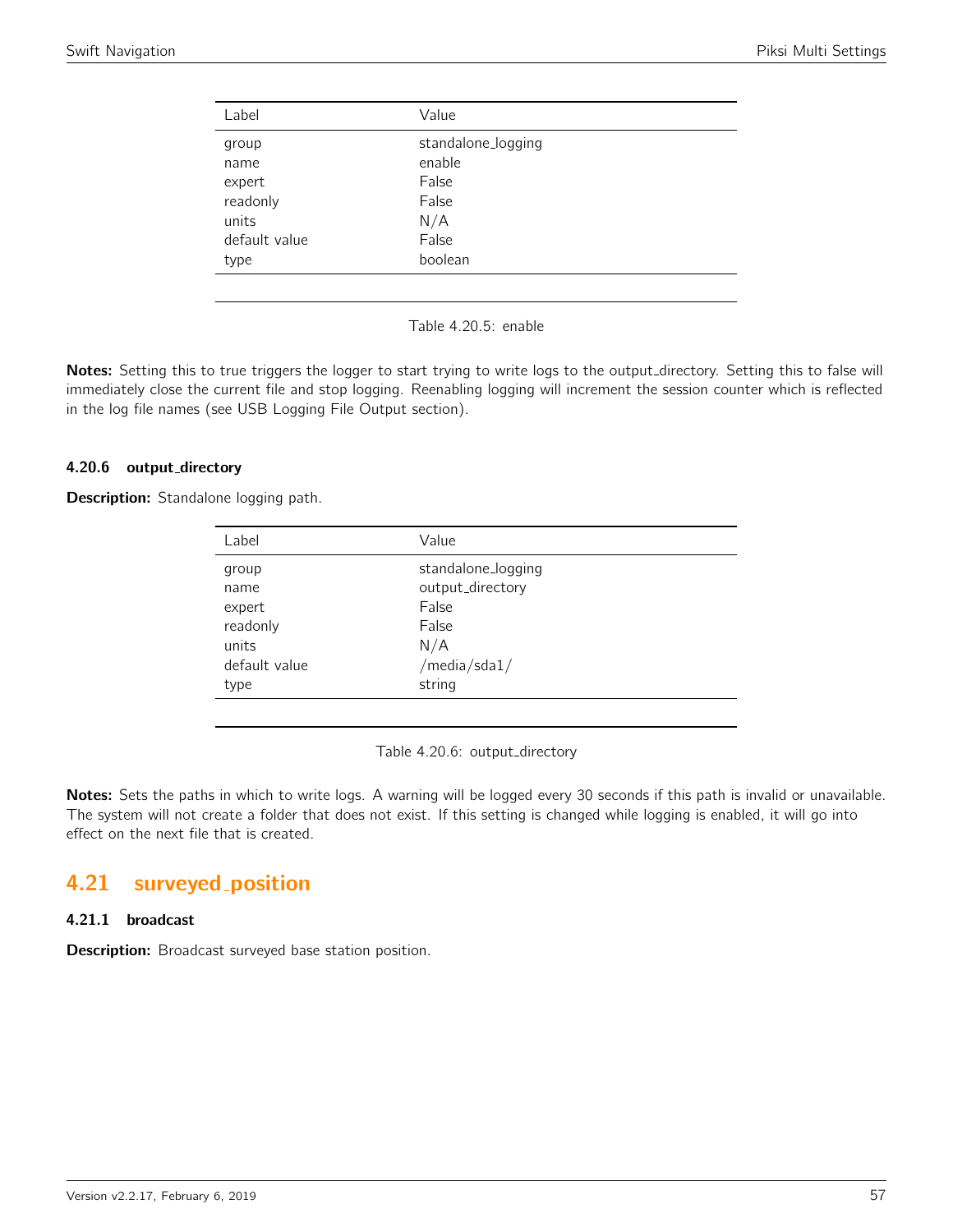| Value             |
|-------------------|
| surveyed_position |
| broadcast         |
| False             |
| False             |
| None              |
| False             |
| boolean           |
| True, False       |
|                   |

Table 4.21.1: broadcast

Notes: This flag ultimately determines whether the SBP message with identifier MSG\_BASE\_POS\_ECEF will be calculated and sent. Logically, setting this attribute to "true" sets the Local receiver as a base station and configures the unit to send its surveyed position coordinates to the other receiver(s) with which the base station is communicating. If "true", the remote receiver that receives the surveyed position will calculate and communicate a pseudo absolute RTK position based upon the received position.

## 4.21.2 surveyed alt

Description: Surveyed altitude of the antenna.

| Label                      | Value             |
|----------------------------|-------------------|
| group                      | surveyed_position |
| name                       | surveyed_alt      |
| expert                     | False             |
| readonly                   | False             |
| units                      | meters            |
| default value              | 0                 |
| type                       | Double            |
| enumerated possible values | None              |
|                            |                   |

Table 4.21.2: surveyed\_alt

Notes: This setting represents the altitude of the receiver's antenna above the WGS84 ellipsoid, in meters. If surveyed position "broadcast" is set to "true", this coordinate will be communicated to remote receivers for use in calculating their pseudo-absolute position. This value should be precise to 1 cm. Any errors in the surveyed position will directly affect the pseudo-absolute RTK position measurement reported by the Rover.

### 4.21.3 surveyed lat

Description: Surveyed latitude of the antenna.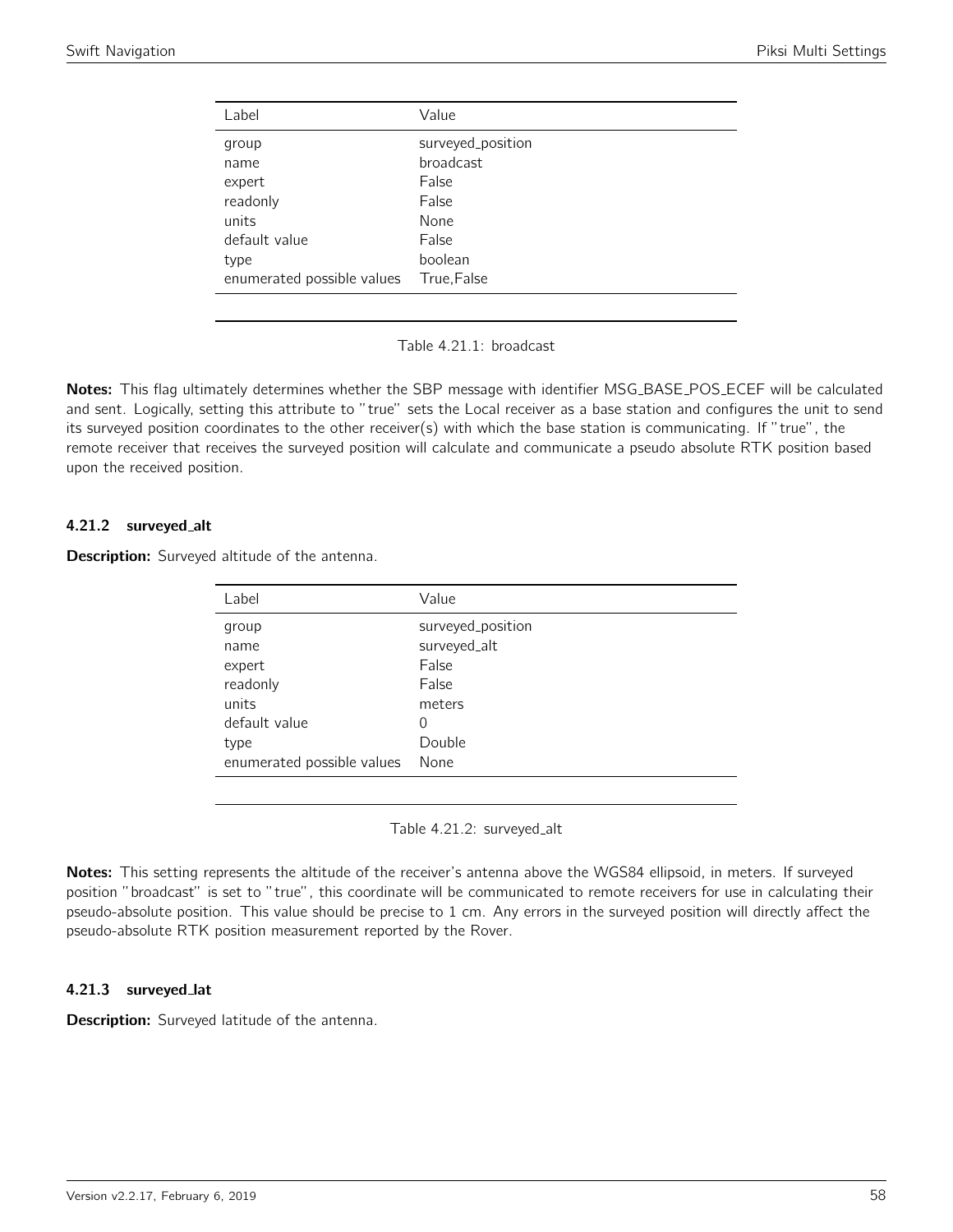| Label                      | Value             |
|----------------------------|-------------------|
| group                      | surveyed_position |
| name                       | surveyed_lat      |
| expert                     | False             |
| readonly                   | False             |
| units                      | degrees           |
| default value              | 0                 |
| type                       | Double            |
| enumerated possible values | None              |

Table 4.21.3: surveyed lat

Notes: This setting represents the latitude of the local receiver's antenna, expressed in decimal degrees relative to the equator (north  $=$  positive, south  $=$  negative). If surveyed position "broadcast" is set to "true", the coordinate will be communicated to remote receivers for use in calculating their pseudo-absolute RTK position. The value should be as accurate as possible and should have precision to at least 7 digits following the decimal point. For reference, 1e-7 degrees of latitude is about 1.1 cm on the surface of the earth. Any errors in the surveyed position will directly affect the pseudo-absolute RTK position measurement reported by the remote receiver.

#### 4.21.4 surveyed lon

**Description:** Surveyed longitude of the antenna.

| Label                      | Value             |
|----------------------------|-------------------|
| group                      | surveyed_position |
| name                       | surveyed_lon      |
| expert                     | False             |
| readonly                   | False             |
| units                      | degrees           |
| default value              | 0                 |
| type                       | Double            |
| enumerated possible values | None              |

Table 4.21.4: surveyed lon

Notes: This setting represents the longitude of the local receiver's antenna, expressed in decimal degrees relative to the Prime Meridian (east = positive, west = negative). If surveyed position "broadcast" is set to "true", the coordinate will be communicated to remote receivers for use in calculating their pseudo-absolute RTK position. The value should be as accurate as possible and should have precision to at least 7 digits following the decimal point. For reference, 1e-7 degrees of longitude at 35 degree latitude is about 1 cm. Any errors in the surveyed position will directly affect the pseudo-absolute RTK position measurement reported by the remote receiver.

# 4.22 system

### 4.22.1 ota debug

**Description:** Enables or disables the Over-The-Air upgrade daemon's verbose output.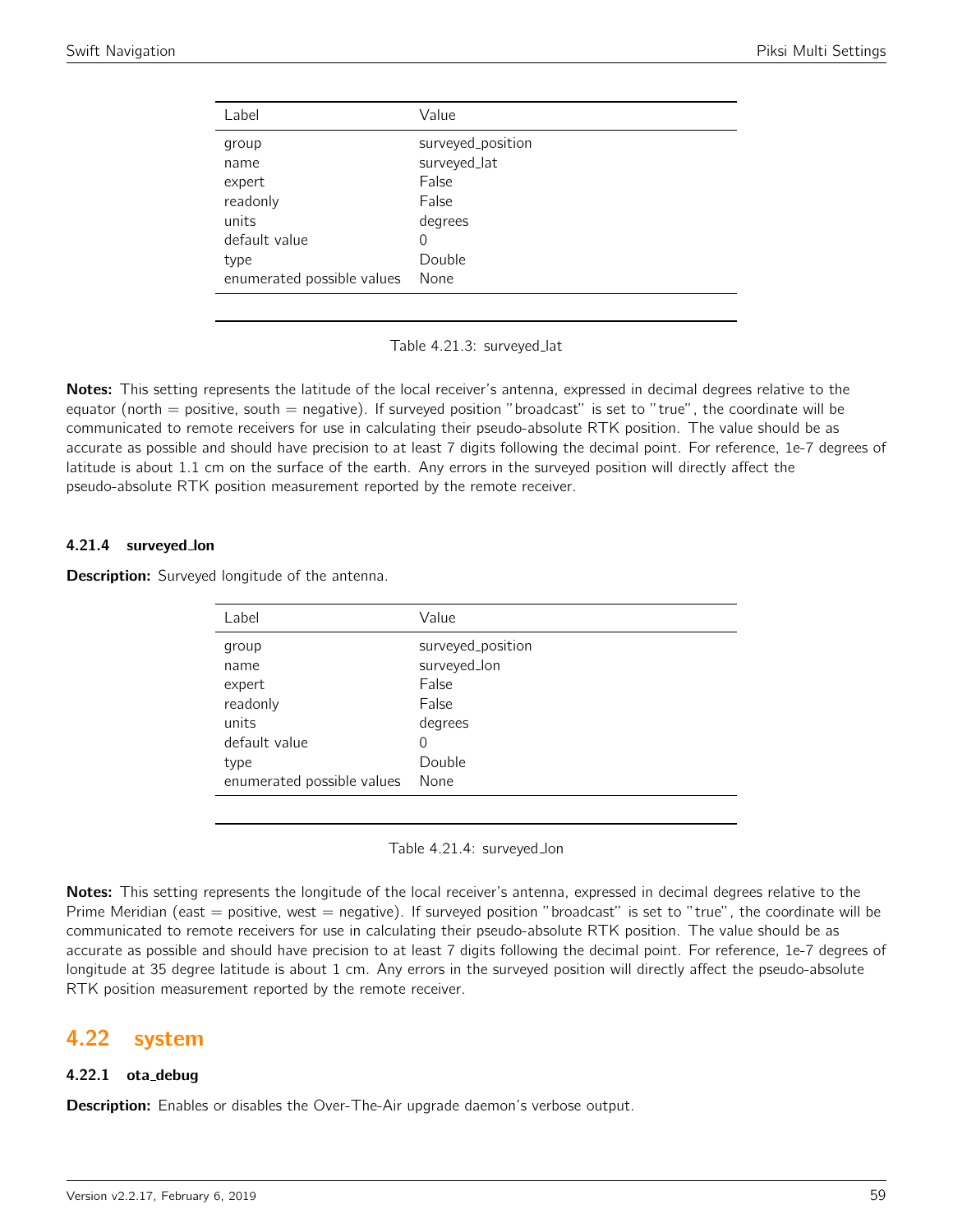| Label         | Value     |  |
|---------------|-----------|--|
| group         | system    |  |
| name          | ota_debug |  |
| expert        | True      |  |
| readonly      | False     |  |
| units         | N/A       |  |
| default value | False     |  |
| type          | boolean   |  |
|               |           |  |

Table 4.22.1: ota\_debug

Notes: The "ota enabled" setting must be "False" in order to change this setting.

## 4.22.2 ota enabled

Description: Enables or disables the Over-The-Air upgrade daemon.

| Label         | Value       |  |
|---------------|-------------|--|
| group         | system      |  |
| name          | ota_enabled |  |
| expert        | True        |  |
| readonly      | False       |  |
| units         | N/A         |  |
| default value | False       |  |
| type          | boolean     |  |
|               |             |  |

Table 4.22.2: ota enabled

Notes: The OTA daemon contacts the OTA server once per hour and checks if the offered version is newer than currently installed. If the offered version is newer, then the image is downloaded and an upgrade is performed. After the upgrade the device is automatically rebooted.

#### 4.22.3 log\_ping\_activity

**Description:** If set to true, the network poll service will also log ping activity.

| Label         | Value             |  |
|---------------|-------------------|--|
| group         | system            |  |
| name          | log_ping_activity |  |
| expert        | True              |  |
| readonly      | False             |  |
| units         | N/A               |  |
| default value | False             |  |
| type          | boolean           |  |
|               |                   |  |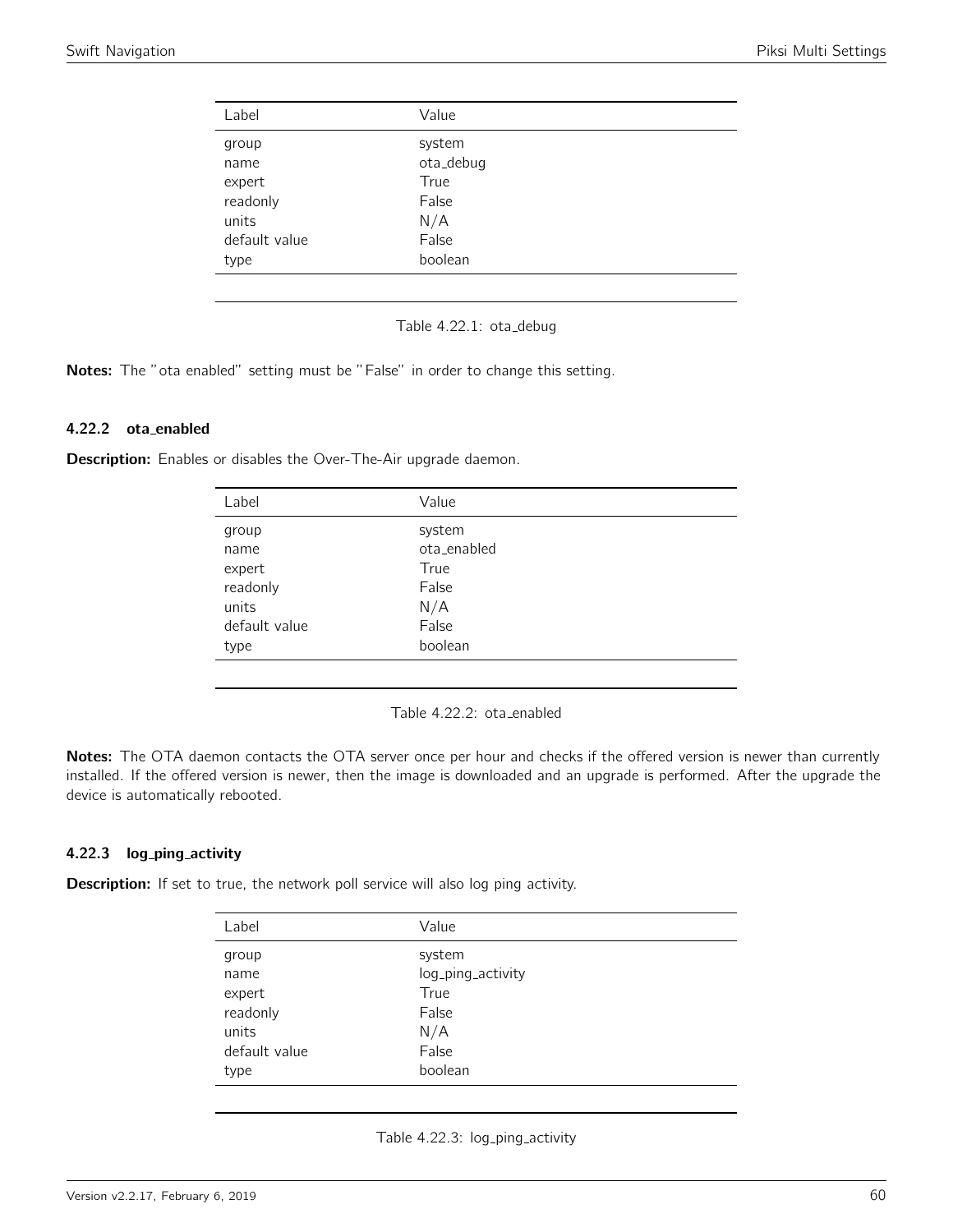Notes: Configures the network poll service to log ping activity to /var/log/ping.log.

#### 4.22.4 resource monitor update interval

Description: Interval to run the resource monitor at

| Label         | Value                            |
|---------------|----------------------------------|
| group         | system                           |
| name          | resource_monitor_update_interval |
| expert        | True                             |
| readonly      | False                            |
| units         | seconds                          |
| default value | 0                                |
| type          | integer                          |
|               |                                  |

Table 4.22.4: resource\_monitor\_update\_interval

Notes: Value of 0 disables the resource monitor

# 4.22.5 ota\_url

Description: Set the URL of the Over-The-Air upgrade server. If empty, an internal default address is used.

| Label         | Value   |  |
|---------------|---------|--|
| group         | system  |  |
| name          | ota_url |  |
| expert        | True    |  |
| readonly      | False   |  |
| units         | N/A     |  |
| default value | N/A     |  |
| type          | string  |  |
|               |         |  |

Table 4.22.5: ota\_url

Notes: The OTA daemon must be disabled in order to change this setting.

# 4.22.6 connectivity check frequency

**Description:** The frequency at which the network poll service checks for connectivity.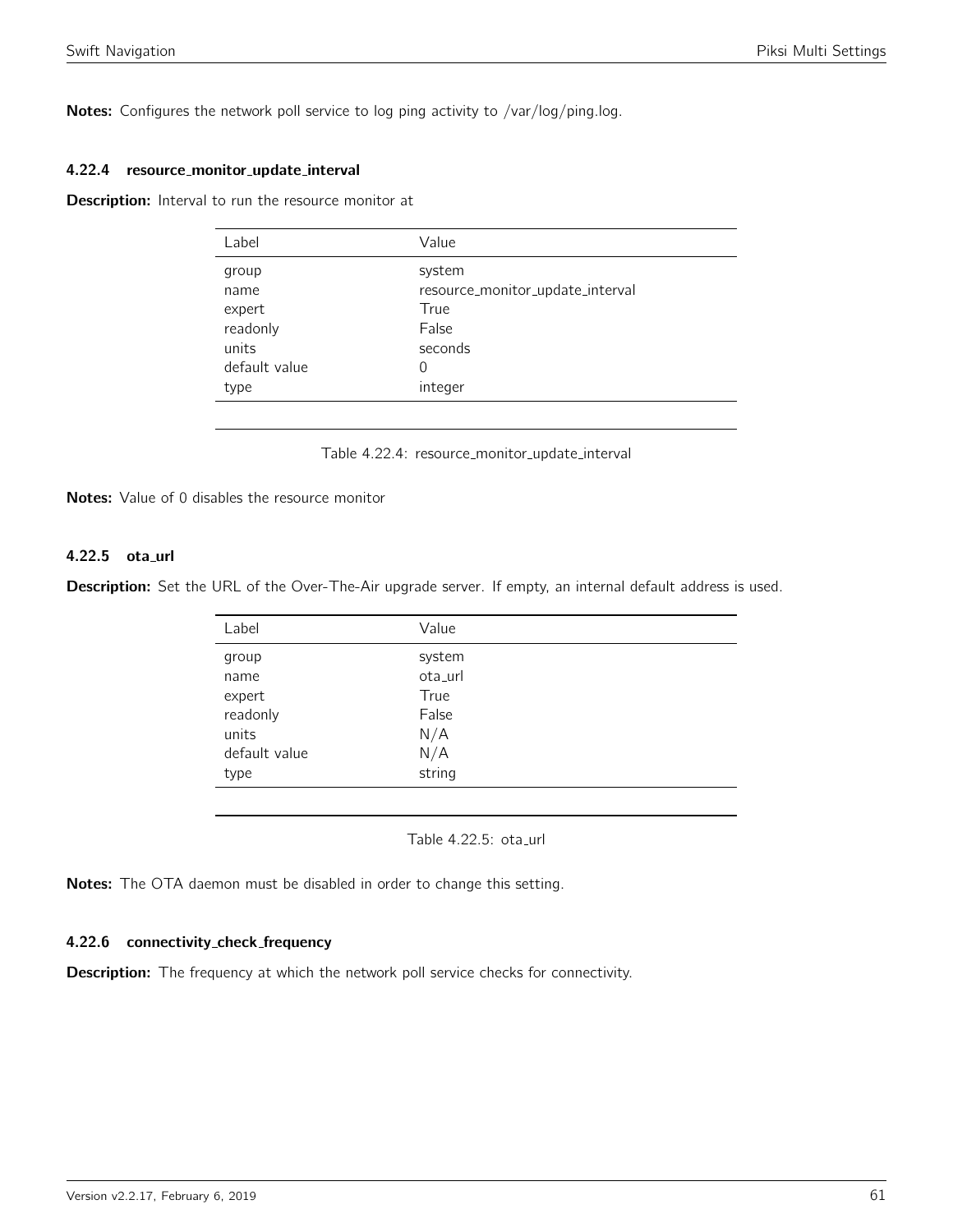| Label         | Value                        |
|---------------|------------------------------|
| group         | system                       |
| name          | connectivity_check_frequency |
| expert        | True                         |
| readonly      | False                        |
| units         | <b>Hz</b>                    |
| default value | 0.1                          |
| type          | float                        |
|               |                              |

Table 4.22.6: connectivity check frequency

Notes: The network poll service will perform a connectivity check with a well known IP address at the frequency configured by this setting.

#### 4.22.7 connectivity\_retry\_frequency

Description: The frequency at which the network poll service retries after a failed connectivity check.

| Label         | Value                        |
|---------------|------------------------------|
| group         | system                       |
| name          | connectivity_retry_frequency |
| expert        | True                         |
| readonly      | False                        |
| units         | Hz                           |
| default value | 1.0                          |
| type          | float                        |
|               |                              |

Table 4.22.7: connectivity\_retry\_frequency

Notes: If a connectivity check fails, this settings controls the frequency at which a new connectivity check is performed.

## 4.22.8 system time

**Description:** Sources for Linux System Time.

| Label                                                                                               | Value                                                                                     |
|-----------------------------------------------------------------------------------------------------|-------------------------------------------------------------------------------------------|
| group<br>enumerated possible values<br>expert<br>readonly<br>units<br>default value<br>type<br>name | system<br>GPS+NTP, GPS, NTP<br>False<br>False<br>N/A<br><b>GPS</b><br>enum<br>system_time |
|                                                                                                     |                                                                                           |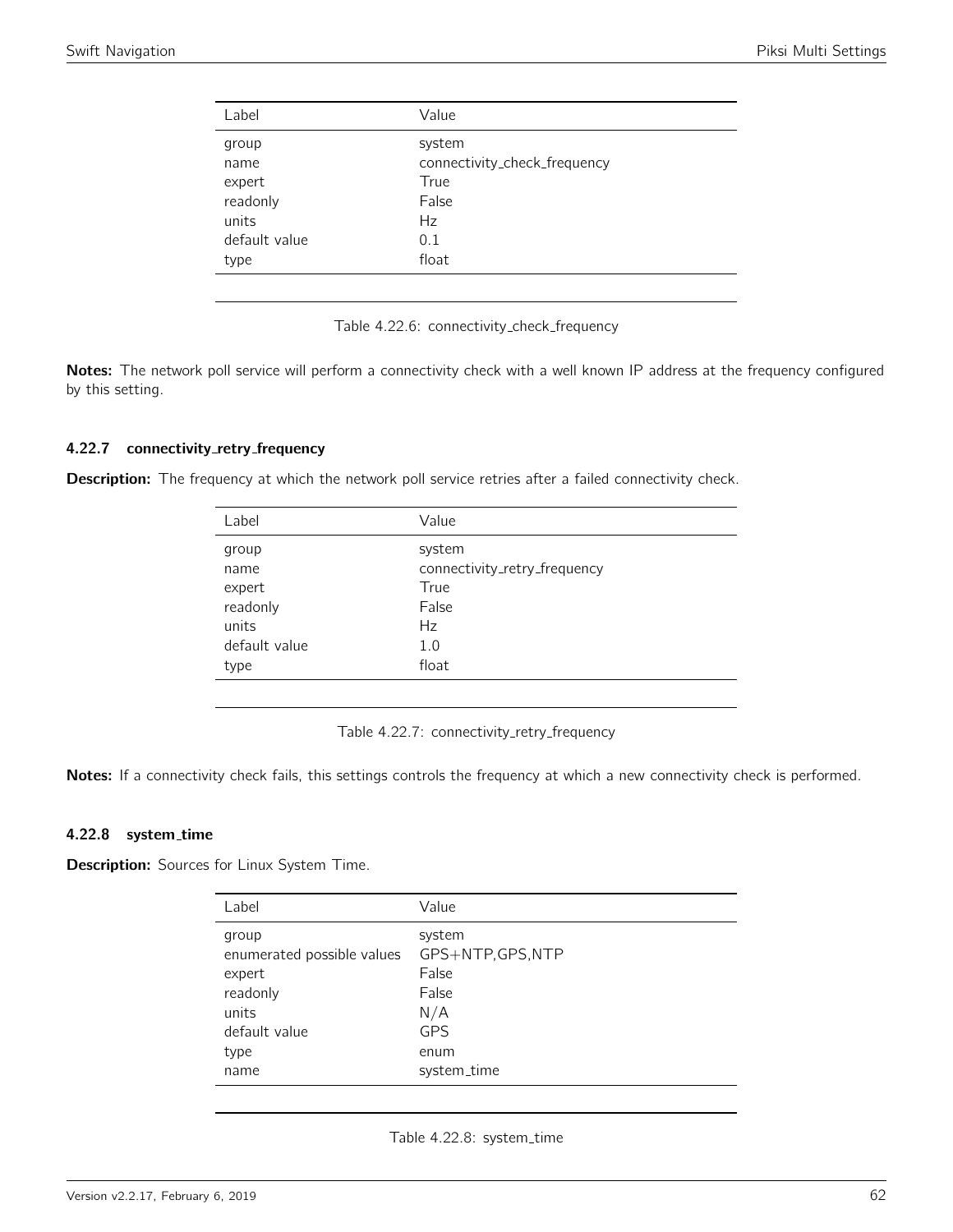Notes: Configures the possible sources for Linux system time on the Swift Device. Linux system time is required for HTTPS certification validation and other Linux system functionality.

# 4.23 system info

## 4.23.1 imageset build id

Description: Build id for the linux system image.

| Label                      | Value             |
|----------------------------|-------------------|
| group                      | system_info       |
| name                       | imageset_build_id |
| expert                     | True              |
| readonly                   | True              |
| units                      | N/A               |
| default value              | N/A               |
| type                       | string            |
| enumerated possible values | None              |

Table 4.23.1: imageset\_build\_id

Notes: Relevant for determining uimage version when using DEV image, otherwise this will be identical to the firmware build id. This is a read only setting.

# 4.23.2 firmware version

Description: Firmware version of the receiver.

| Label                      | Value            |
|----------------------------|------------------|
| group                      | system_info      |
| name                       | firmware_version |
| expert                     | False            |
| readonly                   | True             |
| units                      | N/A              |
| default value              | N/A              |
| type                       | string           |
| enumerated possible values | None             |
|                            |                  |

|  | Table 4.23.2: firmware_version |  |
|--|--------------------------------|--|

Notes: The git hash is removed from this version identifier. This is a read only setting.

# 4.23.3 firmware build id

Description: Full build id for firmware version.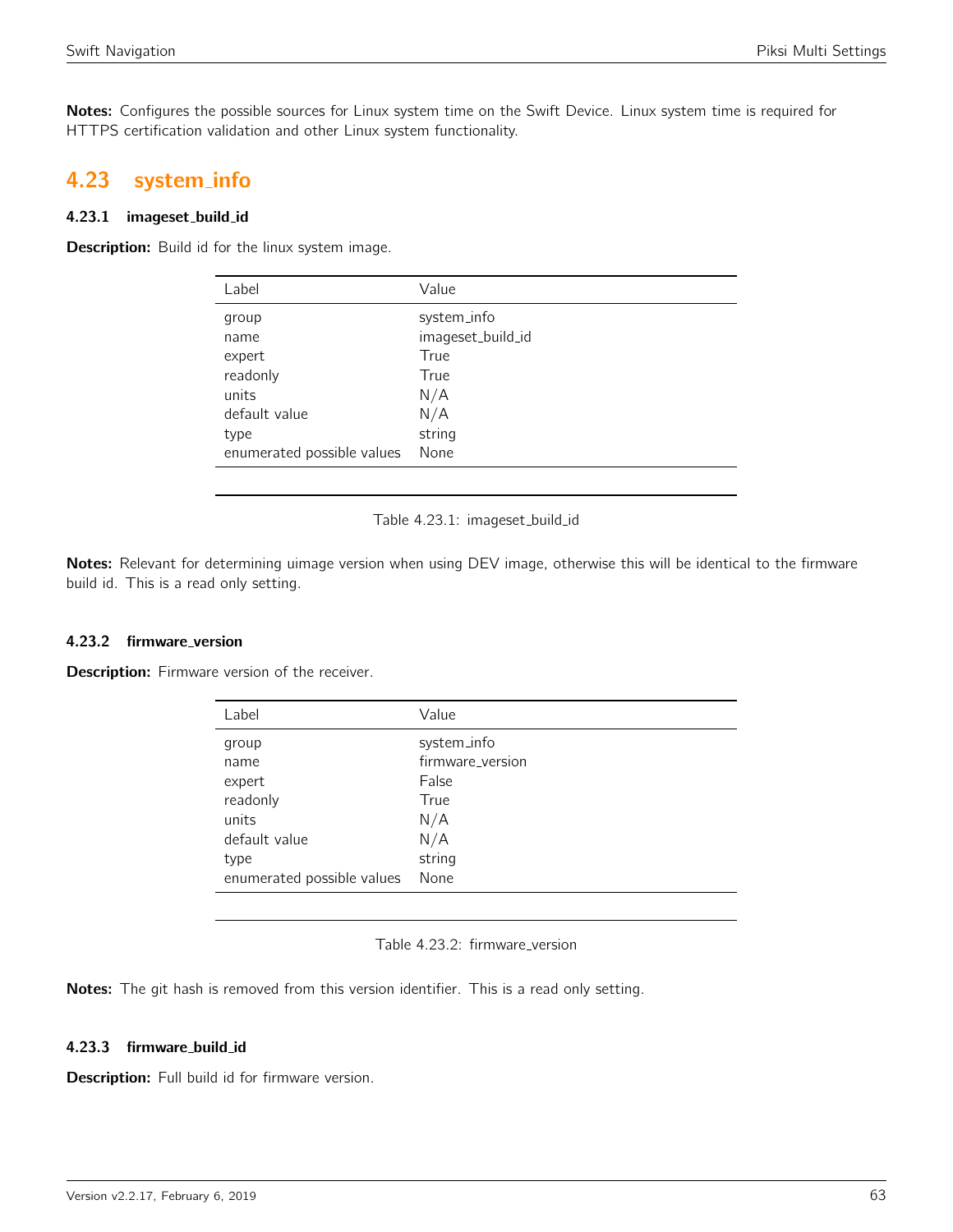| Label                      | Value             |
|----------------------------|-------------------|
| group                      | system_info       |
| name                       | firmware_build_id |
| expert                     | False             |
| readonly                   | True              |
| units                      | N/A               |
| default value              | N/A               |
| type                       | string            |
| enumerated possible values | None              |
|                            |                   |

Table 4.23.3: firmware\_build\_id

Notes: For user generated images, this will appear the same as the command "git describe -dirty". This is a read only setting.

### 4.23.4 hw\_variant

**Description:** Hardware Product Variant

| Label                      | Value       |
|----------------------------|-------------|
| group                      | system_info |
| name                       | hw variant  |
| expert                     | True        |
| readonly                   | True        |
| units                      | N/A         |
| default value              | N/A         |
| type                       | string      |
| enumerated possible values | None        |

Table 4.23.4: hw\_variant

Notes: This is a read only setting that corresponds to the variant of the current hardware revision that is connected to the console.

### 4.23.5 hw\_revision

Description: Hardware revision of the receiver.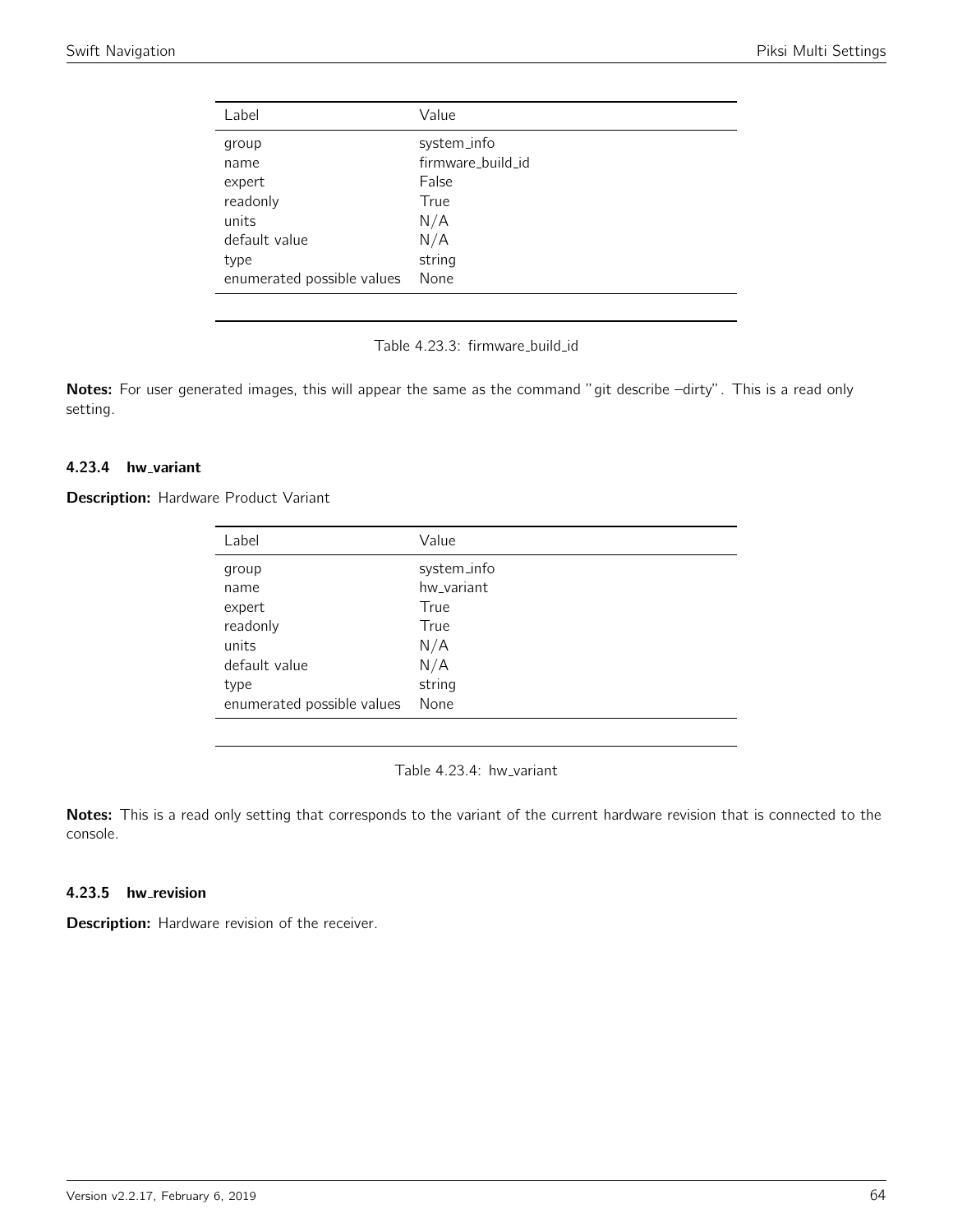| Label                      | Value       |
|----------------------------|-------------|
| group                      | system_info |
| name                       | hw_revision |
| expert                     | True        |
| readonly                   | True        |
| units                      | N/A         |
| default value              | N/A         |
| type                       | string      |
| enumerated possible values | None        |

Table 4.23.5: hw\_revision

Notes: This is a read only setting that refers to the product family of the hardware.

#### 4.23.6 hw\_version

Description: Hardware version number.

| Label                      | Value       |
|----------------------------|-------------|
| group                      | system_info |
| name                       | hw_version  |
| expert                     | True        |
| readonly                   | True        |
| units                      | N/A         |
| default value              | N/A         |
| type                       | string      |
| enumerated possible values | None        |

Table 4.23.6: hw\_version

Notes: This is a read only setting that corresponds to the version number printed on the oem module hardware version sticker.

## 4.23.7 nap channels

Description: Number of channels in SwiftNap FPGA.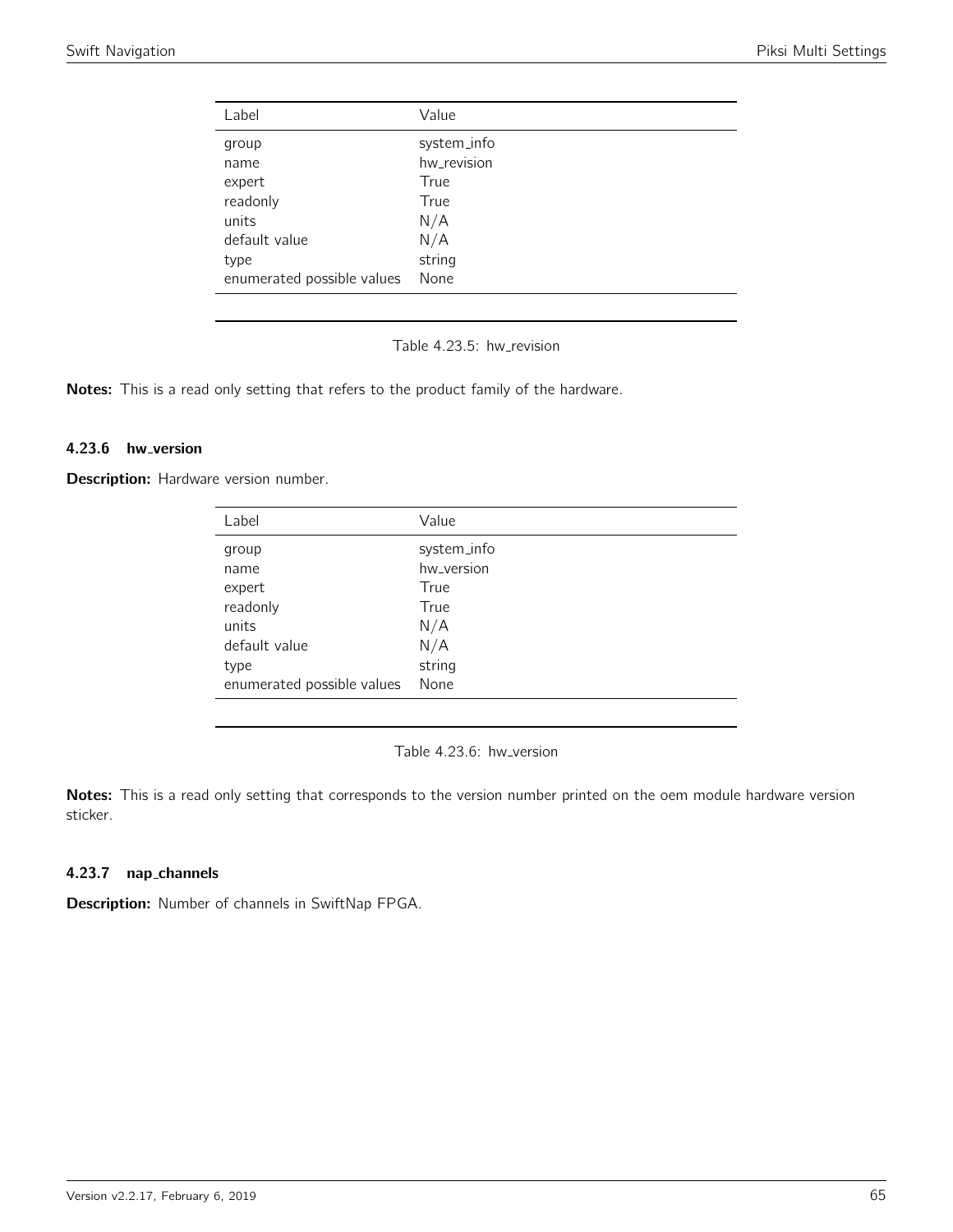| Label                      | Value        |
|----------------------------|--------------|
| group                      | system_info  |
| name                       | nap_channels |
| expert                     | True         |
| readonly                   | True         |
| units                      | N/A          |
| default value              | 40           |
| type                       | string       |
| enumerated possible values | None         |

Table 4.23.7: nap\_channels

Notes: This is a read only setting.

# 4.23.8 product id

Description: Product ID

| Label                      | Value       |
|----------------------------|-------------|
| group                      | system_info |
| name                       | product_id  |
| expert                     | False       |
| readonly                   | True        |
| units                      | N/A         |
| default value              | N/A         |
| type                       | string      |
| enumerated possible values | None        |

Table 4.23.8: product\_id

Notes: This is a read only setting that displays the product id of the device.

## 4.23.9 mac address

Description: The MAC address of the receiver.

| Label                      | Value       |
|----------------------------|-------------|
| group                      | system_info |
| name                       | mac_address |
| expert                     | False       |
| readonly                   | True        |
| units                      | N/A         |
| default value              | N/A         |
| type                       | string      |
| enumerated possible values | None        |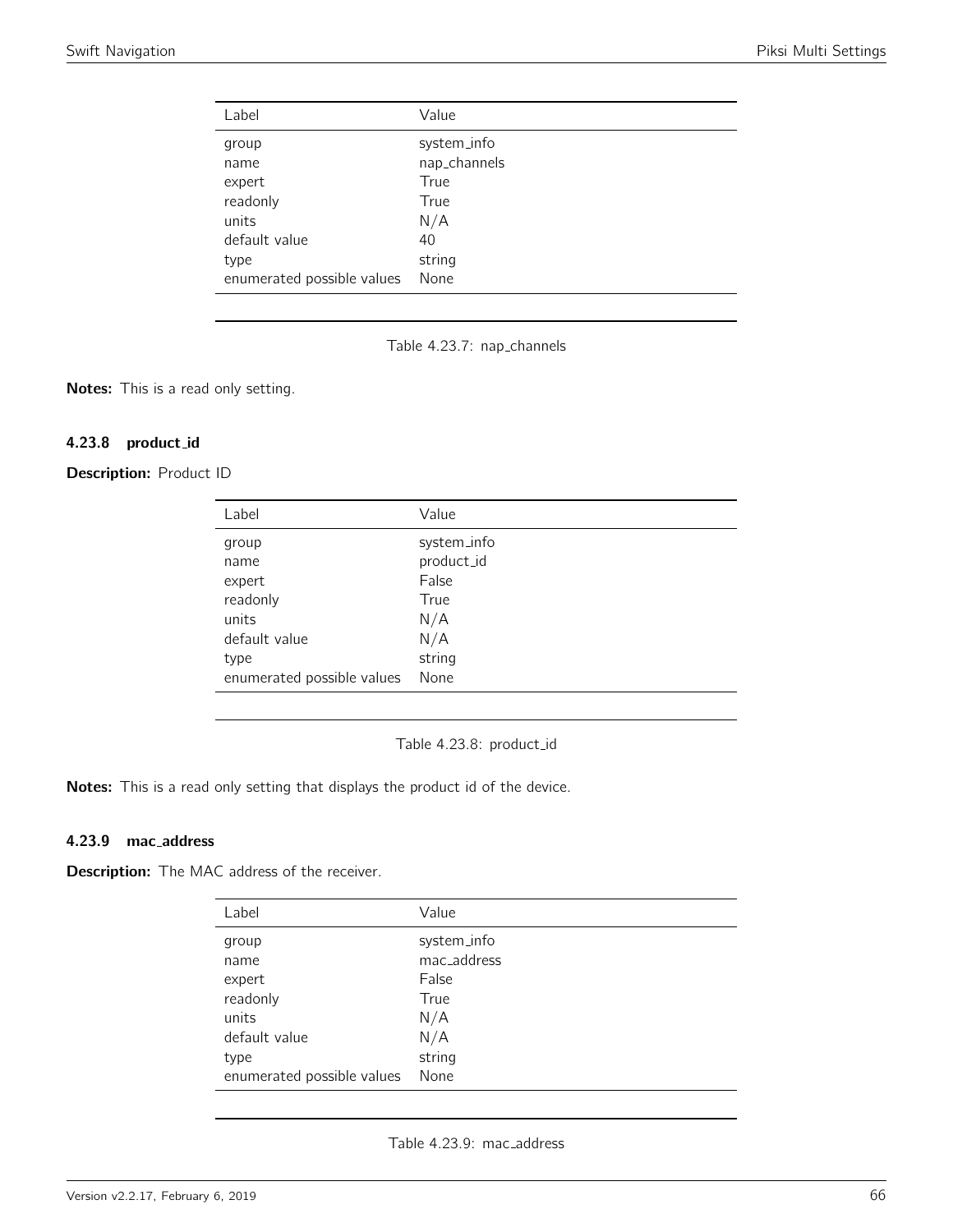Notes: This is a read only setting.

#### 4.23.10 sbp sender id

**Description:** The SBP sender ID for any messages sent by the device.

| Label                      | Value         |
|----------------------------|---------------|
| group                      | system_info   |
| name                       | sbp_sender_id |
| expert                     | False         |
| readonly                   | True          |
| units                      | N/A           |
| default value              | N/A           |
| type                       | string        |
| enumerated possible values | None          |
|                            |               |

Table 4.23.10: sbp\_sender\_id

Notes: ID value is equal to the lower 16 bits of the UUID. This is a read only setting.

#### 4.23.11 uuid

**Description:** The UUID of the receiver.

| Label                      | Value       |
|----------------------------|-------------|
| group                      | system_info |
| name                       | uuid        |
| expert                     | False       |
| readonly                   | True        |
| units                      | N/A         |
| default value              | N/A         |
| type                       | string      |
| enumerated possible values | None        |

Table 4.23.11: uuid

Notes: The UUID is a Universally Unique IDentifier for this receiver. The lower 16 bits of the UUID are used for the SBP Sender ID. This is a read only setting.

## 4.23.12 serial number

**Description:** The serial number of the receiver.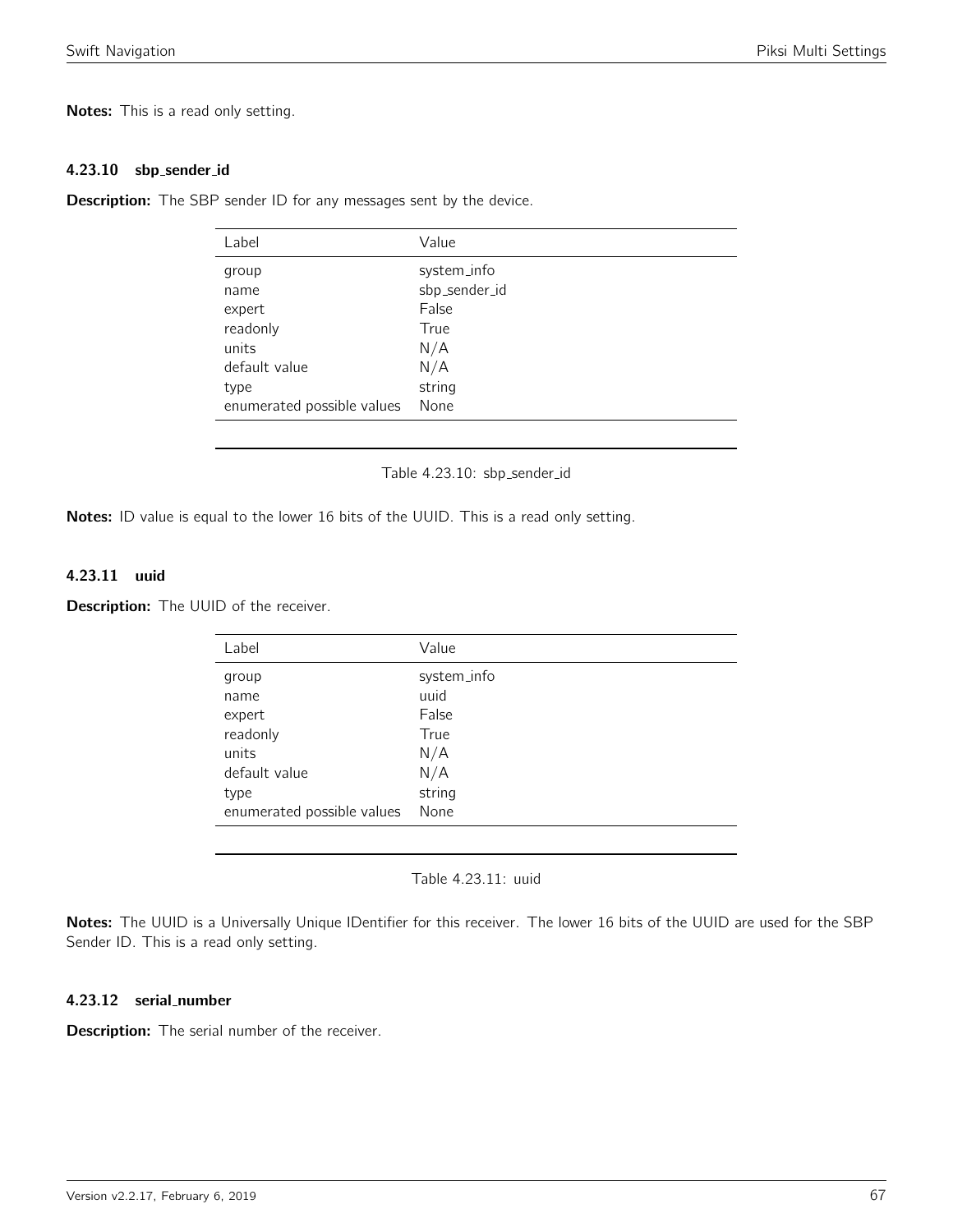| Label                      | Value         |
|----------------------------|---------------|
| group                      | system_info   |
| name                       | serial_number |
| expert                     | False         |
| readonly                   | True          |
| units                      | N/A           |
| default value              | N/A           |
| type                       | integer       |
| enumerated possible values | None          |
|                            |               |

Table 4.23.12: serial number

Notes: This number should match the number on the barcode on the board and cannot be modified.

#### 4.23.13 nap build date

Description: build date for SwiftNap FPGA bitstream.

| Label                      | Value          |
|----------------------------|----------------|
| group                      | system_info    |
| name                       | nap_build_date |
| expert                     | True           |
| readonly                   | True           |
| units                      | N/A            |
| default value              | N/A            |
| type                       | string         |
| enumerated possible values | None           |

Table 4.23.13: nap\_build\_date

Notes: This is a read only setting.

### 4.23.14 loader build date

Description: build date for boot loader (uboot).

| Label                      | Value             |
|----------------------------|-------------------|
| group                      | system_info       |
| name                       | loader_build_date |
| expert                     | True              |
| readonly                   | True              |
| units                      | N/A               |
| default value              | N/A               |
| type                       | string            |
| enumerated possible values | None              |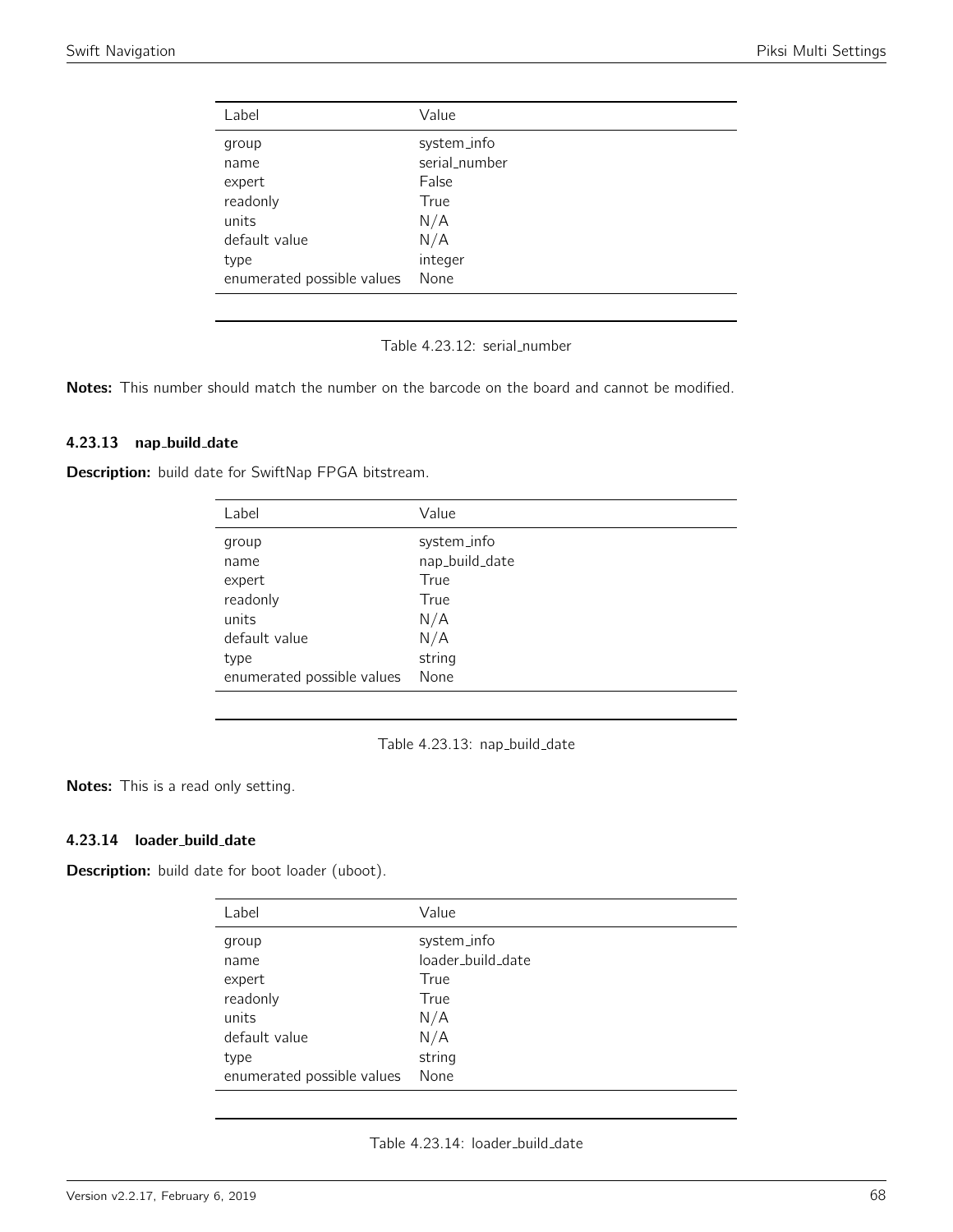Notes: This is a read only setting.

#### 4.23.15 pfwp\_build\_date

Description: build date for real-time GNSS firmware (piksi\_firmware).

| Label                      | Value           |
|----------------------------|-----------------|
| group                      | system_info     |
| name                       | pfwp_build_date |
| expert                     | True            |
| readonly                   | True            |
| units                      | N/A             |
| default value              | N/A             |
| type                       | string          |
| enumerated possible values | None            |
|                            |                 |

Table 4.23.15: pfwp\_build\_date

Notes: This is a read only setting.

## 4.23.16 nap build id

Description: build id for SwiftNap FPGA bitstream.

| Label                      | Value        |
|----------------------------|--------------|
| group                      | system_info  |
| name                       | nap_build_id |
| expert                     | True         |
| readonly                   | True         |
| units                      | N/A          |
| default value              | N/A          |
| type                       | string       |
| enumerated possible values | None         |

Table 4.23.16: nap\_build\_id

Notes: This is a read only setting.

4.23.17 loader\_build\_id

Description: build id for loader (uboot).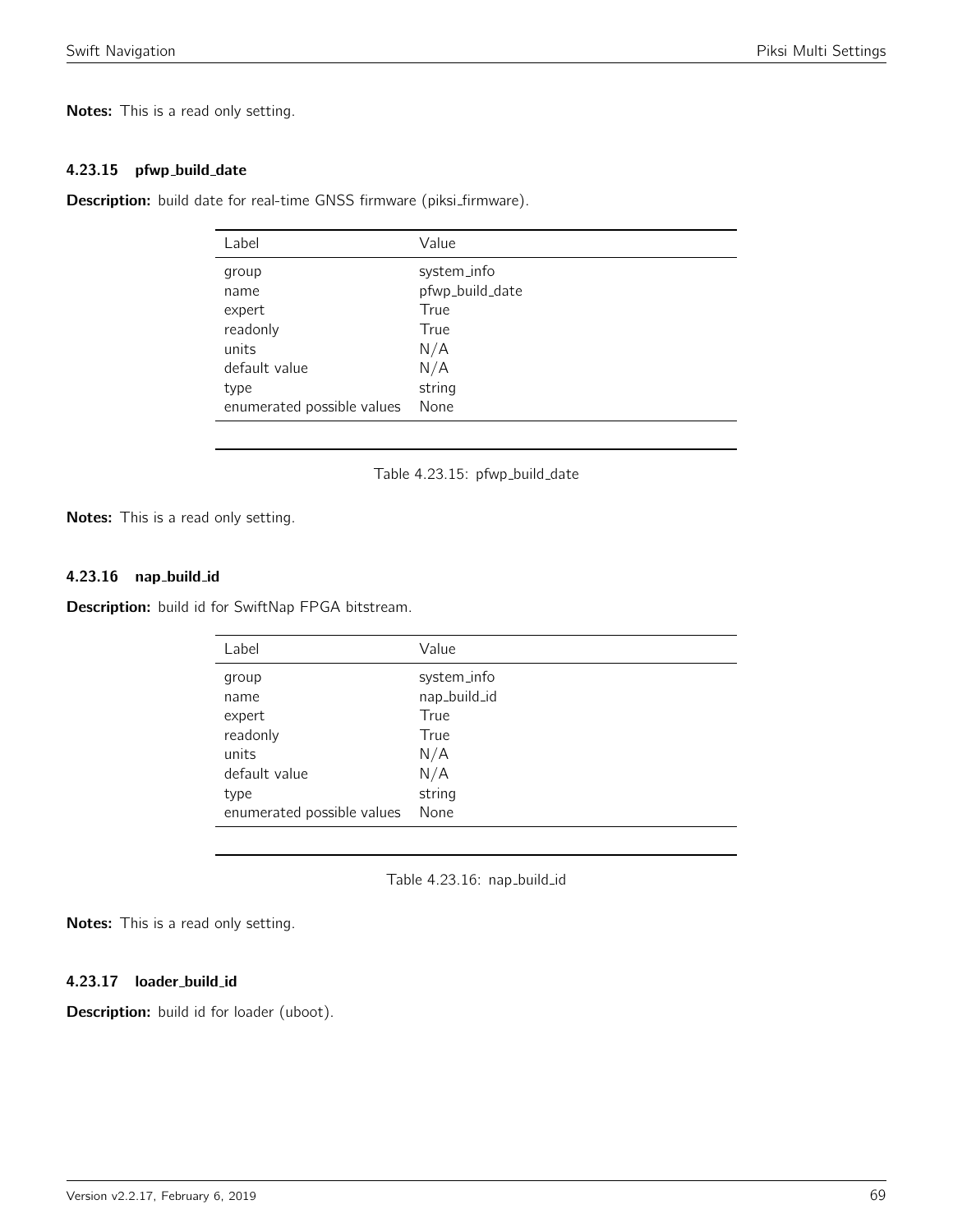| Label                      | Value           |
|----------------------------|-----------------|
| group                      | system_info     |
| name                       | loader_build_id |
| expert                     | True            |
| readonly                   | True            |
| units                      | N/A             |
| default value              | N/A             |
| type                       | string          |
| enumerated possible values | None            |

Table 4.23.17: loader\_build\_id

Notes: This is a read only setting

#### 4.23.18 pfwp build id

Description: build id for real-time GNSS firmware (piksi\_firmware).

| Label                      | Value         |
|----------------------------|---------------|
| group                      | system_info   |
| name                       | pfwp_build_id |
| expert                     | True          |
| readonly                   | True          |
| units                      | N/A           |
| default value              | N/A           |
| type                       | string        |
| enumerated possible values | None          |

Table 4.23.18: pfwp\_build\_id

Notes: This is a read only setting.

# 4.23.19 firmware\_build\_date

Description: firmware build date.

| Label                      | Value               |
|----------------------------|---------------------|
| group                      | system_info         |
| name                       | firmware_build_date |
| expert                     | False               |
| readonly                   | True                |
| units                      | N/A                 |
| default value              | N/A                 |
| type                       | string              |
| enumerated possible values | None                |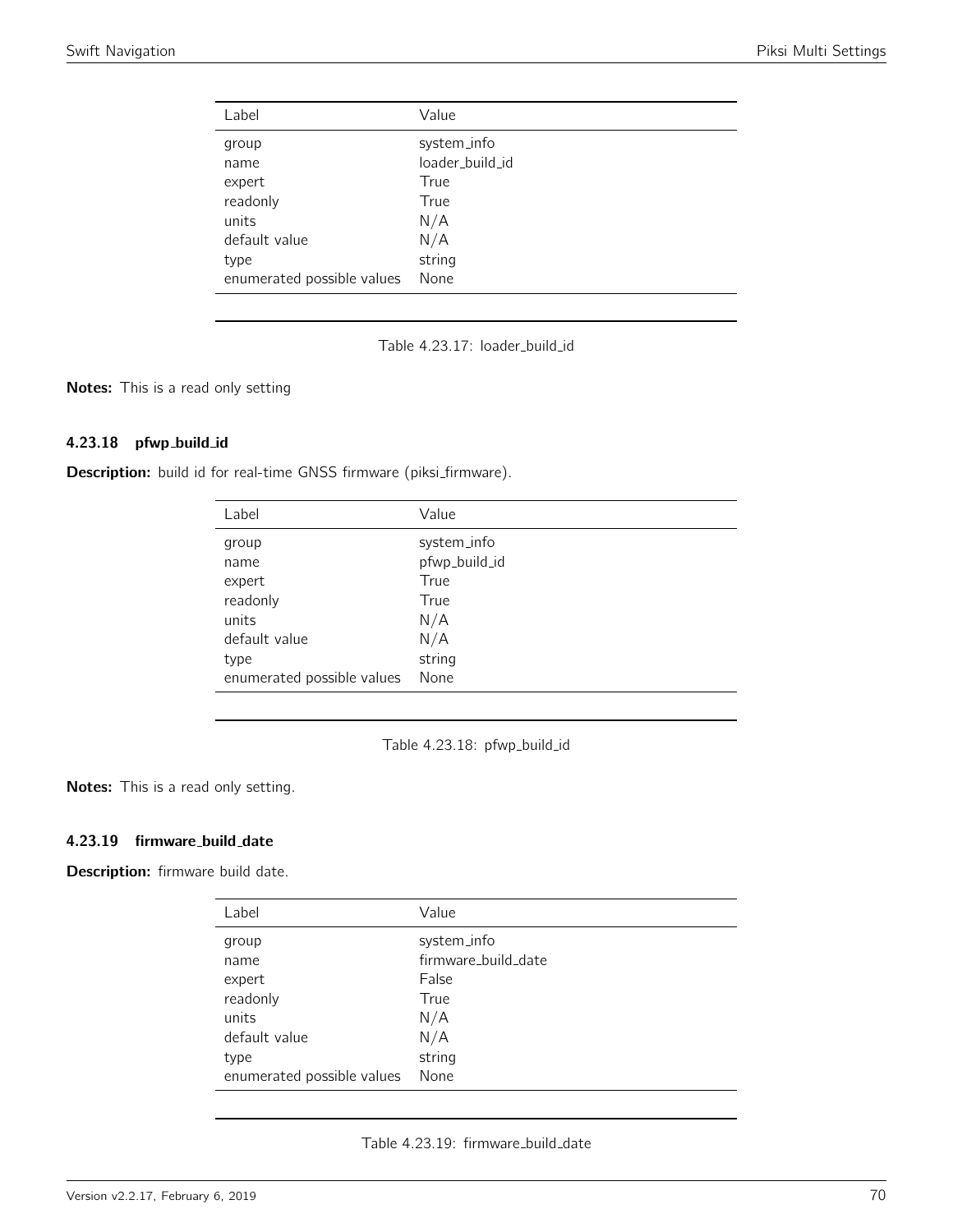Notes: This is a read only setting.

# 4.24 system monitor

## 4.24.1 watchdog

Description: Enable hardware watchdog timer to reset the receiver if it locks up for. any reason

| Label                                                                              | Value                                                                        |
|------------------------------------------------------------------------------------|------------------------------------------------------------------------------|
| group<br>name<br>expert<br>readonly<br>units<br>type<br>enumerated possible values | system_monitor<br>watchdog<br>True<br>False<br>N/A<br>boolean<br>True, False |
|                                                                                    |                                                                              |

Table 4.24.1: watchdog

Notes: You must reset the receiver for this change to take effect.

#### 4.24.2 spectrum analyzer

Description: Enable spectrum analyzer.

| Label                      | Value             |
|----------------------------|-------------------|
| group                      | system_monitor    |
| name                       | spectrum_analyzer |
| expert                     | True              |
| readonly                   | False             |
| units                      | N/A               |
| default value              | False             |
| type                       | boolean           |
| enumerated possible values | True, False       |

Table 4.24.2: spectrum analyzer

Notes: This setting enables the on-device spectrum analyzer and associated SBP output. The spectrum analyzer is available from the "Advanced" tab of the console.

### 4.24.3 heartbeat period milliseconds

Description: Period for sending the SBP\_HEARTBEAT messages.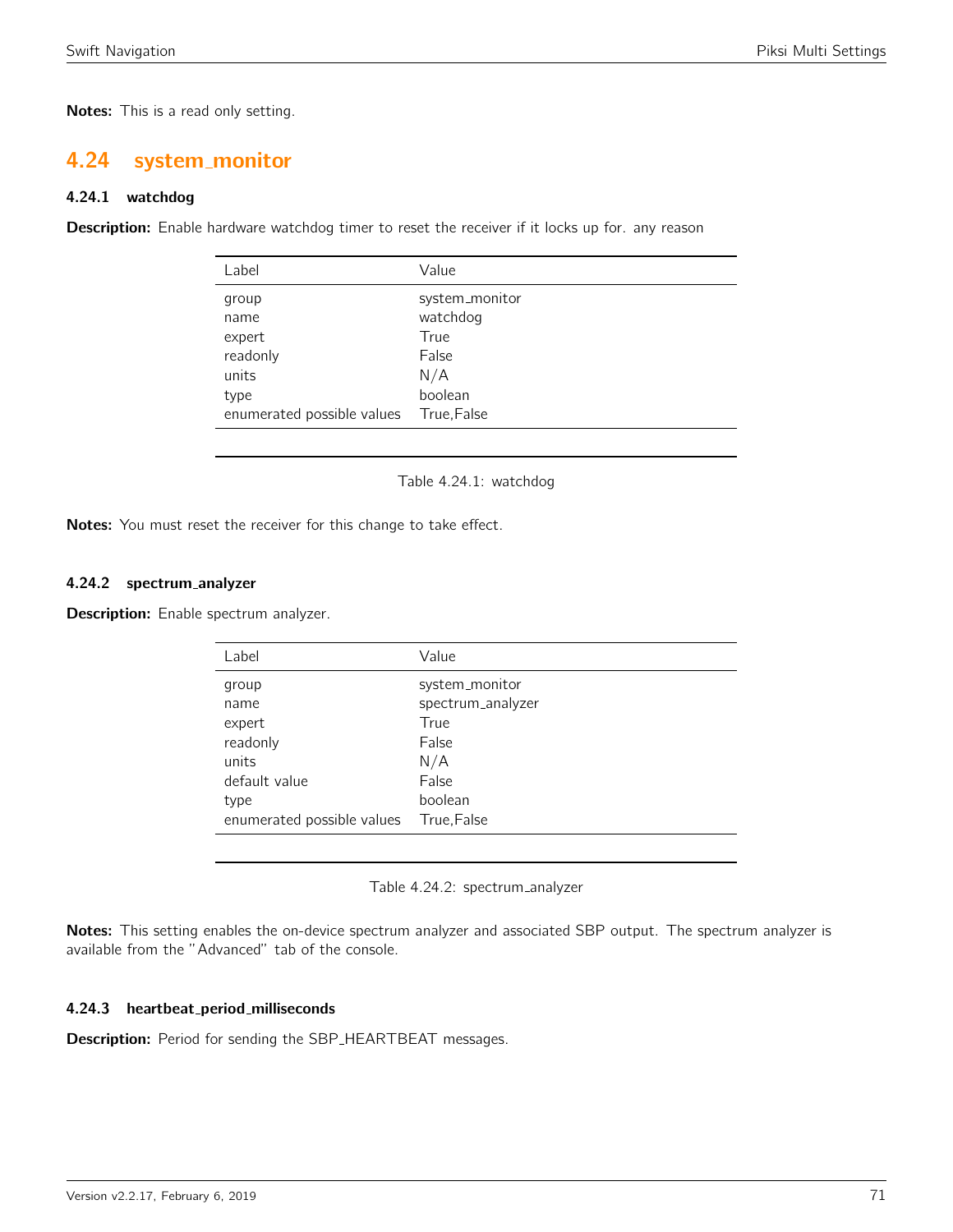| Label                                                                 | Value                                                                                     |
|-----------------------------------------------------------------------|-------------------------------------------------------------------------------------------|
| group<br>name<br>expert<br>readonly<br>units<br>default value<br>type | system_monitor<br>heartbeat_period_milliseconds<br>True<br>False<br>ms<br>1000<br>integer |
| enumerated possible values                                            | None                                                                                      |

Table 4.24.3: heartbeat\_period\_milliseconds

Notes: None

# 4.25 tcp client0

## 4.25.1 enabled sbp messages

Description: Configure which messages should be sent on the port. Does not effect which incoming messages are listened to.

| Label         | Value                                                                                  |
|---------------|----------------------------------------------------------------------------------------|
| group         | tcp_client0                                                                            |
| name          | enabled_sbp_messages                                                                   |
| expert        | False                                                                                  |
| readonly      | False                                                                                  |
| units         | N/A                                                                                    |
| default value | 23, 29, 65, 72, 74, 81, 117, 134, 136, 144, 163, 165, 166, 167, 171, 181, 185, 187, 18 |
| type          | string                                                                                 |

Table 4.25.1: enabled\_sbp\_messages

Notes: The enabled sbp messages settings is a list of message types and rate divisors that will be sent out of the interface. If left blank, all messages will be sent. If not blank, a comma separated list of SBP message IDs in base 10 integer format should be provided. Optionally, a divisor can be specified after the / character for each id. For example, an entry of 3456/10 would provide message with ID 3456 at 1/10th the normal rate. For Ethernet, the default value is optimal for logging and communication with the console.

#### 4.25.2 address

**Description:** IP address and port for TCP client 0 to connect to.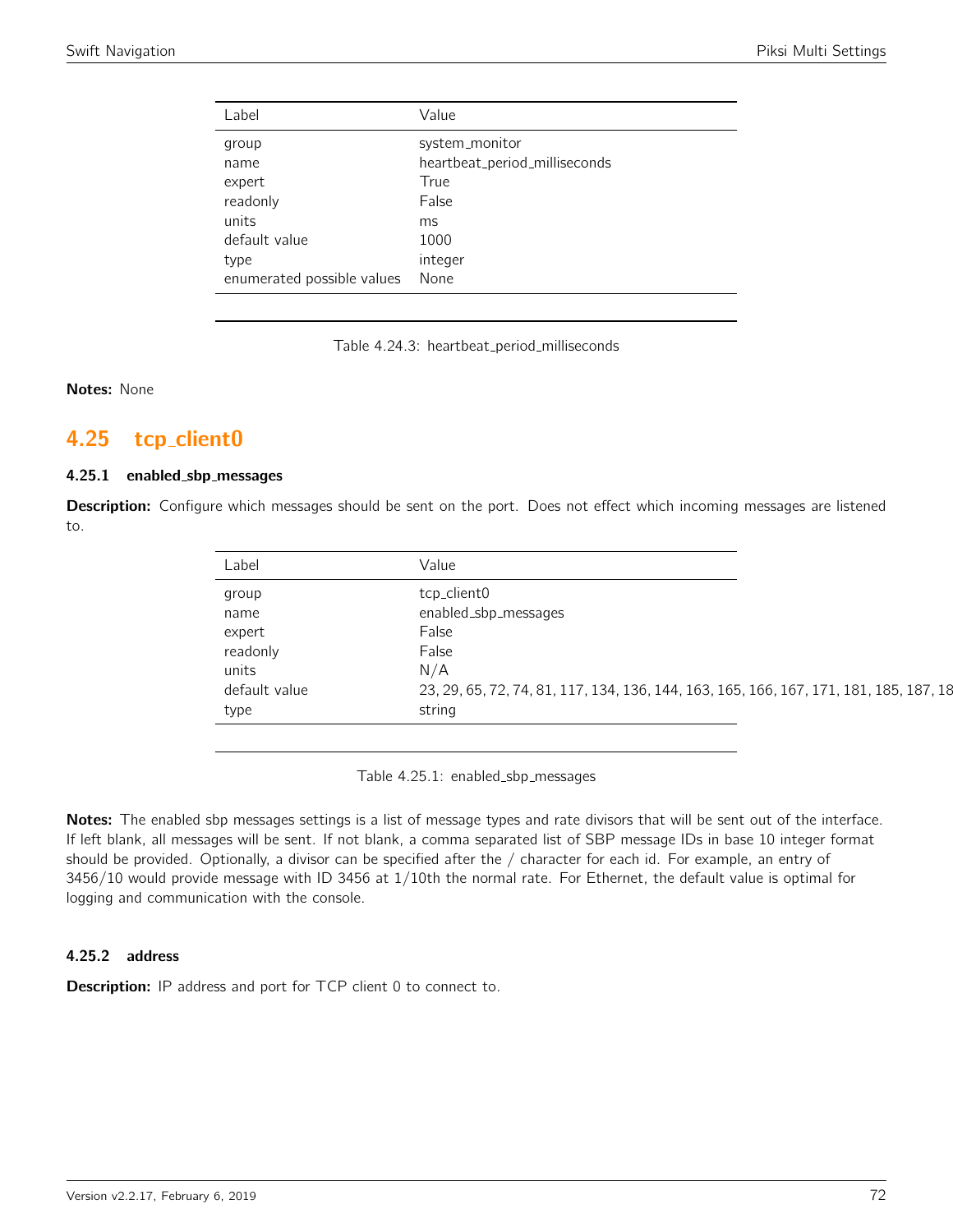| Label                                                                 | Value                                                     |
|-----------------------------------------------------------------------|-----------------------------------------------------------|
| group<br>name<br>expert<br>readonly<br>units<br>default value<br>type | tcp_client0<br>address<br>False<br>False<br>N/A<br>string |
|                                                                       |                                                           |

Table 4.25.2: address

Notes: The address setting is defined according to the convention "hostname:port". For example, it should match the format 192.168.0.222:55555 or xxxxx.net:2101 .

### 4.25.3 mode

Description: Communication protocol for TCP client 0. The client will initiate a connection with the server and establish bi-directional communications.

| Label         | Value                                                              |
|---------------|--------------------------------------------------------------------|
| group         | tcp_client0                                                        |
| name          | mode                                                               |
| expert        | False                                                              |
| readonly      | False                                                              |
| units         | N/A                                                                |
| default value | Disabled                                                           |
| type          | enum                                                               |
|               | enumerated possible values    SBP, NMEA OUT, RTCMv3 IN, RTCMv3 OUT |

Table 4.25.3: mode

Notes: "SBP" configures the interface to transmit messages specified in the 'enabled\_sbp\_messages' setting and to receive incoming SBP messages. If the mode is changed from SBP the console will no longer be able to communicate over the interface.

"NMEA OUT" configures the interface to transmit the GGA, RMC, GGL, VTG, ZDA, GSA, and GSV NMEA 0183 messages. The interface will not receive incoming messages.

"RTCMv3 IN" configures the interface to receive RTK corrections in RTCMv3 format. The interface will receive 1002, 1004, 1005, 1006, 1010, 1012, 1033, 1230 and MSM4-7 RTCMv3 messages and will not transmit or receive any other messages.

"RTCMv3 OUT" configures the interface to transmit RTCMv3 messages.

The connection is bi-directional so these modes behave the same as the UART modes.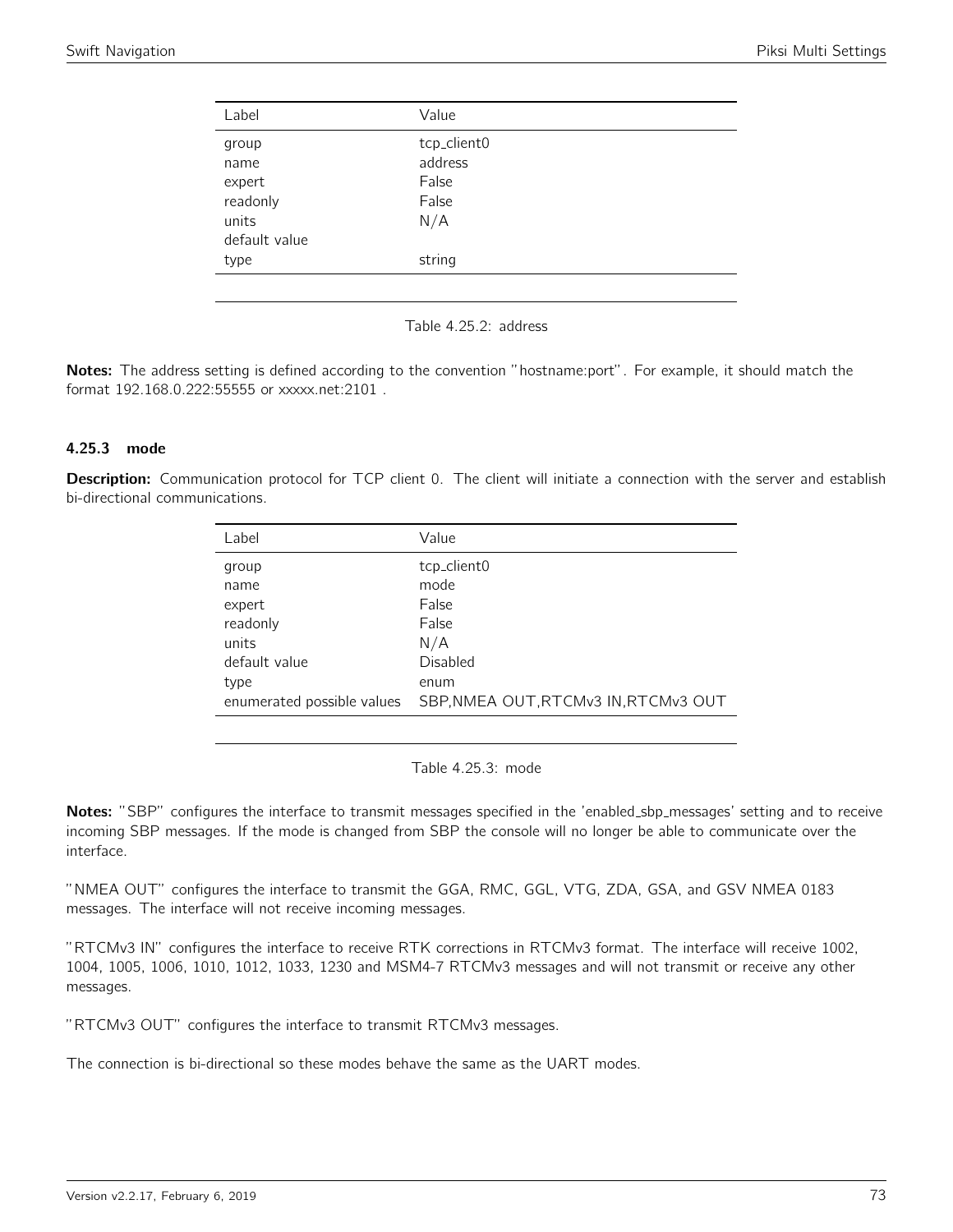# 4.26 tcp client1

## 4.26.1 enabled sbp messages

Description: Configure which messages should be sent on the port. Does not effect which incoming messages are listened to.

| Label         | Value                                                                                  |
|---------------|----------------------------------------------------------------------------------------|
| group         | tcp_client1                                                                            |
| name          | enabled_sbp_messages                                                                   |
| expert        | False                                                                                  |
| readonly      | False                                                                                  |
| units         | N/A                                                                                    |
| default value | 23, 29, 65, 72, 74, 81, 117, 134, 136, 144, 163, 165, 166, 167, 171, 181, 185, 187, 18 |
| type          | string                                                                                 |

Table 4.26.1: enabled sbp messages

Notes: The enabled sbp messages settings is a list of message types and rate divisors that will be sent out of the interface. If left blank, all messages will be sent. If not blank, a comma separated list of SBP message IDs in base 10 integer format should be provided. Optionally, a divisor can be specified after the / character for each id. For example, an entry of 3456/10 would provide message with ID 3456 at 1/10th the normal rate. For Ethernet, the default value is optimal for logging and communication with the console.

# 4.26.2 address

**Description:** IP address and port for TCP client 1 to connect to.

| Label         | Value       |
|---------------|-------------|
| group         | tcp_client1 |
| name          | address     |
| expert        | False       |
| readonly      | False       |
| units         | N/A         |
| default value |             |
| type          | string      |

Table 4.26.2: address

Notes: The address setting is defined according to the convention "hostname:port". For example, it should match the format 192.168.0.222:55555 or xxxxx.net:2101 .

### 4.26.3 mode

Description: Communication protocol for TCP client 1. The client will initiate a connection with the server and establish bi-directional communications.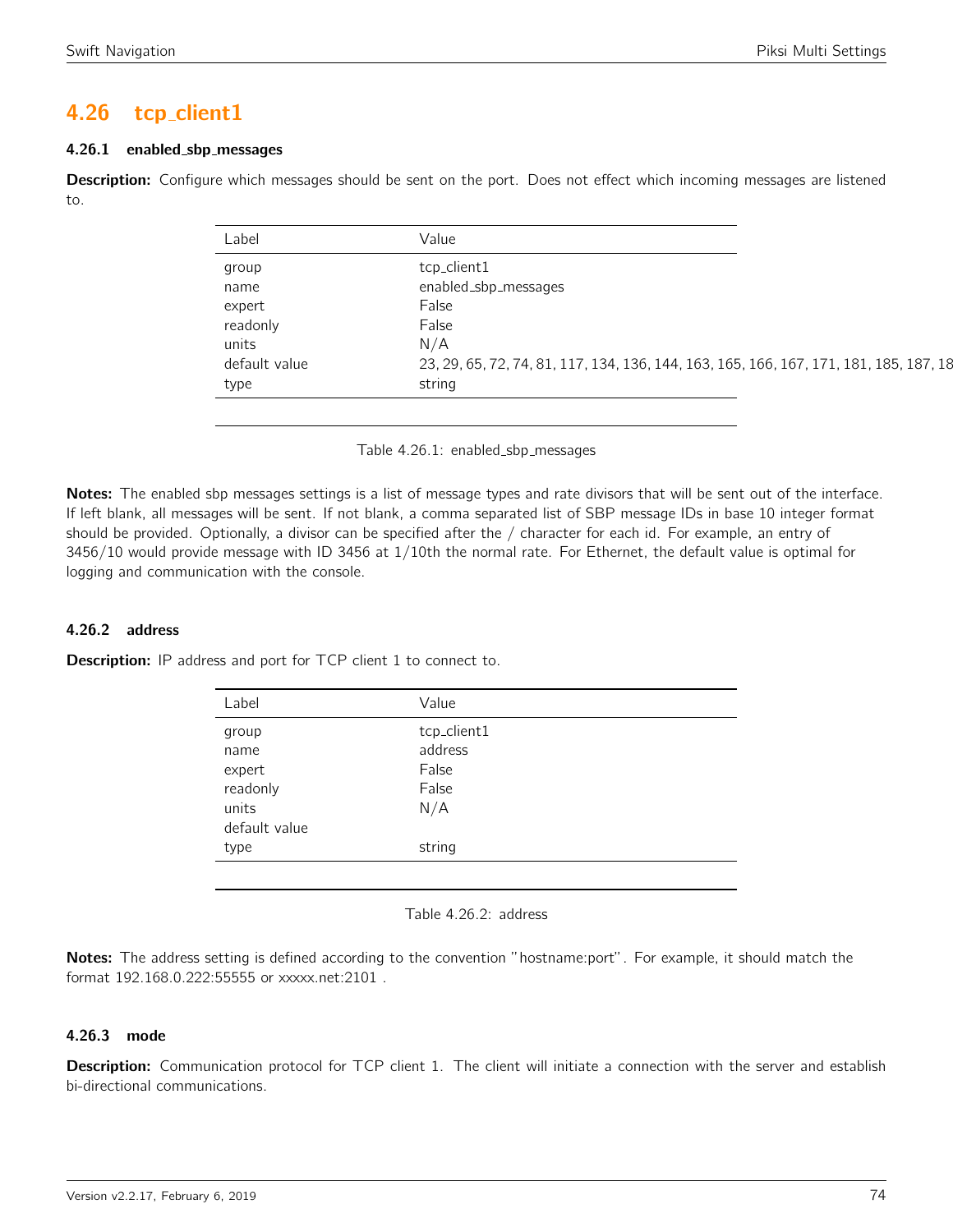| Label                      | Value                                |
|----------------------------|--------------------------------------|
| group                      | tcp_client1                          |
| name                       | mode                                 |
| expert                     | False                                |
| readonly                   | False                                |
| units                      | N/A                                  |
| default value              | Disabled                             |
| type                       | enum                                 |
| enumerated possible values | SBP, NMEA OUT, RTCMv3 IN, RTCMv3 OUT |
|                            |                                      |

Table 4.26.3: mode

Notes: "SBP" configures the interface to transmit messages specified in the 'enabled\_sbp\_messages' setting and to receive incoming SBP messages. If the mode is changed from SBP the console will no longer be able to communicate over the interface.

"NMEA OUT" configures the interface to transmit the GGA, RMC, GGL, VTG, ZDA, GSA, and GSV NMEA 0183 messages. The interface will not receive incoming messages.

"RTCMv3 IN" configures the interface to receive RTK corrections in RTCMv3 format. The interface will receive 1002, 1004, 1005, 1006, 1010, 1012, 1033, 1230 and MSM4-7 RTCMv3 messages and will not transmit or receive any other messages.

"RTCMv3 OUT" configures the interface to transmit RTCMv3 messages.

The connection is bi-directional so these modes behave the same as the UART modes.

# 4.27 tcp server0

### 4.27.1 enabled sbp messages

Description: Configure which messages should be sent on the port. Does not effect which incoming messages are listened to.

| Label         | Value                                                                                  |
|---------------|----------------------------------------------------------------------------------------|
| group         | tcp_server0                                                                            |
| name          | enabled_sbp_messages                                                                   |
| expert        | False                                                                                  |
| readonly      | False                                                                                  |
| units         | N/A                                                                                    |
| default value | 23, 29, 65, 72, 74, 81, 117, 134, 136, 144, 163, 165, 166, 167, 171, 175, 181, 185, 18 |
| type          | string                                                                                 |

Table 4.27.1: enabled\_sbp\_messages

Notes: The enabled sbp messages settings is a list of message types and rate divisors that will be sent out of the interface. If left blank, all messages will be sent. If not blank, a comma separated list of SBP message IDs in base 10 integer format should be provided. Optionally, a divisor can be specified after the / character for each id. For example, an entry of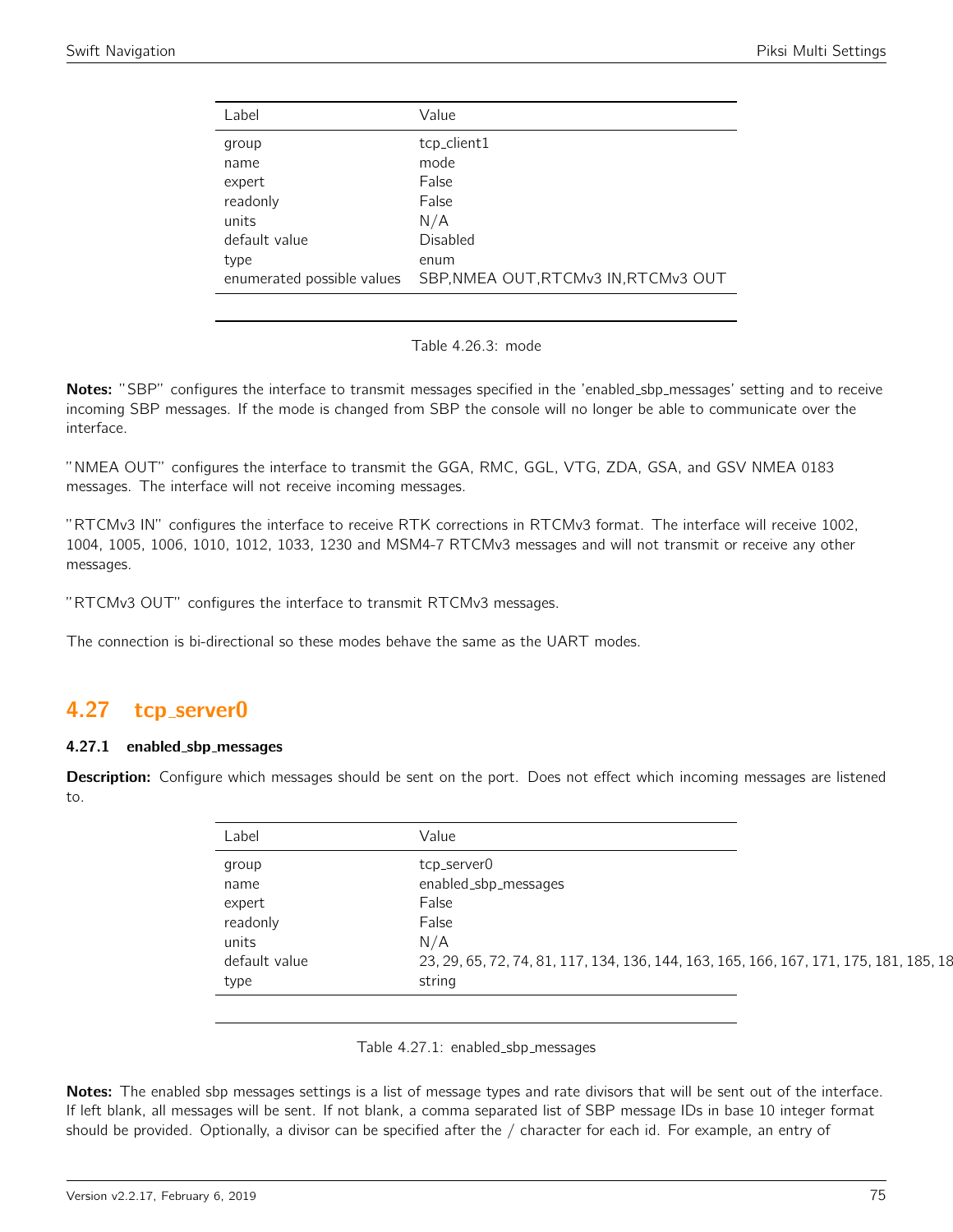3456/10 would provide message with ID 3456 at 1/10th the normal rate. For Ethernet, the default value is optimal for logging and communication with the console.

# 4.27.2 port

**Description:** Port for TCP server 0 to listen on.

| Label         | Value       |
|---------------|-------------|
| group         | tcp_server0 |
| name          | port        |
| expert        | False       |
| readonly      | False       |
| units         | N/A         |
| default value | 55555       |
| type          | integer     |

Table 4.27.2: port

#### Notes: None

# 4.27.3 mode

Description: Communication protocol for TCP server 0. The server will listen for incoming client connections and establish a bi-directional communications.

| Value                                |
|--------------------------------------|
| tcp_server0                          |
| mode                                 |
| False                                |
| False                                |
| N/A                                  |
| SBP (Swift Binary Protocol)          |
| enum                                 |
| SBP, NMEA OUT, RTCMv3 IN, RTCMv3 OUT |
|                                      |

Table 4.27.3: mode

Notes: "SBP" configures the interface to transmit messages specified in the 'enabled\_sbp\_messages' setting and to receive incoming SBP messages. If the mode is changed from SBP the console will no longer be able to communicate over the interface.

"NMEA OUT" configures the interface to transmit the GGA, RMC, GGL, VTG, ZDA, GSA, and GSV NMEA 0183 messages. The interface will not receive incoming messages.

"RTCMv3 IN" configures the interface to receive RTK corrections in RTCMv3 format. The interface will receive 1002, 1004, 1005, 1006, 1010, 1012, 1033, 1230 and MSM4-7 RTCMv3 messages and will not transmit or receive any other messages.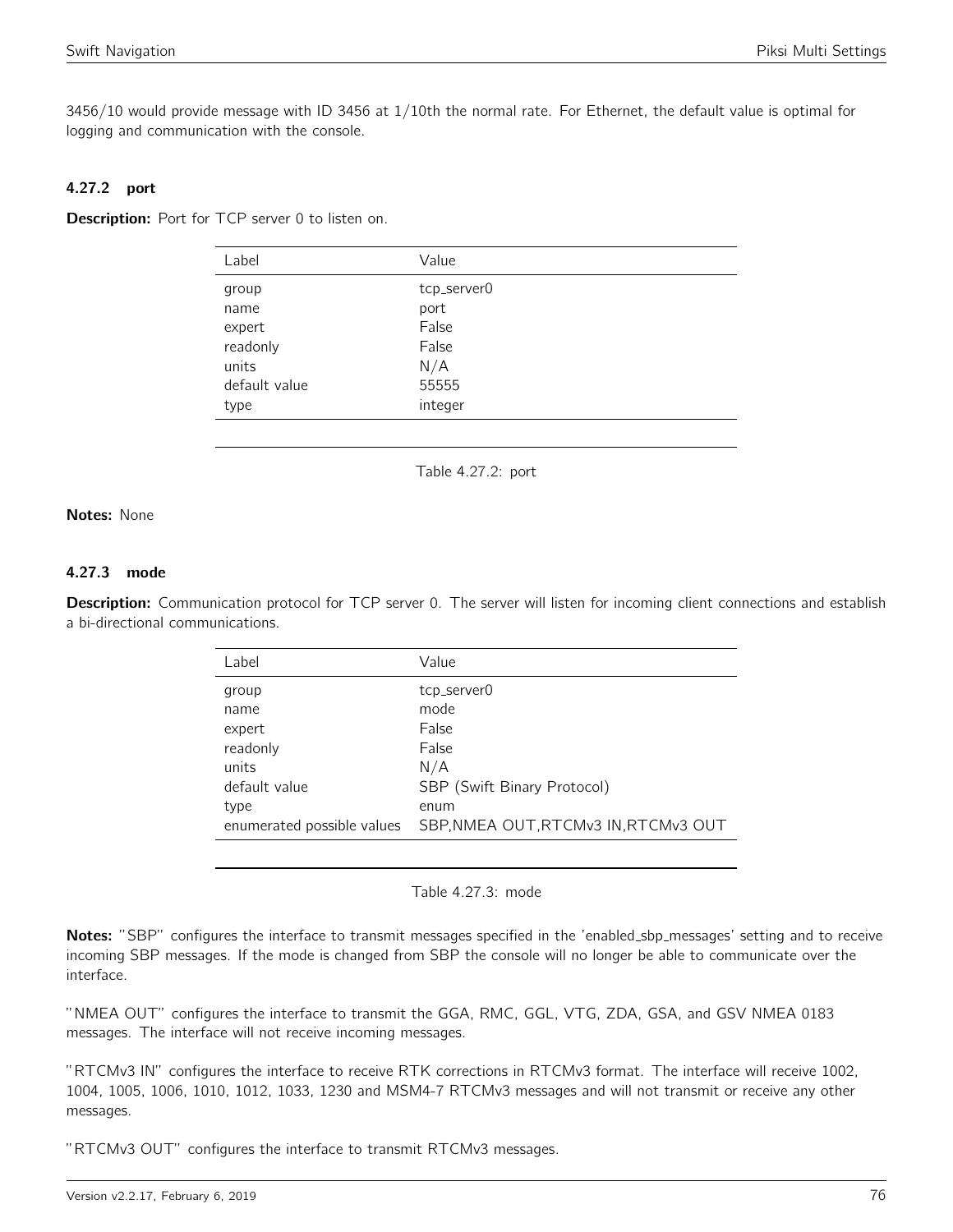The connection is bi-directional so these modes behave the same as the UART modes.

# 4.28 tcp server1

#### 4.28.1 enabled sbp messages

**Description:** Configure which messages should be sent on the port. Does not effect which incoming messages are listened to.

| Label         | Value                                                                                  |
|---------------|----------------------------------------------------------------------------------------|
| group         | tcp_server1                                                                            |
| name          | enabled_sbp_messages                                                                   |
| expert        | False                                                                                  |
| readonly      | False                                                                                  |
| units         | N/A                                                                                    |
| default value | 23, 29, 65, 72, 74, 81, 117, 134, 136, 144, 163, 165, 166, 167, 171, 175, 181, 185, 18 |
| type          | string                                                                                 |

Table 4.28.1: enabled\_sbp\_messages

Notes: The enabled sbp messages settings is a list of message types and rate divisors that will be sent out of the interface. If left blank, all messages will be sent. If not blank, a comma separated list of SBP message IDs in base 10 integer format should be provided. Optionally, a divisor can be specified after the / character for each id. For example, an entry of 3456/10 would provide message with ID 3456 at 1/10th the normal rate. For Ethernet, the default value is optimal for logging and communication with the console.

### 4.28.2 port

Description: Port for TCP server 1 to listen on.

| Label         | Value       |  |
|---------------|-------------|--|
| group         | tcp_server1 |  |
| name          | port        |  |
| expert        | False       |  |
| readonly      | False       |  |
| units         | N/A         |  |
| default value | 55556       |  |
| type          | integer     |  |

Table 4.28.2: port

# Notes: None

#### 4.28.3 mode

Description: Communication protocol for TCP server 1. The server will listen for incoming client connections and establish a bi-directional communications.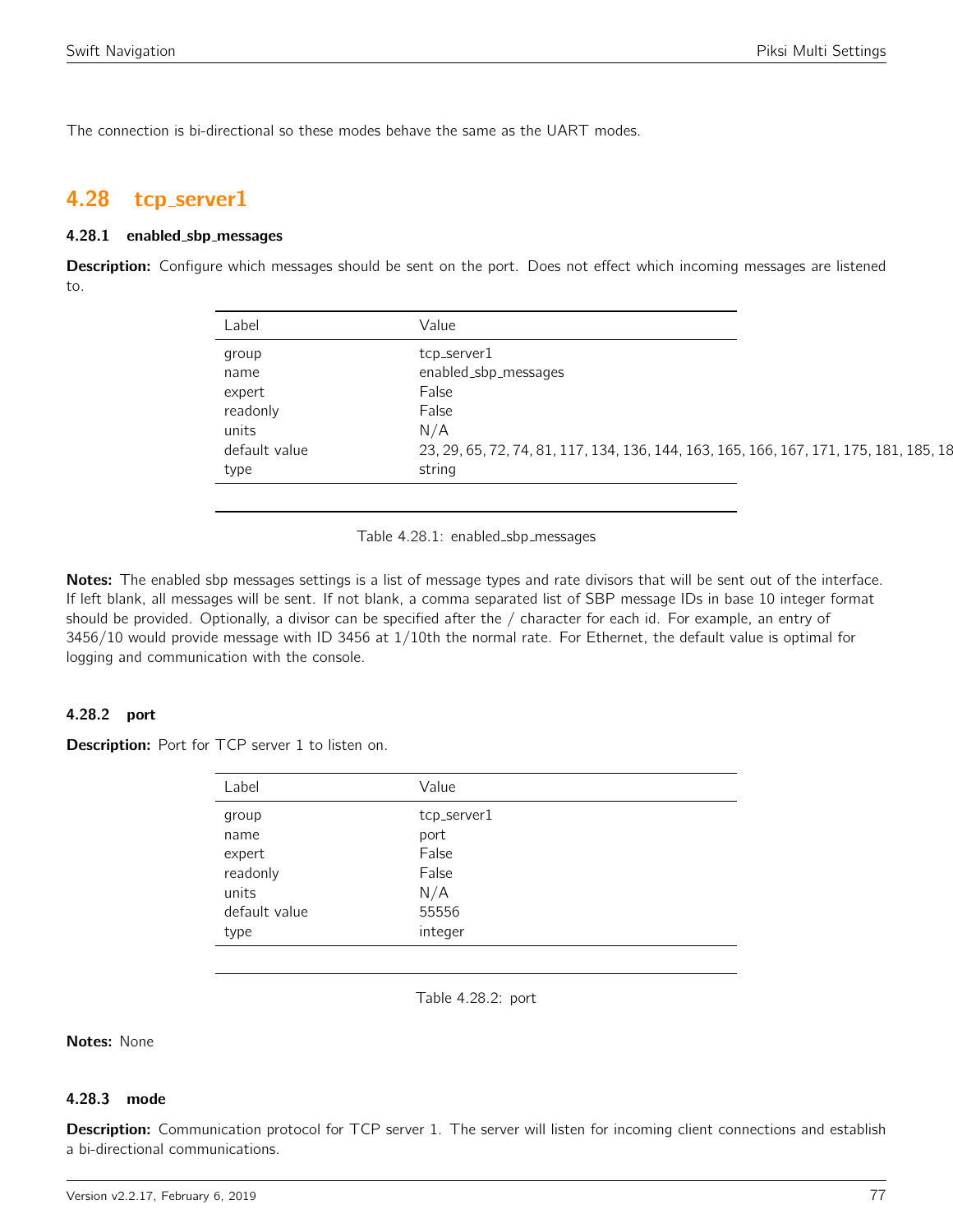| Label                      | Value                                |
|----------------------------|--------------------------------------|
|                            |                                      |
| group                      | tcp_server1                          |
| name                       | mode                                 |
| expert                     | False                                |
| readonly                   | False                                |
| units                      | N/A                                  |
| default value              | SBP (Swift Binary Protocol)          |
| type                       | enum                                 |
| enumerated possible values | SBP, NMEA OUT, RTCMv3 IN, RTCMv3 OUT |
|                            |                                      |

Table 4.28.3: mode

Notes: "SBP" configures the interface to transmit messages specified in the 'enabled\_sbp\_messages' setting and to receive incoming SBP messages. If the mode is changed from SBP the console will no longer be able to communicate over the interface.

"NMEA OUT" configures the interface to transmit the GGA, RMC, GGL, VTG, ZDA, GSA, and GSV NMEA 0183 messages. The interface will not receive incoming messages.

"RTCMv3 IN" configures the interface to receive RTK corrections in RTCMv3 format. The interface will receive 1002, 1004, 1005, 1006, 1010, 1012, 1033, 1230 and MSM4-7 RTCMv3 messages and will not transmit or receive any other messages.

"RTCMv3 OUT" configures the interface to transmit RTCMv3 messages.

The connection is bi-directional so these modes behave the same as the UART modes.

# 4.29 track

### 4.29.1 mode

Description: Set the tracking loop configuration

| Label                      | Value               |
|----------------------------|---------------------|
| group                      | track               |
| name                       | mode                |
| expert                     | True                |
| readonly                   | False               |
| default value              | rover               |
| type                       | enum                |
| enumerated possible values | rover, base station |

#### Table 4.29.1: mode

Notes: Base station profile should only be used in situations where the receiver is kept static. Degraded performance will be seen if the receiver is moving with base station profile enabled.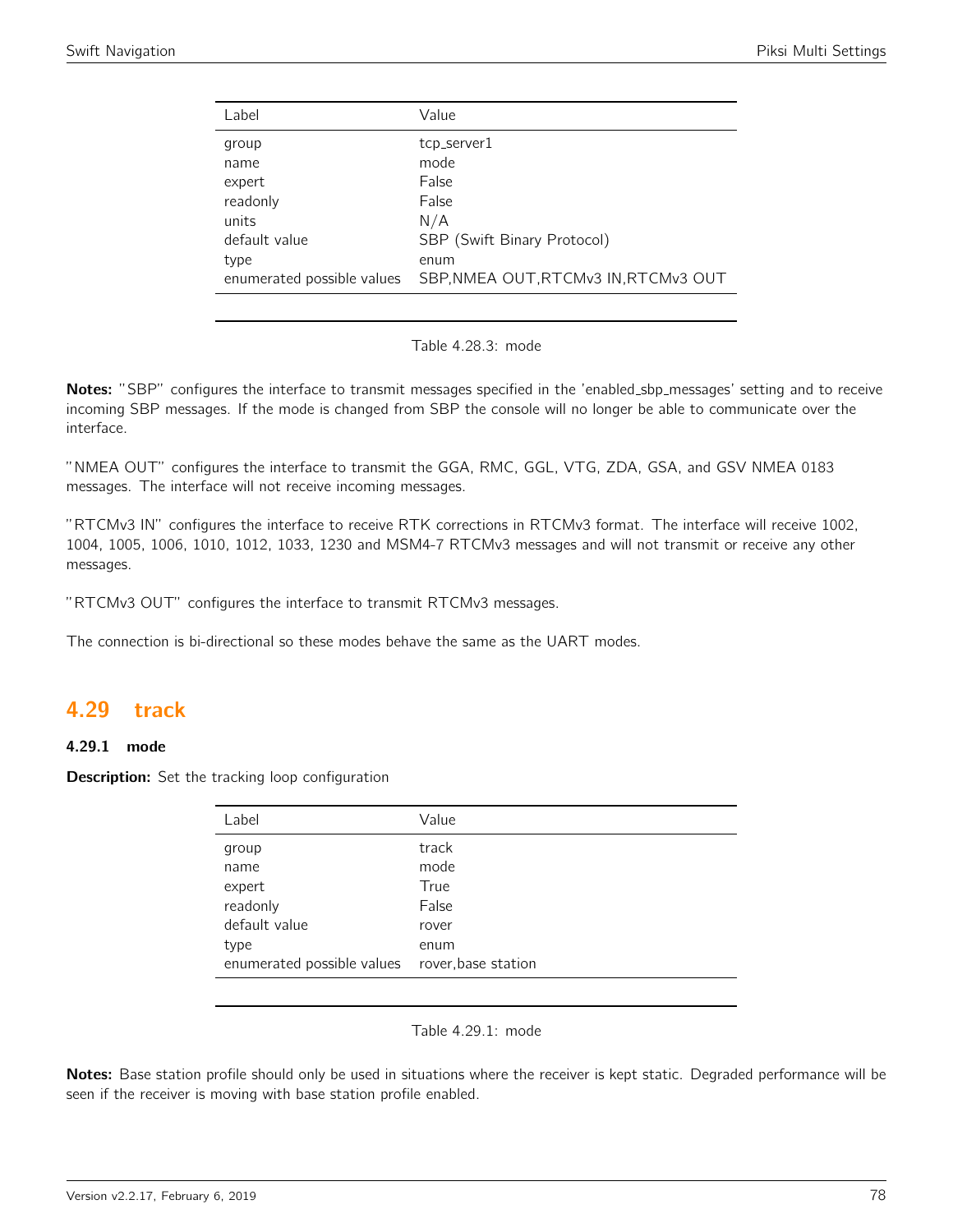## 4.29.2 iq\_output\_mask

**Description:** Output raw I/Q correlations.

| Label                      | Value          |
|----------------------------|----------------|
| group                      | track          |
| name                       | iq_output_mask |
| expert                     | True           |
| readonly                   | False          |
| units                      | N/A            |
| default value              | None           |
| type                       | integer        |
| enumerated possible values | None           |

Table 4.29.2: iq\_output\_mask

Notes: Bitmask of channel IDs (not PRNs)

### 4.29.3 elevation mask

**Description:** Tracking elevation mask.

| Label                      | Value          |
|----------------------------|----------------|
| group                      | track          |
| name                       | elevation_mask |
| expert                     | True           |
| readonly                   | False          |
| units                      | degrees        |
| default value              | 0              |
| type                       | float          |
| enumerated possible values | None           |

Table 4.29.3: elevation\_mask

Notes: Satellites must be above the horizon by at least this angle before they will be tracked.

# 4.30 uart0

# 4.30.1 enabled sbp messages

**Description:** Configure which messages should be sent on the port.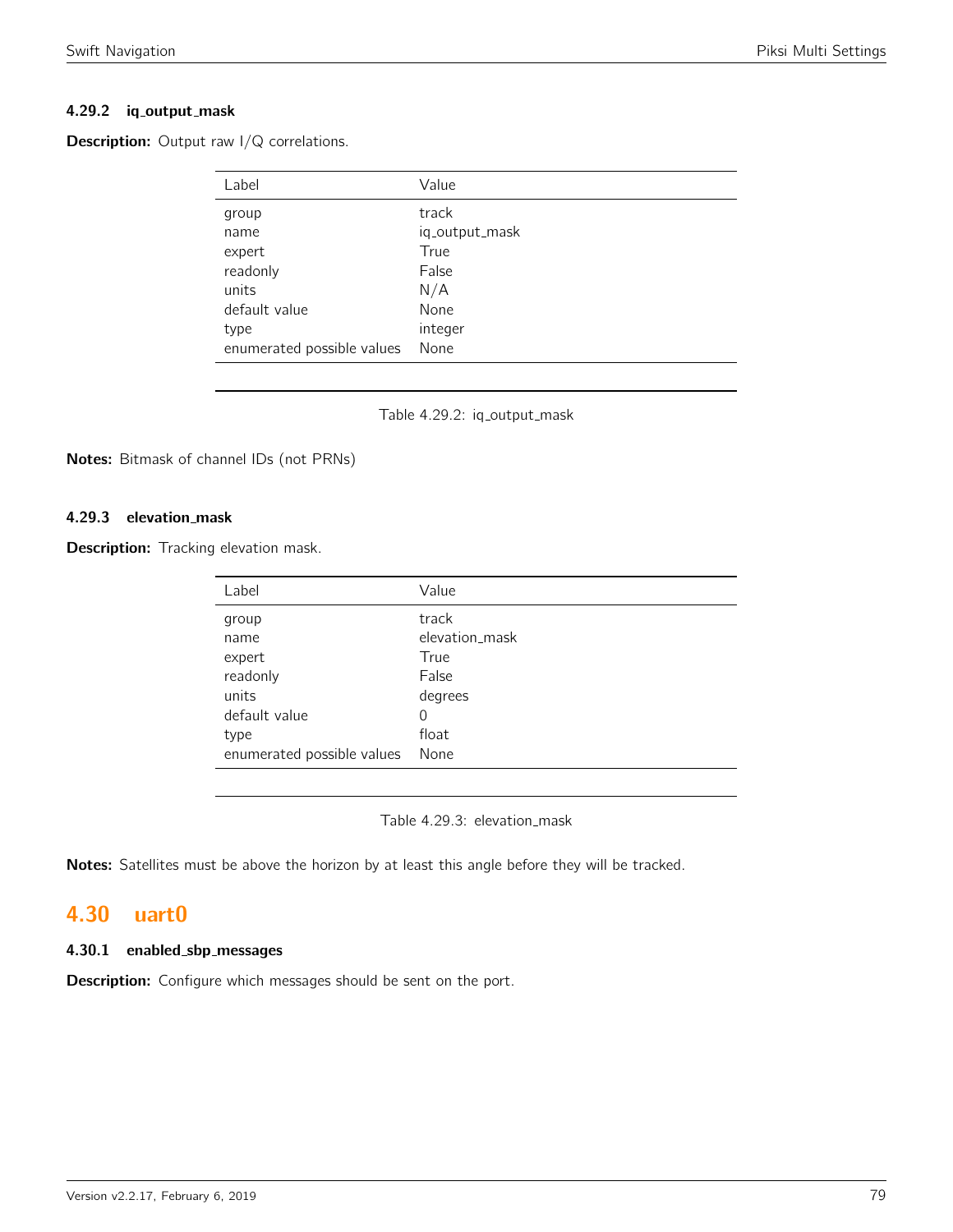| Label         | Value                |
|---------------|----------------------|
| group         | uart0                |
| name          | enabled_sbp_messages |
| expert        | False                |
| readonly      | False                |
| units         | N/A                  |
| default value | 72, 74, 117, 65535   |
| type          | string               |



Notes: The enabled sbp messages settings is a list of message types and rate divisors that will be sent out of the interface. If left blank, all messages will be sent. If not blank, a comma separated list of SBP message IDs in base 10 integer format should be provided. Optionally, a divisor can be specified after the / character for each id. For example, an entry of 3456/10 would provide message with ID 3456 at 1/10th the normal rate. For uart1, the default value is optimal for logging and communication with the console.

# 4.30.2 mode

Description: Communication protocol for UART0.

| Label                      | Value                                |
|----------------------------|--------------------------------------|
| group                      | uart0                                |
| name                       | mode                                 |
| expert                     | False                                |
| readonly                   | False                                |
| units                      | N/A                                  |
| default value              | SBP (Swift Binary Protocol)          |
| type                       | enum                                 |
| enumerated possible values | SBP, NMEA OUT, RTCMv3 IN, RTCMv3 OUT |

Table 4.30.2: mode

Notes: "SBP" configures the interface to transmit messages specified in the 'enabled\_sbp\_messages' setting and to receive incoming SBP messages. If the mode is changed from SBP the console will no longer be able to communicate over the interface.

"NMEA OUT" configures the interface to transmit the GGA, RMC, GGL, VTG, ZDA, GSA, and GSV NMEA 0183 messages. The interface will not receive incoming messages.

"RTCMv3 IN" configures the interface to receive RTK corrections in RTCMv3 format. The interface will receive 1002, 1004, 1005, 1006, 1010, 1012, 1033, 1230 and MSM4-7 RTCMv3 messages and will not transmit or receive any other messages.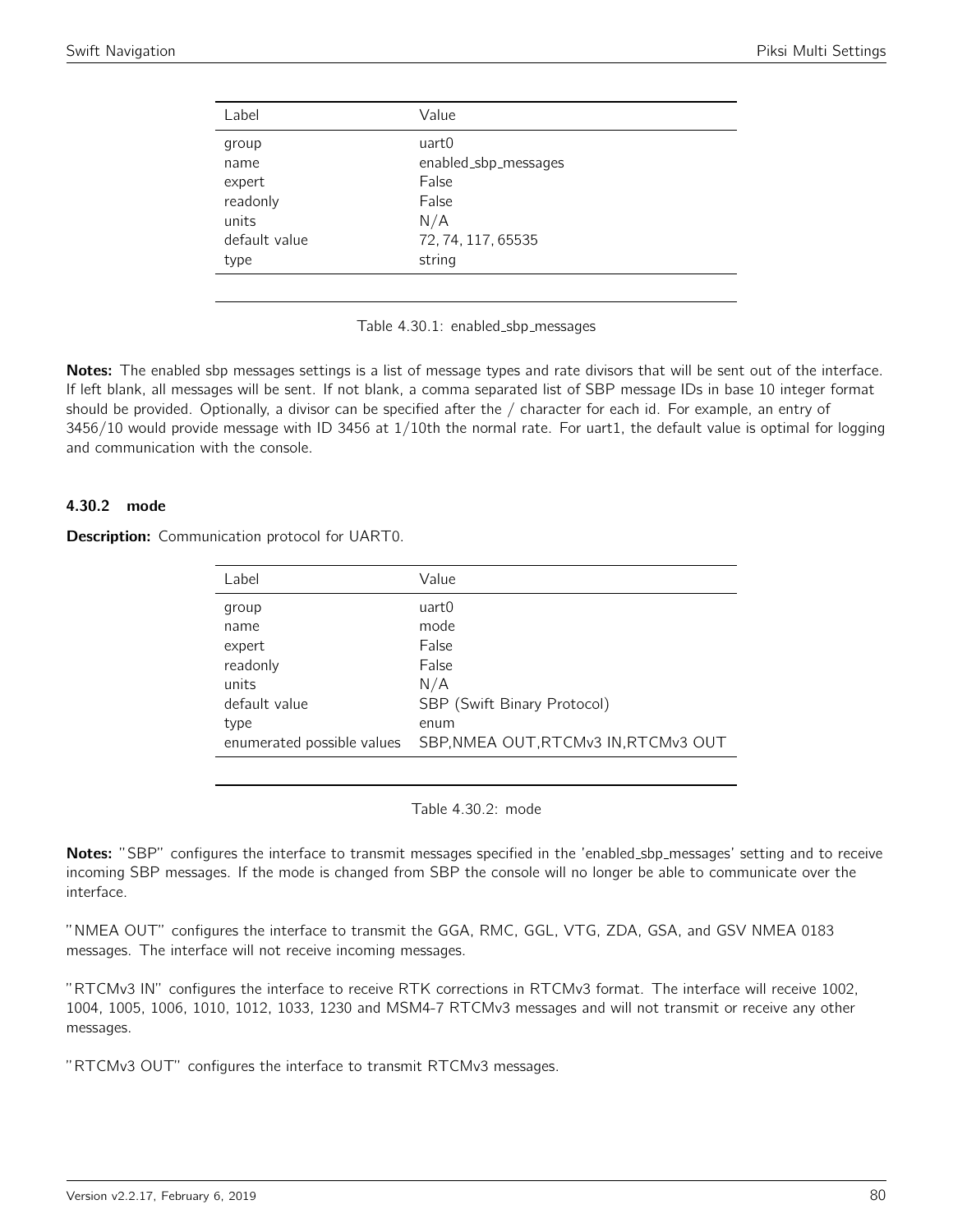# 4.30.3 flow control

**Description:** Enable hardware flow control (RTS/CTS).

| Label                      | Value         |
|----------------------------|---------------|
| group                      | uart0         |
| name                       | flow_control  |
| expert                     | False         |
| readonly                   | False         |
| units                      | ΝA            |
| default value              | None          |
| type                       | boolean       |
| enumerated possible values | None, RTS/CTS |

Table 4.30.3: flow\_control

#### Notes: None

# 4.30.4 baudrate

Description: The Baud rate for the UART 0.

| Label                      | Value    |
|----------------------------|----------|
| group                      | uart0    |
| name                       | baudrate |
| expert                     | False    |
| readonly                   | False    |
| units                      | bps      |
| default value              | 115200   |
| type                       | integer  |
| enumerated possible values | None     |

Table 4.30.4: baudrate

Notes: The maximum baud rate supported by the USB to RS232 adapter cable provided in the Piksi Multi / Duro kits is 230400.

# 4.31 uart1

# 4.31.1 enabled sbp messages

Description: Configure which messages should be sent on the port.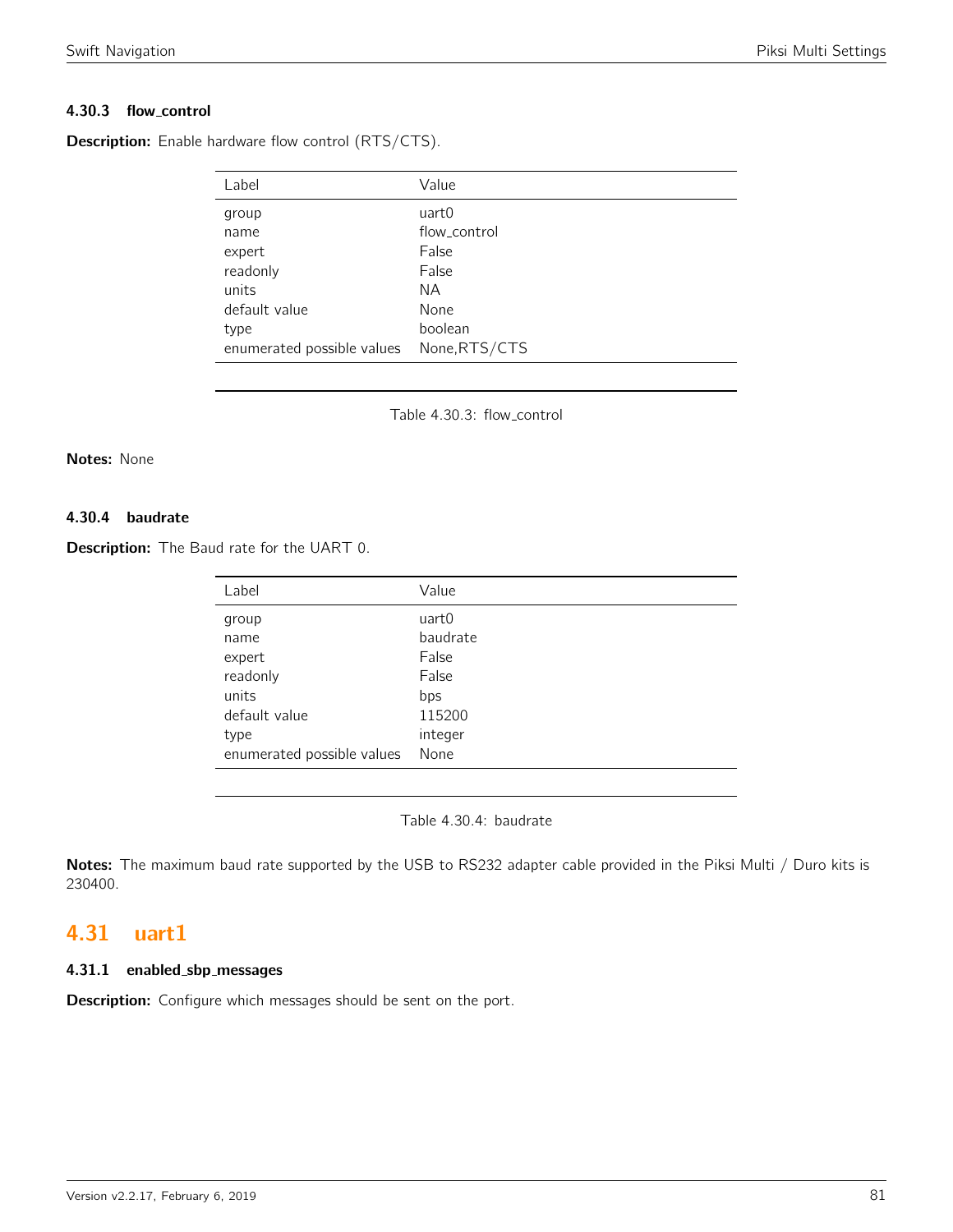| Label         | Value                                                                                  |
|---------------|----------------------------------------------------------------------------------------|
| group         | uart1                                                                                  |
| name          | enabled_sbp_messages                                                                   |
| expert        | False                                                                                  |
| readonly      | False                                                                                  |
| units         | N/A                                                                                    |
| default value | 23, 29, 65, 72, 74, 81, 117, 134, 136, 144, 163, 165, 166, 167, 171, 175, 181, 185, 18 |
| type          | string                                                                                 |

Table 4.31.1: enabled\_sbp\_messages

Notes: The enabled sbp messages settings is a list of message types and rate divisors that will be sent out of the interface. If left blank, all messages will be sent. If not blank, a comma separated list of SBP message IDs in base 10 integer format should be provided. Optionally, a divisor can be specified after the / character for each id. For example, an entry of 3456/10 would provide message with ID 3456 at 1/10th the normal rate. For uart1, the default value is optimal for logging and communication with the console.

### 4.31.2 mode

Description: Communication protocol for UART 1.

| Label                      | Value                                |
|----------------------------|--------------------------------------|
| group                      | uart1                                |
| name                       | mode                                 |
| expert                     | False                                |
| readonly                   | False                                |
| units                      | N/A                                  |
| default value              | SBP (Swift Binary Protocol)          |
| type                       | enum                                 |
| enumerated possible values | SBP, NMEA OUT, RTCMv3 IN, RTCMv3 OUT |

Table 4.31.2: mode

Notes: "SBP" configures the interface to transmit messages specified in the 'enabled\_sbp\_messages' setting and to receive incoming SBP messages. If the mode is changed from SBP the console will no longer be able to communicate over the interface.

"NMEA OUT" configures the interface to transmit the GGA, RMC, GGL, VTG, ZDA, GSA, and GSV NMEA 0183 messages. The interface will not receive incoming messages.

"RTCMv3 IN" configures the interface to receive RTK corrections in RTCMv3 format. The interface will receive 1002, 1004, 1005, 1006, 1010, 1012, 1033, 1230 and MSM4-7 RTCMv3 messages and will not transmit or receive any other messages.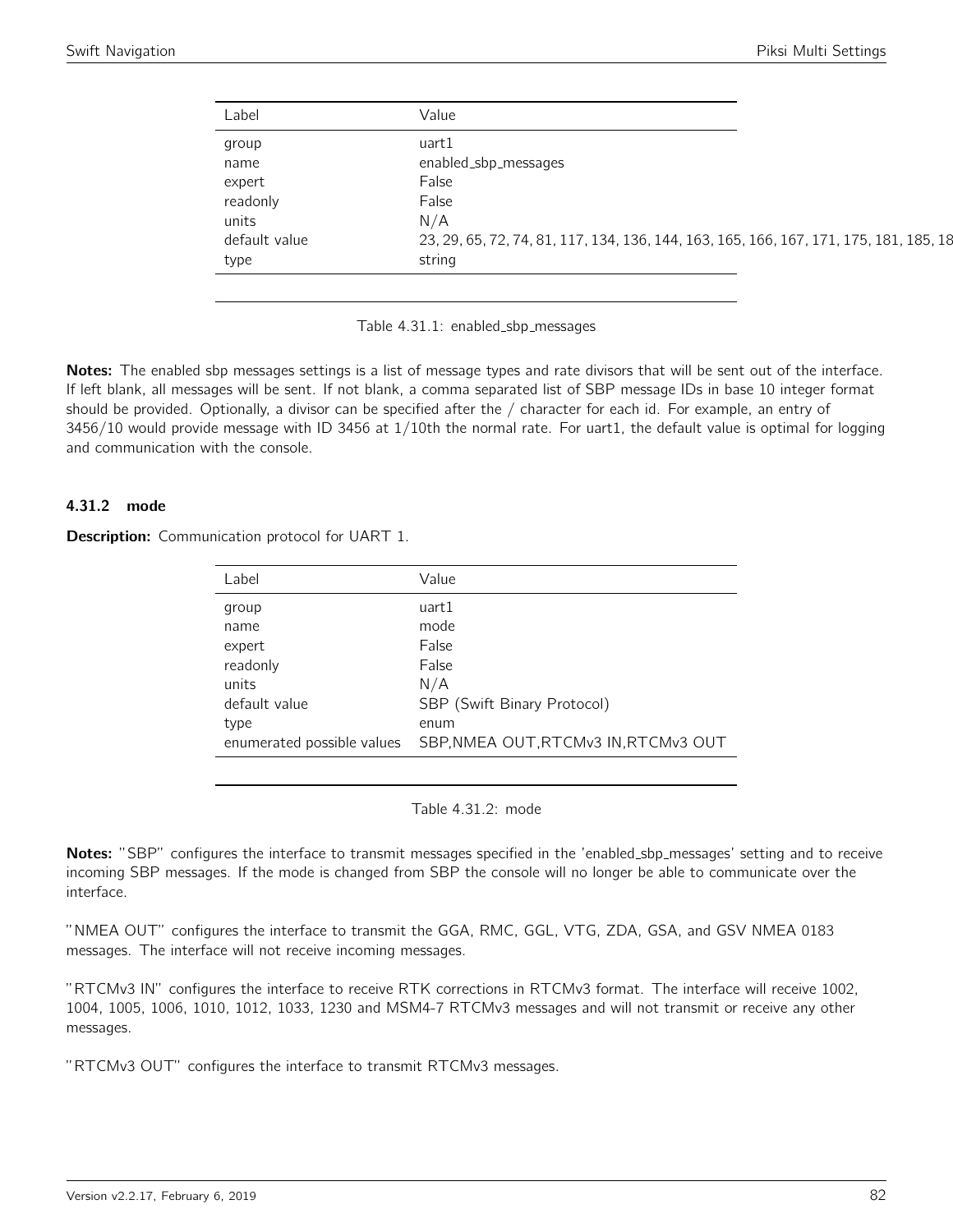# 4.31.3 flow control

| Label  | Value        |
|--------|--------------|
| group  | uart1        |
| name   | flow_control |
| expert | False        |

**Description:** Enable hardware flow control (RTS/CTS).

| group                                    | uart1        |
|------------------------------------------|--------------|
| name                                     | flow_control |
| expert                                   | False        |
| readonly                                 | False        |
| units                                    | NA.          |
| default value                            | None         |
| type                                     | enum         |
| enumerated possible values None, RTS/CTS |              |

Table 4.31.3: flow\_control

#### Notes: None

# 4.31.4 baudrate

**Description:** The Baud rate for the UART 1.

| Label                      | Value    |
|----------------------------|----------|
| group                      | uart1    |
| name                       | baudrate |
| expert                     | False    |
| readonly                   | False    |
| units                      | bps      |
| default value              | 115200   |
| type                       | integer  |
| enumerated possible values | None     |

Table 4.31.4: baudrate

Notes: The maximum baud rate supported by the USB to RS232 adapter cable provided in the Piksi Multi / Duro kits is 230400.

# 4.32 udp\_client0

# 4.32.1 enabled sbp messages

Description: Configure which messages should be sent to the server.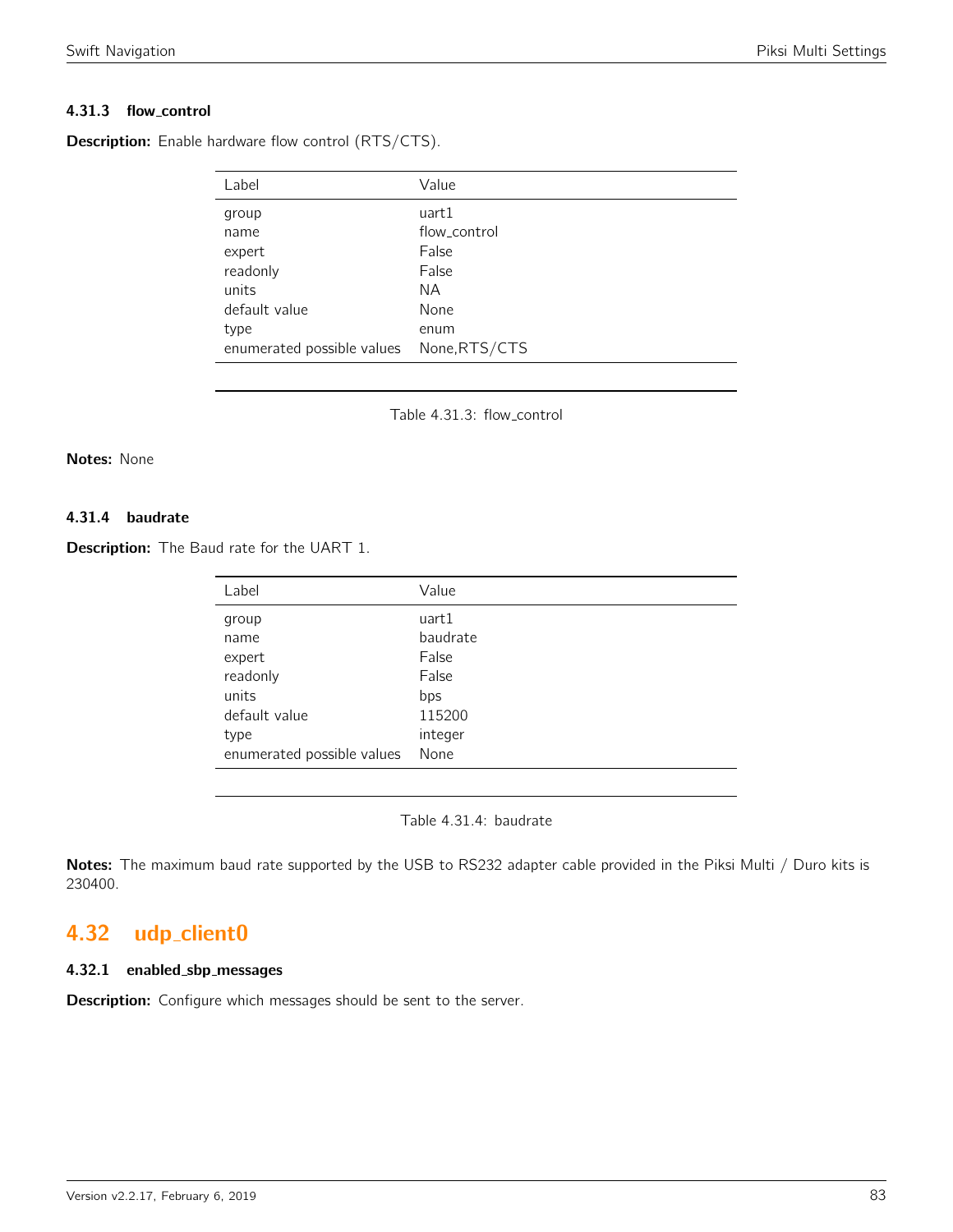| Label         | Value                                                                                  |
|---------------|----------------------------------------------------------------------------------------|
| group         | udp_client0                                                                            |
| name          | enabled_sbp_messages                                                                   |
| expert        | False                                                                                  |
| readonly      | False                                                                                  |
| units         | N/A                                                                                    |
| default value | 23, 29, 65, 72, 74, 81, 117, 134, 136, 144, 163, 165, 166, 167, 171, 181, 185, 187, 18 |
| type          | string                                                                                 |

Table 4.32.1: enabled\_sbp\_messages

Notes: The enabled sbp messages settings is a list of message types and rate divisors that will be sent out of the interface. If left blank, all messages will be sent. If not blank, a comma separated list of SBP message IDs in base 10 integer format should be provided. Optionally, a divisor can be specified after the / character for each id. For example, an entry of 3456/10 would provide message with ID 3456 at 1/10th the normal rate. For Ethernet, the default value is optimal for logging and communication with the console.

# 4.32.2 address

| <b>Description:</b> IP address for UDP client 0. |  |  |  |  |  |  |
|--------------------------------------------------|--|--|--|--|--|--|
|--------------------------------------------------|--|--|--|--|--|--|

| Label         | Value       |
|---------------|-------------|
| group         | udp_client0 |
| name          | address     |
| expert        | False       |
| readonly      | False       |
| units         | N/A         |
| default value |             |
| type          | string      |
|               |             |

Table 4.32.2: address

Notes: The address setting is defined according to the convention "hostname:port". For example, it should match the format 192.168.0.222:55555 or xxxxx.net:2101 .

### 4.32.3 mode

Description: Communication protocol for UDP client 0. The client will send packets to a server for uni-directional communications.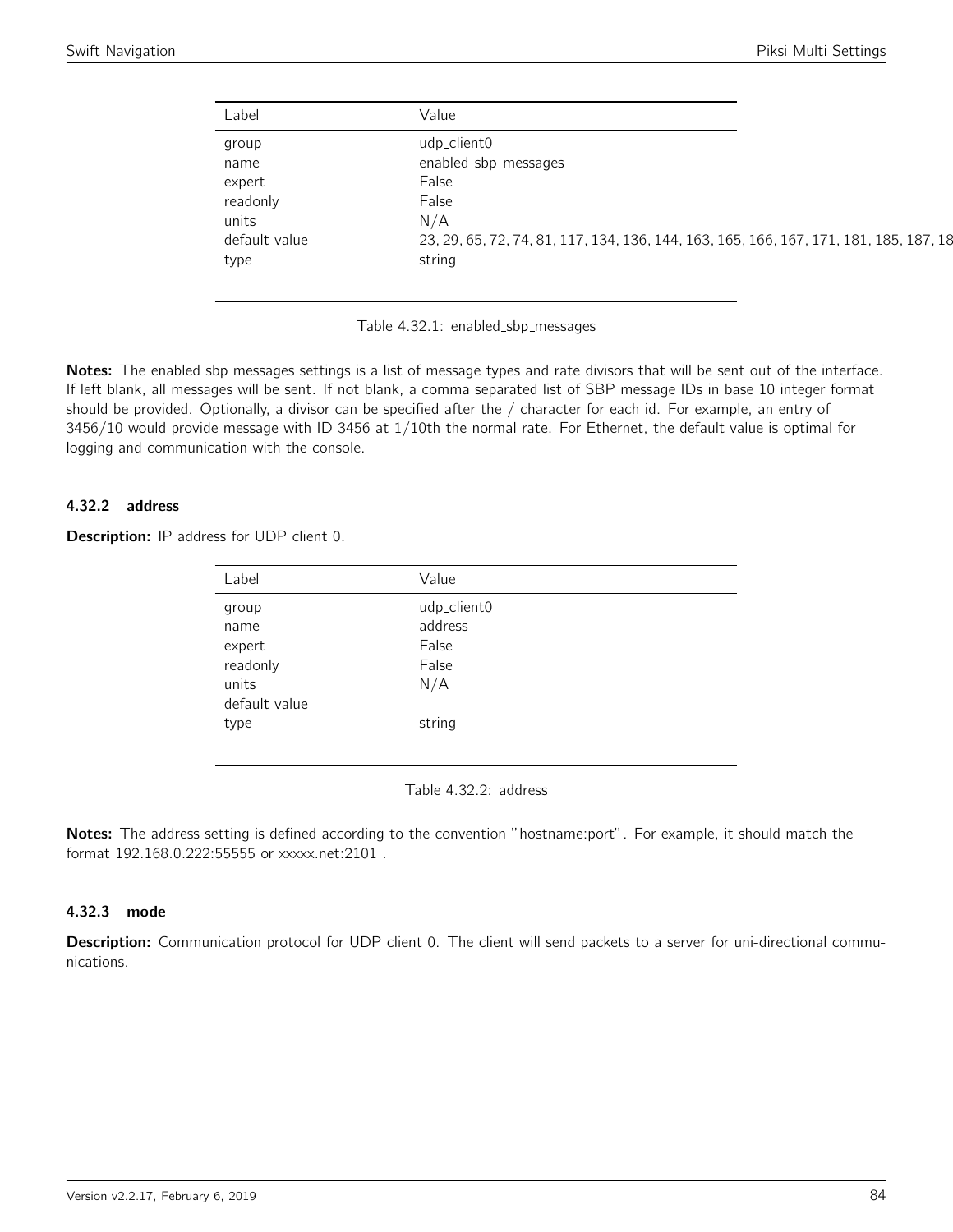| Label                      | Value                                |
|----------------------------|--------------------------------------|
| group                      | udp_client0                          |
| name                       | mode                                 |
| expert                     | False                                |
| readonly                   | False                                |
| units                      | N/A                                  |
| default value              | Disabled                             |
| type                       | enum                                 |
| enumerated possible values | SBP, NMEA OUT, RTCMv3 IN, RTCMv3 OUT |
|                            |                                      |

Table 4.32.3: mode

Notes: "SBP" configures the interface to transmit messages specified in the 'enabled\_sbp\_messages' setting.

"NMEA OUT" configures the interface to transmit the GGA, RMC, GGL, VTG, ZDA, GSA, and GSV NMEA 0183 messages. The interface will not receive incoming messages.

"RTCMv3 IN" has no effect for UDP clients.

"RTCMv3 OUT" configures the interface to transmit RTCMv3 messages.

# 4.33 udp\_client1

#### 4.33.1 enabled sbp messages

**Description:** Configure which messages should be sent to the server.

| Label         | Value                                                                                  |
|---------------|----------------------------------------------------------------------------------------|
| group         | udp_client1                                                                            |
| name          | enabled_sbp_messages                                                                   |
| expert        | False                                                                                  |
| readonly      | False                                                                                  |
| units         | N/A                                                                                    |
| default value | 23, 29, 65, 72, 74, 81, 117, 134, 136, 144, 163, 165, 166, 167, 171, 181, 185, 187, 18 |
| type          | string                                                                                 |

Table 4.33.1: enabled\_sbp\_messages

Notes: The enabled sbp messages settings is a list of message types and rate divisors that will be sent out of the interface. If left blank, all messages will be sent. If not blank, a comma separated list of SBP message IDs in base 10 integer format should be provided. Optionally, a divisor can be specified after the / character for each id. For example, an entry of 3456/10 would provide message with ID 3456 at 1/10th the normal rate. For Ethernet, the default value is optimal for logging and communication with the console.

## 4.33.2 address

**Description:** IP address for UDP client 1.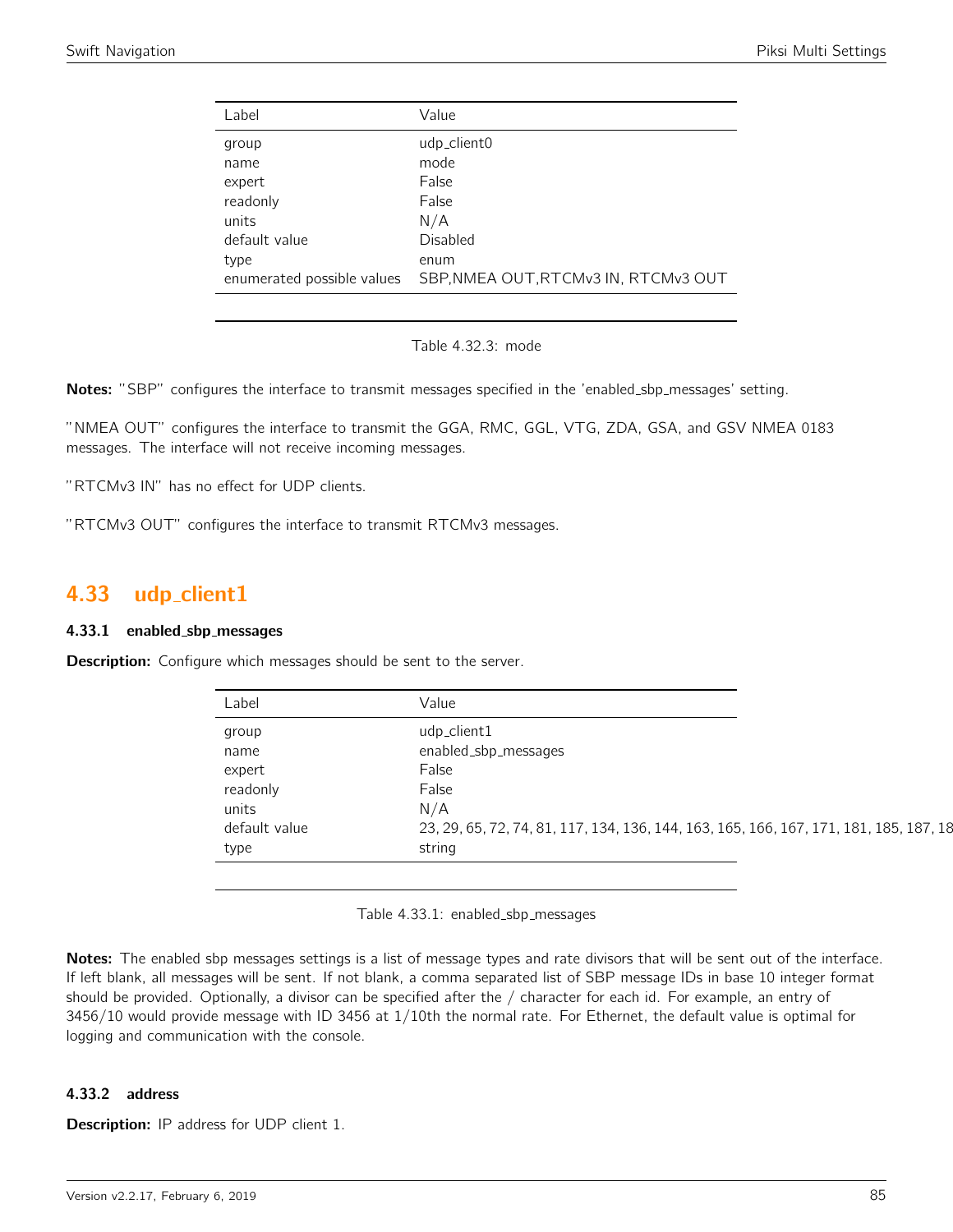| Label                                        | Value                                           |
|----------------------------------------------|-------------------------------------------------|
| group<br>name<br>expert<br>readonly<br>units | udp_client1<br>address<br>False<br>False<br>N/A |
| default value<br>type                        | string                                          |

Table 4.33.2: address

Notes: The address setting is defined according to the convention "hostname:port". For example, it should match the format 192.168.0.222:55555 or xxxxx.net:2101 .

### 4.33.3 mode

Description: Communication protocol for UDP client 1. The client will send packets to a server for uni-directional communications.

| Label                      | Value                                |
|----------------------------|--------------------------------------|
| group                      | udp_client1                          |
| name                       | mode                                 |
| expert                     | False                                |
| readonly                   | False                                |
| units                      | N/A                                  |
| default value              | Disabled                             |
| type                       | enum                                 |
| enumerated possible values | SBP, NMEA OUT, RTCMv3 IN, RTCMv3 OUT |

Table 4.33.3: mode

Notes: "SBP" configures the interface to transmit messages specified in the 'enabled\_sbp\_messages' setting.

"NMEA OUT" configures the interface to transmit the GGA, RMC, GGL, VTG, ZDA, GSA, and GSV NMEA 0183 messages. The interface will not receive incoming messages.

"RTCMv3 IN" has no effect for UDP clients.

"RTCMv3 OUT" configures the interface to transmit RTCMv3 messages

# 4.34 udp server0

#### 4.34.1 enabled sbp messages

**Description:** Configure which messages should be sent on the port.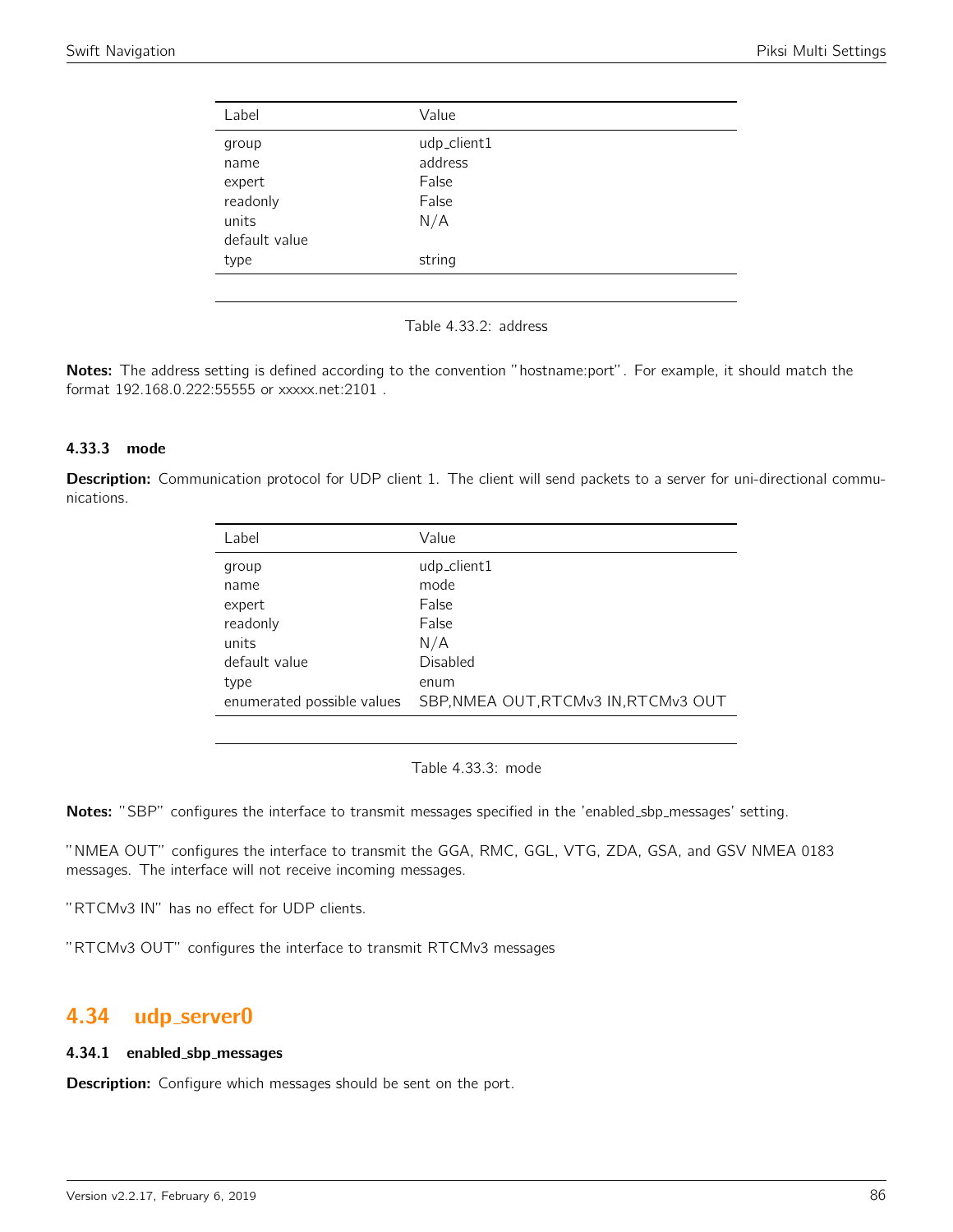| Label                                      | Value                                                      |  |
|--------------------------------------------|------------------------------------------------------------|--|
| group<br>name<br>expert                    | udp_server0<br>enabled_sbp_messages<br>False               |  |
| readonly<br>units<br>default value<br>type | False<br>N/A<br>blank - all messages are enabled<br>string |  |

Table 4.34.1: enabled\_sbp\_messages

Notes: Has no effect for a UDP server.

# 4.34.2 port

Description: Port for UDP server 0 to listen to.

| Label         | Value       |
|---------------|-------------|
| group         | udp_server0 |
| name          | port        |
| expert        | False       |
| readonly      | False       |
| units         | N/A         |
| default value | 55557       |
| type          | integer     |

Table 4.34.2: port

# Notes: None

# 4.34.3 mode

Description: Communication protocol for UDP server 0. The server will listen for incoming packets from a client for uni-directional communications.

| Label                      | Value                                |
|----------------------------|--------------------------------------|
| group                      | udp_server0                          |
| name                       | mode                                 |
| expert                     | False                                |
| readonly                   | False                                |
| units                      | N/A                                  |
| default value              | SBP (Swift Binary Protocol)          |
| type                       | enum                                 |
| enumerated possible values | SBP, NMEA OUT, RTCMv3 IN, RTCMv3 OUT |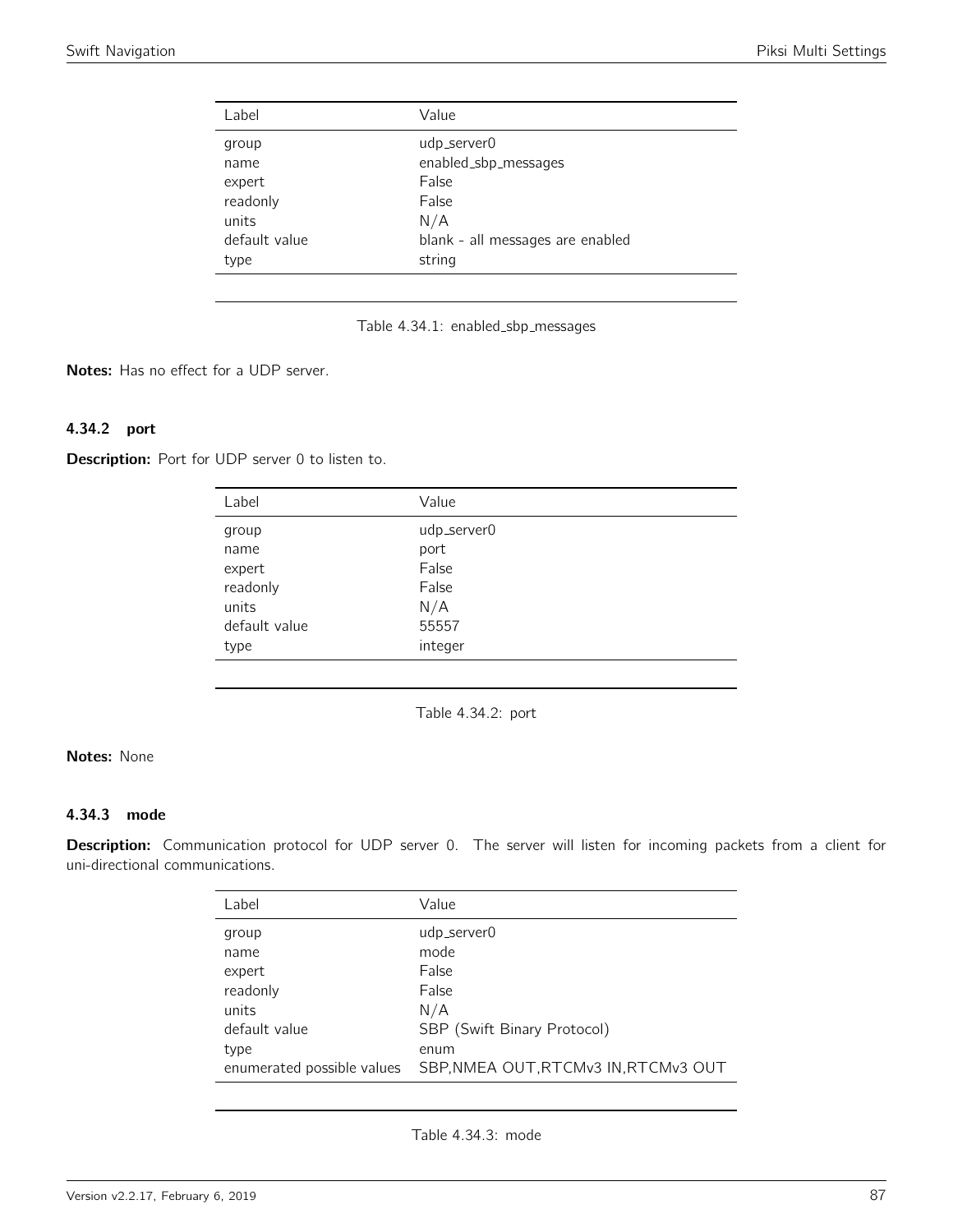Notes: "SBP" configures the interface to receive incoming SBP messages.

"NMEA OUT" has no effect for a UDP server.

"RTCMv3 IN" configures the interface to receive RTK corrections in RTCMv3 format. The interface will receive 1002, 1004, 1005, 1006, 1010, 1012, 1033, 1230 and MSM4-7 RTCMv3 messages and will not receive any other messages.

"RTCMv3 OUT" has no effect for a UDP server.

# 4.35 udp server1

#### 4.35.1 enabled sbp messages

Description: Configure which messages should be sent on the port.

| Label         | Value                |
|---------------|----------------------|
| group         | udp_server1          |
| name          | enabled_sbp_messages |
| expert        | False                |
| readonly      | False                |
| units         | N/A                  |
| default value |                      |
| type          | string               |
|               |                      |

Table 4.35.1: enabled\_sbp\_messages

Notes: Has no effect for a UDP server.

# 4.35.2 port

Description: Port for UDP server 1 to listen to.

| Label         | Value       |
|---------------|-------------|
| group         | udp_server1 |
| name          | port        |
| expert        | False       |
| readonly      | False       |
| units         | N/A         |
| default value | 55558       |
| type          | integer     |

Table 4.35.2: port

Notes: None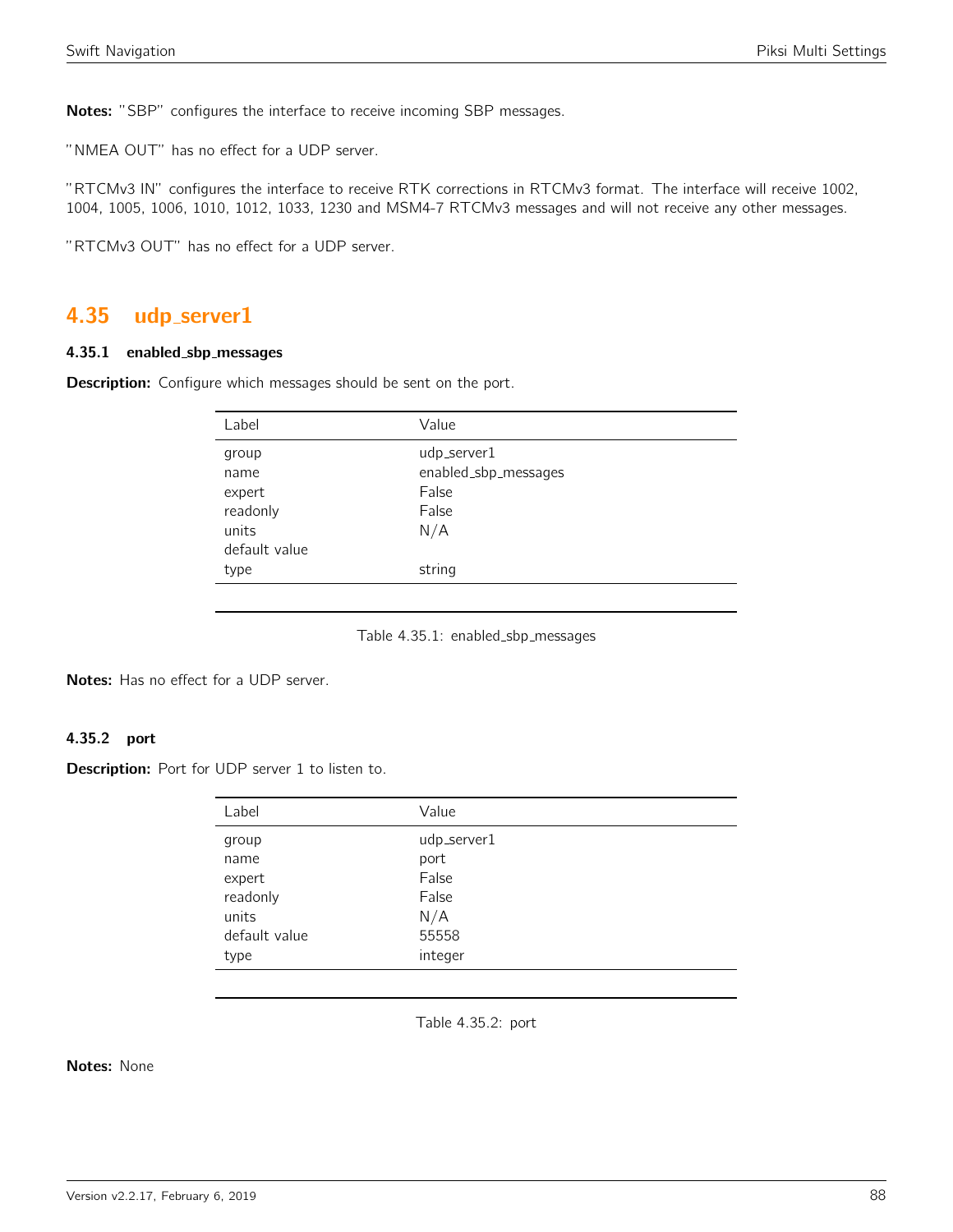# 4.35.3 mode

Description: Communication protocol for UDP server 1. The server will listen for incoming packets from a client for uni-directional communications.

| Label                      | Value                                |
|----------------------------|--------------------------------------|
| group                      | udp_server1                          |
| name                       | mode                                 |
| expert                     | False                                |
| readonly                   | False                                |
| units                      | N/A                                  |
| default value              | SBP (Swift Binary Protocol)          |
| type                       | enum                                 |
| enumerated possible values | SBP, NMEA OUT, RTCMv3 IN, RTCMv3 OUT |

Table 4.35.3: mode

Notes: "SBP" configures the interface to receive incoming SBP messages.

"NMEA OUT" has no effect for a UDP server.

"RTCMv3 IN" configures the interface to receive RTK corrections in RTCMv3 format. The interface will receive 1002, 1004, 1005, 1006, 1010, 1012, 1033, 1230 and MSM4-7 RTCMv3 messages and will not receive any other messages.

"RTCMv3 OUT" has no effect for a UDP server.

# 4.36 usb0

### 4.36.1 enabled sbp messages

**Description:** Configure which messages should be sent on the port.

| Label         | Value                            |
|---------------|----------------------------------|
| group         | usb0                             |
| name          | enabled_sbp_messages             |
| expert        | False                            |
| readonly      | False                            |
| units         | N/A                              |
| default value | blank - all messages are enabled |
| type          | string                           |
|               |                                  |

Table 4.36.1: enabled\_sbp\_messages

Notes: The enabled sbp messages settings is a list of message types and rate divisors that will be sent out of the interface. If left blank, all messages will be sent. If not blank, a comma separated list of SBP message IDs in base 10 integer format should be provided. Optionally, a divisor can be specified after the / character for each id. For example, an entry of 3456/10 would provide message with ID 3456 at 1/10th the normal rate. For uart1, the default value is optimal for logging and communication with the console.